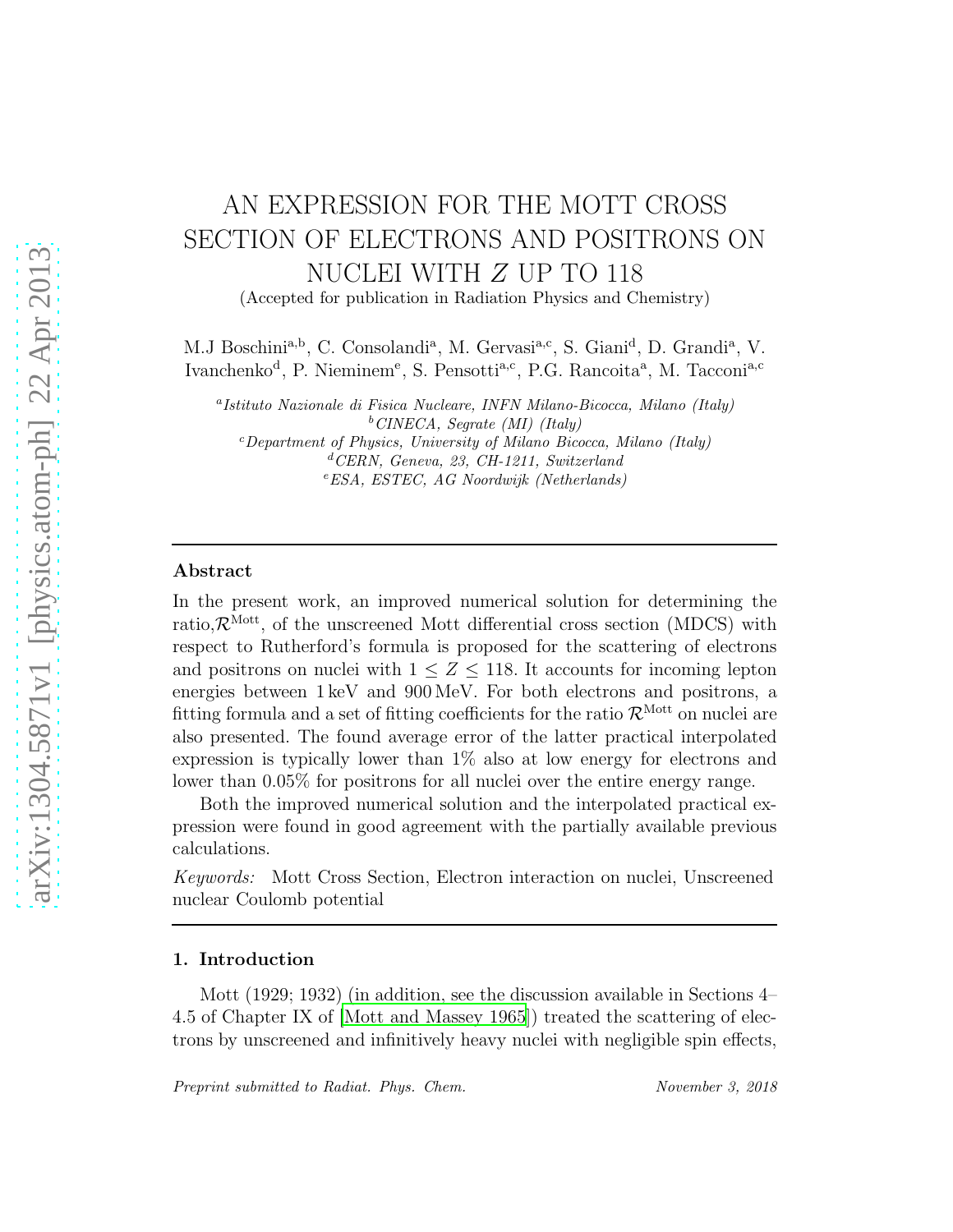by extending a method of Wentzel (1927) (see also [\[Born 1926](#page-37-0)]) and including effects related to the spin of electrons. Wentzel's method was dealing with incident and scattered waves on point-like nuclei. The differential cross section (DCS) - the so-called Mott (unscreened) differential cross section (MDCS) was expressed by Mott (1929; 1932) as two conditionally convergent infinite series in terms of Legendre expansions (see also Bartlett and Watson (1940) and Equation 46 in Chapter IX of [\[Mott and Massey 1965](#page-39-0)]). In Mott–Wentzel treatment, the scattering occurs on a field of force generating a radially dependent Coulomb - unscreened [screened] Mott (1929; 1932) [Wentzel (1927)] - potential. Mott equation - computed using Darwin's solution to the Dirac equation - is also referred to as an exact formula for the differential cross section, because no Born approximation of any order is used in its determination.

It has to be remarked that Mott's treatment of collisions of fast electrons with atoms - accounting for screening effects - involves the knowledge of the wave function of the atom and uses the first Born approximation (e.g., see Sections 2–5 of Chapter XVI of [\[Mott and Massey 1965](#page-39-0)]), thus, as discussed by many authors (for instance, see [\[Idoeta and Legarda 1992](#page-38-0), [Lijian et al. 1995,](#page-39-1) [Boschini et al. 2012\]](#page-37-1), see also references therein), in most cases the computation of the cross section depends on the application of numerical methods. Particularly in calculations for electron transport in materials or in the determination of induced radiation damage due to atomic displacements resulting from Coulomb interaction on nuclei, this treatment may require an excessive time-consuming procedure for accounting the effect of nuclear screening by atomic electrons.

In practice for the above mentioned calculations (e.g., see [\[Cahn 1956](#page-37-2), [Seitz and Koehler 1956,](#page-40-0) [Fernandez-Varea et al. 1993a,](#page-38-1) Butkevick [et al. 2002,](#page-37-3) [Agostinelli et al. 2003,](#page-36-0) [Sempau et al. 2003,](#page-40-1) [Leroy and Rancoita 2007](#page-39-2), [Jun et al. 2009,](#page-38-2) [Boschini et al. 2012\]](#page-37-1) and references therein, see Chapter 4 of [\[Leroy and Rancoita 2011](#page-39-3)]), a factorization of the elastic screened cross section is often employed (e.g., see [\[Zeitler and Olsen 1956,](#page-40-2) [Berger 1963](#page-36-1), [Idoeta and Legarda 1992,](#page-38-0) [Fernandez-Varea et al. 1993b](#page-38-3), [Lijian et al. 1995,](#page-39-1) [Boschini et al. 2012\]](#page-37-1), Chapter 1 of [\[Leroy and Rancoita 2012](#page-39-4)] and references therein). It involves the unscreened differential cross section on point-like nuclei and a factor which takes into account the screening of the nuclear charge by the atomic electrons. Expressions for this term - which is also employed in the treatment of nucleus–nucleus interactions - were derived and discussed by many authors (e.g., see [\[Wentzel 1927](#page-40-3), Molière [1947; 1948](#page-39-5), [Spencer 1955](#page-40-4), [Bethe 1956](#page-37-4), [Sherman 1956,](#page-40-5) [Zeitler and Olsen 1956,](#page-40-2) [Salvat 1991,](#page-40-6)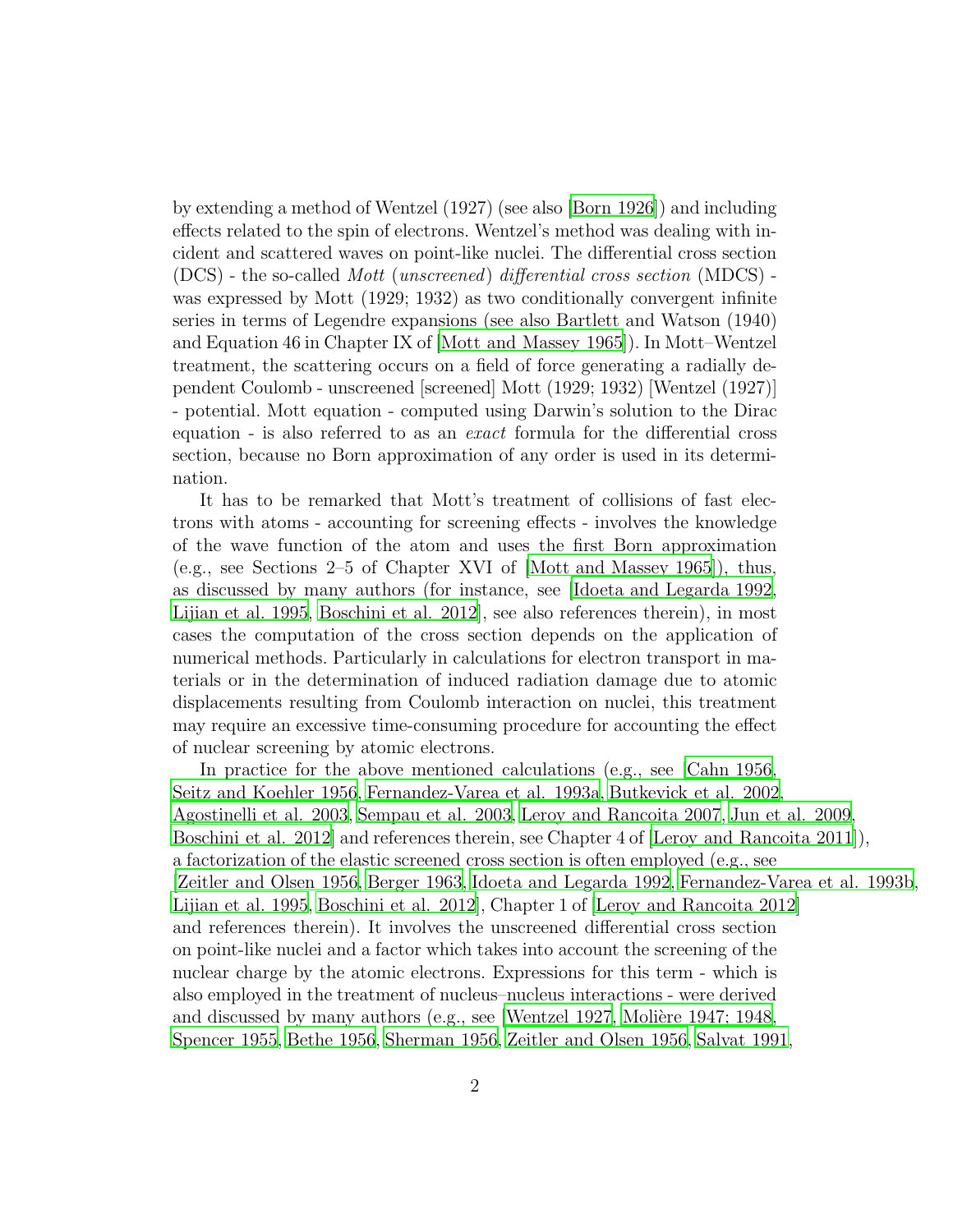[Idoeta and Legarda 1992,](#page-38-0) [Fernandez-Varea et al. 1993a](#page-38-1), [Fernandez-Varea et al. 1993b,](#page-38-3) [Butkevick et al. 2002](#page-37-3), [Boschini et al. 2010](#page-37-5), [Boschini et al. 2011,](#page-37-6) [Boschini et al. 2012\]](#page-37-1) and references therein, see also Chapters 2 and 7 of [\[Berger et al.](#page-36-2) 1988], Chapter 2 of [\[Leroy and Rancoita 2011](#page-39-3)] and Chapter 1 of [Leroy and [Rancoita 2012\]](#page-39-4)). Furthermore, in electron scattering on nuclei above 10 MeV, as discussed by Fernandez-Varea, Mayol and Salvat 1993a (see also [\[Boschini et al. 2012](#page-37-1)] and references therein), the effects due to the finite nuclear size have to be taken into account and are usually expressed by a multiplicative term, the so-called nuclear form factor (e.g., see [\[Helm 1956,](#page-38-4) [Hofstadter 1956; 1957](#page-38-5), [Nagarajan and Wang 1974,](#page-40-7) [De Vries et al. 1987,](#page-38-6) [Bertulani 2007,](#page-37-7) [Duda et al. 2007](#page-38-7), [Jentschura and Serbo 2009](#page-39-6)] and references therein).

Approximated expressions for the Mott (unscreened) differential cross section were derived as early as in the 1940s and 1950s (e.g., see [\[Bartlett and Watson 1940,](#page-36-3) [McKinley and Feshbach 1948,](#page-39-7) [Feshbach 1952,](#page-38-8) [Curr 1955,](#page-37-8) Doggett [and Spencer 1956,](#page-38-9) [Sherman 1956\]](#page-40-5)). Recently, Idoeta and Legarda (1992) (as suggested, for instance, in [\[Sherman 1956\]](#page-40-5)) evaluated the MDCS exploiting recursion relationships of the gamma functions showing that the ratio - appearing in the MDCS - fulfills the condition for the application of the Stirling's formula. In addition, they applied the trasformation of Yennie, Ravenhall and Wilson (1954) to the infinite series of Legendre polynomials. Finally, they obtained tabulated values for electrons and positrons scattering on a few nuclei with energies from  $5 \text{ keV}$  and  $10 \text{ MeV}$  and a maximum error of less than  $10^{-3}$ %. Subsequently, Lijian, Quing and Zhengming (1995) developed a fitting procedure for the numerical values determined following the approach of Idoeta and Legarda (1992), then expressing the ratio  $(\mathcal{R}^{\text{Mott}})$  of the MDCS to Rutherford differential cross section (RDCS) as an analytical formula depending on 30 parameters with a maximum error of less than 1 % only for electrons with energies from 1 keV up to 900 MeV. Above 900 MeV, no further energy dependence was exhibited by the parameters. These parameters depend on the nuclear target and were tabulated for nuclei with Z up to 90.

In the current article, the results obtained adapting both the approach, in Sect. [3,](#page-5-0) of Idoeta and Legarda (1992) (and also [\[Sherman 1956\]](#page-40-5)) and, in Sect. [4,](#page-12-0) the procedure of Lijian, Quing and Zhengming (1995) are reported for both electrons and positrons with energies from 1 keV up to 900 MeV scattered by nuclei with  $Z$  up to 118. The results from the current improved numerical approach (Sect. [3\)](#page-5-0) are compared with what determined by Idoeta and Legarda (1992) who, in turn, already discussed the good agreement of what they obtained with those previously found - within the sensitivity of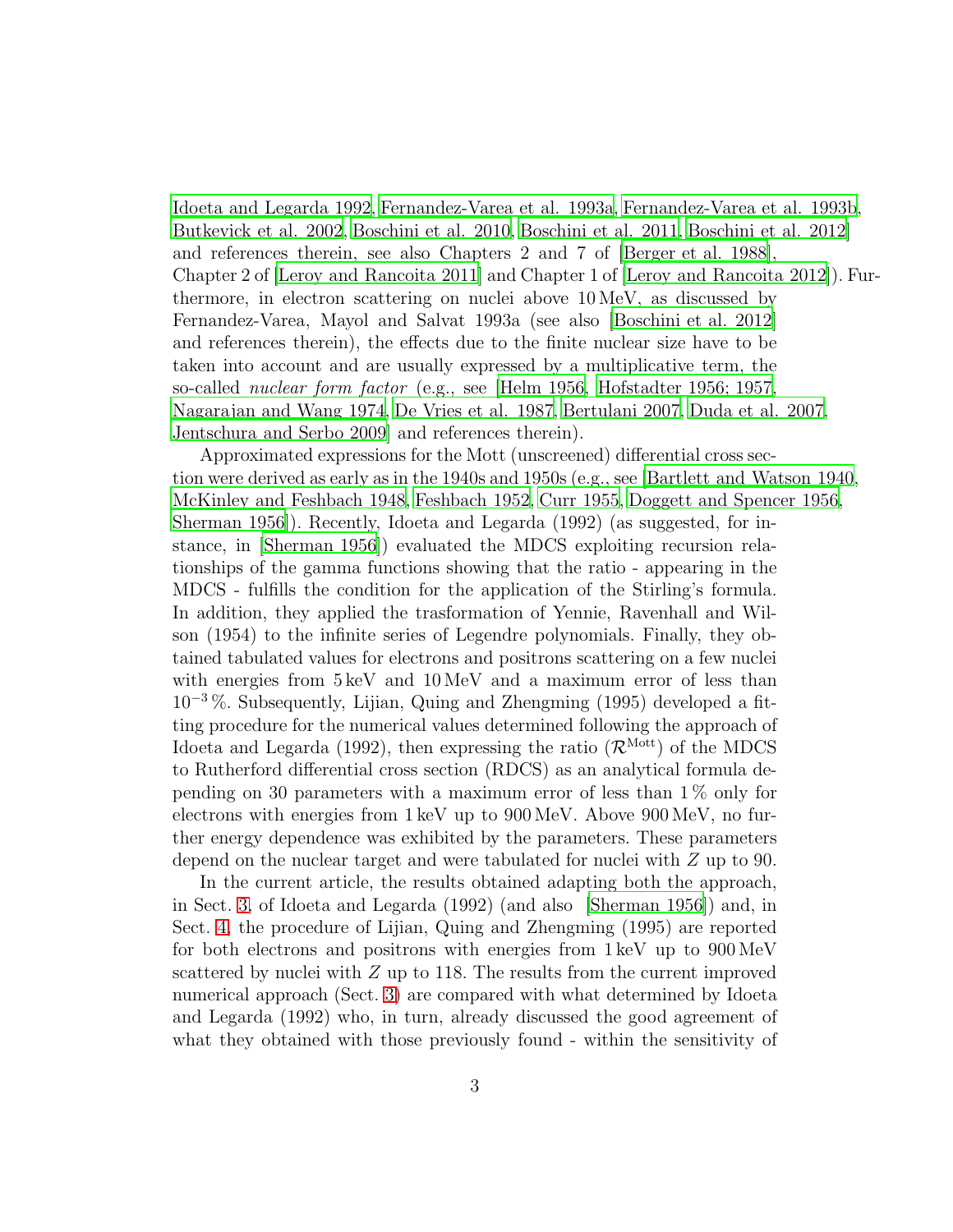the used approximations - in Refs. [\[McKinley and Feshbach 1948](#page-39-7), [Curr 1955](#page-37-8), [Yadav 1955](#page-40-8), [Motz et al. 1964,](#page-40-9) [Doggett and Spencer 1956,](#page-38-9) [Sherman 1956](#page-40-5)]. Those regarding the present practical interpolated expression for the unscreened MDCS (Sect. [4\)](#page-12-0) are compared with what found in Refs. [\[Curr 1955,](#page-37-8) [Idoeta and Legarda 1992,](#page-38-0) [Lijian et al. 1995\]](#page-39-1).

Finally, it has to be remarked that the described treatment of the MDCS for elastic scattering on nuclei is implemented into Geant4 distribution (e.g., see Ref. [\[Agostinelli et al. 2003\]](#page-36-0)) version 9.6 (see, also, Ref. [\[Boschini et al. 2012\]](#page-37-1) and references rherein).

#### <span id="page-3-2"></span>2. The Unscreened Mott Cross Section

As already mentioned, the scattering of electrons (or positrons) on unscreened atomic nuclei with charge number Z was obtained by Mott (1929; 1932) (see also Sections 4–4.5 of Chapter IX of [\[Mott and Massey 1965\]](#page-39-0), Section 1.3.1 of [\[Leroy and Rancoita 2012](#page-39-4)] and references therein), who derived the differential cross section  $(d\sigma^{\text{Mott}}/d\Omega)$  with d $\Omega$  the unit of solid angle) usually termed as Mott differential cross section (MDCS) - following a treatment in which effects related to the spin of the incoming electron or positron were included. The MDCS was obtained in the laboratory system of reference for infinitely heavy nuclei initially at rest neglecting effects due to their spin. In addition, effects related to the recoil and finite rest mass  $(M)$  of the target nucleus were disregarded and, as a consequence, in this framework the total energy of electrons (or positrons) has to be smaller<sup>[1](#page-3-0)</sup> than  $Mc^2$  (where c is the speed of light).

The MDCS, or an approximated expression of it, is commonly<sup>[2](#page-3-1)</sup> formulated in terms of its ratio,  $\mathcal{R}^{\text{McF}}$ , with respect to that for a Rutherford scattering, i.e., the Rutherford differential cross section (RDCS) - also termed Rutherford's formula  $(d\sigma^{\text{Rut}}/d\Omega)$  (e.g., see a treatment in Section

<span id="page-3-0"></span><sup>1</sup>For an ultra high-energy extension of the treatment of the differential cross sections on nuclei, one may see the discussion in [\[Boschini et al. 2012\]](#page-37-1), Chapter 1 of [\[Leroy and Rancoita 2011](#page-39-3)], Section 1.3.1 of [\[Leroy and Rancoita 2012\]](#page-39-4) and references therein.

<span id="page-3-1"></span><sup>&</sup>lt;sup>2</sup>One can see, for instance, the discussion in [\[Feshbach 1952,](#page-38-8) [Curr 1955,](#page-37-8) [Doggett and Spencer 1956,](#page-38-9) [Sherman 1956](#page-40-5), [Idoeta and Legarda 1992,](#page-38-0) [Lijian et al. 1995,](#page-39-1) [Boschini et al. 2012\]](#page-37-1) (see, also, references therein).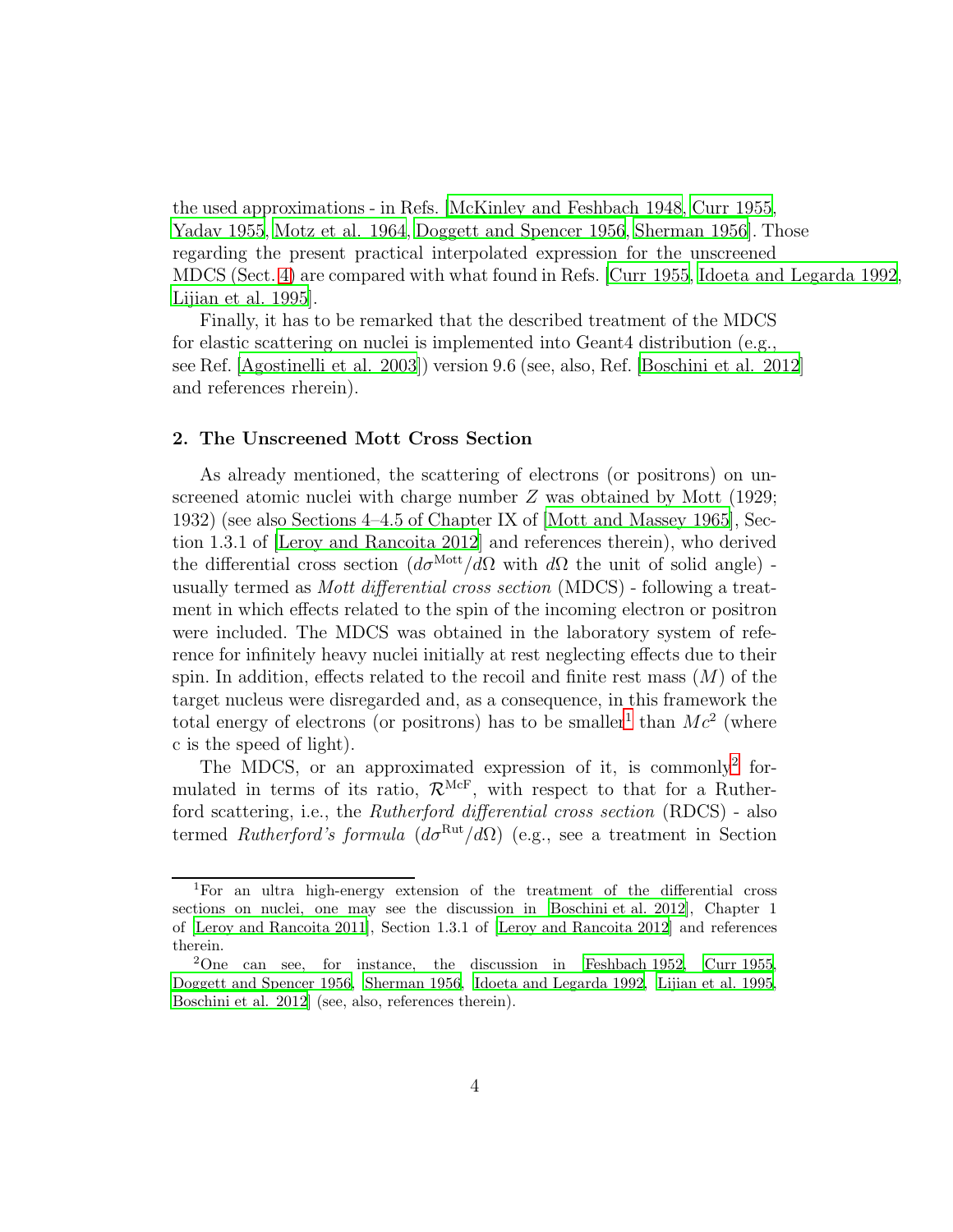1.6.1 of [\[Leroy and Rancoita 2011\]](#page-39-3)) - given by:

<span id="page-4-3"></span>
$$
\frac{d\sigma^{\text{Rut}}}{d\Omega} = \left(\frac{zZe^2}{p\beta c}\right)^2 \frac{1}{\left(1 - \cos\theta\right)^2} \tag{1}
$$

$$
= (zZr_e)^2 \left(\frac{1-\beta^2}{\beta^4}\right) \frac{1}{\left(1-\cos\theta\right)^2},\tag{2}
$$

where  $p$  and  $\theta$  are the momentum and scattering angle of the electron (or positron), respectively;  $\beta = v/c$  with v the electron (positron) velocity;  $z =$  $-1$  ( $z = +1$ ) is the charge number of the electron (positron); finally,  $r_e =$  $e^2/(mc^2)$  is the classical electron (or positron) radius with m and e the rest mass and charge of electron (or positron), respectively. The MDCS is usually expressed in terms of Rutherford's formula as:

<span id="page-4-0"></span>
$$
\frac{d\sigma^{\text{Mott}}}{d\Omega} = \frac{d\sigma^{\text{Rut}}}{d\Omega} \mathcal{R}^{\text{Mott}},\tag{3}
$$

where  $\mathcal{R}^{\text{Mott}}$  (as above mentioned) is the ratio between the MDCS and RDCS.

 $\mathcal{R}^{\text{Mott}}$  can be formulated (e.g., see Equation (2) in [\[Sherman 1956](#page-40-5)], Equation (2) in [\[Idoeta and Legarda 1992\]](#page-38-0) and Equation (1) in [\[Lijian et al. 1995\]](#page-39-1)) formulated in terms of the two conditionally convergent series -  $F$  and  $G$ , defined as an expansion in Legendre polynomials - derived by Mott (1929; 1932) for expressing the MDCS, i.e.,

<span id="page-4-1"></span>
$$
\mathcal{R}^{\text{Mott}} = \frac{2(1 - \cos \theta)}{(\tau + 1)^2} |F|^2 + \frac{|G|^2}{(\alpha z Z)^2} \frac{2p^2 (1 - \cos \theta)^2}{(\tau + 1)^2 (1 + \cos \theta)}
$$
(4)

with  $\tau$  the kinetic energy expressed of the incoming lepton in units of its rest mass (m) (thus,  $\tau = \gamma - 1$  where  $\gamma$  is the Lorentz factor) and  $\alpha$  the fine structure constant. The complex functions  $F$  and  $G$  are given by

<span id="page-4-2"></span>
$$
F = F_0 + F_1 \tag{5}
$$

$$
G = G_0 + G_1 \tag{6}
$$

with

<span id="page-4-4"></span>
$$
F_0 = -\frac{R}{\mathrm{i}q},\tag{7}
$$

$$
G_0 = R \cot^2 \frac{\theta}{2}, \tag{8}
$$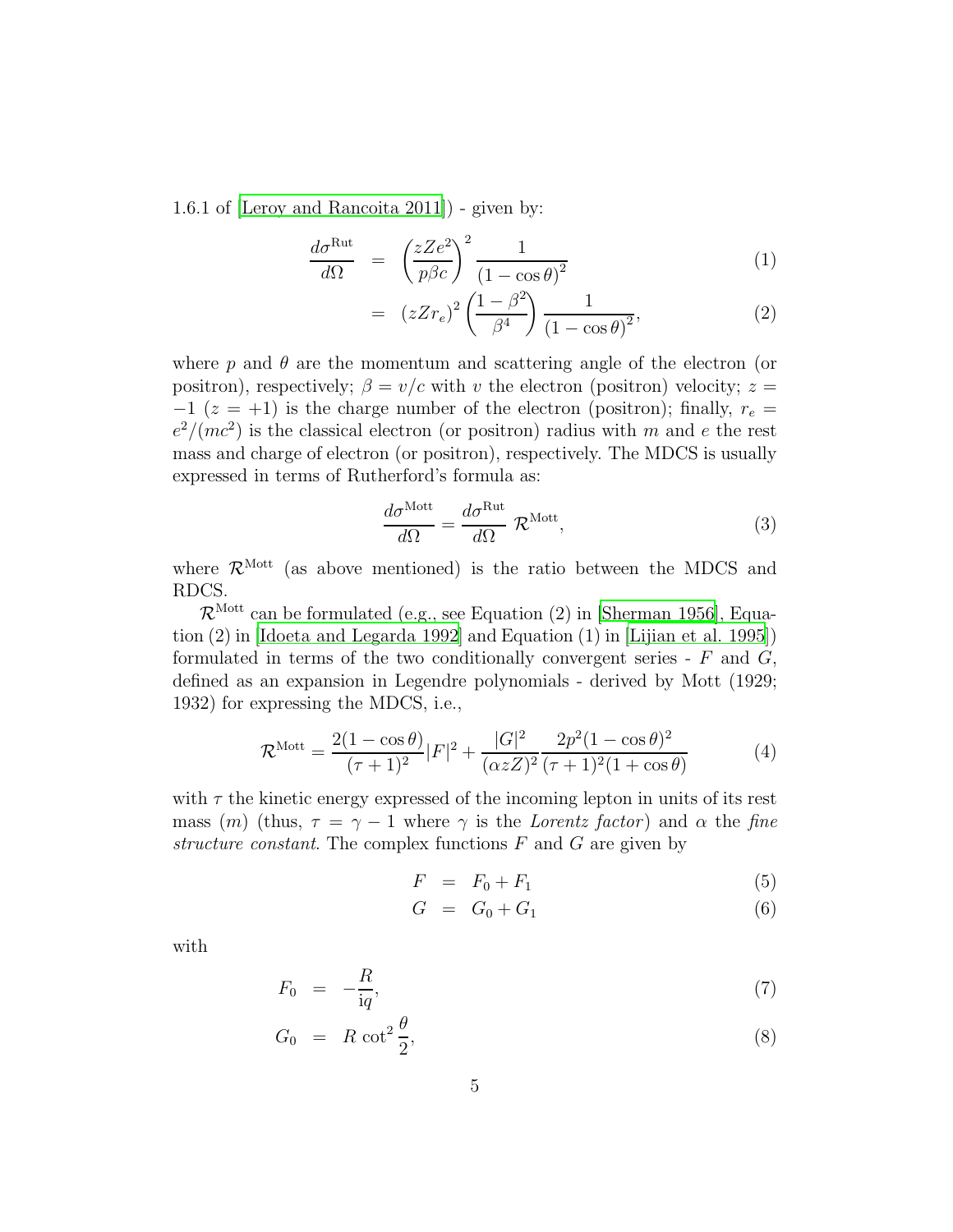$$
F_1 = \frac{1}{2} \sum_{k=0}^{+\infty} [kD_k + (k+1)D_{k+1}](-)^k P_k(\cos \theta), \tag{9}
$$

$$
G_1 = \frac{\mathrm{i}}{2} \sum_{k=0}^{+\infty} [k^2 D_k - (k+1)^2 D_{k+1}] (-)^k \mathcal{P}_k(\cos \theta), \tag{10}
$$

where  $P_k(\cos \theta)$  is the Legendre polynomial of order k and

$$
R = \frac{q}{2} \frac{\Gamma(1 - \mathrm{i}q)}{\Gamma(1 + \mathrm{i}q)} \exp\left[2\mathrm{i}q \ln\left(\sin\frac{\theta}{2}\right)\right],\tag{11}
$$

$$
D_k = -\exp\left(-i\pi\xi_k\right)\frac{\Gamma(\xi_k - iq)}{\Gamma(\xi_k + 1 + iq)} + (-)^k \frac{\Gamma(k - iq)}{\Gamma(k + 1 + iq)},\tag{12}
$$

$$
= -\frac{\exp\left(-i\pi\xi_k\right)}{\xi_k + iq} \frac{\Gamma(\xi_k - iq)}{\Gamma(\xi_k + iq)} + \frac{\exp\left(-i\pi k\right)}{k + iq} \frac{\Gamma(k - iq)}{\Gamma(k + iq)},\tag{13}
$$

$$
\xi_k = \sqrt{k^2 - (\alpha')^2},\tag{14}
$$

$$
q = \frac{\alpha'}{\beta},\tag{15}
$$

$$
\alpha' = -\alpha z Z, \tag{16}
$$

In being the natural logarithm and  $\Gamma(\mu)$  the gamma function with argument  $\mu$ .

## <span id="page-5-0"></span>3. An Improved Numerical Approach for the Unscreened MDCS

As discussed in Sect. [2,](#page-3-2) the MDCS [Eq. [\(3\)](#page-4-0)] can be obtained from the evaluation of its ratio  $\mathcal{R}^{\text{Mott}}$ , see Eqs. [\(4–](#page-4-1)[6\)](#page-4-2)] with respect to Rutherford's formula [Eg. [\(2\)](#page-4-3)]. Sherman (1956) and Idoeta and Legarda (1992) pointed out that the function  $F_1$  and  $G_1$  [Eqs.  $(9, 10)$ ] are obtained from two series which are only conditionally convergent and converge very slowly (in particular  $G_1$ ). Thus, in order to improve the convergence they suggested to apply to such series the transformation - which can be employed for any series of Legendre polynomials - of Yennie, Ravenhall and Wilson (1954). Following this transformation, the series of Legendre polynomials (with the  $k$ -th term given by  $P_k(\cos \theta)$  in Eqs. [\(9, 10\)](#page-4-4)] are re-written in terms of an m-th reduced series, i.e.,

$$
F_1 = \frac{i}{2(1 - \cos \theta)^m} \sum_{k=0}^{+\infty} A_k^{(m)} P_k(\cos \theta), \qquad (17)
$$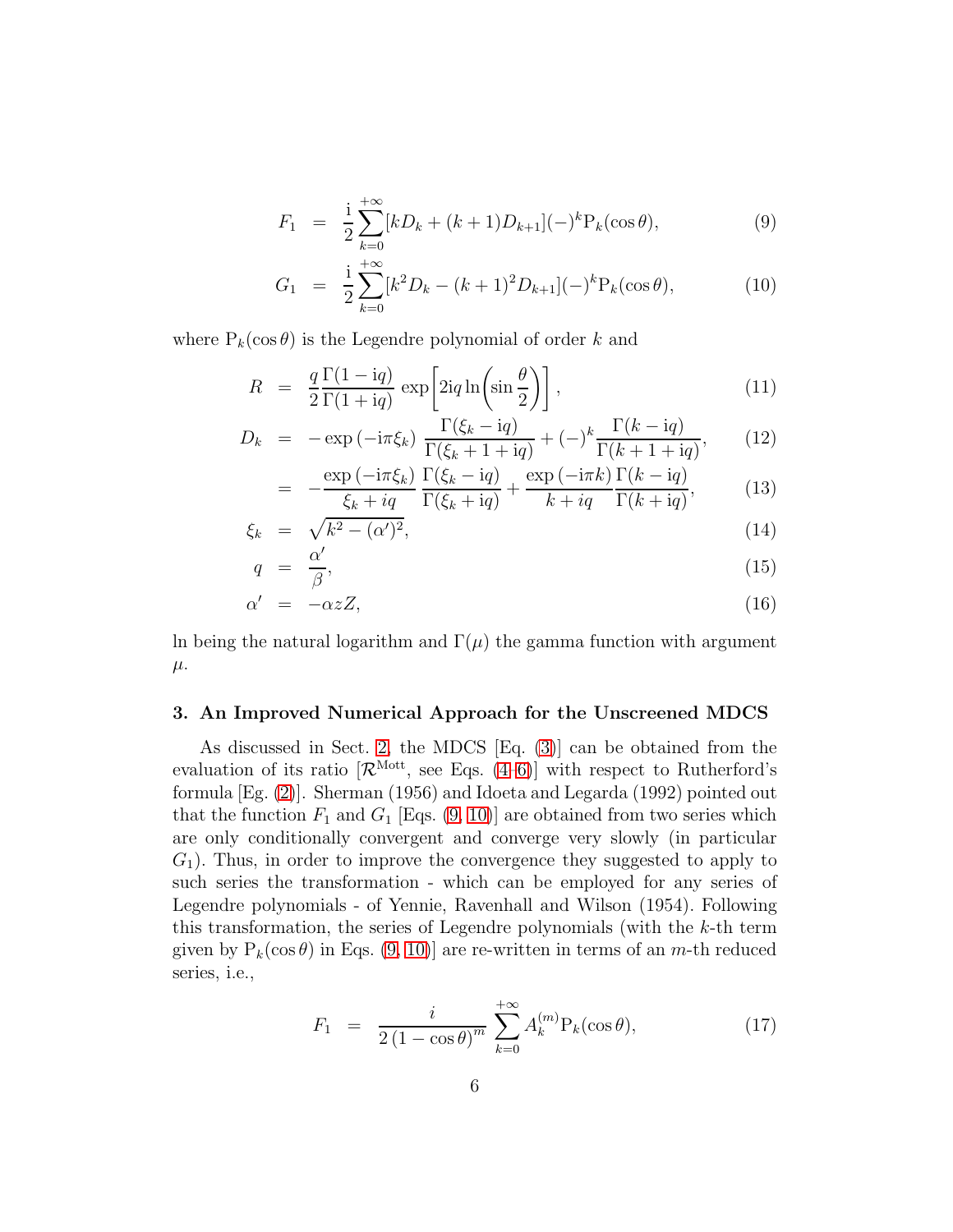$$
G_1 = \frac{i}{2(1 - \cos\theta)^m} \sum_{k=0}^{+\infty} B_k^{(m)} P_k(\cos\theta), \qquad (18)
$$

with

$$
A_k^{(0)} = (-)^k [kD_k + (k+1)D_{k+1}],
$$
  
... = ..., (19)

$$
A_k^{(m-1)} = A_k^{(m-2)} - \left[\frac{k+1}{2k+3}\right] A_{k+1}^{(m-2)} - \left[\frac{k}{2k-1}\right] A_{k-1}^{(m-2)},
$$
  
\n
$$
A_k^{(m)} = A_k^{(m-1)} - \left[\frac{k+1}{2k+3}\right] A_{k+1}^{(m-1)} - \left[\frac{k}{2k-1}\right] A_{k-1}^{(m-1)} \qquad (20)
$$

and

$$
B_k^{(0)} = (-)^k [k^2 D_k - (k+1)^2 D_{k+1}],
$$
\n
$$
\cdots = \cdots,
$$
\n
$$
B_k^{(m-1)} = B_k^{(m-2)} - \left[\frac{k+1}{2k+3}\right] B_{k+1}^{(m-2)} - \left[\frac{k}{2k-1}\right] B_{k-1}^{(m-2)},
$$
\n
$$
B_k^{(m)} = B_k^{(m-1)} - \left[\frac{k+1}{2k+3}\right] B_{k+1}^{(m-1)} - \left[\frac{k}{2k-1}\right] B_{k-1}^{(m-1)} \tag{22}
$$

(e.g., see [\[Yennie et al. 1954,](#page-40-10) [Sherman 1956,](#page-40-5) [Idoeta and Legarda 1992,](#page-38-0) [Lijian et al. 1995\]](#page-39-1)). Using a code - developed for this purpose - in the Mathematica 8.0 environ-ment [\[Mathematica 2012\]](#page-40-11), three reductions  $(m = 3)$  were found to be adequate for the purpose of present calculations in agreement with [\[Sherman 1956,](#page-40-5) [Idoeta and Legarda 1992\]](#page-38-0). Since the series  $G_1$  is more slowly convergent than  $F_1$ , in the same code the *Euler transformation* (e.g., see Chapter VIII in [\[Knopp 1951\]](#page-39-8) and [\[Sherman 1956](#page-40-5), [Idoeta and Legarda 1992\]](#page-38-0)) was additionally applied to the so-found 3rd reduced series, i.e.,

<span id="page-6-0"></span>
$$
\sum_{k=0}^{\infty} (-1)^k v_k = \frac{v_0}{2} + \frac{\Delta^1 v_0}{4} + \ldots + \frac{\Delta^p v_0}{2^{p+1}} + \sum_{m=0}^{\infty} \frac{(-1)^m \Delta^{p+1} v_m}{2^{p+1}} \tag{23}
$$

with

$$
v_k = A_k^{(3)} P_k(\cos \theta) \left[ \frac{i}{(-1)^k 2 (1 - \cos \theta)^3} \right],
$$
  

$$
v_m = A_m^{(3)} P_m(\cos \theta) \left[ \frac{i}{(-1)^m 2 (1 - \cos \theta)^3} \right]
$$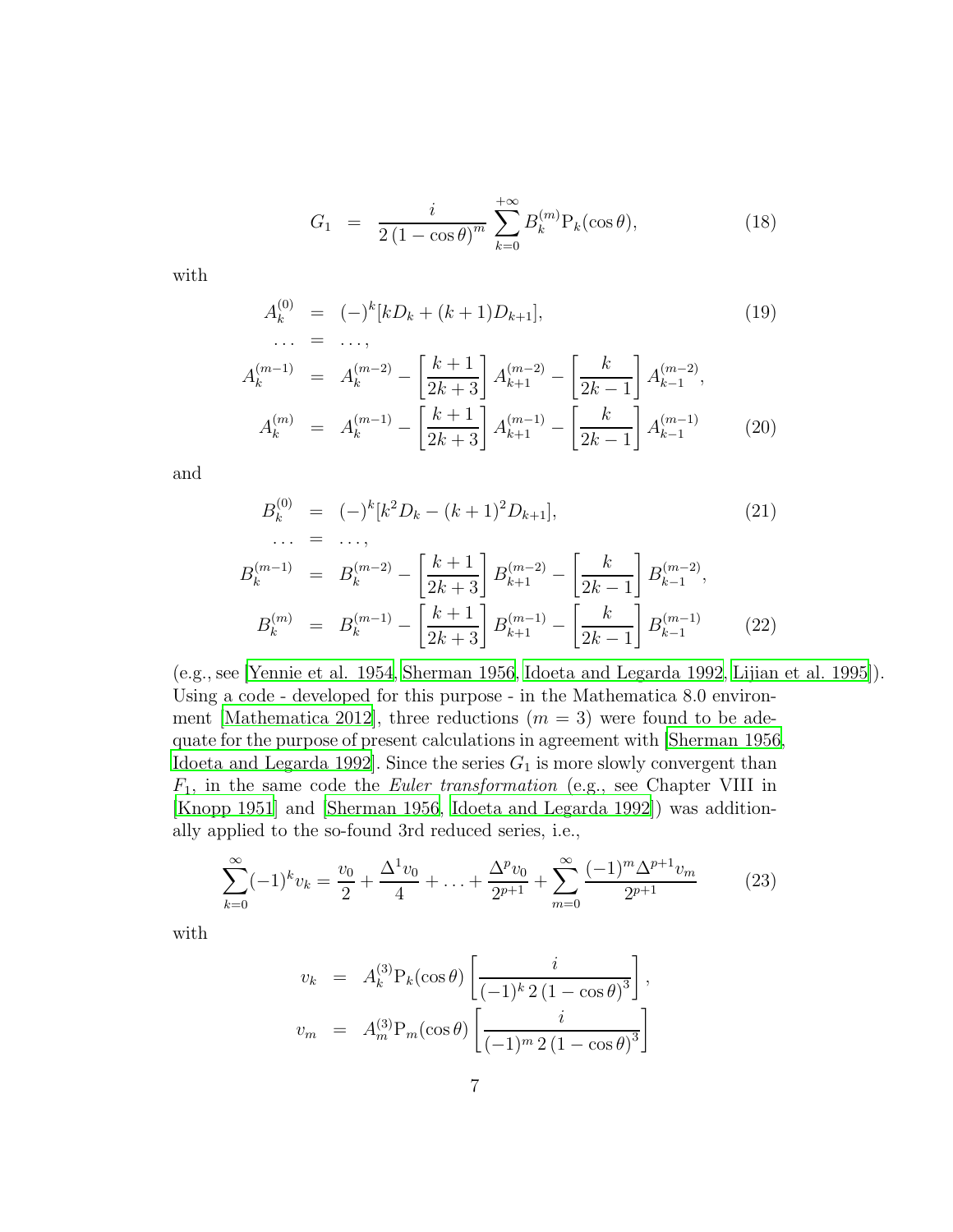and

$$
\Delta^1 v_m = v_m - v_{m+1},
$$
  
\n... = ...,  
\n
$$
\Delta^p v_m = \Delta^{p-1} v_m - \Delta^{p-1} v_{m+1},
$$
  
\n
$$
\Delta^{p+1} v_m = \Delta^p v_m - \Delta^p v_{m+1}.
$$

For the current calculations,  $p = 1$  was used in Eq. [\(23\)](#page-6-0). Finally, since in the developed code no approximation was introduced to evaluate Eqs. [\(7, 8\)](#page-4-4), the accuracy in calculating the  $\mathcal{R}^{\text{Mott}}$  ratio [as function of p,  $\theta$ , Z and z, e.g., see Eq.  $(4)$  depends on the accuracy with which Eqs.  $(5, 6)$  are calculated. Thus, in turn, it results from the number (i.e., the value of  $k$ ) of additive terms - approximated as so far discussed - summed in Eqs. [\(9, 10\)](#page-4-4). The result was considered *accurate* when the last  $k$ -th term summed was such that the obtained  $\mathcal{R}^{\text{Mott}}$  value  $[\equiv R^{\text{num}}(\theta, Z, E)]$  varies by less than 10<sup>-6</sup> when seven more terms in the series - i.e., extending the sums up to  $k + 7$  - were added.

Idoeta and Legarda (1992) reported their calculated MDCS for electrons and positrons from  $5 \text{ keV}$  up to  $10 \text{ MeV}$  on a few nuclei with Z from 2 up to 92 as function of the scattering angle ( $\theta$ , every 15 $\degree$  from 15 $\degree$  up 180 $\degree$ ). In addition, they already discussed the agreement of their results with those from i) the Mott–Born formula obtained in the first-order Born approximation (e.g., see [\[Motz et al. 1964](#page-40-9)]), ii) McKinley–Feshbach expression derived using the second-order Born approximation [\[McKinley and Feshbach 1948,](#page-39-7) [Motz et al. 1964\]](#page-40-9)), iii) Curr formula derived in the  $(\alpha Z)^5$  and (for  $\beta \simeq 1$ )  $(\alpha Z)^8$  approximations (e.g., see [\[Curr 1955\]](#page-37-8)) and, finally, iv) from Refs. [\[Yadav 1955](#page-40-8), [Doggett and Spencer 1956,](#page-38-9) [Sherman 1956\]](#page-40-5).

The presently obtained values were compared with those determined by Idoeta and Legarda (1992) and found to agree at least up to the 3rd digit (occurring in the 0.1% of the cases) or more, e.g., up to the 6th digit in the 73% of the cases (see also Figs. [1](#page-10-0) and [2\)](#page-11-0). For instance, in Table [1](#page-8-0) (Table [2\)](#page-9-0) the MDCS for electrons (positrons) on three nuclei - He, Ag and U ( $Z = 2$ , 47 and 92, respectively) - are shown as function of the the scattering angle  $\theta$  (in deg) at 5 keV (the lowest energy treated in Ref. [\[Idoeta and Legarda 1992\]](#page-38-0)), 500 keV and 10 MeV (the largest energy treated in Ref. [\[Idoeta and Legarda 1992](#page-38-0)]).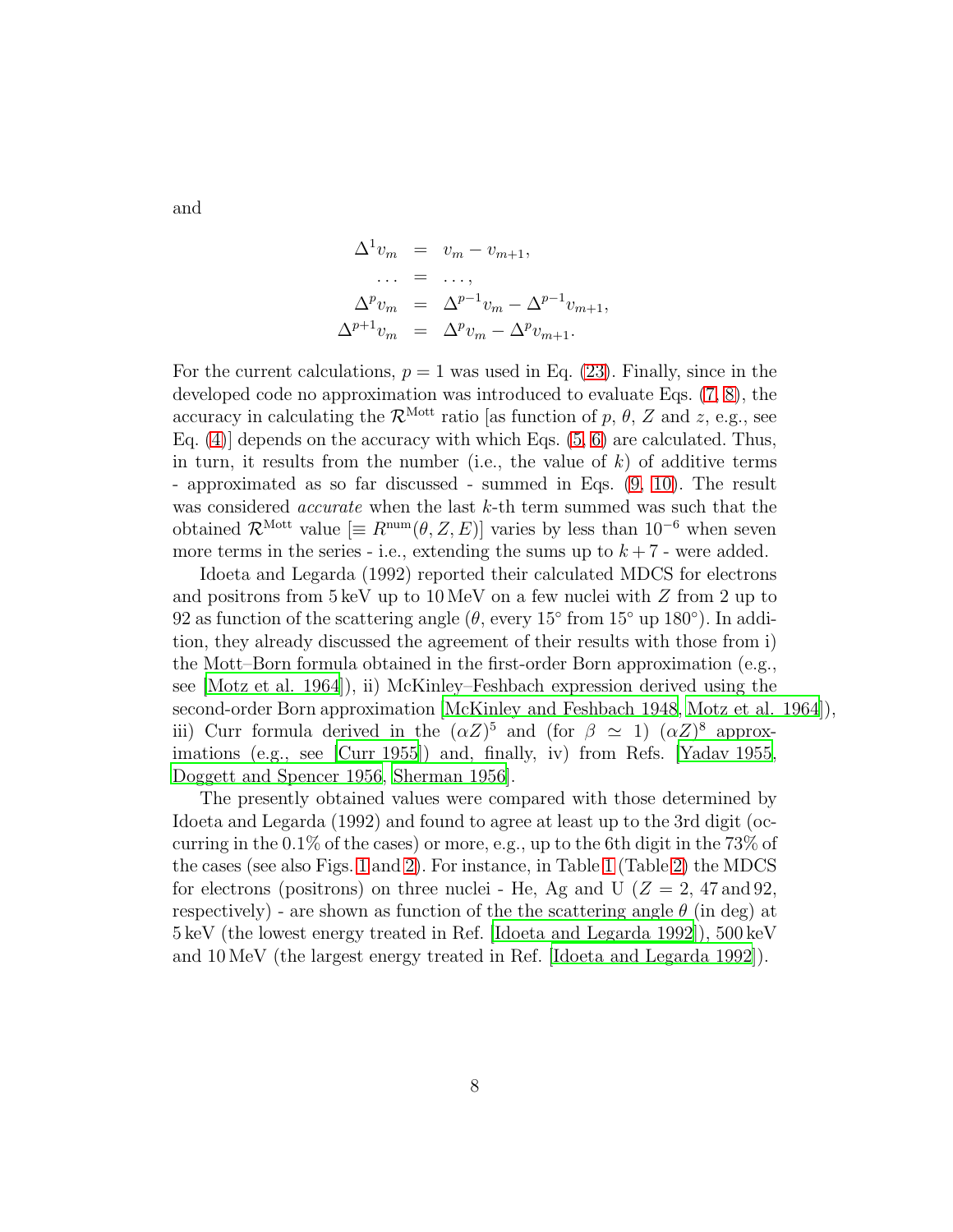<span id="page-8-0"></span>Table 1: MDCS i) calculated following the approach discussed in Sect. [3](#page-5-0) and ii) from Idoeta and Legarda (1992) - indicated as I&L (1992) - for electrons at 5 keV, 500 keV and 10 MeV on He, Ag and U ( $Z = 2$ , 47 and 92, respectively) as a function of the scattering angle  $\theta$  (in deg).  $\overline{\phantom{0}}$ 

|                |                   | $5 \,\mathrm{keV}$ |                 |                 | $500\,\mathrm{keV}$ |                 | $10\,\mathrm{MeV}$ |
|----------------|-------------------|--------------------|-----------------|-----------------|---------------------|-----------------|--------------------|
| Z              | $\theta$ (in deg) | Present work       | I&L (1992)      | Present work    | I&L (1992)          | Present work    | I&L (1992)         |
|                | 15                | $1.00044E + 00$    | $1.00044E + 00$ | 9.91871E-01     | 9.91873E-01         | 9.88268E-01     | 9.88269E-01        |
|                | 30                | $1.00006E + 00$    | $1.00006E + 00$ | 9.57871E-01     | 9.57871E-01         | 9.42117E-01     | 9.42117E-01        |
|                | 45                | 9.98883E-01        | 9.98883E-01     | 9.00541E-01     | 9.00541E-01         | 8.64954E-01     | 8.64953E-01        |
|                | 60                | 9.97029E-01        | 9.97029E-01     | 8.24032E-01     | 8.24032E-01         | 7.62318E-01     | 7.62318E-01        |
|                | 75                | 9.94669E-01        | 9.94669E-01     | 7.33796E-01     | 7.33796E-01         | 6.41480E-01     | 6.41479E-01        |
| $\overline{2}$ | 90                | 9.92004E-01        | 9.92004E-01     | 6.36207E-01     | 6.36207E-01         | 5.10931E-01     | 5.10931E-01        |
|                | 105               | 9.89254E-01        | 9.89254E-01     | 5.38120E-01     | 5.38120E-01         | 3.79805E-01     | 3.79805E-01        |
|                | 120               | 9.86639E-01        | 9.86638E-01     | 4.46399E-01     | 4.46399E-01         | 2.57246E-01     | 2.57246E-01        |
|                | 135               | 9.84362E-01        | 9.84362E-01     | 3.67449E-01     | 3.67449E-01         | 1.51785E-01     | 1.51784E-01        |
|                | 150               | 9.82599E-01        | 9.82599E-01     | 3.06771E-01     | 3.06772E-01         | 7.07477E-02     | 7.07482E-02        |
|                | 165               | 9.81485E-01        | 9.81485E-01     | 2.68590E-01     | 2.68590E-01         | 1.97618E-02     | 1.97617E-02        |
|                | 180               | 9.81104E-01        | 9.81104E-01     | 2.55561E-01     | 2.55561E-01         | 2.36433E-03     | 2.36435E-03        |
|                | 15                | $1.00121E + 00$    | $1.00121E + 00$ | $1.09603E + 00$ | $1.09602E + 00$     | $1.11558E + 00$ | $1.11557E + 00$    |
|                | 30                | $1.00638E + 00$    | $1.00638E + 00$ | 1.18990E+00     | $1.18989E + 00$     | $1.21467E + 00$ | $1.21466E + 00$    |
|                | 45                | 9.96364E-01        | 9.96365E-01     | $1.24149E + 00$ | $1.24149E + 00$     | $1.25631E + 00$ | $1.25631E + 00$    |
|                | 60                | 9.90869E-01        | 9.90869E-01     | $1.23525E + 00$ | $1.23525E + 00$     | $1.22547E + 00$ | $1.22547E + 00$    |
|                | 75                | $1.00217E + 00$    | $1.00217E + 00$ | $1.16997E + 00$ | $1.16997E + 00$     | $1.12221E + 00$ | $1.12221E + 00$    |
| 47             | 90                | $1.03381E + 00$    | 1.03381E+00     | $1.05458E + 00$ | $1.05458E + 00$     | 9.58058E-01     | 9.58058E-01        |
|                | 105               | $1.08620E + 00$    | $1.08620E + 00$ | 9.05084E-01     | 9.05084E-01         | 7.53051E-01     | 7.53051E-01        |
|                | 120               | $1.15388E + 00$    | $1.15388E + 00$ | 7.41682E-01     | 7.41682E-01         | 5.32623E-01     | 5.32623E-01        |
|                | 135               | $1.22582E + 00$    | $1.22582E + 00$ | 5.85909E-01     | 5.85909E-01         | 3.24172E-01     | 3.24172E-01        |
|                | 150               | $1.28896E + 00$    | $1.28896E + 00$ | 4.57908E-01     | 4.57909E-01         | 1.53572E-01     | 1.53572E-01        |
|                | 165               | $1.33186E + 00$    | $1.33186E + 00$ | 3.74006E-01     | 3.74006E-01         | 4.19648E-02     | 4.19648E-02        |
|                | 180               | $1.34702E + 00$    | $1.34702E + 00$ | 3.44813E-01     | 3.44813E-01         | 3.16260E-03     | 3.16261E-03        |
|                | 15                | $1.00302E + 00$    | $1.00310E + 00$ | $1.05841E + 00$ | $1.05837E + 00$     | $1.09636E + 00$ | $1.09636E + 00$    |
|                | 30                | $1.00860E + 00$    | $1.00859E + 00$ | $1.20318E + 00$ | $1.20319E + 00$     | $1.32107E + 00$ | $1.32107E + 00$    |
|                | 45                | 9.90926E-01        | 9.90927E-01     | $1.50713E + 00$ | $1.50713E + 00$     | $1.70264E + 00$ | $1.70264E + 00$    |
|                | 60                | $1.02493E + 00$    | $1.02492E + 00$ | $1.87820E + 00$ | $1.87820E + 00$     | $2.11844E + 00$ | $2.11844E + 00$    |
|                | 75                | $1.05048E + 00$    | $1.05048E + 00$ | $2.18903E + 00$ | $2.18903E + 00$     | $2.41683E + 00$ | $2.41683E + 00$    |
| 92             | 90                | 9.25197E-01        | 9.25197E-01     | 2.33938E+00     | 2.33938E+00         | $2.47982E + 00$ | $2.47982E + 00$    |
|                | 105               | 8.08367E-01        | 8.08368E-01     | 2.28576E+00     | $2.28576E + 00$     | $2.26008E + 00$ | $2.26008E + 00$    |
|                | 120               | 9.44562E-01        | 9.44562E-01     | $2.04832E + 00$ | $2.04832E + 00$     | $1.79365E + 00$ | $1.79365E + 00$    |
|                | 135               | $1.36440E + 00$    | $1.36440E + 00$ | $1.69988E + 00$ | $1.69988E + 00$     | $1.18892E + 00$ | $1.18892E + 00$    |
|                | 150               | $1.89411E + 00$    | $1.89411E + 00$ | $1.34241E + 00$ | $1.34241E + 00$     | 5.96098E-01     | 5.96098E-01        |
|                | 165               | $2.31435E + 00$    | $2.31435E + 00$ | $1.07789E + 00$ | $1.07789E + 00$     | 1.65995E-01     | 1.65995E-01        |
|                | 180               | $2.47185E + 00$    | $2.47185E + 00$ | 9.80670E-01     | 9.80671E-01         | 9.13938E-03     | 9.13939E-03        |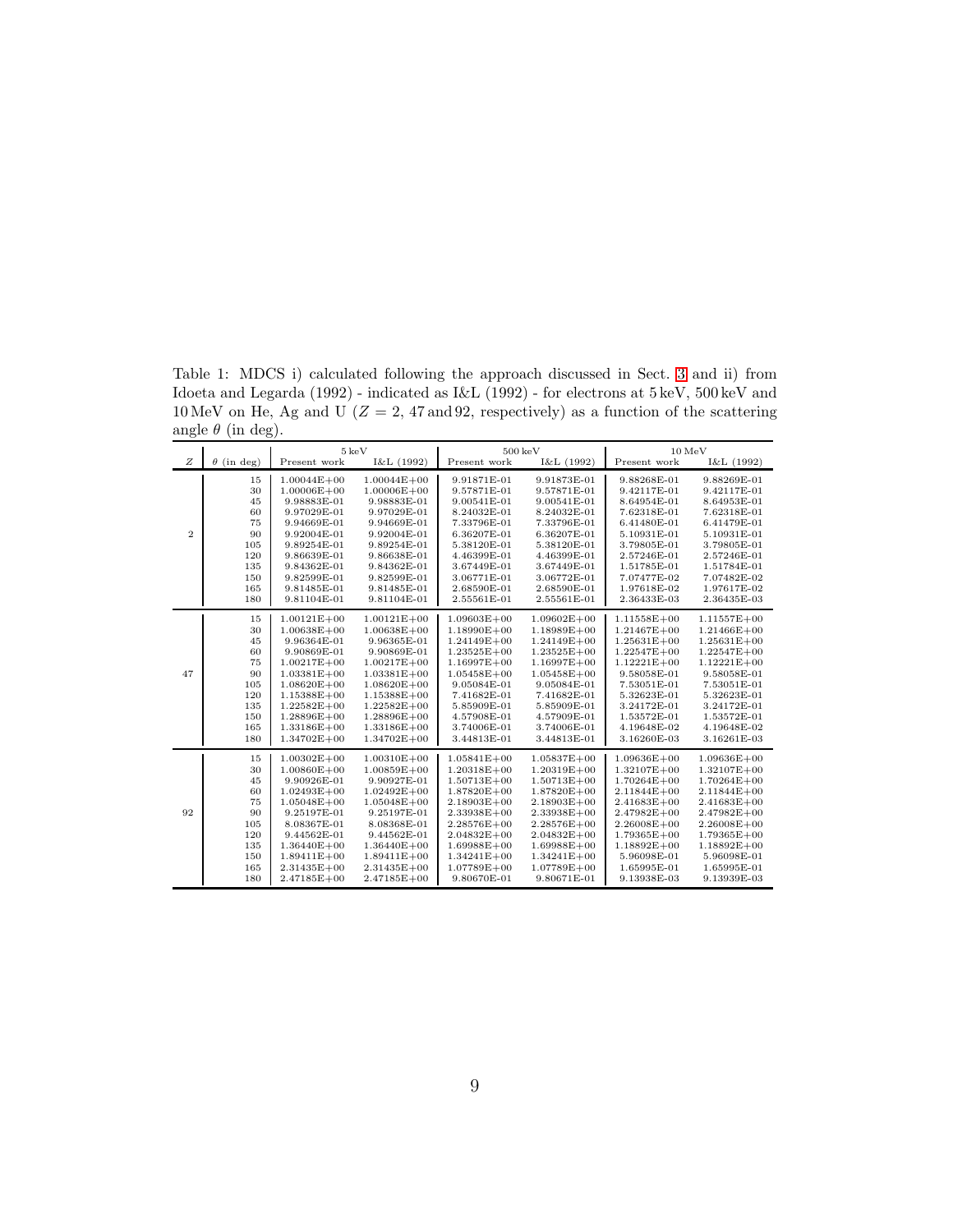<span id="page-9-0"></span>Table 2: MDCS i) calculated following the approach discussed in Sect. [3](#page-5-0) and ii) from Idoeta and Legarda (1992) - indicated as I&L (1992) - for positrons at 5 keV, 500 keV and 10 MeV on He, Ag and U ( $Z = 2$ , 47 and 92, respectively) as a function of the scattering angle  $\theta$  (in deg).

|                |                   | $5\,\mathrm{keV}$ |             | $500\,\mathrm{keV}$ |             | $10\,\mathrm{MeV}$ |             |
|----------------|-------------------|-------------------|-------------|---------------------|-------------|--------------------|-------------|
| Z              | $\theta$ (in deg) | Present work      | I&L (1992)  | Present work        | I&L (1992)  | Present work       | I&L (1992)  |
|                | 15                | 9.99020E-01       | 9.99020E-01 | 9.82895E-01         | 9.82895E-01 | 9.77877E-01        | 9.77874E-01 |
|                | 30                | 9.97635E-01       | 9.97634E-01 | 9.42692E-01         | 9.42693E-01 | 9.24546E-01        | 9.24546E-01 |
|                | 45                | 9.95880E-01       | 9.95880E-01 | 8.81845E-01         | 8.81845E-01 | 8.43312E-01        | 8.43312E-01 |
|                | 60                | 9.93839E-01       | 9.93839E-01 | 8.04244E-01         | 8.04244E-01 | 7.39413E-01        | 7.39412E-01 |
|                | 75                | 9.91616E-01       | 9.91616E-01 | 7.14942E-01         | 7.14942E-01 | 6.19656E-01        | 6.19655E-01 |
| $\overline{2}$ | 90                | 9.89333E-01       | 9.89333E-01 | 6.19810E-01         | 6.19810E-01 | 4.91952E-01        | 4.91952E-01 |
|                | 105               | 9.87119E-01       | 9.87119E-01 | 5.25138E-01         | 5.25139E-01 | 3.64780E-01        | 3.64781E-01 |
|                | 120               | 9.85100E-01       | 9.85099E-01 | 4.37211E-01         | 4.37210E-01 | 2.46613E-01        | 2.46612E-01 |
|                | 135               | 9.83392E-01       | 9.83392E-01 | 3.61878E-01         | 3.61878E-01 | 1.45339E-01        | 1.45339E-01 |
|                | 150               | 9.82096E-01       | 9.82096E-01 | 3.04162E-01         | 3.04163E-01 | 6.77310E-02        | 6.77317E-02 |
|                | 165               | 9.81286E-01       | 9.81286E-01 | 2.67914E-01         | 2.67915E-01 | 1.89844E-02        | 1.89843E-02 |
|                | 180               | 9.81011E-01       | 9.81011E-01 | 2.55557E-01         | 2.55557E-01 | 2.36430E-03        | 2.36432E-03 |
|                | 15                | 9.98027E-01       | 9.98026E-01 | 9.24324E-01         | 9.24325E-01 | 9.03683E-01        | 9.03684E-01 |
|                | 30                | 9.96141E-01       | 9.96142E-01 | 8.48536E-01         | 8.48536E-01 | 8.05107E-01        | 8.05107E-01 |
|                | 45                | 9.94405E-01       | 9.94405E-01 | 7.70920E-01         | 7.70920E-01 | 7.01517E-01        | 7.01517E-01 |
|                | 60                | 9.92842E-01       | 9.92842E-01 | 6.92096E-01         | 6.92096E-01 | 5.93677E-01        | 5.93677E-01 |
|                | 75                | 9.91466E-01       | 9.91466E-01 | 6.13800E-01         | 6.13800E-01 | 4.84102E-01        | 4.84101E-01 |
| 47             | 90                | 9.90279E-01       | 9.90280E-01 | 5.38380E-01         | 5.38380E-01 | 3.76398E-01        | 3.76398E-01 |
|                | 105               | 9.89283E-01       | 9.89283E-01 | 4.68481E-01         | 4.68481E-01 | 2.74816E-01        | 2.74816E-01 |
|                | 120               | 9.88474E-01       | 9.88475E-01 | 4.06791E-01         | 4.06791E-01 | 1.83837E-01        | 1.83837E-01 |
|                | 135               | 9.87849E-01       | 9.87850E-01 | 3.55825E-01         | 3.55825E-01 | 1.07779E-01        | 1.07779E-01 |
|                | 150               | 9.87405E-01       | 9.87405E-01 | 3.17743E-01         | 3.17743E-01 | 5.04405E-02        | 5.04406E-02 |
|                | 165               | 9.87140E-01       | 9.87140E-01 | 2.94200E-01         | 2.94200E-01 | 1.47809E-02        | 1.47809E-02 |
|                | 180               | 9.87052E-01       | 9.87051E-01 | 2.86235E-01         | 2.86235E-01 | 2.67975E-03        | 2.67977E-03 |
|                | 15                | 9.98030E-01       | 9.97955E-01 | 9.18244E-01         | 9.18243E-01 | 8.89429E-01        | 8.89428E-01 |
|                | 30                | 9.96160E-01       | 9.96158E-01 | 8.36871E-01         | 8.63871E-01 | 7.78709E-01        | 7.78709E-01 |
|                | 45                | 9.94432E-01       | 9.94432E-01 | 7.57144E-01         | 7.57144E-01 | 6.68219E-01        | 6.68218E-01 |
|                | 60                | 9.92877E-01       | 9.92877E-01 | 6.80232E-01         | 6.80232E-01 | 5.58530E-01        | 5.58530E-01 |
|                | 75                | 9.91507E-01       | 9.91507E-01 | 6.07527E-01         | 6.07527E-01 | 4.51125E-01        | 4.51125E-01 |
| 92             | 90                | 9.90325E-01       | 9.90325E-01 | 5.40566E-01         | 5.40466E-01 | 3.48350E-01        | 3.48349E-01 |
|                | 105               | 9.89331E-01       | 9.89332E-01 | 4.80894E-01         | 4.80894E-01 | 2.53196E-01        | 2.53196E-01 |
|                | 120               | 9.88524E-01       | 9.88524E-01 | 4.29951E-01         | 4.29951E-01 | 1.69019E-01        | 1.69018E-01 |
|                | 135               | 9.87899E-01       | 9.87899E-01 | 3.88984E-01         | 3.88984E-01 | 9.92006E-02        | 9.92008E-02 |
|                | 150               | 9.87455E-01       | 9.87456E-01 | 3.58994E-01         | 3.59884E-01 | 4.68185E-02        | 4.68182E-02 |
|                | 165               | 9.87190E-01       | 9.87190E-01 | 3.40708E-01         | 3.40708E-01 | 1.43292E-02        | 1.43291E-02 |
|                | 180               | 9.87102E-01       | 9.87102E-01 | 3.34563E-01         | 3.34564E-01 | 3.31703E-03        | 3.31705E-03 |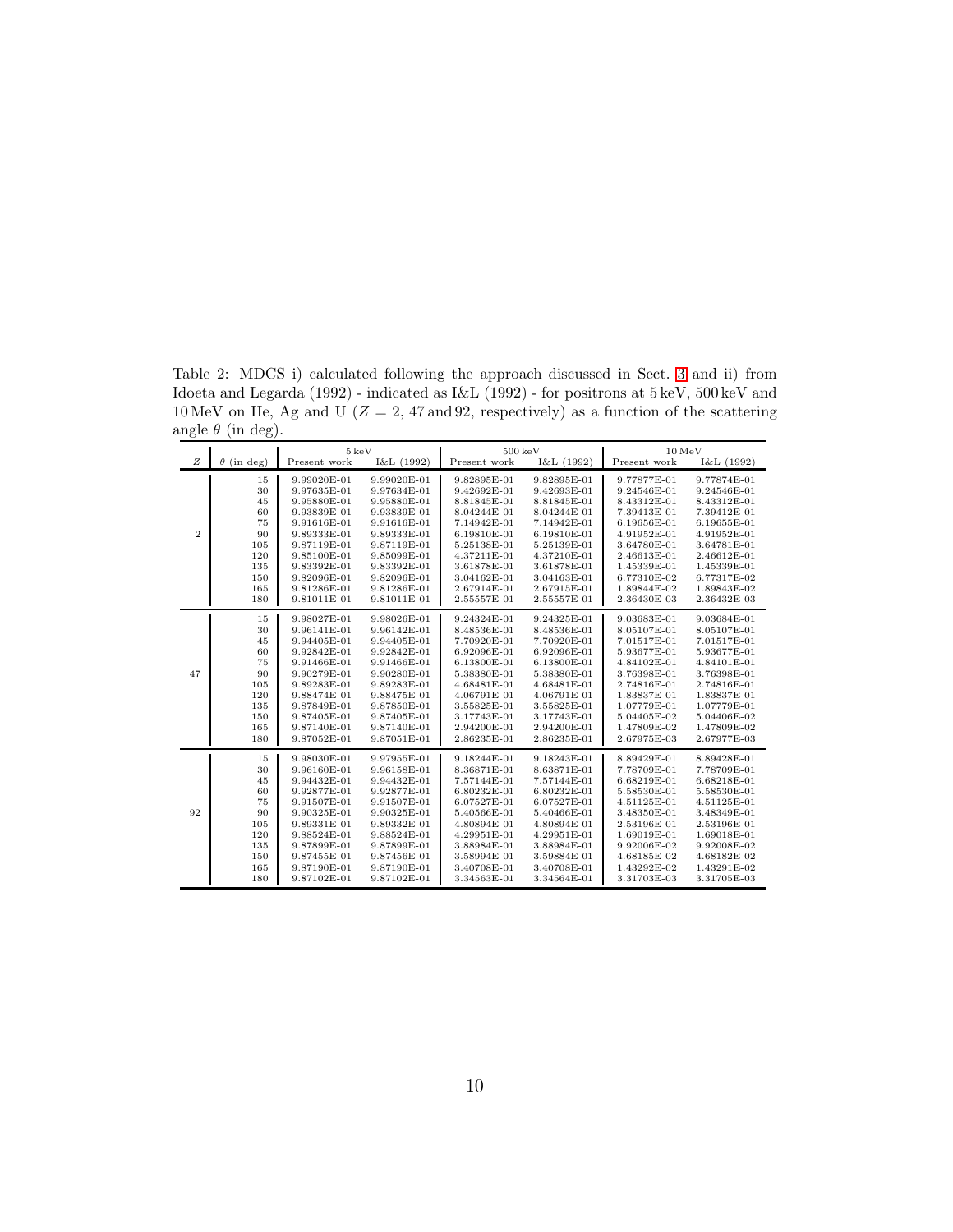

<span id="page-10-0"></span>Figure 1: Cross section ratio (indicated with  $\mathcal{R}^{\text{Mott}}$  in the text) as function of scattering angle (in degrees) for electrons with 50 keV, 100 keV, 500 keV, 1 MeV and 10 MeV interacting on He, Al, Fe, Ag, Ba, Pb, U, Md, Ds and Uuo: the interpolated curves (continous lines) were obtained from Eq.  $(24)$ ,  $(°)$  from the improved numerical approach discussed in Sect. [3](#page-5-0) and, finally,  $\left( \bullet \right)$  from Idoeta and Legarda (1992) - indicated as I&L (1992) -.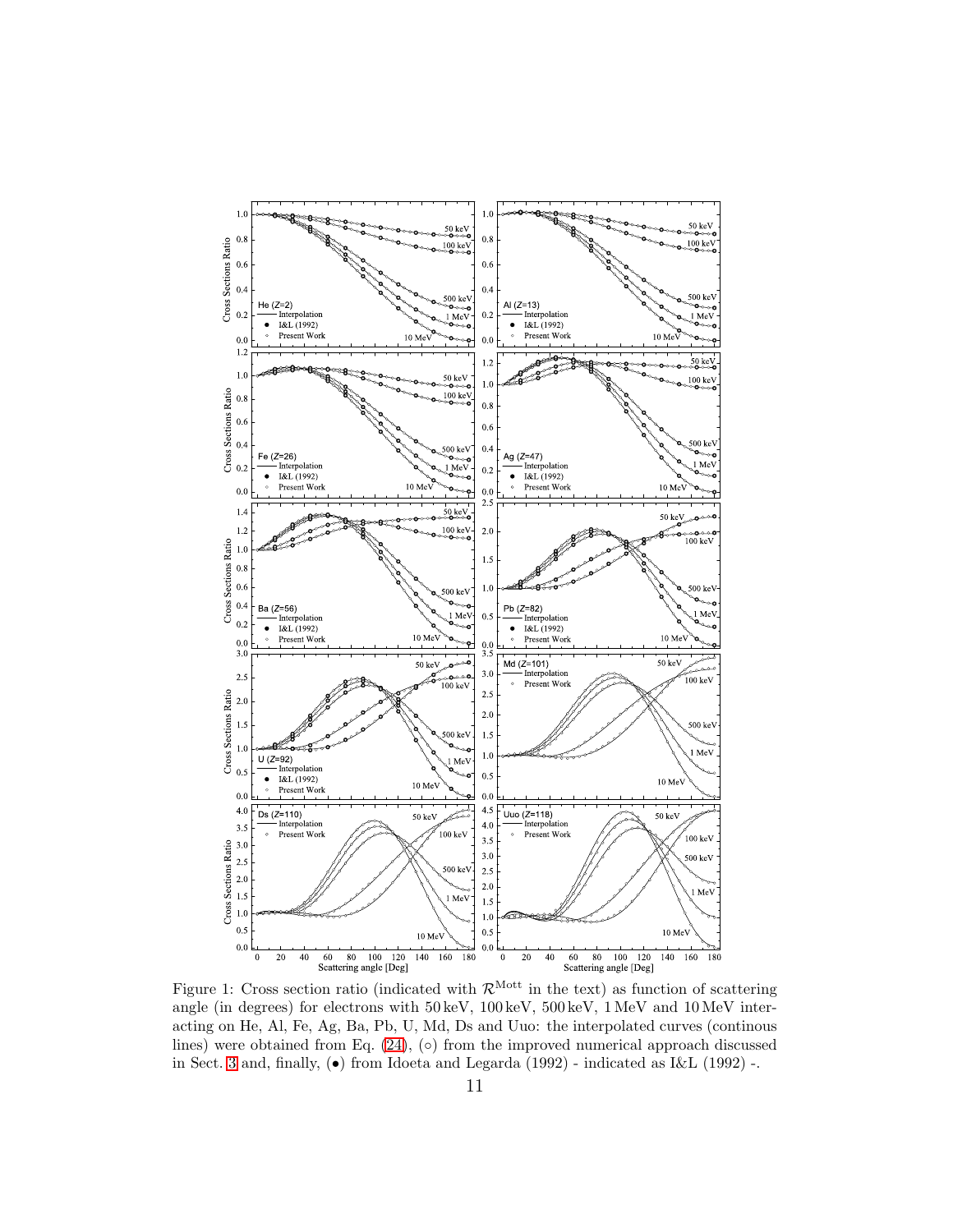

<span id="page-11-0"></span>Figure 2: Cross section ratio as function of scattering angle (in degrees) for positrons with 50 keV, 100 keV, 500 keV, 1 MeV and 10 MeV interacting on He, Al, Fe, Ag, Ba, Pb, U, Md, Ds and Uuo: the interpolated curves (continous lines) were obtained from Eq. [\(24\)](#page-12-1), (◦) from the improved numerical approach discussed in Sect. [3](#page-5-0) and, finally, (•) from Idoeta and Legarda (1992) - indicated as I&L (1992) -.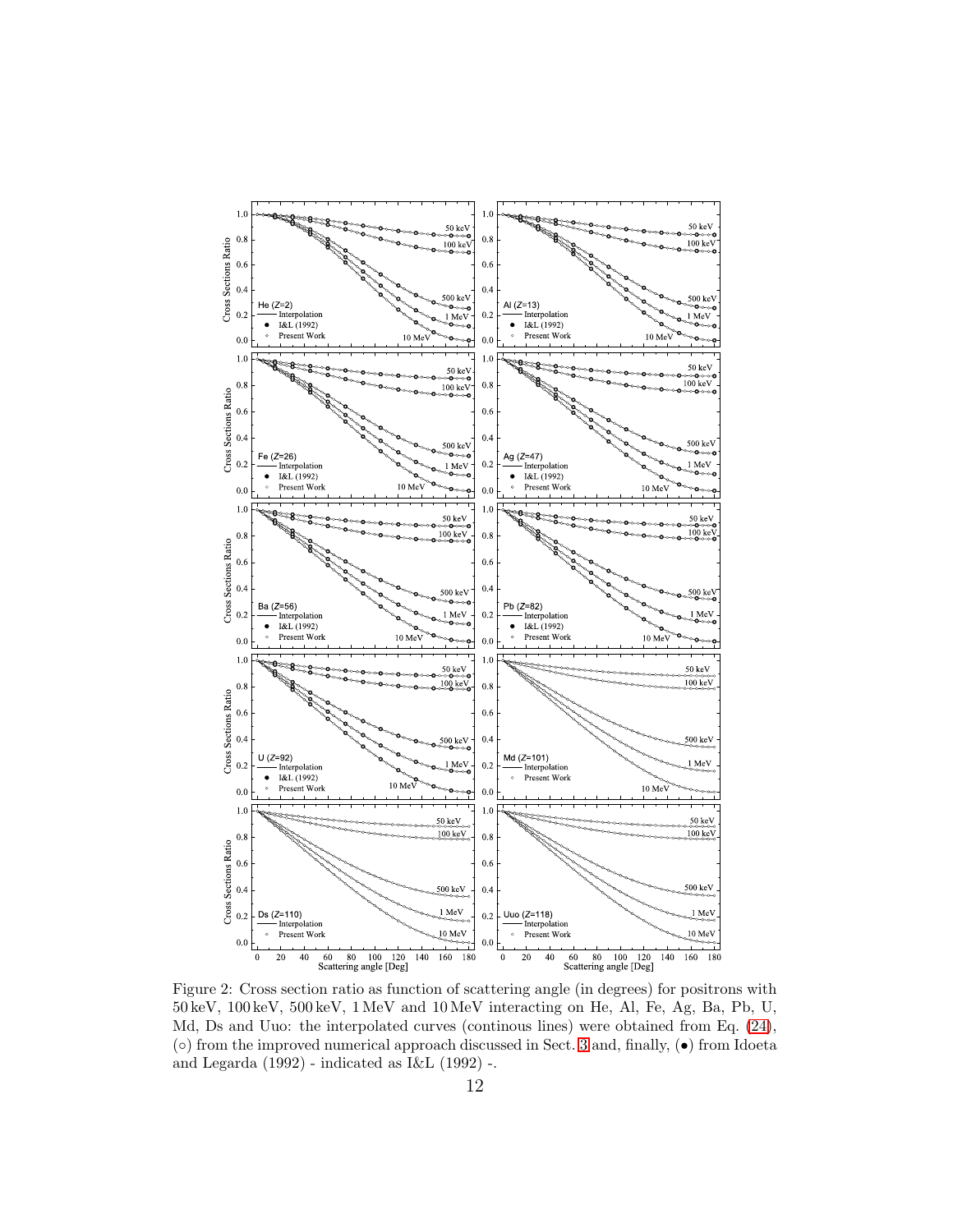#### <span id="page-12-0"></span>4. A Practical Interpolated Expression for the Unscreened MDCS

Recently, Lijian, Quing and Zhengming (1995) suggested a practical in-terpolated polynomial expression [Eq. [\(24\)](#page-12-1)] to  $\mathcal{R}^{\text{Mott}}$  [Eq. [\(4\)](#page-4-1)]. The expression was a function of both  $\theta$  and  $\beta$  for electrons with energies from 1 keV up to 900 MeV interacting on nuclei with  $1 \leq Z \leq 90$ , i.e.,

<span id="page-12-1"></span>
$$
\mathcal{R}^{\text{Mott}} \equiv R^{\text{int}}(\theta, Z, E) = \sum_{j=0}^{4} a_j (Z, \beta) (1 - \cos \theta)^{j/2}, \qquad (24)
$$

where

<span id="page-12-2"></span>
$$
a_{\mathbf{j}}(Z,\beta) = \sum_{\mathbf{k}=1}^{6} b_{\mathbf{k},\mathbf{j}}(Z)(\beta - \overline{\beta})^{\mathbf{k}-1},
$$
 (25)

and  $\overline{\beta} c = 0.7181287 c$  is the mean velocity of electrons within the above mentioned energy range. The coefficients  $b_{k,i}(Z)$  obtained by Lijian, Quing and Zhengming (1995) are listed in Table 1 of their article. Furthermore, it has to be pointed out that the energy dependence of  $\mathcal{R}^{\text{Mott}}$  from Eq. [\(24\)](#page-12-1) was studied and observed to be negligible above  $\approx 10 \,{\rm MeV}$  (as expected from Eq. [\(25\)](#page-12-2), because  $\beta$  approaches 1, and discussed in [\[Lijian et al. 1995\]](#page-39-1)). It has to be remarked that at 10, 100 and 1000 MeV for Li, Si, Fe and Pb, Boschini and collaborators (2012) calculated values of  $\mathcal{R}^{\text{Mott}}$  using both Curr (1955) and Lijian, Quing and Zhengming (1995) methods and found them to be in a very good agreement.

In the current work, following the same procedure indicated by Lijian, Quing and Zhengming (1995), the coefficients  $b_{k,j}(Z)$  for Eqs.[\(24,](#page-12-1) [25\)](#page-12-2) were obtained for both electrons (Table [3\)](#page-16-0) and positrons (Table [4\)](#page-26-0) interacting on nuclei with  $1 \leqslant Z \leqslant 118$ . Thus extending the treatment to positrons (not discussed in [\[Lijian et al. 1995](#page-39-1)]) and to the interaction of electrons with higher Z nuclei. It is worthwhile to remark that the previously available coefficients for electrons, as already noted by Jun and collaborators (2009), exhibit many typographic errors among those listed in Table 1 of [\[Lijian et al. 1995\]](#page-39-1).

For instance, in Fig. [1](#page-10-0) (Fig. [2\)](#page-11-0) the interpolated curves, obtained from Eq. [\(24\)](#page-12-1), are shown as a function of the scattering angle for electrons (positrons) with  $50 \,\text{keV}$ ,  $100 \,\text{keV}$ ,  $500 \,\text{keV}$ ,  $1 \,\text{MeV}$  and  $10 \,\text{MeV}$  interacting on He, Al, Fe, Ag, Ba, Pb, U, Md, Ds and Uuo. In Figs. [1](#page-10-0) and [2,](#page-11-0) the values from a) the improved numerical approach calculated in the present work (see discussion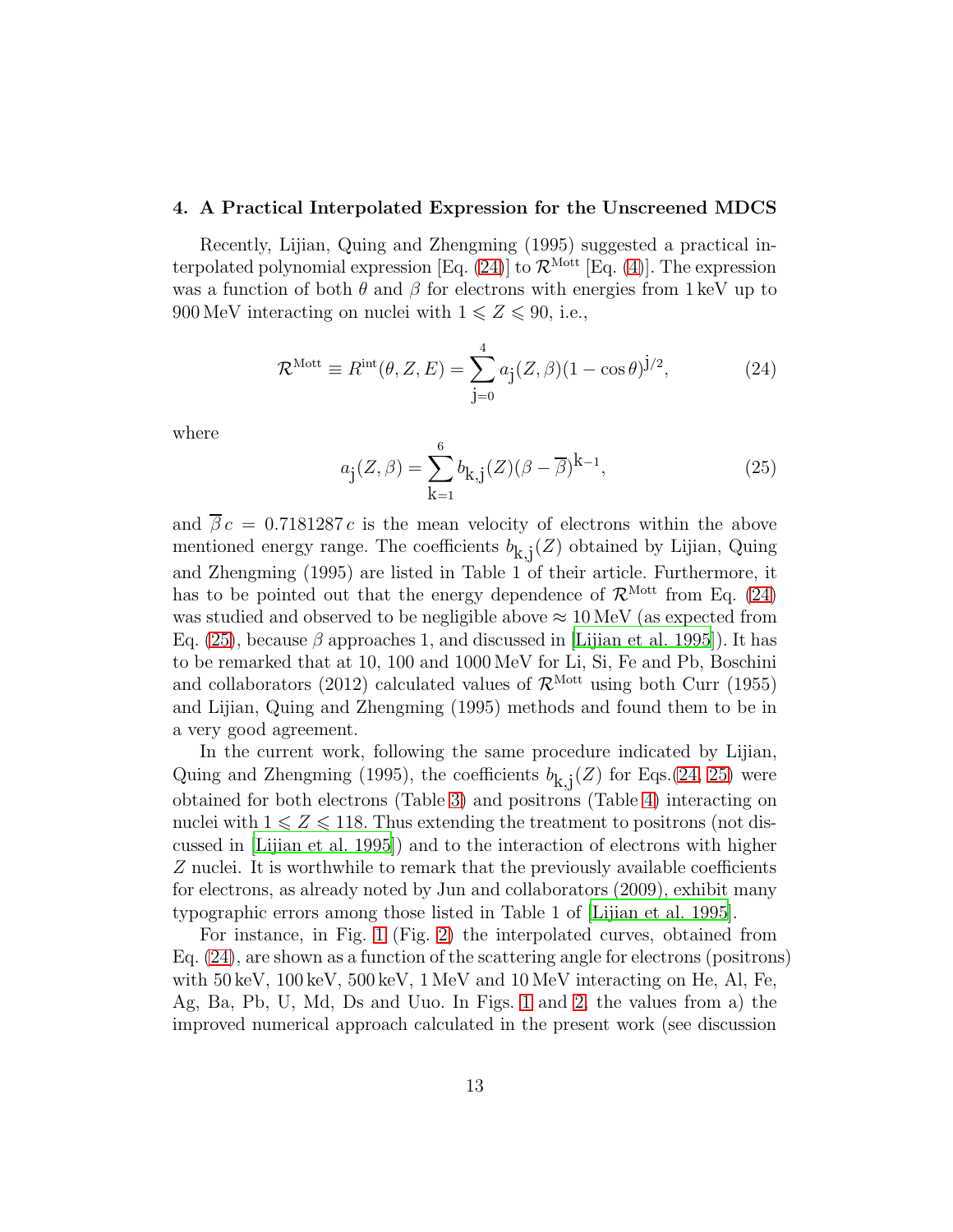

<span id="page-13-0"></span>Figure 3: Energy (in keV) of electrons above which the interpolated expression [\(24\)](#page-12-1) provides values of  $\mathcal{R}^{\text{Mott}}$  ratio with  $\langle \sigma_{rel} \rangle \leq 1\%$  as a function of the atomic number Z of target nucleus with  $1 \leq Z \leq 114$ .

in Sect. [3\)](#page-5-0) and b), when available, from Idoeta and Legarda (1992) are also shown and found in good agreement with interpolated data.

The precision of the current procedure for interpolation can be treated following that dealt by Lijian, Quing and Zhengming (1995) as a function of the energy,  $E$ , of incoming electrons or positrons and the atomic number  $Z$ of target nuclei, i.e., introducing the *average relative error*,  $\langle \sigma_{rel} \rangle$ , given by:

$$
\langle \sigma_{\text{rel}} \rangle = \sqrt{\frac{\sum_{i=0}^{36} \left[ R^{\text{int}}(\theta_i, Z, E) - R^{\text{num}}(\theta_i, Z, E) \right]^2}{\sum_{j=0}^{36} R^{\text{num}}(\theta_j, Z, E)^2}}
$$
(26)

where  $\theta_i$  ( $\theta_j$ ) is the *i*th (*j*th) value of the scattering angle from 0° up to 180° with 5 $\degree$  step,  $R^{\text{int}}$  is the value obtained from Eq. [\(24\)](#page-12-1) and, finally,  $R^{\text{num}}$  is that from the numerical solution - sometime referred to as exact solution [e.g., see Idoeta and Legarda (1992), and Lijian, Quing and Zhengming (1995)] - dis-cussed in Sect. [3.](#page-5-0) For electrons, one finds that, for  $1 \leq Z \leq 114$ , the inter-polated expression [\(24\)](#page-12-1) can be used with  $\langle \sigma_{rel} \rangle \leq 1\%$  at energies (shown in Fig. [3\)](#page-13-0) which increase with increasing  $Z$ , i.e., the atomic number of the target nucleus; for  $Z > 114$ ,  $\langle \sigma_{rel} \rangle$  is  $(1-2.3)\%$  for energies larger than 50 keV. For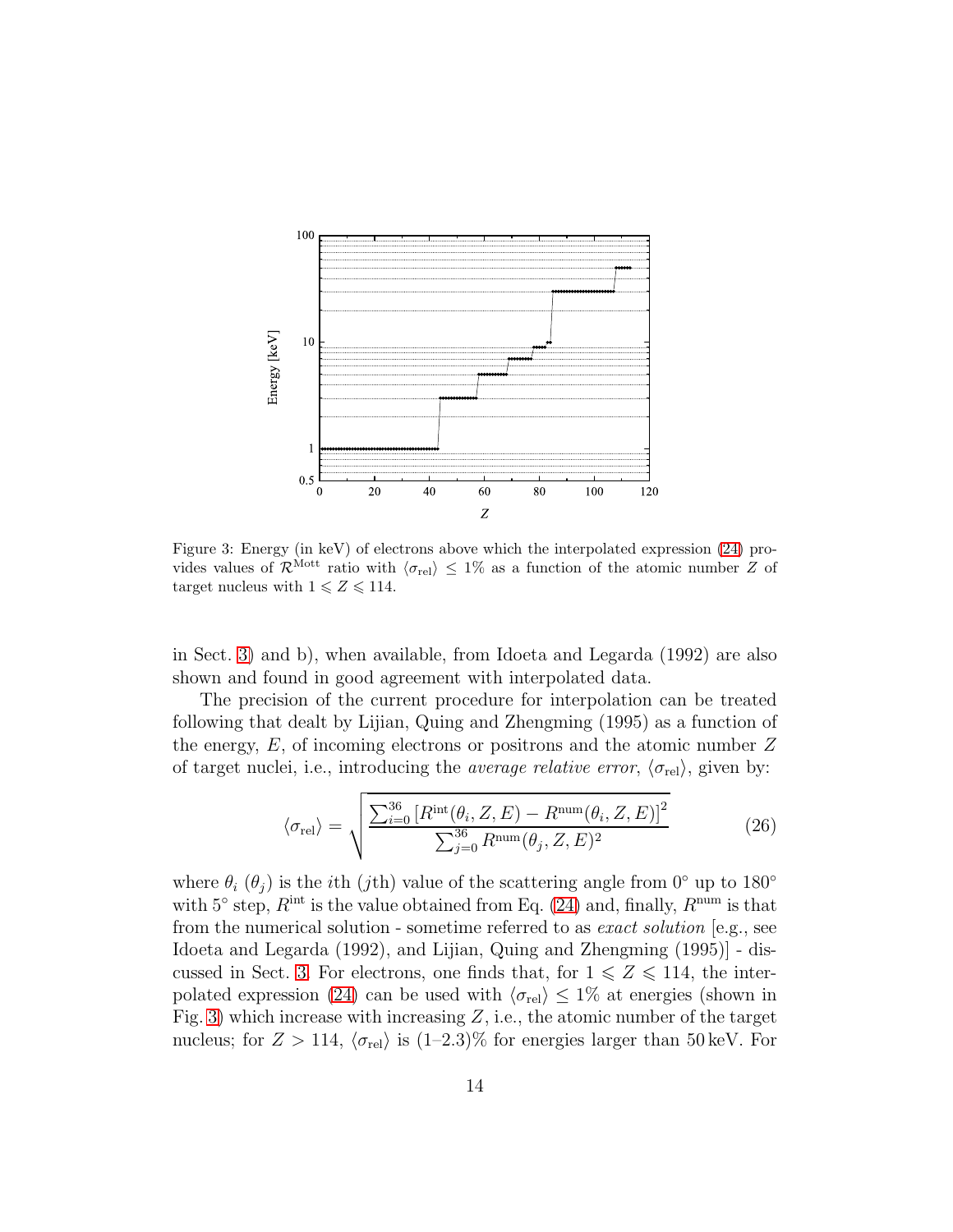

<span id="page-14-0"></span>Figure 4: Difference,  $\Delta R$ , between the interpolated expression [\(24\)](#page-12-1) obtained in the present work from that by Lijian, Quing and Zhengming (1995) as a function of the scattering angle, in degrees, for electrons at 1 keV (30 keV), 50 keV, 100 keV, 1 MeV, 10 MeV, 100MeV and 900 MeV on He (Pb) nuclei.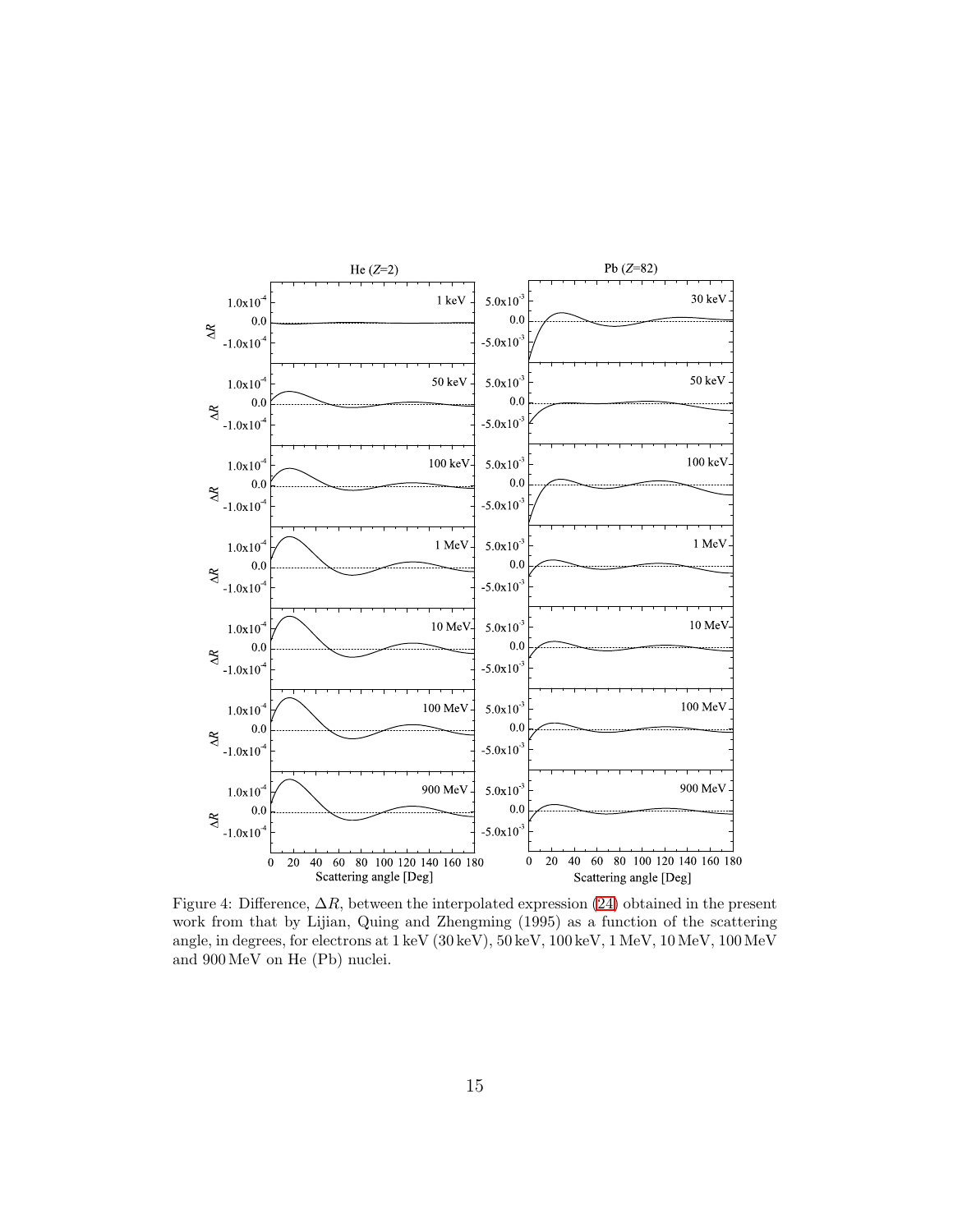positrons,  $\langle \sigma_{rel} \rangle$  was found to be less than 0.05% for all energies (i.e., from 1 keV up to 900 MeV) and all nuclei (i.e.,  $1 \le Z \le 118$ ).

For electrons, the interpolated expression [\(24\)](#page-12-1)  $[R<sup>int</sup>(\theta, Z, E)]$  obtained in the present work was also compared - when available and usable - with that from Lijian, Quing and Zhengming (1995)  $[R^{L,Q,Z(1995)}(\theta, Z, E)]$ . The two expressions were found in good agreement with typical differences,

<span id="page-15-0"></span>
$$
\Delta R = R^{\rm int}(\theta, Z, E) - R^{\rm L,Q,Z (1995)}(\theta, Z, E), \tag{27}
$$

not exceeding  $10^{-3}$  for low-Z nuclei and  $10^{-2}$  for high-Z nuclei. As an exam-ple, Fig. [4](#page-14-0) shows the values of  $\Delta R$  [Eq. [\(27\)](#page-15-0)] obtained for the scattering of electrons on He and Pb nuclei as a function of the scattering angle (in degrees) at the minimum energy for which  $\langle \sigma_{rel} \rangle \leq 1\%$  - i.e., 1 keV for He and 30 keV for Pb - and at 50 keV, 100 keV, 1 MeV, 10 MeV, 100 MeV and 900 MeV.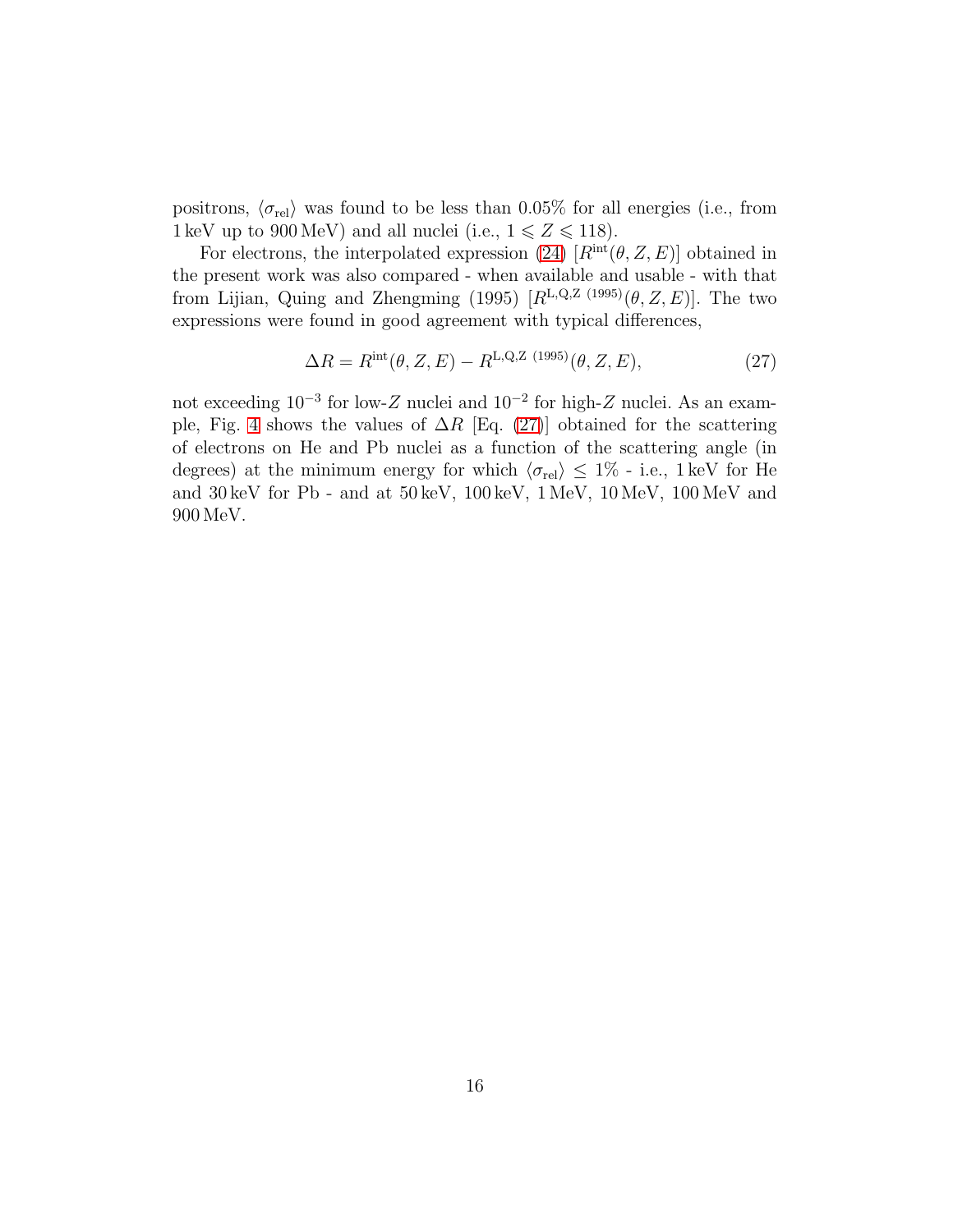<span id="page-16-0"></span>

|         | $b_{j,k}$                 |                                |                                    |                                  |                               |                                 |                                     |
|---------|---------------------------|--------------------------------|------------------------------------|----------------------------------|-------------------------------|---------------------------------|-------------------------------------|
|         |                           | $k=1$                          | $k=2$                              | $k=3$                            | $k=4$                         | $k=5$                           | $k=6$                               |
|         | $\boldsymbol{0}$          | $1.00000E + 00$                | 2.67363E-08                        | 7.11530E-08                      | $-9.77030E-08$                | $-6.69132E-07$                  | $-3.09263E-07$                      |
|         | $\mathbf 1$               | 1.17182E-02                    | 1.62222E-02                        | -5.90397E-05                     | $-1.05585E-04$                | 4.17873E-04                     | 9.13843E-04                         |
| H       | $\,2$                     | $-2.65955E-01$                 | $-7.29531E-01$                     | -4.99796E-01                     | 2.83507E-04                   | -9.09042E-04                    | $-2.20244E-03$                      |
|         | 3                         | $-1.82348E-04$                 | $-8.86355E-05$                     | $-1.90554E-04$                   | $-2.49708E-04$                | 6.35004E-04                     | 1.73523E-03                         |
|         | $\overline{4}$            | 4.70966E-05                    | $-4.09705E-06$                     | 3.75218E-05                      | 8.05645E-05                   | $-1.90534E-04$                  | $-5.42847E-04$                      |
|         | $\boldsymbol{0}$          | $1.00000E + 00$                | 3.76476E-08                        | $-3.05313E-07$                   | $-3.27422E-07$                | 2.44235E-06                     | 4.08754E-06                         |
|         | $\mathbf 1$               | 2.35767E-02                    | 3.24642E-02                        | -6.37269E-04                     | $-7.69160E-04$                | 5.28004E-03                     | 9.45642E-03                         |
| He      | $\,2$                     | $-2.73743E-01$                 | $-7.40767E-01$                     | $-4.98195E-01$                   | 1.74337E-03                   | -1.25798E-02                    | $-2.24046E-02$                      |
|         | 3                         | -7.79128E-04                   | -4.14495E-04                       | $-1.62657E-03$                   | -1.37286E-03                  | 1.04319E-02                     | 1.83488E-02                         |
|         | $\overline{4}$            | 2.02855E-04                    | 1.94598E-06                        | 4.30102E-04                      | 4.32180E-04                   | -3.31526E-03                    | $-5.81788E-03$                      |
|         | $\boldsymbol{0}$          | $1.00000E + 00$                | 7.00357E-08                        | $-3.15076E-07$                   | $-4.24915E-07$                | 2.45516E-06                     | 4.90187E-06                         |
|         | $\mathbf 1$               | 3.55657E-02                    | 4.87956E-02                        | $-1.95525E-03$                   | $-2.78660E-03$                | 1.65490E-02                     | 3.11496E-02                         |
| Li      | $\,2$<br>3                | $-2.81171E-01$                 | $-7.52015E-01$<br>$-8.12746E - 04$ | $-4.95329E-01$<br>$-3.84675E-03$ | 5.83548E-03                   | -3.39830E-02<br>2.55871E-02     | $-6.55379E-02$                      |
|         | $\overline{4}$            | -1.83452E-03<br>4.79031E-04    | $-3.89615E-05$                     | 1.01022E-03                      | -4.44467E-03<br>1.39133E-03   | -7.99398E-03                    | 4.99483E-02<br>$-1.56366E-02$       |
|         |                           |                                |                                    |                                  |                               |                                 |                                     |
|         | $\boldsymbol{0}$<br>$\,1$ | $1.00000E + 00$<br>4.76788E-02 | 7.58881E-08<br>6.52200E-02         | 4.70500E-08<br>-4.54331E-03      | 2.48041E-07<br>-6.50318E-03   | $-2.06053E-06$<br>3.76564E-02   | $-1.97319E-06$<br>7.17176E-02       |
| Be      | $\,2$                     | $-2.88203E-01$                 | $-7.63217E-01$                     | $-4.90337E-01$                   | 1.22839E-02                   | $-6.86398E-02$                  | $-1.35769E-01$                      |
|         | 3                         | -3.37733E-03                   | -1.36514E-03                       | -7.51614E-03                     | -8.78592E-03                  | 4.78572E-02                     | 9.69021E-02                         |
|         | $\overline{4}$            | 8.81822E-04                    | $-1.02577E-04$                     | 1.99797E-03                      | 2.72661E-03                   | -1.48296E-02                    | $-3.01060E-02$                      |
|         | $\boldsymbol{0}$          | 9.99999E-01                    | 7.91498E-08                        | 1.84164E-06                      | 2.68534E-06                   | $-1.81630E-05$                  | $-2.69021E-05$                      |
|         | $\mathbf 1$               | 5.98818E-02                    | 8.17654E-02                        | $-7.70811E-03$                   | $-1.12378E-02$                | 6.38329E-02                     | 1.25339E-01                         |
| B       | $\,2$                     | -2.94716E-01                   | -7.74405E-01                       | $-4.86220E-01$                   | 1.77367E-02                   | $-9.46825E-02$                  | $-2.01789E-01$                      |
|         | 3                         | $-5.52375E-03$                 | $-2.05348E-03$                     | $-9.44915E-03$                   | -1.08135E-02                  | 5.41024E-02                     | 1.25257E-01                         |
|         | $\overline{4}$            | 1.44555E-03                    | $-1.99404E-04$                     | 2.36742E-03                      | 3.29655E-03                   | $-1.64122E-02$                  | $-3.83750E-02$                      |
|         | $\boldsymbol{0}$          | 9.99999E-01                    | 7.68158E-08                        | 5.18185E-06                      | 7.34245E-06                   | -4.94780E-05                    | $-7.71923E-05$                      |
| C       | $\mathbf 1$<br>$\,2$      | 7.21461E-02<br>$-3.00622E-01$  | 9.84618E-02<br>$-7.85616E-01$      | $-1.06535E-02$<br>$-4.85735E-01$ | $-1.62358E-02$<br>1.91563E-02 | 8.59238E-02<br>$-8.10204E-02$   | 1.78727E-01<br>$-2.15386E - 01$     |
|         | 3                         | -8.34809E-03                   | $-2.85241E-03$                     | -7.03252E-03                     | -7.56786E-03                  | 1.44975E-02                     | 8.79093E-02                         |
|         | $\overline{4}$            | 2.18964E-03                    | $-3.42022E-04$                     | 1.32930E-03                      | 2.20108E-03                   | -3.57927E-03                    | $-2.59280E-02$                      |
|         | $\boldsymbol{0}$          | 9.99999E-01                    | 8.36312E-08                        | 1.09116E-05                      | 1.47812E-05                   | $-1.02733E-04$                  | $-1.62724E-04$                      |
|         | $\mathbf 1$               | 8.44142E-02                    | 1.15310E-01                        | $-1.17230E-02$                   | $-1.94732E-02$                | 8.92604E-02                     | 2.09303E-01                         |
| Ν       | $\,2$                     | -3.05743E-01                   | -7.96809E-01                       | -4.93957E-01                     | 1.01607E-02                   | 1.67761E-02                     | $-1.05909E-01$                      |
|         | 3                         | -1.20090E-02                   | $-3.80678E-03$                     | 4.51195E-03                      | 6.93472E-03                   | -1.12405E-01                    | $-8.15484E-02$                      |
|         | $\overline{4}$            | 3.16048E-03                    | $-5.22237E-04$                     | $-2.58261E-03$                   | $-2.38303E-03$                | 3.63393E-02                     | 2.75127E-02                         |
|         | $\boldsymbol{0}$          | 9.99998E-01                    | 1.57323E-08                        | 1.77595E-05                      | 2.56082E-05                   | -1.67537E-04                    | $-2.73755E-04$                      |
|         | $\mathbf 1$               | 9.66438E-02                    | 1.32264E-01                        | $-9.53841E-03$                   | $-1.83707E-02$                | 6.01664E-02                     | 1.93357E-01                         |
| О       | $\,2$                     | -3.09969E-01                   | -8.07790E-01                       | -5.14392E-01                     | $-1.67153E-02$                | 2.33870E-01                     | 1.91600E-01                         |
|         | 3<br>$\overline{4}$       | -1.65906E-02<br>4.37866E-03    | $-5.11585E-03$<br>$-6.81795E-04$   | 2.80424E-02<br>$-1.01520E-02$    | 3.94663E-02<br>-1.24875E-02   | -3.55720E-01<br>1.11484E-01     | $-4.39251E-01$<br>1.38105E-01       |
|         |                           |                                |                                    |                                  |                               |                                 |                                     |
|         | $\mathbf{0}$              | 9.99997E-01                    | $-8.06132E-08$                     | 2.49797E-05                      | 3.85120E-05                   | $-2.37451E-04$                  | $-3.99607E-04$                      |
| $\rm F$ | $\mathbf 1$<br>$\,2$      | 1.08782E-01<br>-3.13165E-01    | 1.49306E-01                        | $-2.50975E-03$                   | -1.05471E-02                  | -1.64831E-02                    | 1.05733E-01                         |
|         | 3                         | $-2.21976E-02$                 | -8.18489E-01<br>$-6.84023E-03$     | $-5.50832E-01$<br>6.65411E-02    | -6.74447E-02<br>$9.48702E-02$ | 6.06357E-01<br>-7.43989E-01     | 7.39717E-01<br>$-1.03582E + 00$     |
|         | $\overline{4}$            | 5.87088E-03                    | $-8.10480E-04$                     | $-2.21731E-02$                   | -2.94422E-02                  | 2.29540E-01                     | 3.19669E-01                         |
|         | $\boldsymbol{0}$          | 9.99997E-01                    | $-1.87404E-07$                     | 3.10276E-05                      | 5.20007E-05                   | $-2.98132E-04$                  | $-5.19259E-04$                      |
|         | $\,1$                     | 1.20783E-01                    | 1.66407E-01                        | 1.06608E-02                      | 6.48772E-03                   | $-1.53031E-01$                  | $-7.59354E - 02$                    |
| Ne      | $\,2$                     | -3.15222E-01                   | -8.28793E-01                       | $-6.05740E-01$                   | -1.47812E-01                  | $1.15760E + 00$                 | $1.58565E + 00$                     |
|         | 3                         | $-2.89055E-02$                 | $-9.08096E - 03$                   | 1.21467E-01                      | 1.77575E-01                   | $-1.29110E + 00$                | $-1.90333E + 00$                    |
|         | $\overline{4}$            | 7.65342E-03                    | -8.85417E-04                       | -3.89092E-02                     | -5.44040E-02                  | 3.93087E-01                     | 5.79439E-01                         |
|         | 0                         | 9.99996E-01                    | $-2.44548E-07$                     | 3.31019E-05                      | 6.29483E-05                   | $-3.24667E-04$                  | $-5.95527E-04$                      |
|         | $\mathbf 1$               | 1.32615E-01                    | 1.83566E-01                        | 3.04158E-02                      | 3.40925E-02                   | $-3.54681E-01$                  | $-3.63044E-01$                      |
| Na      | $\boldsymbol{2}$<br>3     | $-3.16092E-01$<br>-3.67233E-02 | $-8.38704E-01$<br>$-1.18139E-02$   | $-6.78558E-01$<br>1.91089E-01    | $-2.59346E-01$<br>2.87408E-01 | 1.88547E+00<br>$-1.98397E + 00$ | $2.73632E + 00$<br>$-3.03075E + 00$ |
|         | $\,4\,$                   | 9.72033E-03                    | $-9.26380E-04$                     | $-5.95654E-02$                   | -8.69829E-02                  | 5.95744E-01                     | 9.10242E-01                         |
|         | $\boldsymbol{0}$          | 9.99995E-01                    | $-2.12227E-07$                     | 2.95645E-05                      | 6.92848E-05                   | $-3.02153E-04$                  | $-6.05145E-04$                      |
|         | $\mathbf 1$               | 1.44258E-01                    | 2.00775E-01                        | 5.67845E-02                      | 7.35166E-02                   | $-6.22861E-01$                  | $-7.62213E-01$                      |
| Mg      | $\boldsymbol{2}$          | $-3.15754E-01$                 | $-8.48196E-01$                     | $-7.67318E-01$                   | $-4.02984E-01$                | $2.77477E + 00$                 | $4.18114E + 00$                     |
|         | 3                         | $-4.56307E-02$                 | $-1.50425E-02$                     | 2.72232E-01                      | 4.23528E-01                   | $-2.79606E + 00$                | $-4.38863E + 00$                    |
|         | 4                         | 1.20560E-02                    | $-9.44637E-04$                     | $-8.28738E-02$                   | $-1.26564E-01$                | 8.26726E-01                     | $1.29882E + 00$                     |
|         |                           | Continued on next page         |                                    |                                  |                               |                                 |                                     |

Table 3:  $b_{j,k}$  with  $j = 0, 4$  and  $k = 1, 6$  coefficients for electrons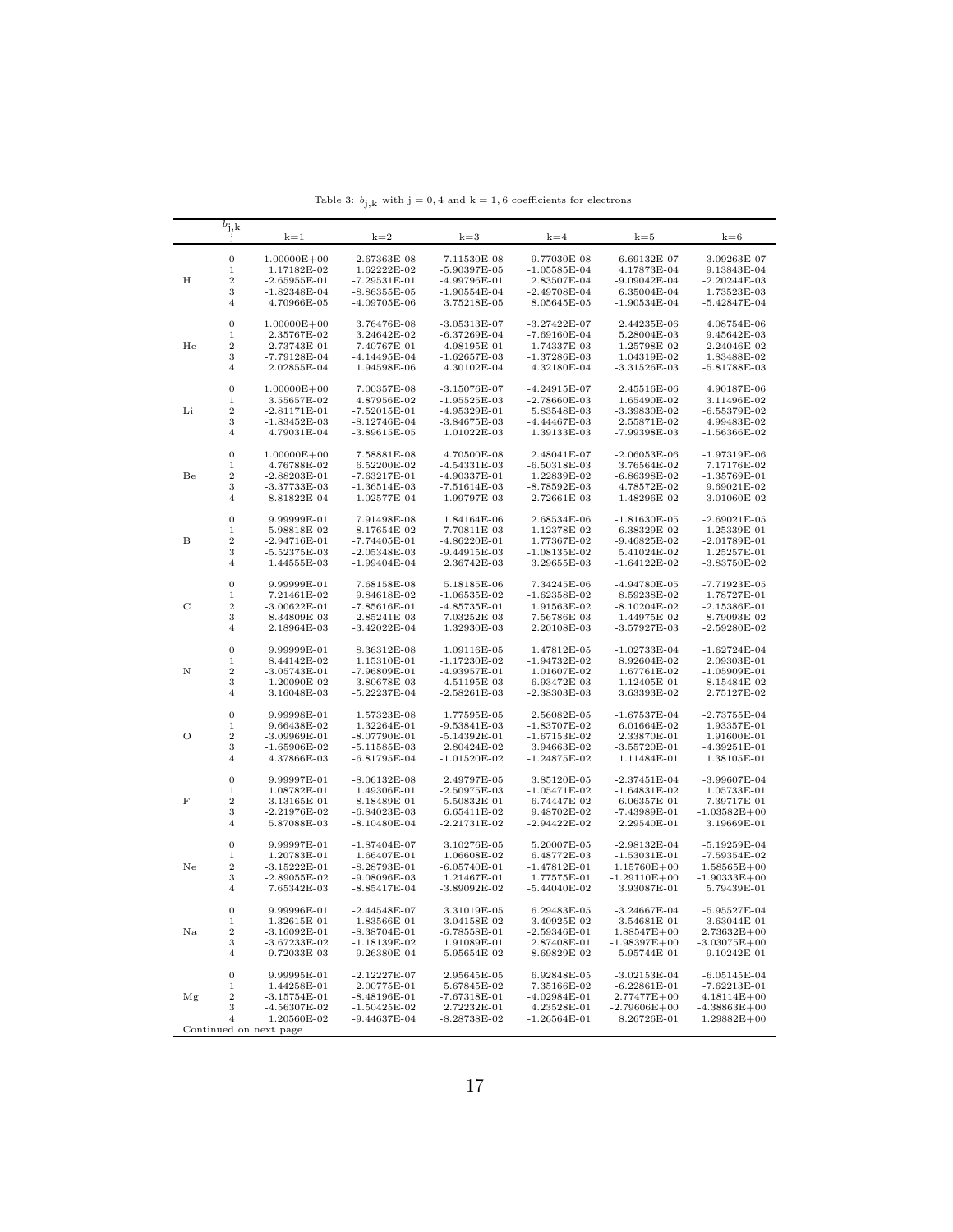|             | $b_{\rm j,k}$<br>-1 | $k=1$                         | $k=2$                          | $k=3$                         | $k=4$                         | $k = 5$                             | $k=6$                               |
|-------------|---------------------|-------------------------------|--------------------------------|-------------------------------|-------------------------------|-------------------------------------|-------------------------------------|
|             |                     |                               |                                |                               |                               |                                     |                                     |
|             | 0                   | 9.99995E-01                   | $-4.03407E-08$                 | 1.86047E-05                   | 6.85201E-05                   | -2.14503E-04                        | $-5.22528E-04$                      |
|             | $\mathbf 1$         | 1.55704E-01                   | 2.18048E-01                    | 8.88994E-02                   | 1.24878E-01                   | $-9.51331E-01$                      | $-1.26824E + 00$                    |
| Al          | $\,2$               | $-3.14244E-01$                | $-8.57322E-01$                 | $-8.67190E-01$                | $-5.75787E-01$                | $3.78571E + 00$                     | $5.87052E + 00$                     |
|             | 3                   | $-5.55526E-02$                | $-1.86861E-02$                 | 3.58860E-01                   | 5.81094E-01                   | $-3.67623E + 00$                    | $-5.90800E + 00$                    |
|             | 4                   | 1.46269E-02                   | -9.79742E-04                   | $-1.06652E-01$                | $-1.71226E-01$                | $1.06737E + 00$                     | 1.71918E+00                         |
|             | $\boldsymbol{0}$    | 9.99994E-01                   | 3.00267E-07                    | $-1.11840E-06$                | 5.88256E-05                   | -4.78456E-05                        | $-3.25731E-04$                      |
|             | $\mathbf 1$         |                               |                                |                               |                               |                                     |                                     |
|             |                     | 1.66960E-01                   | 2.35405E-01                    | 1.25215E-01                   | 1.87646E-01                   | $-1.32685E + 00$                    | $-1.86549E + 00$                    |
| Si          | $\,2$<br>3          | $-3.11630E-01$                | $-8.66152E-01$                 | $-9.71254E-01$                | $-7.72715E-01$                | $4.85654E + 00$                     | $7.72150E + 00$                     |
|             | 4                   | $-6.63778E-02$<br>1.73883E-02 | $-2.26481E-02$<br>-1.07669E-03 | 4.42898E-01<br>$-1.28075E-01$ | 7.53182E-01<br>$-2.18389E-01$ | $-4.55172E + 00$<br>$1.29217E + 00$ | $-7.48670E + 00$<br>$2.13475E + 00$ |
|             |                     |                               |                                |                               |                               |                                     |                                     |
|             | 0                   | 9.99994E-01                   | 8.94829E-07                    | $-2.98434E-05$                | 3.82193E-05                   | 2.00584E-04                         | $-6.40482E-06$                      |
|             | 1                   | 1.78039E-01                   | 2.52912E-01                    | 1.63761E-01                   | 2.60132E-01                   | $-1.73287E+00$                      | $-2.53185E + 00$                    |
| Ρ           | $\,2$               | $-3.08007E-01$                | $-8.74905E-01$                 | $-1.07146E + 00$              | -9.85062E-01                  | $5.91697E + 00$                     | $9.63265E + 00$                     |
|             | 3                   | -7.79747E-02                  | -2.66797E-02                   | 5.15288E-01                   | 9.29261E-01                   | $-5.34252E + 00$                    | $-9.00574E + 00$                    |
|             | 4                   | 2.02892E-02                   | -1.33011E-03                   | -1.44039E-01                  | $-2.64330E-01$                | $1.47360E + 00$                     | $2.50398E + 00$                     |
|             | 0                   | 9.99994E-01                   | 1.75397E-06                    | $-6.73310E-05$                | 6.29524E-06                   | 5.29623E-04                         | 4.35288E-04                         |
|             | $\mathbf 1$         | 1.88968E-01                   | 2.70612E-01                    | 2.01975E-01                   | 3.40574E-01                   | $-2.14737E + 00$                    | $-3.23836E + 00$                    |
| S           | $\overline{2}$      | $-3.03499E-01$                | -8.83717E-01                   | $-1.15816E + 00$              | -1.20414E+00                  | $6.88176E + 00$                     | $1.14841E + 01$                     |
|             | 3                   | $-9.01806E-02$                | -3.06202E-02                   | 5.65581E-01                   | $1.09902E + 00$               | -5.95552E+00                        | $-1.03302E+01$                      |
|             | $\overline{4}$      | 2.32694E-02                   | -1.80614E-03                   | $-1.51041E-01$                | $-3.05449E-01$                | $1.58037E + 00$                     | $2.78083E + 00$                     |
|             | 0                   | 9.99994E-01                   | 3.07931E-06                    | -1.11876E-04                  | $-4.10164E-05$                | 9.17095E-04                         | 9.80145E-04                         |
|             | $\mathbf 1$         | 1.99765E-01                   | 2.88611E-01                    | 2.37501E-01                   | 4.25803E-01                   | $-2.55105E + 00$                    | $-3.95585E + 00$                    |
| Cl          | $\boldsymbol{2}$    | $-2.98206E-01$                | $-8.92930E-01$                 | $-1.22279E + 00$              | -1.41690E+00                  | 7.67836E+00                         | $1.31601E + 01$                     |
|             | 3                   | -1.02865E-01                  | $-3.40967E-02$                 | 5.84677E-01                   | $1.24786E + 00$               | $-6.31301E+00$                      | -1.13328E+01                        |
|             | $\overline{4}$      | 2.62800E-02                   | $-2.63995E-03$                 | $-1.46076E-01$                | $-3.36795E-01$                | $1.58677E + 00$                     | $2.92251E + 00$                     |
|             | 0                   | 9.99993E-01                   | 4.49776E-06                    | $-1.65136E-04$                | $-9.76754E-05$                | 1.39664E-03                         | 1.66293E-03                         |
|             | 1                   | 2.10469E-01                   | 3.06924E-01                    | 2.66793E-01                   | 5.13797E-01                   | $-2.90958E + 00$                    | $-4.63816E + 00$                    |
| Αr          | $\,2$               | $-2.92294E-01$                | $-9.02560E-01$                 | $-1.25307E + 00$              | -1.61470E+00                  | $8.18574E + 00$                     | $1.44912E + 01$                     |
|             | 3                   | $-1.15831E-01$                | -3.70891E-02                   | 5.59807E-01                   | $1.36619E + 00$               | $-6.28824E+00$                      | $-1.18327E+01$                      |
|             | $\overline{4}$      | 2.92513E-02                   | -3.84903E-03                   | $-1.24976E-01$                | $-3.55149E-01$                | $1.45127E + 00$                     | $2.86925E + 00$                     |
|             | 0                   |                               |                                |                               |                               |                                     |                                     |
|             | 1                   | 9.99993E-01                   | 6.01488E-06                    | $-2.22125E-04$                | $-1.61774E-04$                | 1.92058E-03                         | 2.41975E-03                         |
| Κ           | $\,2$               | 2.21091E-01                   | 3.25648E-01                    | 2.87732E-01                   | 6.01632E-01                   | $-3.20436E + 00$                    | $-5.25724E + 00$                    |
|             |                     | $-2.85814E-01$                | $-9.12889E-01$                 | $-1.24213E + 00$              | -1.78635E+00                  | 8.34196E+00                         | $1.53776E + 01$                     |
|             | 3                   | $-1.29005E-01$                | $-3.92986E - 02$               | 4.84255E-01                   | $1.44206E + 00$               | $-5.81999E + 00$                    | $-1.17275E+01$                      |
|             | 4                   | 3.21555E-02                   | -5.54272E-03                   | -8.56572E-02                  | $-3.56589E-01$                | $1.15480E + 00$                     | $2.58829E + 00$                     |
|             | 0                   | 9.99993E-01                   | 8.01467E-06                    | $-2.79242E-04$                | $-2.36820E-04$                | 2.45459E-03                         | 3.21683E-03                         |
|             | 1                   | 2.31651E-01                   | 3.44948E-01                    | 2.97820E-01                   | 6.85187E-01                   | $-3.41294E + 00$                    | $-5.77715E + 00$                    |
| Ca          | $\,2$               | -2.78858E-01                  | $-9.24428E-01$                 | $-1.18215E + 00$              | -1.91691E+00                  | $8.07489E + 00$                     | $1.56969E + 01$                     |
|             | 3                   | $-1.42276E-01$                | $-4.01888E-02$                 | 3.50466E-01                   | $1.45983E + 00$               | $-4.83806E + 00$                    | $-1.08936E + 01$                    |
|             | $\overline{4}$      | 3.49529E-02                   | -7.90933E-03                   | $-2.58002E-02$                | $-3.36028E - 01$              | 6.75740E-01                         | $2.04052E + 00$                     |
|             | 0                   | 9.99992E-01                   | 1.04277E-05                    | $-3.35126E-04$                | $-3.21042E-04$                | 2.98507E-03                         | 4.03325E-03                         |
|             | $\mathbf 1$         | 2.42172E-01                   | 3.64954E-01                    | 2.94606E-01                   | 7.60693E-01                   | $-3.51409E + 00$                    | $-6.16460E + 00$                    |
| Sc          | $\,2$               | $-2.71512E-01$                | -9.37543E-01                   | $-1.06570E + 00$              | $-1.99328E + 00$              | 7.31863E+00                         | $1.53396E + 01$                     |
|             | 3                   | $-1.55540E-01$                | -3.93862E-02                   | 1.51477E-01                   | $1.40614E + 00$               | $-3.28024E+00$                      | $-9.22338E + 00$                    |
|             | $\overline{4}$      | 3.76066E-02                   | $-1.10812E-02$                 | 5.66831E-02                   | -2.89210E-01                  | -4.60274E-03                        | $1.19273E + 00$                     |
|             | 0                   | 9.99992E-01                   | 1.30838E-05                    | $-3.84070E-04$                | $-4.09294E-04$                | 3.47025E-03                         | 4.81071E-03                         |
|             | $\mathbf 1$         | 2.52646E-01                   | 3.85718E-01                    | 2.76330E-01                   | 8.25665E-01                   | $-3.48888E + 00$                    | $-6.39017E + 00$                    |
| Ti          | $\,2$               | $-2.63758E-01$                | $-9.52326E-01$                 | -8.88179E-01                  | $-2.00720E + 00$              | $6.01960E + 00$                     | $1.42157E + 01$                     |
|             | 3                   | $-1.68806E - 01$              | $-3.68095E-02$                 | -1.16429E-01                  | $1.27309E + 00$               | -1.09991E+00                        | $-6.63409E + 00$                    |
|             | 4                   | 4.01184E-02                   | -1.50938E-02                   | 1.62740E-01                   | $-2.13760E-01$                | -8.99142E-01                        | 2.08129E-02                         |
|             | 0                   | 9.99991E-01                   | 1.59363E-05                    | $-4.27315E-04$                | $-5.01461E-04$                | 3.91365E-03                         | 5.55096E-03                         |
|             | $\mathbf 1$         | 2.63096E-01                   | 4.07357E-01                    | 2.40649E-01                   | 8.76450E-01                   | $-3.31641E + 00$                    | $-6.42069E + 00$                    |
| V           | $\,2$               | $-2.55682E-01$                | $-9.69090E-01$                 | $-6.43149E-01$                | $-1.94678E + 00$              | $4.11915E + 00$                     | $1.22255E + 01$                     |
|             | 3                   | -1.81974E-01                  | $-3.21462E-02$                 | -4.58817E-01                  | $1.04913E + 00$               | $1.75388E + 00$                     | $-3.03434E + 00$                    |
|             | $\overline{4}$      | 4.24541E-02                   | $-2.00595E-02$                 | 2.93916E-01                   | $-1.06138E-01$                | $-2.02203E + 00$                    | $-1.50181E + 00$                    |
|             |                     |                               |                                |                               |                               |                                     |                                     |
|             | 0                   | 9.99990E-01                   | 1.88950E-05                    | $-4.59994E-04$                | $-5.93663E-04$                | 4.27684E-03                         | 6.20090E-03                         |
|             | $\mathbf 1$         | 2.73504E-01                   | 4.29990E-01                    | 1.86473E-01                   | 9.09921E-01                   | $-2.98441E + 00$                    | $-6.23344E + 00$                    |
| $_{\rm Cr}$ | $\overline{2}$      | $-2.47225E-01$                | $-9.88118E-01$                 | $-3.28759E-01$                | $-1.80252E+00$                | $1.59090E + 00$                     | $9.30968E + 00$                     |
|             | 3                   | $-1.95100E-01$                | $-2.51242E-02$                 | -8.76244E-01                  | 7.25592E-01                   | $5.29650E + 00$                     | $1.62177E + 00$                     |
|             | $\overline{4}$      | 4.46307E-02                   | $-2.60754E-02$                 | 4.50054E-01                   | 3.61638E-02                   | $-3.37524E + 00$                    | $-3.38601E + 00$                    |

Table 3 – continued from previous page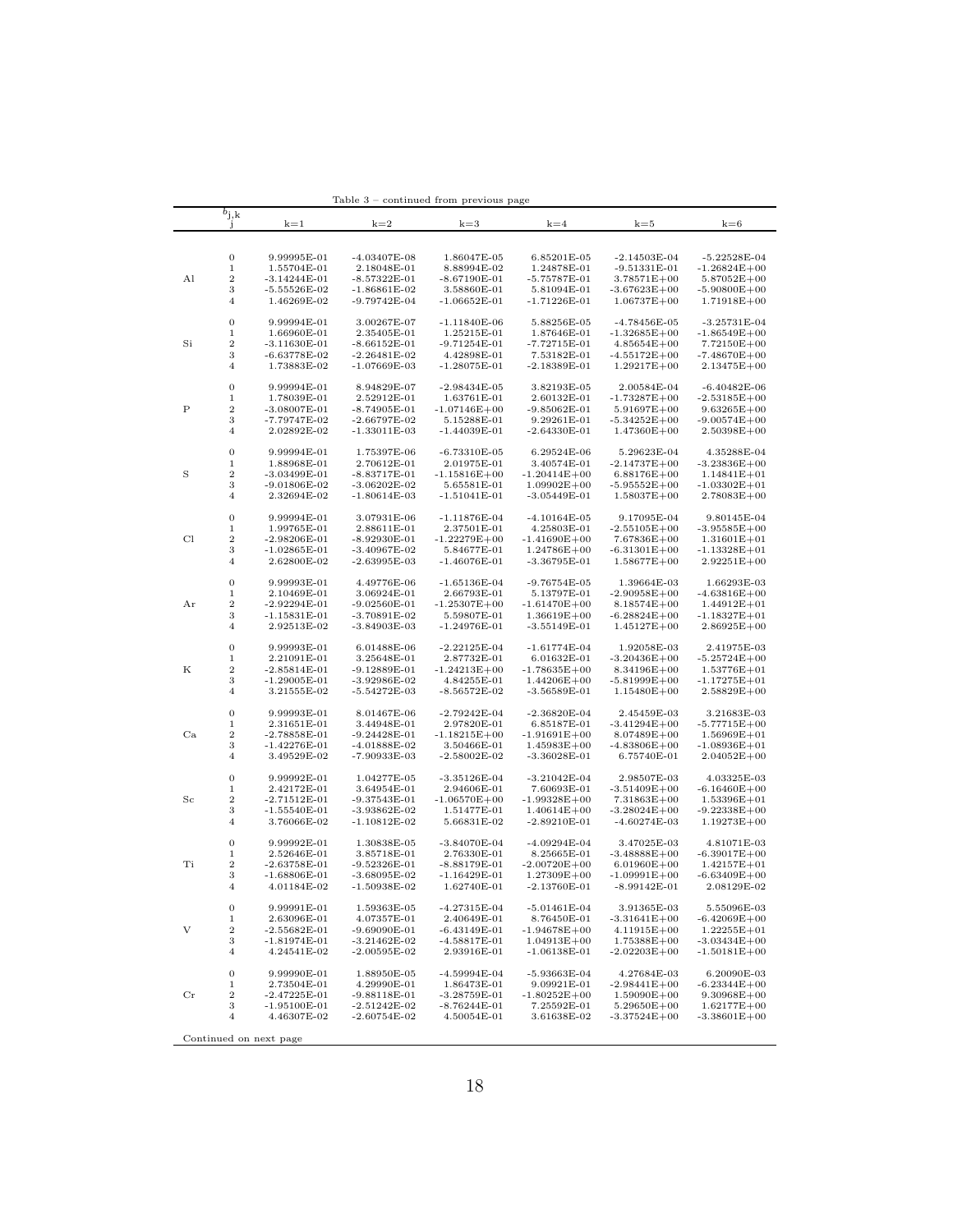|             | $b_{j,k}$<br>-1  | $k=1$                         | $k=2$                         | k=3                                 | $k=4$                           | $k=5$                               | $k=6$                           |
|-------------|------------------|-------------------------------|-------------------------------|-------------------------------------|---------------------------------|-------------------------------------|---------------------------------|
|             |                  |                               |                               |                                     |                                 |                                     |                                 |
|             | 0                | 9.99989E-01                   | 2.18906E-05                   | -4.79199E-04                        | -6.83164E-04                    | 4.53467E-03                         | 6.72485E-03                     |
|             | $\mathbf 1$      | 2.83854E-01                   | 4.53722E-01                   | 1.12877E-01                         | 9.23203E-01                     | $-2.48247E + 00$                    | -5.80855E+00                    |
| Mn          | 2                | $-2.38338E-01$                | $-1.00965E + 00$              | 5.61453E-02                         | $-1.56605E + 00$                | $-1.58353E+00$                      | $5.42138E + 00$                 |
|             | 3                | $-2.08226E - 01$              | -1.55138E-02                  |                                     | 2.95168E-01                     | $9.53392E + 00$                     | 7.36550E+00                     |
|             | $\overline{4}$   |                               |                               | $-1.36846E + 00$                    |                                 |                                     |                                 |
|             |                  | 4.66619E-02                   | -3.32255E-02                  | 6.30711E-01                         | 2.15167E-01                     | $-4.95748E + 00$                    | -5.63744E+00                    |
|             | $\boldsymbol{0}$ | 9.99987E-01                   | 2.48200E-05                   | -4.82895E-04                        | -7.67488E-04                    | 4.66900E-03                         | 7.09581E-03                     |
|             | $\,1$            | 2.94123E-01                   | 4.78653E-01                   | 1.93256E-02                         | 9.13569E-01                     | $-1.80354E + 00$                    | -5.13040E+00                    |
| Fe          | 2                | $-2.28945E-01$                | $-1.03390E + 00$              | 5.11210E-01                         | $-1.22996E + 00$                | $-5.40939E + 00$                    | 5.31490E-01                     |
|             | 3                | $-2.21426E-01$                | -3.12679E-03                  | $-1.93353E + 00$                    | -2.48179E-01                    | $1.44576E + 01$                     | $1.42077E + 01$                 |
|             | $\overline{4}$   | 4.85718E-02                   | -4.15796E-02                  | 8.34879E-01                         | 4.32418E-01                     | $-6.76244E + 00$                    | $-8.25464E + 00$                |
|             | $\boldsymbol{0}$ | 9.99985E-01                   | $2.76168\mathrm{E}\text{-}05$ | $-4.67522E-04$                      | -8.43978E-04                    | 4.65008E-03                         | 7.27476E-03                     |
|             | 1                | 3.04280E-01                   |                               |                                     | 8.78905E-01                     |                                     |                                 |
|             |                  |                               | 5.04856E-01                   | $-9.42256E-02$                      |                                 | $-9.44256E-01$                      | $-4.18847E+00$                  |
| $_{\rm Co}$ | $\,2$            | -2.18939E-01                  | $-1.06098E + 00$              | $1.03431E + 00$                     | -7.89123E-01                    | $-9.87815E + 00$                    | -5.36997E+00                    |
|             | 3                | $-2.34805E-01$                | 1.21281E-02                   | $-2.56765E + 00$                    | $-9.08015E-01$                  | $2.00436E + 01$                     | 2.21379E+01                     |
|             | 4                | 5.03942E-02                   | -5.11768E-02                  | $1.06090E + 00$                     | 6.88631E-01                     | $-8.77867E+00$                      | -1.12289E+01                    |
|             | $\boldsymbol{0}$ | 9.99982E-01                   | 3.00792E-05                   | -4.33447E-04                        | -9.09366E-04                    | 4.47786E-03                         | 7.25072E-03                     |
|             | $\mathbf 1$      | 3.14283E-01                   | 5.32444E-01                   | $-2.27528E-01$                      | 8.16951E-01                     | 9.53704E-02                         | $-2.97730E + 00$                |
| Ni          | $\,2$            | $-2.08186E-01$                | $-1.09112E + 00$              | $1.62237E + 00$                     | -2.38394E-01                    | $-1.49699E + 01$                    | -1.22743E+01                    |
|             | 3                | $-2.48493E-01$                | 3.04543E-02                   | $-3.26601E + 00$                    | $-1.68760E + 00$                | $2.62568E + 01$                     | $3.11259E + 01$                 |
|             | $\overline{4}$   | 5.21709E-02                   | -6.20908E-02                  | $1.30683E + 00$                     | 9.84353E-01                     | $-1.09909E + 01$                    | -1.45449E+01                    |
|             | $\boldsymbol{0}$ | 9.99979E-01                   | 3.24569E-05                   | $-3.76717E-04$                      | -9.64000E-04                    | 4.11997E-03                         | 6.98761E-03                     |
|             | $\mathbf 1$      | 3.24082E-01                   |                               |                                     |                                 | $1.31342E + 00$                     |                                 |
|             | $\,2$            |                               | 5.61534E-01                   | $-3.79993E-01$<br>$2.27091E + 00$   | 7.25313E-01                     | $-2.06558E + 01$                    | -1.49163E+00                    |
| Cu          |                  | $-1.96521E-01$                | $-1.12457E + 00$              |                                     | 4.27678E-01                     |                                     | $-2.01690E + 01$                |
|             | 3<br>4           | $-2.62655E-01$<br>5.39556E-02 | 5.20812E-02<br>-7.44077E-02   | $-4.02224E + 00$<br>$1.57015E + 00$ | -2.59048E+00<br>$1.32022E + 00$ | $3.30508E + 01$<br>$-1.33802E + 01$ | 4.11350E+01<br>$-1.81848E + 01$ |
|             |                  |                               |                               |                                     |                                 |                                     |                                 |
|             | $\boldsymbol{0}$ | 9.99976E-01                   | 3.39628E-05                   | $-2.98845E-04$                      | $-9.99651E-04$                  | 3.58523E-03                         | 6.47782E-03                     |
|             | 1                | 3.33647E-01                   | 5.92068E-01                   | $-5.51020E-01$                      | 6.03630E-01                     | $2.70712E + 00$                     | 2.67853E-01                     |
| Zn          | $\,2$            | $-1.83849E-01$                | $-1.16095E + 00$              | $2.97559E + 00$                     | $1.20728E + 00$                 | $-2.69053E + 01$                    | -2.90214E+01                    |
|             | 3                | $-2.77375E-01$                | 7.65838E-02                   | $-4.83023E + 00$                    | $-3.61238E + 00$                | $4.03786E + 01$                     | $5.21084E + 01$                 |
|             | 4                | 5.57745E-02                   | -8.79952E-02                  | $1.84848E + 00$                     | $1.69425E + 00$                 | $-1.59274E+01$                      | $-2.21242E+01$                  |
|             | $\boldsymbol{0}$ | 9.99972E-01                   | 3.48473E-05                   | $-1.97828E-04$                      | $-1.01659E-03$                  | 2.85509E-03                         | 5.69725E-03                     |
|             | 1                | 3.42904E-01                   | 6.24164E-01                   | -7.39023E-01                        | 4.50306E-01                     | $4.26553E + 00$                     | $2.29299E + 00$                 |
| Ga          | $\,2$            | $-1.69940E-01$                | $-1.20051E + 00$              | $3.72868E + 00$                     | $2.10276E + 00$                 | -3.36594E+01                        | -3.87726E+01                    |
|             | 3                | $-2.92882E-01$                | 1.04194E-01                   | -5.68033E+00                        | -4.75339E+00                    | $4.81633E + 01$                     | $6.39614E + 01$                 |
|             | 4                | 5.77008E-02                   | -1.02941E-01                  | $2.13826E + 00$                     | $2.10589E + 00$                 | $-1.86034E + 01$                    | $-2.63294E+01$                  |
|             |                  |                               |                               |                                     |                                 |                                     |                                 |
|             | $\boldsymbol{0}$ | 9.99968E-01                   | 3.47804E-05                   | $-7.11898E-05$                      | $-1.01028E-03$                  | 1.90919E-03                         | 4.61426E-03                     |
|             | 1                | 3.51793E-01                   | 6.57815E-01                   | $-9.42175E-01$                      | 2.64940E-01                     | $5.97606E + 00$                     | $4.57222E + 00$                 |
| Ge          | $\,2$            | $-1.54595E-01$                | $-1.24305E + 00$              | $4.52170E + 00$                     | $3.11205E + 00$                 | $-4.08539E + 01$                    | -4.93518E+01                    |
|             | 3                | $-3.09367E-01$                | 1.34661E-01                   | -6.56214E+00                        | $-6.00882E+00$                  | $5.63228E + 01$                     | $7.65965E+01$                   |
|             | $\overline{4}$   | 5.97948E-02                   | -1.19174E-01                  | $2.43570E + 00$                     | $2.55300E + 00$                 | $-2.13779E + 01$                    | $-3.07628E + 01$                |
|             | $\boldsymbol{0}$ | 9.99963E-01                   | 3.37519E-05                   | 8.13037E-05                         | -9.78638E-04                    | 7.41412E-04                         | 3.21498E-03                     |
|             | $\mathbf 1$      | 3.60246E-01                   | 6.93065E-01                   | $-1.15880E + 00$                    | 4.68519E-02                     | $7.82662E + 00$                     | $7.09456E + 00$                 |
| As          | $\,2$            | $-1.37615E-01$                | $-1.28855E+00$                | $5.34673E + 00$                     | $4.23402E + 00$                 | $-4.84263E + 01$                    | -6.06897E+01                    |
|             | 3                | -3.27017E-01                  | 1.67941E-01                   | $-7.46593E + 00$                    | -7.37492E+00                    | $6.47773E + 01$                     | $8.99181E + 01$                 |
|             | 4                | 6.21158E-02                   | $-1.36692E-01$                | $2.73726E + 00$                     | $3.03374E + 00$                 | $-2.42209E + 01$                    | $-3.53873E + 01$                |
|             |                  |                               |                               | 2.59741E-04                         |                                 |                                     |                                 |
|             | 0                | 9.99958E-01                   | 3.14983E-05                   |                                     | -9.19008E-04                    | -6.49202E-04                        | 1.49008E-03                     |
|             | 1                | 3.68196E-01                   | 7.29888E-01                   | $-1.38664E + 00$                    | -2.03807E-01                    | $9.80062E + 00$                     | $9.84155E + 00$                 |
| Se          | $\,2$            | $-1.18788E-01$                | $-1.33674E + 00$              | $6.19400E + 00$                     | $5.46446E + 00$                 | $-5.62994E + 01$                    | $-7.26915E + 01$                |
|             | 3                | $-3.46033E-01$                | 2.03729E-01                   | $-8.38012E + 00$                    | -8.84466E+00                    | $7.34319E + 01$                     | $1.03805E + 02$                 |
|             | $\overline{4}$   | 6.47255E-02                   | $-1.55409E-01$                | $3.03879E + 00$                     | $3.54516E + 00$                 | -2.70980E+01                        | -4.01572E+01                    |
|             | $\boldsymbol{0}$ | 9.99952E-01                   | 2.79961E-05                   | 4.60479E-04                         | $-8.33486E-04$                  | $-2.23214E-03$                      | $-5.16285E-04$                  |
|             | $\,1$            | 3.75580E-01                   | 7.68292E-01                   | $-1.62392E+00$                      | -4.87674E-01                    | $1.18854E + 01$                     | $1.28025E + 01$                 |
| Br          | $\,2$            | -9.79355E-02                  | $-1.38749E + 00$              | 7.05560E+00                         | $6.80198E + 00$                 | $-6.44113E + 01$                    | $-8.52915E+01$                  |
|             | 3                | $-3.66572E-01$                | 2.41863E-01                   | $-9.29524E + 00$                    | $-1.04141E + 01$                | $8.22093E + 01$                     | $1.18166E + 02$                 |
|             | $\overline{4}$   | 6.76714E-02                   | $-1.75289E-01$                | 3.33691E+00                         | $4.08538E + 00$                 | $-2.99809E + 01$                    | $-4.50381E + 01$                |
|             |                  |                               |                               |                                     |                                 |                                     |                                 |
|             | $\boldsymbol{0}$ | 9.99947E-01                   | 2.29520E-05                   | 6.82639E-04                         | $-7.17139E-04$                  | $-4.00522E-03$                      | $-2.81601E-03$                  |
|             | $\mathbf 1$      | 3.82332E-01                   | 8.08194E-01                   | $-1.86848E + 00$                    | $-8.03415E-01$                  | $1.40640E + 01$                     | $1.59560E + 01$                 |
| Κr          | $\,2$            | -7.48735E-02                  | $-1.44031E + 00$              | $7.92233E + 00$                     | $8.23820E + 00$                 | $-7.26858E + 01$                    | $-9.83865E + 01$                |
|             | 3                | $-3.88797E-01$                | 2.81837E-01                   | $-1.02005E + 01$                    | $-1.20716E + 01$                | $9.10175E + 01$                     | $1.32873E + 02$                 |
|             | $\overline{4}$   | 7.10017E-02                   | $-1.96182E-01$                | $3.62780E + 00$                     | $4.65000E + 00$                 | $-3.28365E+01$                      | $-4.99823E+01$                  |

Table 3 – continued from previous page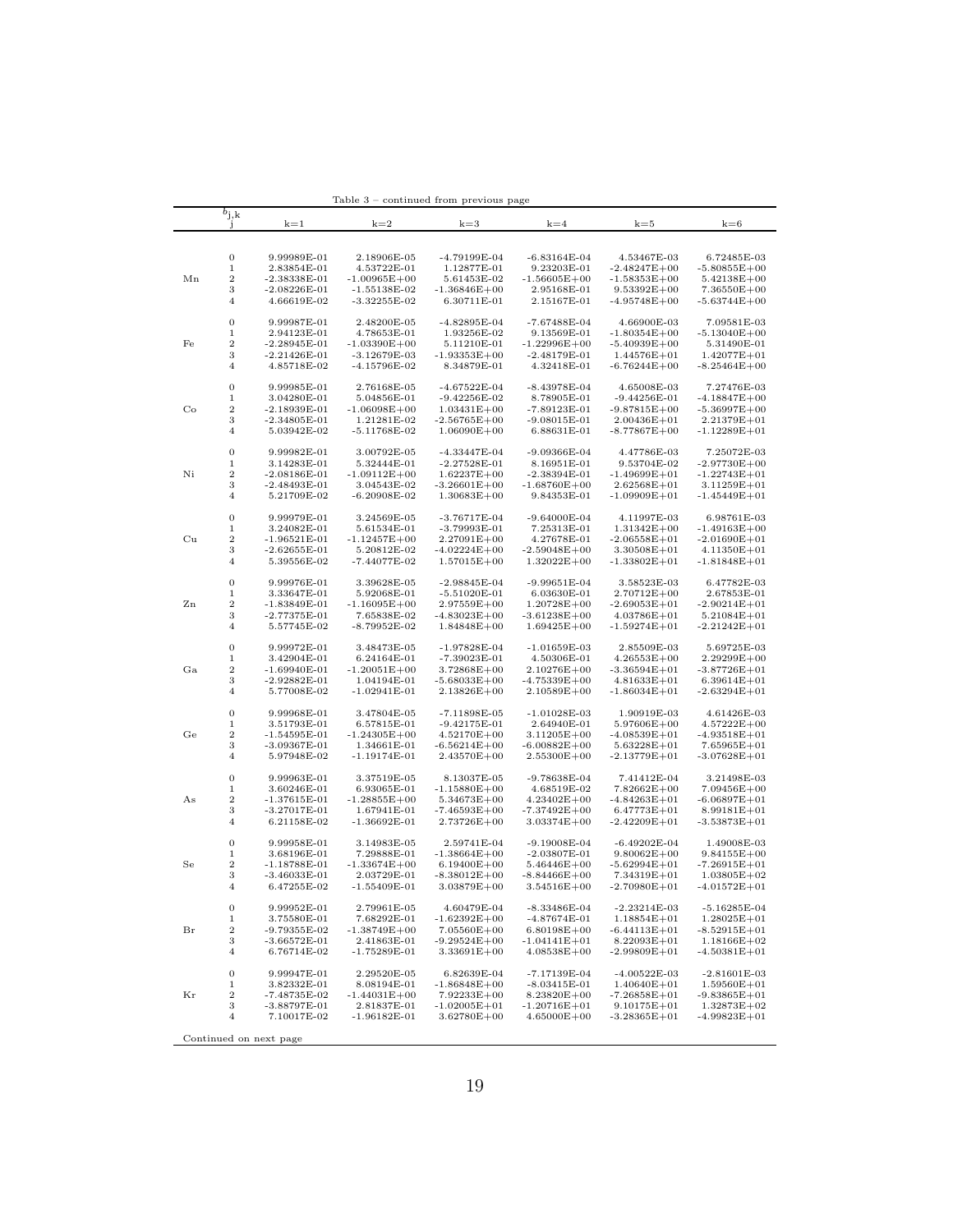|             |                  |                        | rapie o          | continued from previous page |                  |                  |                  |
|-------------|------------------|------------------------|------------------|------------------------------|------------------|------------------|------------------|
|             | $b_{\rm j,k}$    |                        |                  |                              |                  |                  |                  |
|             | J                | $k=1$                  | $k=2$            | $k=3$                        | $k=4$            | $k=5$            | $k=6$            |
|             |                  |                        |                  |                              |                  |                  |                  |
|             |                  |                        |                  |                              |                  |                  |                  |
|             | $\boldsymbol{0}$ | 9.99941E-01            | 1.63607E-05      | 9.28242E-04                  | -5.69257E-04     | $-5.98245E-03$   | $-5.42476E-03$   |
|             | 1                |                        |                  |                              |                  |                  |                  |
|             |                  | 3.88363E-01            | 8.49548E-01      | $-2.11701E + 00$             | $-1.15003E + 00$ | $1.63119E + 01$  | $1.92737E + 01$  |
| Rb          | $\boldsymbol{2}$ | -4.93364E-02           | $-1.49491E + 00$ | $8.78129E + 00$              | $9.76596E + 00$  | $-8.10212E+01$   | $-1.11851E+02$   |
|             | 3                | $-4.12953E-01$         | 3.23322E-01      | $-1.10814E + 01$             | $-1.38073E + 01$ | 9.97386E+01      | $1.47775E + 02$  |
|             | $\overline{4}$   | 7.47911E-02            | $-2.18001E-01$   | $3.90642E + 00$              | $5.23509E + 00$  | -3.56231E+01     | $-5.49352E + 01$ |
|             |                  |                        |                  |                              |                  |                  |                  |
|             | $\boldsymbol{0}$ | 9.99935E-01            | 8.31520E-06      | 1.19244E-03                  | -3.95258E-04     | -8.12525E-03     | $-8.28836E-03$   |
|             | 1                | 3.93603E-01            | 8.92358E-01      | $-2.36688E + 00$             | $-1.52786E + 00$ | $1.86071E + 01$  | $2.27314E + 01$  |
| $_{\rm Sr}$ | $\,2$            | $-2.11345E-02$         | $-1.55112E + 00$ | $9.62205E + 00$              | $1.13827E + 01$  | $-8.93266E + 01$ | $-1.25574E + 02$ |
|             | 3                | -4.39199E-01           | 3.66161E-01      | $-1.19262E + 01$             | $-1.56159E + 01$ | $1.08267E+02$    | $1.62736E + 02$  |
|             | 4                | 7.90853E-02            | $-2.40719E-01$   | $4.16872E + 00$              | 5.83839E+00      | -3.83040Е+01     | -5.98484E+01     |
|             |                  |                        |                  |                              |                  |                  |                  |
|             |                  |                        |                  |                              |                  |                  |                  |
|             | $\boldsymbol{0}$ | 9.99929E-01            | $-1.65608E-06$   | 1.47476E-03                  | $-1.86250E-04$   | -1.04363E-02     | $-1.14318E-02$   |
|             | 1                | 3.97989E-01            | 9.36430E-01      | $-2.61569E + 00$             | $-1.93387E+00$   | $2.09305E + 01$  | $2.63021E + 01$  |
| Y           | 2                | 9.88744E-03            | $-1.60813E + 00$ | $1.04351E + 01$              | $1.30740E + 01$  | $-9.75207E + 01$ | -1.39437E+02     |
|             | 3                | $-4.67657E-01$         | 4.09494E-01      | $-1.27240E + 01$             | $-1.74797E + 01$ | $1.16508E + 02$  | $1.77614E + 02$  |
|             | 4                | 8.39169E-02            | $-2.64077E-01$   | $4.41092E + 00$              | $6.45344E + 00$  | $-4.08455E+01$   | $-6.46698E + 01$ |
|             |                  |                        |                  |                              |                  |                  |                  |
|             | $\boldsymbol{0}$ | 9.99922E-01            | $-1.37624E-05$   | 1.77335E-03                  | 5.99400E-05      | $-1.29013E-02$   | -1.48443E-02     |
|             | 1                | 4.01450E-01            | 9.81600E-01      | $-2.86053E + 00$             | $-2.36562E + 00$ | $2.32591E + 01$  | $2.99551E + 01$  |
| Ζr          | 2                | 4.39150E-02            | $-1.66522E + 00$ | $1.12093E + 01$              | $1.48279E + 01$  | -1.05512E+02     | -1.53310E+02     |
|             |                  |                        |                  |                              |                  |                  |                  |
|             | 3                | $-4.98475E-01$         | 4.52607E-01      | $-1.34628E + 01$             | $-1.93836E + 01$ | $1.24357E + 02$  | $1.92256E + 02$  |
|             | 4                | 8.93258E-02            | $-2.87869E - 01$ | $4.62891E + 00$              | 7.07473E+00      | $-4.32116E + 01$ | $-6.93461E+01$   |
|             |                  |                        |                  |                              |                  |                  |                  |
|             | $\boldsymbol{0}$ | 9.99916E-01            | $-2.78975E-05$   | 2.08753E-03                  | 3.41607E-04      | $-1.55141E-02$   | $-1.85156E-02$   |
|             | 1                | 4.03889E-01            | $1.02783E + 00$  | $-3.09762E + 00$             | $-2.82183E + 00$ | $2.55629E + 01$  | $3.36548E + 01$  |
| NЬ          | 2                | 8.12122E-02            | $-1.72210E + 00$ | $1.19310E + 01$              | $1.66362E + 01$  | -1.13185E+02     | $-1.67048E + 02$ |
|             | 3                | -5.31880E-01           | 4.95236E-01      | -1.41275E+01                 | $-2.13166E + 01$ | $1.31687E + 02$  | $2.06495E + 02$  |
|             | 4                | 9.53781E-02            | $-3.12041E-01$   | $4.81765E + 00$              | $7.69813E + 00$  | $-4.53587E + 01$ | -7.38182E+01     |
|             |                  |                        |                  |                              |                  |                  |                  |
|             | $\boldsymbol{0}$ | 9.99910E-01            | $-4.39880E - 05$ | 2.41439E-03                  | 6.54636E-04      | $-1.82489E-02$   | $-2.24062E-02$   |
|             | 1                |                        |                  |                              | $-3.30073E + 00$ |                  |                  |
|             |                  | 4.05249E-01            | $1.07495E + 00$  | $-3.32445E + 00$             |                  | 2.78221E+01      | $3.73760E + 01$  |
| Mo          | 2                | 1.21896E-01            | $-1.77813E + 00$ | $1.25907E + 01$              | 1.84893E+01      | -1.20461E+02     | -1.80542E+02     |
|             | 3                | $-5.67942E-01$         | 5.36741E-01      | $-1.47080E + 01$             | $-2.32664E + 01$ | $1.38408E + 02$  | $2.20203E + 02$  |
|             | 4                | 1.02086E-01            | $-3.36419E-01$   | $4.97373E + 00$              | $8.31905E + 00$  | $-4.72562E + 01$ | -7.80409E+01     |
|             |                  |                        |                  |                              |                  |                  |                  |
|             | 0                | 9.99904E-01            | $-6.22073E-05$   | 2.75066E-03                  | 1.00063E-03      | $-2.10817E-02$   | $-2.64933E-02$   |
|             | 1                | 4.05472E-01            | $1.12279E + 00$  | $-3.53825E+00$               | $-3.79964E + 00$ | $3.00132E + 01$  | $4.10871E + 01$  |
| Tс          | 2                | 1.66089E-01            | $-1.83255E+00$   | $1.31785E + 01$              | $2.03743E + 01$  | -1.27252E+02     | -1.93664E+02     |
|             | 3                | $-6.06729E-01$         | 5.76392E-01      | $-1.51936E + 01$             | $-2.52171E+01$   | $1.44423E + 02$  | $2.33232E+02$    |
|             | $\overline{4}$   | 1.09463E-01            | $-3.60803E-01$   | $5.09358E + 00$              | 8.93178E+00      |                  | -8.19632E+01     |
|             |                  |                        |                  |                              |                  | $-4.88706E + 01$ |                  |
|             |                  |                        |                  |                              |                  |                  |                  |
|             | $\boldsymbol{0}$ | 9.99898E-01            | $-8.26232E-05$   | 3.09353E-03                  | 1.37924E-03      | $-2.39902E-02$   | $-3.07502E-02$   |
|             | 1                | 4.04498E-01            | $1.17115E + 00$  | $-3.73628E + 00$             | $-4.31580E + 00$ | 3.21142E+01      | $4.47580E + 01$  |
| Ru          | 2                | 2.13904E-01            | $-1.88458E + 00$ | $1.36848E + 01$              | $2.22782E + 01$  | $-1.33471E+02$   | $-2.06293E+02$   |
|             | 3                | $-6.48301E-01$         | 6.13439E-01      | $-1.55742E+01$               | $-2.71531E + 01$ | $1.49638E + 02$  | $2.45444E + 02$  |
|             | 4                | 1.17516E-01            | $-3.84990E-01$   | $5.17383E + 00$              | $9.53070E + 00$  | $-5.01709E + 01$ | $-8.55368E + 01$ |
|             |                  |                        |                  |                              |                  |                  |                  |
|             | 0                | 9.99893E-01            | $-1.05293E-04$   | 3.43932E-03                  | 1.78981E-03      | $-2.69462E-02$   | $-3.51436E-02$   |
|             | 1                | 4.02272E-01            | $1.21982E + 00$  | $-3.91575E + 00$             | $-4.84621E + 00$ | 3.41013E+01      | $4.83563E + 01$  |
| Rh          | 2                | 2.65438E-01            | $-1.93341E + 00$ | $1.40998E + 01$              | $2.41876E + 01$  | -1.39034E+02     | $-2.18300E + 02$ |
|             | 3                | $-6.92691E-01$         | 6.47135E-01      | $-1.58398E + 01$             | $-2.90581E + 01$ | $1.53960E + 02$  | $2.56697E + 02$  |
|             | 4                | 1.26243E-01            |                  |                              |                  |                  |                  |
|             |                  |                        | $-4.08783E-01$   | $5.21125E + 00$              | $1.01100E + 01$  | $-5.11262E+01$   | -8.87130E+01     |
|             |                  |                        |                  |                              |                  |                  |                  |
|             | $\mathbf 0$      | 9.99888E-01            | $-1.30188E - 04$ | 3.78436E-03                  | 2.22971E-03      | $-2.99185E-02$   | $-3.96315E-02$   |
|             | 1                | 3.98750E-01            | $1.26855E + 00$  | $-4.07427E+00$               | $-5.38796E + 00$ | $3.59550E + 01$  | $5.18546E + 01$  |
| Pd          | 2                | 3.20748E-01            | $-1.97817E+00$   | $1.44153E + 01$              | $2.60890E + 01$  | $-1.43866E+02$   | $-2.29578E+02$   |
|             | 3                | $-7.39891E - 01$       | 6.76679E-01      | $-1.59819E + 01$             | $-3.09162E + 01$ | $1.57312E + 02$  | $2.66867E + 02$  |
|             | 4                | 1.35630E-01            | $-4.31972E-01$   | $5.20310E + 00$              | $1.06642E + 01$  | -5.17104E+01     | -9.14493E+01     |
|             |                  |                        |                  |                              |                  |                  |                  |
|             | $\boldsymbol{0}$ | 9.99884E-01            | $-1.57459E-04$   | 4.12052E-03                  | 2.69984E-03      | $-3.28468E-02$   | $-4.41512E-02$   |
|             | $\,1$            | 3.93891E-01            | $1.31710E + 00$  | $-4.20944E + 00$             | $-5.93691E + 00$ | 3.76535E+01      | $5.52188E + 01$  |
|             |                  |                        |                  |                              |                  |                  |                  |
| Αg          | $\,2$            | 3.79857E-01            | $-2.01791E + 00$ | $1.46238E + 01$              | $2.79653E + 01$  | $-1.47893E+02$   | $-2.39997E+02$   |
|             | 3                | -7.89852E-01           | 7.01196E-01      | $-1.59929E + 01$             | $-3.27077E + 01$ | $1.59613E + 02$  | $2.75813E + 02$  |
|             | $\overline{4}$   | 1.45646E-01            | $-4.54328E-01$   | $5.14701E + 00$              | $1.11863E + 01$  | $-5.18977E + 01$ | $-9.36987E + 01$ |
|             |                  |                        |                  |                              |                  |                  |                  |
|             | $\boldsymbol{0}$ | 9.99881E-01            | $-1.86816E-04$   | 4.45491E-03                  | 3.19574E-03      | $-3.57812E-02$   | -4.87457E-02     |
|             | $\,1$            | 3.87612E-01            | $1.36524E + 00$  | $-4.31686E + 00$             | $-6.49005E + 00$ | $3.91612E + 01$  | $5.84032E + 01$  |
| $_{\rm Cd}$ | $\,2$            | 4.42940E-01            | $-2.05189E + 00$ | $1.47103E + 01$              | $2.98033E + 01$  | $-1.50988E+02$   | $-2.49389E + 02$ |
|             | 3                | $-8.42683E-01$         | 7.20045E-01      | $-1.58579E + 01$             | $-3.44169E + 01$ | $1.60733E + 02$  | $2.83354E + 02$  |
|             | $\overline{4}$   | 1.56312E-01            | $-4.75705E-01$   | $5.03810E + 00$              | $1.16708E + 01$  | $-5.16454E + 01$ | $-9.53999E + 01$ |
|             |                  |                        |                  |                              |                  |                  |                  |
|             |                  | Continued on next page |                  |                              |                  |                  |                  |

Table 3 – continued from previous page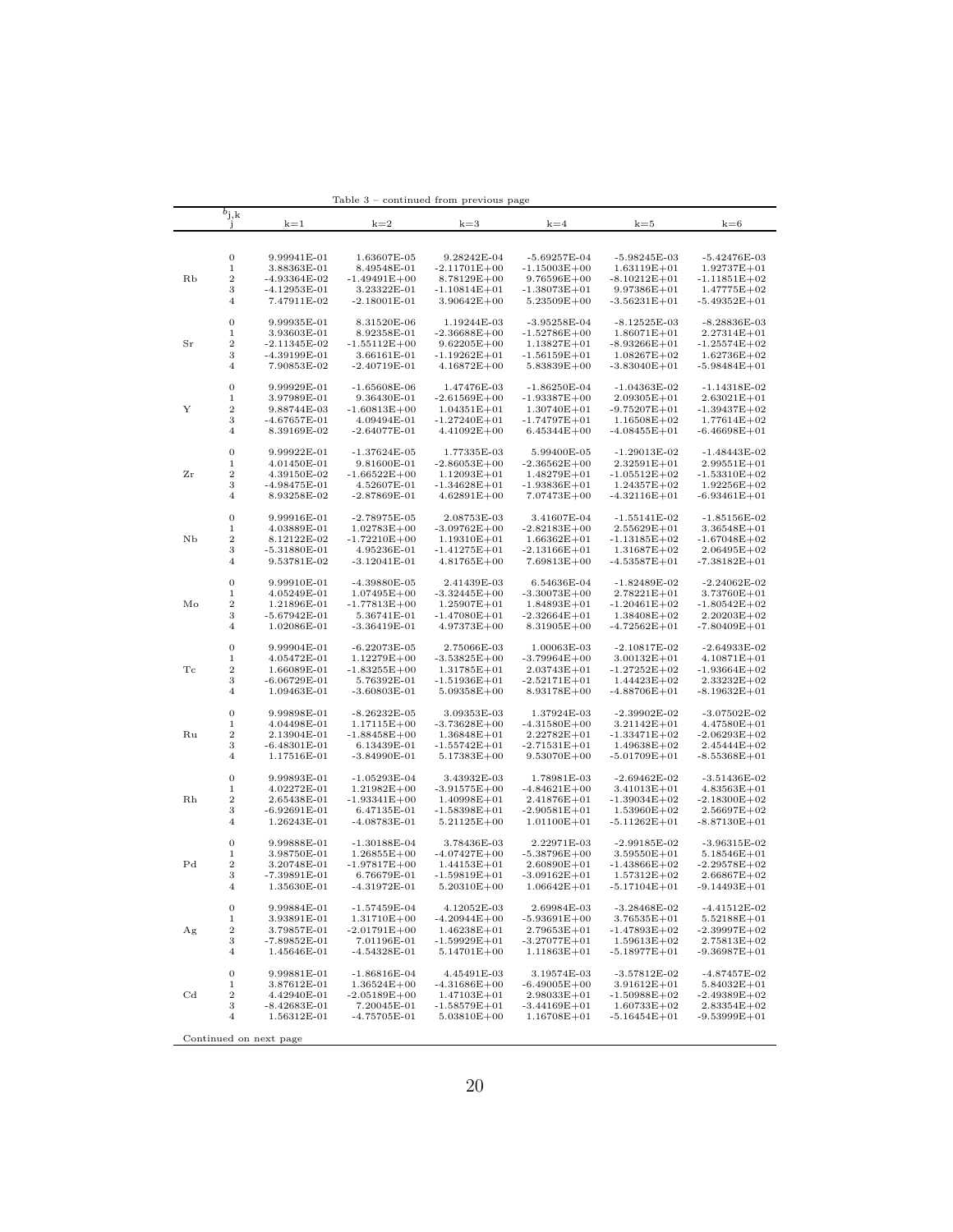|             |                  |                        | rapie o          | continued from previous page |                                     |                  |                  |
|-------------|------------------|------------------------|------------------|------------------------------|-------------------------------------|------------------|------------------|
|             | $b_{\rm j,k}$    |                        |                  |                              |                                     |                  |                  |
|             | J                | $k=1$                  | $k=2$            | $k=3$                        | $k=4$                               | $k=5$            | $k=6$            |
|             |                  |                        |                  |                              |                                     |                  |                  |
|             |                  |                        |                  |                              |                                     |                  |                  |
|             | $\boldsymbol{0}$ | 9.99878E-01            | $-2.18480E - 04$ | 4.78376E-03                  | 3.71897E-03                         | $-3.86926E - 02$ | $-5.33866E-02$   |
|             | 1                | 3.79879E-01            | $1.41265E + 00$  | $-4.39391E + 00$             | $-7.04282E + 00$                    | $4.04550E + 01$  | $6.13721E + 01$  |
| In          | $\boldsymbol{2}$ | 5.10001E-01            | $-2.07896E + 00$ | $1.46666E + 01$              |                                     | $-1.53072E+02$   | $-2.57624E + 02$ |
|             |                  | $-8.98306E-01$         |                  |                              | $3.15843E + 01$<br>$-3.60229E + 01$ |                  | $2.89348E + 02$  |
|             | 3                |                        | 7.32213E-01      | $-1.55686E + 01$             |                                     | $1.60591E + 02$  |                  |
|             | 4                | 1.67591E-01            | -4.95837E-01     | $4.87389E + 00$              | $1.21106E + 01$                     | $-5.09274E + 01$ | $-9.65060E + 01$ |
|             |                  |                        |                  |                              |                                     |                  |                  |
|             | $\boldsymbol{0}$ | 9.99876E-01            | $-2.52173E-04$   | 5.09558E-03                  | 4.26518E-03                         | -4.14939E-02     | -5.79712E-02     |
|             | 1                | 3.70689E-01            | $1.45908E + 00$  | $-4.43983E + 00$             | $-7.59192E + 00$                    | $4.15261E + 01$  | $6.41080E + 01$  |
| $_{\rm Sn}$ | $\boldsymbol{2}$ | 5.80924E-01            | $-2.09831E + 00$ | $1.44911E + 01$              | $3.32945E + 01$                     | -1.54118E+02     | $-2.64634E + 02$ |
|             | 3                | $-9.56518E-01$         | 7.37009E-01      | $-1.51243E + 01$             | $-3.75098E + 01$                    | $1.59159E + 02$  | $2.93723E + 02$  |
|             | 4                | 1.79397E-01            | -5.14573E-01     | $4.65426E + 00$              | $1.25003E + 01$                     | $-4.97362E + 01$ | -9.69932E+01     |
|             |                  |                        |                  |                              |                                     |                  |                  |
|             | 0                | 9.99874E-01            | $-2.87917E-04$   | 5.39066E-03                  | 4.83313E-03                         | $-4.41852E-02$   | $-6.24953E-02$   |
|             | 1                | 3.60001E-01            |                  |                              |                                     |                  |                  |
|             |                  |                        | $1.50420E + 00$  | $-4.45150E + 00$             | $-8.13270E + 00$                    | $4.23476E + 01$  | $6.65709E + 01$  |
| SЬ          | 2                | 6.55716E-01            | $-2.10882E + 00$ | $1.41741E + 01$              | $3.49157E + 01$                     | $-1.54034E+02$   | $-2.70276E + 02$ |
|             | 3                | $-1.01724E + 00$       | 7.33501E-01      | $-1.45156E + 01$             | $-3.88572E + 01$                    | $1.56348E + 02$  | $2.96328E + 02$  |
|             | 4                | 1.91690E-01            | $-5.31690E - 01$ | $4.37639E + 00$              | $1.28328E + 01$                     | $-4.80435E+01$   | $-9.68125E+01$   |
|             |                  |                        |                  |                              |                                     |                  |                  |
|             | $\boldsymbol{0}$ | 9.99874E-01            | $-3.25847E-04$   | 5.67083E-03                  | 5.42945E-03                         | -4.67877E-02     | $-6.70100E-02$   |
|             | 1                | 3.47783E-01            | $1.54767E + 00$  | $-4.42606E + 00$             | $-8.65995E+00$                      | $4.28934E + 01$  | $6.87183E + 01$  |
| Te          | 2                | 7.34353E-01            | $-2.10941E + 00$ | $1.37070E + 01$              | 3.64273E+01                         | -1.52736E+02     | -2.74401E+02     |
|             | 3                |                        |                  |                              |                                     |                  |                  |
|             |                  | $-1.08036E + 00$       | 7.20771E-01      | -1.37344E+01                 | $-4.00427E+01$                      | $1.52073E + 02$  | $2.97007E + 02$  |
|             | 4                | 2.04417E-01            | $-5.46972E-01$   | $4.03784E + 00$              | $1.31007E + 01$                     | $-4.58224E+01$   | -9.59123E+01     |
|             |                  |                        |                  |                              |                                     |                  |                  |
|             | 0                | 9.99875E-01            | $-3.65406E-04$   | 5.92115E-03                  | 6.03332E-03                         | $-4.91674E-02$   | -7.12951E-02     |
|             | 1                | 3.34062E-01            | $1.58924E + 00$  | $-4.36361E + 00$             | $-9.17241E + 00$                    | $4.31638E + 01$  | $7.05522E + 01$  |
| I           | 2                | 8.16604E-01            | $-2.09933E + 00$ | $1.30915E + 01$              | $3.78235E + 01$                     | -1.50231E+02     | -2.77015E+02     |
|             | 3                | $-1.14554E + 00$       | 6.98298E-01      | $-1.27840E + 01$             | $-4.10591E + 01$                    | $1.46348E + 02$  | $2.95770E + 02$  |
|             | 4                | 2.17451E-01            | $-5.60344E-01$   | $3.63994E + 00$              | $1.33015E + 01$                     | $-4.30802E + 01$ | $-9.42981E+01$   |
|             |                  |                        |                  |                              |                                     |                  |                  |
|             | 0                | 9.99877E-01            | $-4.06637E-04$   | 6.14278E-03                  | 6.64937E-03                         | $-5.13391E-02$   | -7.53881E-02     |
|             | 1                | 3.18822E-01            |                  |                              |                                     |                  |                  |
|             |                  |                        | $1.62854E + 00$  | $-4.26169E + 00$             | $-9.66459E + 00$                    | $4.31357E + 01$  | $7.20331E + 01$  |
| Хe          | $\boldsymbol{2}$ | 9.02373E-01            | $-2.07743E + 00$ | $1.23209E + 01$              | 3.90832E+01                         | -1.46445E+02     | -2.77984E+02     |
|             | 3                | $-1.21259E + 00$       | 6.65174E-01      | $-1.16583E + 01$             | $-4.18839E + 01$                    | $1.39104E + 02$  | $2.92479E + 02$  |
|             | 4                | 2.30710E-01            | $-5.71608E-01$   | $3.18104E + 00$              | $1.34277E + 01$                     | $-3.97963E+01$   | $-9.19255E+01$   |
|             |                  |                        |                  |                              |                                     |                  |                  |
|             | 0                | 9.99881E-01            | $-4.49175E-04$   | 6.32631E-03                  | 7.27184E-03                         | $-5.32297E-02$   | $-7.91972E-02$   |
|             | 1                | 3.02086E-01            | $1.66529E + 00$  | -4.11996E+00                 | $-1.01330E + 01$                    | $4.28031E + 01$  | $7.31464E + 01$  |
| $_{\rm Cs}$ | 2                | 9.91429E-01            | -2.04292E+00     | $1.13959E + 01$              | $4.01931E + 01$                     | -1.41369E+02     | -2.77260E+02     |
|             | 3                | $-1.28117E + 00$       | 6.20870E-01      |                              | $-4.25024E + 01$                    | $1.30338E + 02$  | $2.87090E + 02$  |
|             | $\overline{4}$   |                        |                  | $-1.03596E + 01$             |                                     |                  |                  |
|             |                  | 2.44065E-01            | $-5.80702E-01$   | $2.66217E + 00$              | $1.34745E + 01$                     | $-3.59721E+01$   | -8.87824E+01     |
|             |                  |                        |                  |                              |                                     |                  |                  |
|             | 0                | 9.99886E-01            | $-4.93136E-04$   | 6.47914E-03                  | 7.90029E-03                         | $-5.48909E-02$   | $-8.27736E-02$   |
|             | 1                | 2.83840E-01            | $1.69905E + 00$  | -3.93534E+00                 | $-1.05724E + 01$                    | $4.21392E + 01$  | $7.38521E + 01$  |
| Ba          | 2                | $1.08366E + 00$        | -1.99451E+00     | $1.03076E + 01$              | 4.11340E+01                         | -1.34917E+02     | -2.74710E+02     |
|             | 3                | $-1.35107E + 00$       | 5.64397E-01      | $-8.87993E+00$               | $-4.28945E+01$                      | $1.19972E+02$    | $2.79470E + 02$  |
|             | 4                | 2.57431E-01            | $-5.87417E-01$   | $2.08111E + 00$              | $1.34353E + 01$                     | $-3.15844E+01$   | $-8.48268E + 01$ |
|             |                  |                        |                  |                              |                                     |                  |                  |
|             | 0                | 9.99892E-01            | $-5.38122E-04$   | 6.59206E-03                  | 8.52848E-03                         | $-5.62508E-02$   | $-8.60251E-02$   |
|             | 1                | 2.64130E-01            | $1.72952E + 00$  | $-3.70812E + 00$             | $-1.09794E + 01$                    | 4.11430E+01      | 7.41410E+01      |
| La          | 2                | $1.17876E + 00$        | $-1.93141E + 00$ | $9.05928E + 00$              | 4.18928E+01                         | $-1.27099E + 02$ | $-2.70309E + 02$ |
|             | 3                |                        |                  |                              |                                     | $1.08024E + 02$  |                  |
|             |                  | $-1.42185E+00$         | 4.95292E-01      | $-7.22427E+00$               | $-4.30461E + 01$                    |                  | $2.69601E + 02$  |
|             | 4                | 2.70647E-01            | $-5.91727E-01$   | $1.43982E + 00$              | $1.33056E + 01$                     | $-2.66423E + 01$ | -8.00557E+01     |
|             |                  |                        |                  |                              |                                     |                  |                  |
|             | 0                | 9.99900E-01            | $-5.83896E - 04$ | 6.66373E-03                  | 9.15389E-03                         | $-5.72988E-02$   | $-8.89368E-02$   |
|             | 1                | 2.42961E-01            | $1.75635E + 00$  | -3.43619E+00                 | $-1.13482E + 01$                    | $3.97928E + 01$  | $7.39747E + 01$  |
| Ce          | $\boldsymbol{2}$ | $1.27654E + 00$        | $-1.85263E + 00$ | $7.64589E + 00$              | $4.24492E + 01$                     | -1.17853E+02     | $-2.63933E+02$   |
|             | 3                | $-1.49322E + 00$       | 4.12926E-01      | $-5.38909E + 00$             | $-4.29363E + 01$                    | 9.44419E+01      | $2.57363E + 02$  |
|             | 4                | 2.83597E-01            | -5.93557E-01     | 7.37540E-01                  | 1.30785E+01                         | -2.11316E+01     | -7.44329Е+01     |
|             |                  |                        |                  |                              |                                     |                  |                  |
|             | $\boldsymbol{0}$ | 9.99909E-01            | $-6.30100E-04$   | 6.69295E-03                  | 9.77077E-03                         | $-5.80220E-02$   | $-9.14799E-02$   |
|             |                  |                        |                  |                              |                                     |                  |                  |
|             | $\,1$            | 2.20373E-01            | $1.77919E + 00$  | $-3.11907E + 00$             | $-1.16754E + 01$                    | 3.80818E+01      | $7.33384E + 01$  |
| Pr          | $\,2$            | $1.37668E + 00$        | $-1.75734E + 00$ | $6.06819E + 00$              | 4.27905E+01                         | $-1.07169E + 02$ | $-2.55543E + 02$ |
|             | 3                | $-1.56475E+00$         | 3.16885E-01      | $-3.37687E + 00$             | $-4.25518E + 01$                    | 7.92269E+01      | $2.42726E + 02$  |
|             | $\overline{4}$   | 2.96124E-01            | $-5.92915E-01$   | $-2.45072E-02$               | $1.27501E + 01$                     | $-1.50562E + 01$ | $-6.79514E + 01$ |
|             |                  |                        |                  |                              |                                     |                  |                  |
|             | $\boldsymbol{0}$ | 9.99920E-01            | $-6.77211E-04$   | 6.67917E-03                  | 1.03866E-02                         | $-5.84208E-02$   | $-9.36775E-02$   |
|             | $\,1$            | 1.96406E-01            | $1.79753E + 00$  | $-2.75530E + 00$             | $-1.19533E + 01$                    | $3.59929E + 01$  | $7.21943E + 01$  |
| Νd          | $\,2$            | $1.47887E + 00$        | $-1.64416E + 00$ | $4.32381E + 00$              | $4.28906E + 01$                     | $-9.50034E + 01$ | $-2.45021E+02$   |
|             | 3                | $-1.63600E + 00$       | 2.06169E-01      | $-1.18704E + 00$             | $-4.18661E + 01$                    | $6.23476E + 01$  | $2.25579E + 02$  |
|             | $\overline{4}$   | 3.08067E-01            | $-5.89622E-01$   | $-8.46080E-01$               | $1.23116E + 01$                     | $-8.40939E + 00$ | $-6.05788E + 01$ |
|             |                  |                        |                  |                              |                                     |                  |                  |
|             |                  |                        |                  |                              |                                     |                  |                  |
|             |                  | Continued on next page |                  |                              |                                     |                  |                  |

Table 3 – continued from previous page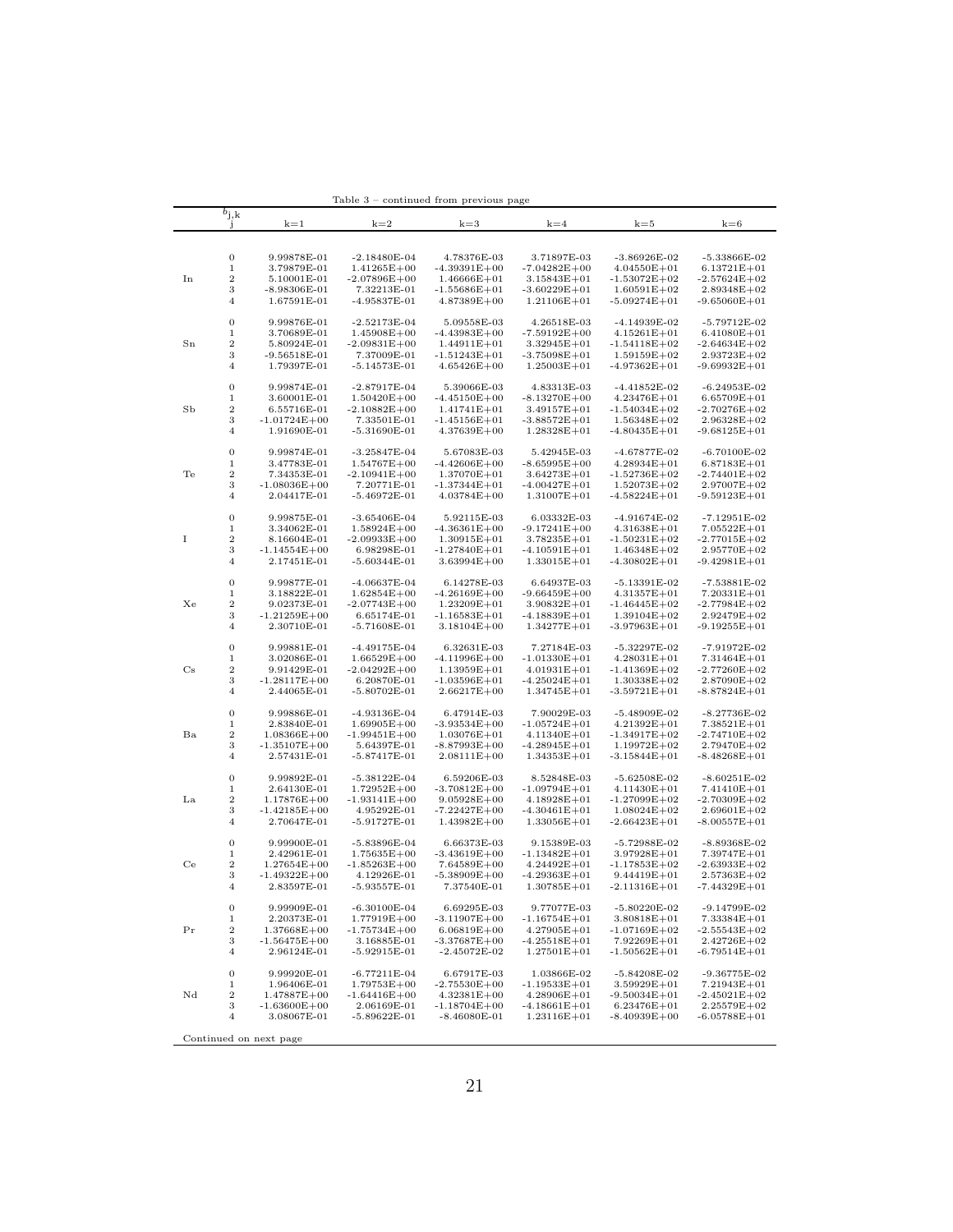|             |                     |                                 | rable 3          | continued from previous page |                  |                  |                  |
|-------------|---------------------|---------------------------------|------------------|------------------------------|------------------|------------------|------------------|
|             | $b_{j,k}$           |                                 |                  |                              |                  |                  |                  |
|             |                     | $k=1$                           | $k=2$            | $k=3$                        | $k=4$            | $k = 5$          | $k=6$            |
|             |                     |                                 |                  |                              |                  |                  |                  |
|             |                     |                                 |                  |                              |                  |                  |                  |
|             | 0                   | 9.99932E-01                     | -7.23543E-04     | 6.61026E-03                  | 1.09756E-02      | -5.83892E-02     | -9.53462E-02     |
|             | 1                   | 1.71135E-01                     | $1.81127E + 00$  | $-2.34665E + 00$             | $-1.21818E + 01$ | 3.35368E+01      | $7.05547E + 01$  |
| $_{\rm Pm}$ | $\boldsymbol{2}$    | $1.58269E + 00$                 | $-1.51310E + 00$ | $2.42140E + 00$              | $4.27487E + 01$  | -8.14091E+01     | $-2.32422E+02$   |
|             | 3                   | $-1.70642E + 00$                | 8.13302E-02      | $1.16945E + 00$              | $-4.08790E + 01$ | $4.38728E + 01$  | $2.05995E+02$    |
|             | $\overline{4}$      | 3.19226E-01                     | $-5.84023E-01$   | $-1.72313E + 00$             | $1.17636E + 01$  | -1.21776E+00     | -5.23434E+01     |
|             |                     |                                 |                  |                              |                  |                  |                  |
|             | 0                   | 9.99946E-01                     | -7.69368E-04     | 6.48923E-03                  | 1.15425E-02      | $-5.79523E-02$   | $-9.65284E-02$   |
|             | 1                   | 1.44613E-01                     | $1.81998E + 00$  | $-1.89196E + 00$             | $-1.23548E + 01$ | $3.06998E + 01$  | $6.83894E + 01$  |
| $_{\rm Sm}$ | $\boldsymbol{2}$    | $1.68776E + 00$                 | -1.36316E+00     | 3.59801E-01                  | $4.23443E + 01$  | -6.63559E+01     | $-2.17658E + 02$ |
|             | 3                   | $-1.77552E + 00$                | $-5.81387E-02$   | $3.69184E + 00$              | $-3.95701E+01$   | $2.37855E + 01$  | $1.83897E + 02$  |
|             | 4                   | 3.29420E-01                     | $-5.76119E-01$   | $-2.65496E + 00$             | $1.10995E + 01$  | $6.52027E + 00$  | -4.32241E+01     |
|             |                     |                                 |                  |                              |                  |                  |                  |
|             | 0                   | 9.99962E-01                     | -8.13654E-04     | 6.31217E-03                  | 1.20763E-02      | $-5.70782E-02$   | $-9.71683E-02$   |
|             | 1                   | 1.16915E-01                     | $1.82343E + 00$  | $-1.39208E + 00$             | $-1.24689E + 01$ | $2.74833E + 01$  | $6.56914E + 01$  |
| Εu          | $\,2$               | $1.79364E + 00$                 | -1.19400E+00     | -1.85513E+00                 | $4.16665E + 01$  | -4.98680E+01     | $-2.00724E+02$   |
|             | 3                   | $-1.84272E + 00$                | $-2.12012E-01$   | $6.37189E + 00$              | $-3.79293E + 01$ | $2.12742E + 00$  | $1.59295E+02$    |
|             | 4                   | 3.38449E-01                     | $-5.66167E-01$   | $-3.63838E + 00$             | $1.03165E + 01$  | $1.47866E + 01$  | $-3.32296E+01$   |
|             |                     |                                 |                  |                              |                  |                  |                  |
|             | 0                   | 9.99980E-01                     | $-8.57331E-04$   | 6.07736E-03                  | 1.25819E-02      | -5.57471E-02     | $-9.72475E-02$   |
|             | 1                   | 8.81540E-02                     | $1.82105E + 00$  | -8.47718E-01                 | $-1.25186E + 01$ | $2.38891E + 01$  | $6.24510E + 01$  |
| Gd          | $\,2$               | $1.89976E + 00$                 | $-1.00428E + 00$ | $-4.21799E + 00$             | $4.06970E + 01$  | -3.19703E+01     | $-1.81604E + 02$ |
|             | 3                   | $-1.90731E+00$                  | $-3.81080E-01$   | $9.20190E + 00$              | $-3.59386E + 01$ | -2.10594E+01     | $1.32192E + 02$  |
|             | 4                   | 3.46059E-01                     | -5.54093E-01     | -4.67039E+00                 | $9.40924E + 00$  | $2.35631E + 01$  | -2.23653E+01     |
|             |                     |                                 |                  |                              |                  |                  |                  |
|             | 0                   | 9.99999E-01                     | -8.99343E-04     | 5.78680E-03                  | 1.30512E-02      | $-5.39764E-02$   | $-9.67723E-02$   |
|             | 1                   | 5.84024E-02                     | $1.81266E + 00$  | $-2.59193E-01$               | $-1.25002E + 01$ | $1.99139E + 01$  | $5.86545E + 01$  |
| TЬ          | $\boldsymbol{2}$    | $2.00567E + 00$                 | -7.93885E-01     | $-6.72461E + 00$             | 3.94244E+01      | $-1.26714E + 01$ | $-1.60273E+02$   |
|             | 3                   | $-1.96873E + 00$                | $-5.64782E-01$   | $1.21753E + 01$              | $-3.35880E + 01$ | -4.57487E+01     | $1.02578E + 02$  |
|             | $\overline{4}$      | 3.52050E-01                     | $-5.40282E-01$   | -5.74837E+00                 | 8.37487E+00      | $3.28364E + 01$  | -1.06341E+01     |
|             |                     |                                 |                  |                              |                  |                  |                  |
|             | 0                   | $1.00002E + 00$                 | $-9.39311E-04$   | 5.43607E-03                  | 1.34763E-02      | $-5.17249E-02$   | $-9.56765E-02$   |
|             | 1                   | 2.78005E-02                     | $1.79795E + 00$  | 3.70737E-01                  | $-1.24114E + 01$ | $1.55759E + 01$  | $5.43184E + 01$  |
| $_{\rm Dy}$ | $\,2$               | $2.11070E + 00$                 | $-5.62473E-01$   | $-9.36239E + 00$             | $3.78424E + 01$  | 7.94516E+00      | $-1.36806E + 02$ |
|             | 3                   | $-2.02617E + 00$                | -7.62769E-01     | $1.52768E + 01$              | $-3.08728E + 01$ | -7.18354E+01     | 7.05554E+01      |
|             | $\overline{4}$      | 3.56140E-01                     | $-5.25061E-01$   | -6.86679E+00                 | 7.21247E+00      | $4.25672E + 01$  | $1.92463E + 00$  |
|             |                     |                                 |                  |                              |                  |                  |                  |
|             | 0                   | $1.00004E + 00$                 | $-9.76747E-04$   | 5.02266E-03                  | 1.38530E-02      | -4.89737E-02     | $-9.39340E - 02$ |
|             | 1                   | -3.54744E-03                    | $1.77664E + 00$  | $1.04132E + 00$              | $-1.22473E + 01$ | $1.08741E + 01$  | $4.94269E + 01$  |
| Ho          | $\boldsymbol{2}$    | $2.21429E + 00$                 | -3.09743E-01     | $-1.21254E+01$               | $3.59359E + 01$  | $2.98600E + 01$  | $-1.11177E+02$   |
|             | 3                   | $-2.07893E + 00$                | -9.74603E-01     | $1.84979E + 01$              | $-2.77795E + 01$ | $-9.92800E + 01$ | $3.61173E + 01$  |
|             | $\overline{4}$      | 3.58090E-01                     | -5.08796E-01     | $-8.02233E+00$               | $5.91833E + 00$  | 5.27374E+01      | $1.53069E + 01$  |
|             |                     |                                 |                  |                              |                  |                  |                  |
|             | 0                   | $1.00007E + 00$                 | -1.01117E-03     | 4.54349E-03                  | 1.41720E-02      | -4.56907E-02     | $-9.14834E-02$   |
| Εr          | 1<br>$\,2$          | -3.54805E-02                    | 1.74848E+00      | $1.74921E + 00$              | $-1.20063E + 01$ | $5.83106E + 00$  | $4.40029E + 01$  |
|             |                     | $2.31570E + 00$                 | -3.56472E-02     | $-1.49988E + 01$             | 3.37013E+01      | $5.29727E + 01$  | -8.34879E+01     |
|             | 3<br>$\overline{4}$ | $-2.12613E + 00$<br>3.57593E-01 | -1.19953E+00     | $2.18208E + 01$              | $-2.43067E + 01$ | -1.27958E+02     | -6.05797E-01     |
|             |                     |                                 | $-4.91966E-01$   | $-9.20870E + 00$             | $4.49274E + 00$  | $6.33009E + 01$  | $2.94631E + 01$  |
|             | 0                   | $1.00009E + 00$                 | -1.04219E-03     | 3.99979E-03                  | 1.44301E-02      | $-4.18849E-02$   | $-8.83308E-02$   |
|             | 1                   | $-6.78832E-02$                  | $1.71323E + 00$  | $2.49363E + 00$              | $-1.16834E + 01$ | 4.45978E-01      | $3.80313E + 01$  |
| Tm          | $\boldsymbol{2}$    | $2.41433E + 00$                 | 2.59886E-01      | $-1.79765E + 01$             | 3.11249E+01      | $7.72617E + 01$  | -5.37152E+01     |
|             | 3                   | $-2.16704E + 00$                | -1.43680E+00     | $2.52369E + 01$              | $-2.04429E + 01$ | -1.57828E+02     | -3.96140E+01     |
|             | $\overline{4}$      | 3.54400E-01                     | -4.75067E-01     | $-1.04225E+01$               | $2.93269E + 00$  | 7.42385E+01      | $4.43866E + 01$  |
|             |                     |                                 |                  |                              |                  |                  |                  |
|             | $\boldsymbol{0}$    | $1.00012E + 00$                 | $-1.06927E-03$   | 3.39091E-03                  | 1.46208E-02      | $-3.75471E-02$   | $-8.44506E-02$   |
|             | 1                   | -1.00611E-01                    | $1.67068E + 00$  | $3.27246E + 00$              | $-1.12756E + 01$ | $-5.27058E + 00$ | $3.15152E + 01$  |
| YЬ          | 2                   | $2.50948E + 00$                 | 5.76648E-01      | $-2.10477E + 01$             | $2.81988E + 01$  | $1.02665E + 02$  | $-2.18989E + 01$ |
|             | 3                   | $-2.20084E + 00$                | -1.68528E+00     | $2.87325E + 01$              | $-1.61828E + 01$ | -1.88802E+02     | -8.08394E+01     |
|             | 4                   | 3.48226E-01                     | $-4.58722E - 01$ | -1.16589E+01                 | $1.23735E + 00$  | $8.55166E + 01$  | $6.00477E + 01$  |
|             |                     |                                 |                  |                              |                  |                  |                  |
|             | $\boldsymbol{0}$    | $1.00015E + 00$                 | $-1.09216E-03$   | 2.71745E-03                  | 1.47404E-02      | $-3.26779E-02$   | $-7.98343E-02$   |
|             | $\,1$               | $-1.33495E-01$                  | $1.62059E + 00$  | $4.08307E + 00$              | $-1.07793E + 01$ | $-1.13042E + 01$ | $2.44607E + 01$  |
| Lu          | $\,2$               | $2.60038E + 00$                 | 9.14519E-01      | $-2.42000E + 01$             | $2.49142E + 01$  | $1.29108E + 02$  | $1.19101E + 01$  |
|             | 3                   | $-2.22661E + 00$                | $-1.94391E + 00$ | $3.22924E + 01$              | $-1.15206E + 01$ | $-2.20784E + 02$ | $-1.24202E + 02$ |
|             | $\overline{4}$      | 3.38764E-01                     | $-4.43546E-01$   | $-1.29122E + 01$             | $-5.94280E-01$   | $9.70972E + 01$  | $7.64128E + 01$  |
|             |                     |                                 |                  |                              |                  |                  |                  |
|             | $\boldsymbol{0}$    | $1.00018E + 00$                 | $-1.11005E-03$   | 1.98019E-03                  | 1.47814E-02      | $-2.72814E-02$   | -7.44728E-02     |
|             | $\,1$               | $-1.66392E-01$                  | $1.56288E + 00$  | $4.92359E + 00$              | $-1.01915E + 01$ | $-1.76472E + 01$ | $1.68656E + 01$  |
| Hf          | $\,2$               | $2.68631E + 00$                 | $1.27279E + 00$  | $-2.74231E+01$               | $2.12642E + 01$  | $1.56537E + 02$  | $4.76851E + 01$  |
|             | 3                   | $-2.24352E + 00$                | $-2.21096E + 00$ | $3.59035E + 01$              | $-6.45262E + 00$ | $-2.53694E + 02$ | $-1.69646E + 02$ |
|             | $\overline{4}$      | 3.25734E-01                     | $-4.30391E-01$   | $-1.41779E + 01$             | $-2.56236E + 00$ | $1.08949E + 02$  | $9.34555E + 01$  |
|             |                     |                                 |                  |                              |                  |                  |                  |
|             |                     | Continued on next page          |                  |                              |                  |                  |                  |

Table 3 – continued from previous page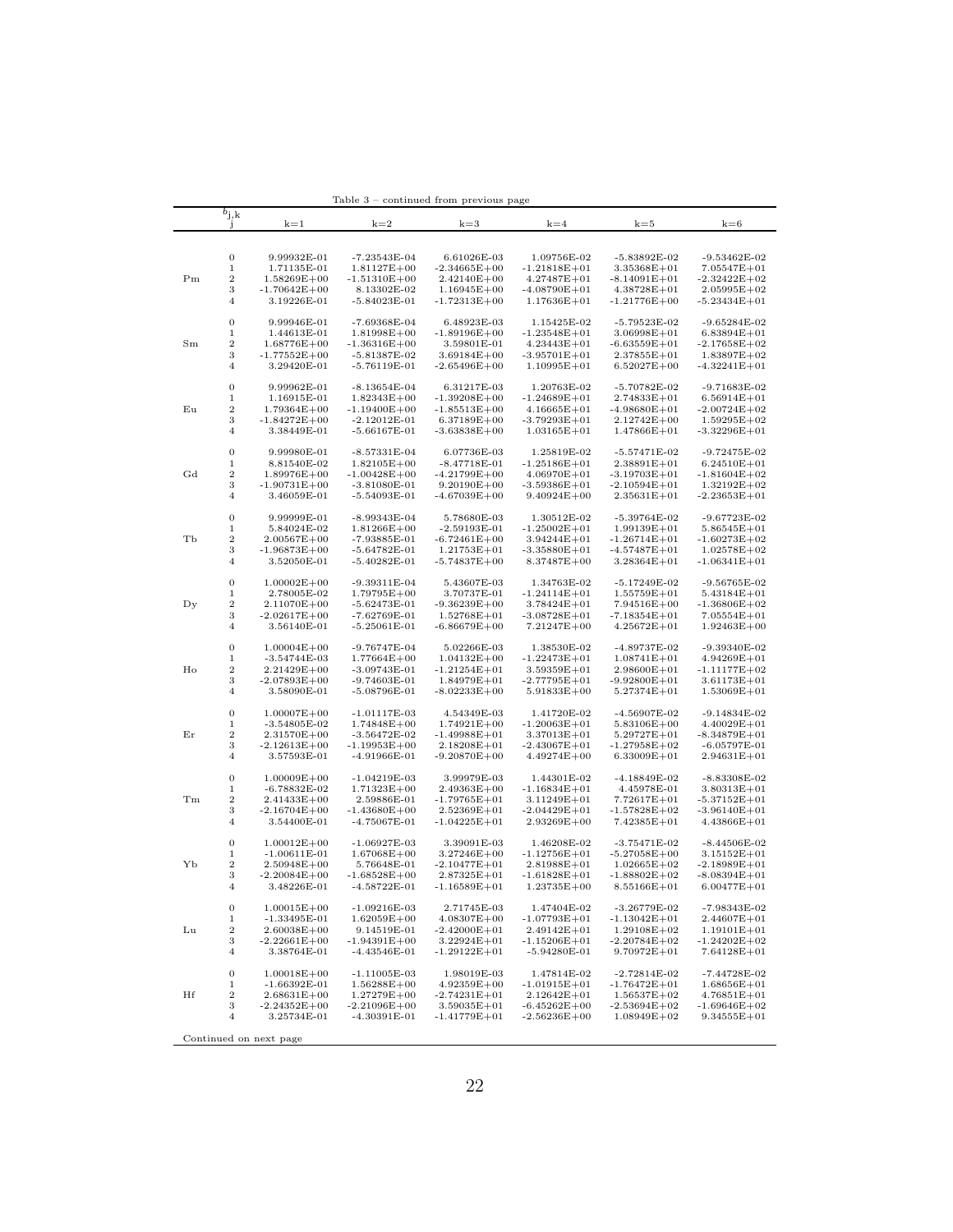|                | $b_{\rm j,k}$<br>-1             | $k=1$                             | $k=2$                            | $k=3$                             | $k=4$                               | $k = 5$                           | $k=6$                             |
|----------------|---------------------------------|-----------------------------------|----------------------------------|-----------------------------------|-------------------------------------|-----------------------------------|-----------------------------------|
|                |                                 |                                   |                                  |                                   |                                     |                                   |                                   |
|                | 0                               | $1.00021E + 00$                   | $-1.12270E-03$                   | 1.18750E-03                       | 1.47467E-02                         | $-2.14258E-02$                    | $-6.84575E-02$                    |
|                | $\mathbf 1$                     | $-1.99145E-01$                    | $1.49739E + 00$                  | $5.79226E + 00$                   | -9.50812E+00                        | $-2.42938E + 01$                  | $8.72312E + 00$                   |
| Ta             | $\,2$                           | $2.76656E + 00$                   | $1.65088E + 00$                  | $-3.07077E + 01$                  | $1.72391E + 01$                     | $1.84905E+02$                     | $8.54178E + 01$                   |
|                | 3                               | $-2.25073E+00$                    | $-2.48478E + 00$                 | $3.95541E + 01$                   | $-9.72452E-01$                      | $-2.87462E + 02$                  | $-2.17133E + 02$                  |
|                | 4                               |                                   |                                  |                                   |                                     |                                   |                                   |
|                |                                 | 3.08850E-01                       | $-4.20088E-01$                   | $-1.54515E+01$                    | -4.66797E+00                        | $1.21043E + 02$                   | $1.11156E + 02$                   |
|                | 0                               | $1.00025E + 00$                   | $-1.12974E-03$                   | 3.25083E-04                       | 1.46196E-02                         | $-1.49818E-02$                    | $-6.15916E-02$                    |
|                | $\mathbf 1$                     | $-2.31499E-01$                    | $1.42403E + 00$                  | $6.68301E + 00$                   | -8.72894E+00                        | $-3.12005E+01$                    | 8.13039E-02                       |
| W              | $\,2$                           | $2.84004E + 00$                   | $2.04799E + 00$                  | $-3.40292E + 01$                  | $1.28426E + 01$                     | $2.14035E + 02$                   | $1.24907E + 02$                   |
|                | 3                               | $-2.24701E + 00$                  | $-2.76343E + 00$                 | $4.32160E + 01$                   | $4.91177E + 00$                     | $-3.21880E + 02$                  | $-2.66423E + 02$                  |
|                | 4                               | 2.87708E-01                       | -4.13579E-01                     | -1.67235E+01                      | -6.90724E+00                        | $1.33305E+02$                     | $1.29426E + 02$                   |
|                |                                 |                                   |                                  |                                   |                                     |                                   |                                   |
|                | 0                               | $1.00028E + 00$                   | $-1.13018E-03$                   | $-5.85208E-04$                    | 1.44008E-02                         | $-8.12721E-03$                    | $-5.40793E-02$                    |
|                | 1                               | $-2.63328E-01$                    | $1.34285E + 00$                  | $7.59541E + 00$                   | $-7.85118E + 00$                    | $-3.83723E + 01$                  | $-9.07534E + 00$                  |
| Re             | $\,2$                           | $2.90612E + 00$                   | $2.46267E + 00$                  | $-3.73829E + 01$                  | $8.06978E + 00$                     | $2.43918E + 02$                   | $1.66172E + 02$                   |
|                | 3                               | $-2.23164E + 00$                  | -3.04426E+00                     | $4.68824E + 01$                   | $1.12007E + 01$                     | $-3.56918E + 02$                  | $-3.17506E + 02$                  |
|                | 4                               | 2.62068E-01                       | $-4.12056E-01$                   | -1.79911E+01                      | $-9.27922E+00$                      | $1.45719E + 02$                   | $1.48255E+02$                     |
|                | 0                               | $1.00032E + 00$                   | -1.12442E-03                     | $-1.55891E-03$                    | 1.40881E-02                         | -7.32260E-04                      | -4.57754E-02                      |
|                | 1                               | $-2.94323E-01$                    | $1.25374E + 00$                  | $8.52167E + 00$                   | -6.87354E+00                        | $-4.57537E + 01$                  | $-1.86910E + 01$                  |
| $\rm Os$       | $\,2$                           | $2.96357E + 00$                   | $2.89403E + 00$                  | $-4.07385E+01$                    | $2.92128E + 00$                     | $2.74335E + 02$                   | $2.08986E + 02$                   |
|                | 3                               | $-2.20324E+00$                    | $-3.32515E+00$                   | $5.05197E + 01$                   | 1.78893E+01                         | -3.92323E+02                      | $-3.70113E+02$                    |
|                | 4                               | 2.31474E-01                       | $-4.16536E-01$                   | $-1.92429E + 01$                  | -1.17810E+01                        | $1.58197E + 02$                   | $1.67545E + 02$                   |
|                |                                 |                                   |                                  |                                   |                                     |                                   |                                   |
|                | 0                               | $1.00036E + 00$                   | $-1.11107E-03$                   | $-2.58076E-03$                    | 1.36692E-02                         | 7.08911E-03                       | $-3.67730E-02$                    |
|                | 1                               | $-3.24316E-01$                    | $1.15695E + 00$                  | $9.45947E + 00$                   | $-5.79675E + 00$                    | $-5.33328E + 01$                  | $-2.87528E + 01$                  |
| Ir             | $\,2$                           | $3.01159E + 00$                   | $3.33981E + 00$                  | $-4.40850E + 01$                  | -2.59468E+00                        | $3.05217E + 02$                   | $2.53266E + 02$                   |
|                | 3                               | $-2.16093E + 00$                  | -3.60244E+00                     | $5.41141E + 01$                   | $2.49638E + 01$                     | $-4.28002E+02$                    | $-4.24126E + 02$                  |
|                | 4                               | 1.95645E-01                       | $-4.28567E-01$                   | $-2.04742E + 01$                  | -1.44066E+01                        | $1.70702E + 02$                   | $1.87249E + 02$                   |
|                | 0                               | $1.00039E + 00$                   | $-1.09011E-03$                   | $-3.65347E-03$                    | 1.31413E-02                         | 1.53649E-02                       | $-2.70335E - 02$                  |
|                | 1                               | $-3.53028E-01$                    | $1.05257E + 00$                  | $1.04028E + 01$                   | -4.62034E+00                        | $-6.10681E + 01$                  | $-3.92186E + 01$                  |
| Pt             | $\,2$                           | $3.04907E + 00$                   | $3.79831E + 00$                  | -4.73979E+01                      | $-8.47391E + 00$                    | $3.36394E + 02$                   | $2.98829E + 02$                   |
|                | 3                               | $-2.10347E+00$                    | $-3.87306E + 00$                 | $5.76385E + 01$                   | $3.24147E + 01$                     | $-4.63751E+02$                    | $-4.79318E + 02$                  |
|                | 4                               | 1.54174E-01                       | -4.49506E-01                     | $-2.16756E + 01$                  | -1.71516E+01                        | $1.83161E + 02$                   | $2.07283E + 02$                   |
|                |                                 |                                   |                                  |                                   |                                     |                                   |                                   |
|                | 0                               | $1.00043E + 00$                   | $-1.06114E-03$                   | $-4.77340E-03$                    | 1.25001E-02                         | 2.40713E-02                       | $-1.65728E-02$                    |
|                | 1                               | $-3.80207E-01$                    | 9.40778E-01                      | $1.13464E + 01$                   | -3.34423E+00                        | $-6.89259E + 01$                  | $-5.00549E + 01$                  |
| Αu             | $\boldsymbol{2}$                | $3.07493E + 00$                   | $4.26732E + 00$                  | $-5.06567E+01$                    | -1.47102E+01                        | $3.67721E + 02$                   | $3.45521E + 02$                   |
|                | 3                               | $-2.02970E + 00$                  | -4.13334E+00                     | $6.10696E + 01$                   | $4.02298E + 01$                     | $-4.99399E+02$                    | $-5.35495E+02$                    |
|                | 4                               | 1.06694E-01                       | -4.80932E-01                     | $-2.28393E+01$                    | $-2.00106E + 01$                    | $1.95512E + 02$                   | $2.27574E + 02$                   |
|                | 0                               | $1.00047E + 00$                   | $-1.02377E-03$                   | $-5.93877E-03$                    | 1.17393E-02                         | 3.32021E-02                       | $-5.38025E-03$                    |
|                | 1                               | $-4.05577E-01$                    | 8.21834E-01                      | $1.22846E + 01$                   | -1.96909E+00                        | $-7.68675E + 01$                  | $-6.12207E + 01$                  |
| Hg             | $\,2$                           | 3.08808E+00                       | $4.74434E + 00$                  | -5.38383E+01                      | -2.12945E+01                        | 3.99035E+02                       | $3.93158E + 02$                   |
|                | 3                               | $-1.93842E + 00$                  | $-4.37923E + 00$                 | $6.43816E + 01$                   | $4.83938E + 01$                     | $-5.34750E + 02$                  | $-5.92428E + 02$                  |
|                | $\overline{4}$                  | 5.28167E-02                       | $-5.24544E-01$                   | $-2.39565E+01$                    | $-2.29768E + 01$                    | $2.07685E + 02$                   | $2.48037E+02$                     |
|                |                                 |                                   |                                  |                                   |                                     |                                   |                                   |
|                | 0                               | $1.00051E + 00$                   | $-9.77691E-04$                   | -7.14416E-03                      | 1.08563E-02                         | 4.27196E-02                       | 6.50699E-03                       |
|                | 1                               | $-4.28882E-01$                    | 6.96049E-01                      | $1.32126E + 01$                   | -4.94649E-01                        | $-8.48638E + 01$                  | $-7.26907E + 01$                  |
| Tl             | $\,2$                           | $3.08745E + 00$                   | $5.22659E + 00$                  | $-5.69235E+01$                    | -2.82201E+01                        | $4.30208E + 02$                   | $4.41611E + 02$                   |
|                | 3<br>$\overline{4}$             | $-1.82849E + 00$                  | $-4.60634E + 00$                 | $6.75530E + 01$                   | $5.68935E + 01$                     | $-5.69648E+02$                    | $-6.49946E+02$                    |
|                |                                 | -7.81506E-03                      | $-5.82177E-01$                   | $-2.50201E + 01$                  | -2.60444E+01                        | $2.19621E + 02$                   | $2.68607E + 02$                   |
|                | 0                               | $1.00055E + 00$                   | $-9.22411E-04$                   | -8.38967E-03                      | 9.83942E-03                         | 5.26394E-02                       | 1.91419E-02                       |
|                | 1                               | $-4.49833E-01$                    | 5.63865E-01                      | $1.41246E + 01$                   | $1.07680E + 00$                     | $-9.28737E+01$                    | $-8.44177E + 01$                  |
| Рb             | $\,2$                           | $3.07189E + 00$                   | $5.71077E + 00$                  | $-5.98888E + 01$                  | $-3.54715E + 01$                    | $4.61066E + 02$                   | $4.90670E + 02$                   |
|                | 3                               | $-1.69869E + 00$                  | $-4.80968E + 00$                 | $7.05579E + 01$                   | $6.57062E + 01$                     | -6.03887E+02                      | $-7.07793E+02$                    |
|                | 4                               | $-7.55851E-02$                    | $-6.55871E-01$                   | $-2.60213E + 01$                  | -2.92042E+01                        | $2.31249E + 02$                   | $2.89188E + 02$                   |
|                |                                 |                                   |                                  |                                   |                                     |                                   |                                   |
|                | $\boldsymbol{0}$<br>$\mathbf 1$ | $1.00059E + 00$<br>$-4.68192E-01$ | $-8.58152E-04$                   | $-9.66020E-03$<br>$1.50174E + 01$ | 8.70229E-03                         | 6.28328E-02                       | 3.23376E-02                       |
| Bi             | $\,2$                           | $3.04043E + 00$                   | 4.25668E-01                      |                                   | $2.74763E + 00$<br>$-4.30487E + 01$ | $-1.00883E+02$                    | $-9.64012E + 01$                  |
|                | 3                               |                                   | $6.19366E + 00$                  | $-6.27207E + 01$                  |                                     | $4.91532E+02$                     | $5.40291E+02$                     |
|                | $\overline{4}$                  | -1.54799E+00<br>$-1.50810E-01$    | $-4.98431E + 00$<br>-7.47659E-01 | $7.33810E + 01$<br>$-2.69551E+01$ | $7.48252E + 01$<br>$-3.24524E + 01$ | $-6.37365E+02$<br>$2.42528E + 02$ | $-7.65885E+02$<br>$3.09744E + 02$ |
|                |                                 |                                   |                                  |                                   |                                     |                                   |                                   |
|                | $\boldsymbol{0}$                | $1.00062E + 00$                   | -7.84582E-04                     | $-1.09553E-02$                    | 7.43533E-03                         | 7.33106E-02                       | 4.61358E-02                       |
|                | $\mathbf 1$                     | $-4.83646E-01$                    | 2.82050E-01                      | $1.58842E + 01$                   | $4.51493E + 00$                     | $-1.08846E + 02$                  | $-1.08589E + 02$                  |
|                |                                 |                                   |                                  |                                   | $-5.09329E + 01$                    | $5.21419E + 02$                   | $5.90246E + 02$                   |
| P <sub>o</sub> | $\,2$                           | $2.99185E + 00$                   | $6.67128E + 00$                  | $-6.53938E + 01$                  |                                     |                                   |                                   |
|                | 3<br>$\overline{4}$             | $-1.37512E + 00$                  | $-5.12439E + 00$                 | $7.59949E + 01$                   | $8.42238E + 01$                     | $-6.69862E+02$                    | $-8.23945E+02$                    |

Table 3 – continued from previous page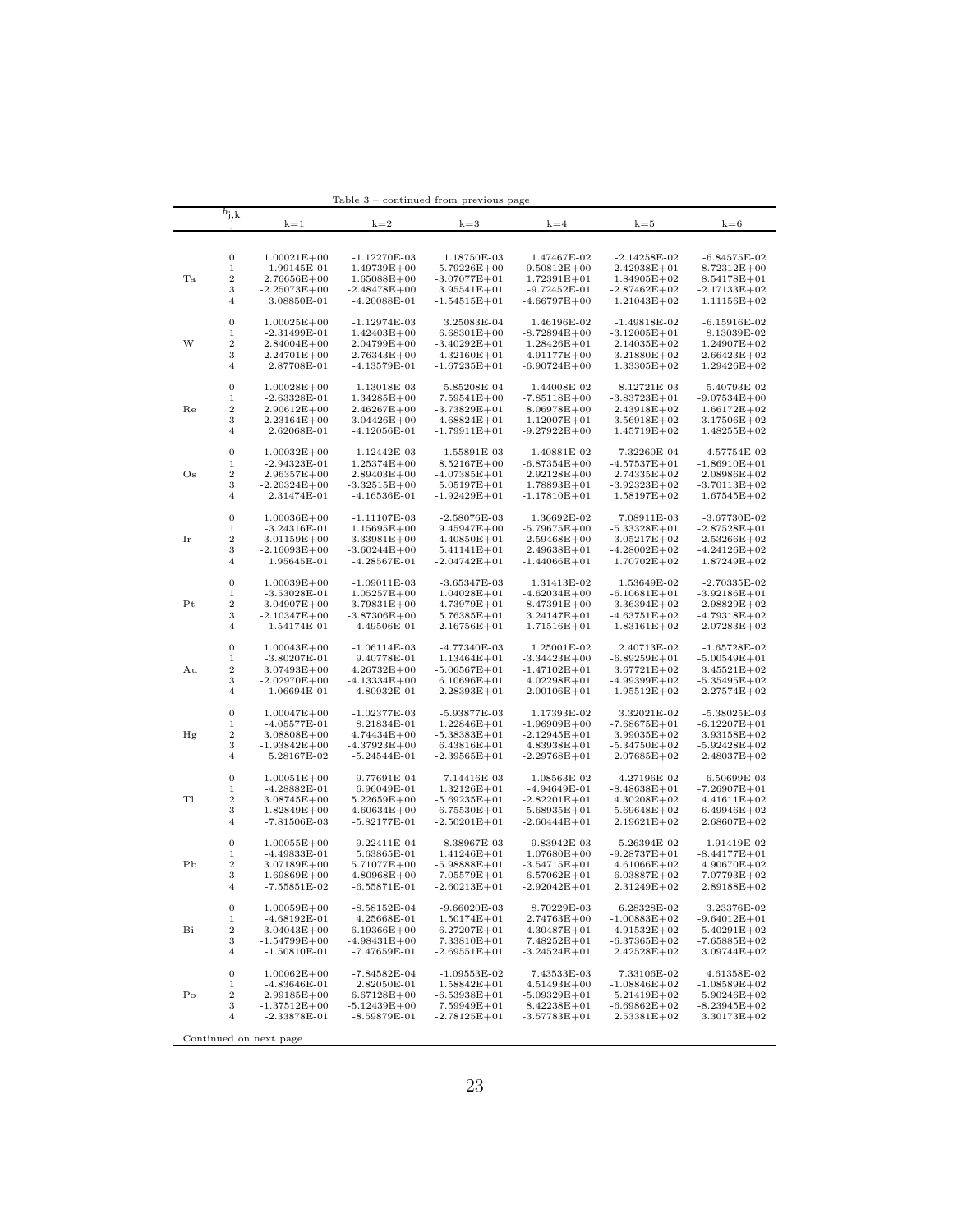|             |                         |                        | lable<br>-3                     | continued from previous page |                  |                  |                  |
|-------------|-------------------------|------------------------|---------------------------------|------------------------------|------------------|------------------|------------------|
|             | $b_{\rm j,k}$           |                        |                                 |                              |                  |                  |                  |
|             | J                       | $k=1$                  | $k=2$                           | $k=3$                        | $k=4$            | $k=5$            | $k=6$            |
|             |                         |                        |                                 |                              |                  |                  |                  |
|             |                         |                        |                                 |                              |                  |                  |                  |
|             | 0                       | $1.00066E + 00$        | -7.01484E-04                    | $-1.22684E-02$               | 6.03454E-03      | 8.40298E-02      | 6.05018E-02      |
|             | 1                       | $-4.95899E-01$         | 1.33690E-01                     | $1.67195E + 01$              | $6.37574E + 00$  | $-1.16723E+02$   | $-1.20936E + 02$ |
| Αt          | $\boldsymbol{2}$        | $2.92499E + 00$        | $7.13921E + 00$                 | $-6.78861E + 01$             | $-5.91051E + 01$ | $5.50562E + 02$  | $6.40337E + 02$  |
|             | 3                       | $-1.17889E + 00$       | $-5.22361E + 00$                | 7.83760E+01                  | $9.38748E + 01$  | -7.01185E+02     | -8.81728E+02     |
|             | 4                       | $-3.25146E-01$         | $-9.95032E-01$                  | $-2.85858E + 01$             | $-3.91713E + 01$ | $2.63738E + 02$  | $3.50385E + 02$  |
|             |                         |                        |                                 |                              |                  |                  |                  |
|             | $\boldsymbol{0}$        | $1.00070E + 00$        | $-6.08729E-04$                  | $-1.35873E-02$               | 4.50061E-03      | 9.48991E-02      | 7.53277E-02      |
|             | 1                       | $-5.04647E-01$         | $-1.86445E-02$                  | $1.75175E + 01$              | 8.32729E+00      | -1.24477E+02     | $-1.33405E+02$   |
| Rn          | $\boldsymbol{2}$        | $2.83871E + 00$        | $7.59269E + 00$                 | $-7.01766E + 01$             | $-6.75463E + 01$ | $5.78809E + 02$  | $6.90388E + 02$  |
|             | 3                       | $-9.58143E-01$         | $-5.27523E + 00$                | $8.05020E + 01$              | $1.03751E + 02$  | -7.31155E+02     | $-9.39013E+02$   |
|             | 4                       | $-4.24964E-01$         | $-1.15578E + 00$                | $-2.92679E + 01$             | $-4.26205E + 01$ | $2.73537E+02$    | $3.70298E + 02$  |
|             |                         |                        |                                 |                              |                  |                  |                  |
|             | $\boldsymbol{0}$        | $1.00073E + 00$        | $-5.06594E-04$                  | $-1.49195E-02$               | 2.82752E-03      | 1.05984E-01      | 9.07179E-02      |
|             | 1                       | $-5.09498E - 01$       | $-1.74114E-01$                  | $1.82691E + 01$              | $1.03640E + 01$  | $-1.32042E+02$   | $-1.45912E + 02$ |
| Fr          | $\boldsymbol{2}$        | $2.73154E + 00$        | $8.02658E + 00$                 | $-7.22315E+01$               | $-7.62278E + 01$ | $6.05902E + 02$  | $7.40063E + 02$  |
|             | 3                       | $-7.11399E-01$         | $-5.27209E + 00$                | $8.23375E + 01$              | $1.13815E+02$    | -7.59479E+02     | $-9.95409E + 02$ |
|             | 4                       | -5.33773E-01           | $-1.34491E + 00$                | $-2.98474E + 01$             | $-4.61115E + 01$ | $2.82675E+02$    | $3.89772E + 02$  |
|             |                         |                        |                                 |                              |                  |                  |                  |
|             | $\boldsymbol{0}$        | $1.00076E + 00$        | $-3.94938E-04$                  | $-1.62461E-02$               | 1.01616E-03      | 1.17156E-01      | 1.06529E-01      |
|             | 1                       | $-5.10179E-01$         | $-3.31690E-01$                  | $1.89693E + 01$              | 1.24811E+01      | -1.39382E+02     | $-1.58412E + 02$ |
| Ra          | $\boldsymbol{2}$        | $2.60247E + 00$        | $8.43503E + 00$                 | $-7.40330E + 01$             | $-8.51228E + 01$ | $6.31692E+02$    | $7.89166E + 02$  |
|             | 3                       | -4.37673E-01           | $-5.20620E + 00$                | $8.38642E + 01$              | $1.24030E + 02$  | -7.85984E+02     | $-1.05067E+03$   |
|             | 4                       | $-6.51850E-01$         | $-1.56551E+00$                  | $-3.03186E + 01$             | $-4.96307E + 01$ | $2.91091E+02$    | $4.08719E + 02$  |
|             |                         |                        |                                 |                              |                  |                  |                  |
|             | 0                       | $1.00079E + 00$        | $-2.74014E-04$                  | $-1.75614E-02$               | $-9.33046E-04$   | 1.28369E-01      | 1.22714E-01      |
|             | 1                       |                        |                                 | $1.96102E + 01$              |                  | $-1.46440E + 02$ |                  |
|             | $\,2$                   | $-5.06317E-01$         | $-4.90282E-01$                  |                              | $1.46725E + 01$  |                  | $-1.70838E + 02$ |
| Aс          | 3                       | $2.45014E + 00$        | 8.81187E+00<br>$-5.06921E + 00$ | $-7.55530E + 01$             | $-9.42005E + 01$ | $6.55963E+02$    | 8.37419E+02      |
|             | $\overline{4}$          | $-1.35635E-01$         |                                 | $8.50532E + 01$              | $1.34356E + 02$  | $-8.10425E+02$   | -1.10448E+03     |
|             |                         | $-7.79579E-01$         | $-1.82077E+00$                  | $-3.06725E+01$               | $-5.31628E + 01$ | 2.98700E+02      | $4.27020E + 02$  |
|             | $\boldsymbol{0}$        | $1.00082E + 00$        | $-1.43895E-04$                  | $-1.88590E-02$               | -3.02404E-03     | 1.39581E-01      | 1.39236E-01      |
|             |                         |                        |                                 |                              | $1.69296E + 01$  | $-1.53157E+02$   |                  |
|             | 1                       | -4.97537E-01           | $-6.48585E-01$                  | $2.01838E + 01$              |                  |                  | $-1.83108E + 02$ |
| Τh          | $\boldsymbol{2}$        | $2.27321E + 00$        | $9.15011E + 00$                 | $-7.67630E + 01$             | $-1.03420E + 02$ | $6.78484E+02$    | $8.84496E + 02$  |
|             | 3                       | 1.95990E-01            | $-4.85189E + 00$                | $8.58760E + 01$              | $1.44742E + 02$  | $-8.32543E+02$   | $-1.15645E+03$   |
|             | $\overline{4}$          | $-9.17319E-01$         | $-2.11420E + 00$                | $-3.09003E + 01$             | $-5.66889E + 01$ | $3.05413E + 02$  | $4.44542E + 02$  |
|             |                         |                        |                                 |                              |                  |                  |                  |
|             | $\boldsymbol{0}$        | $1.00085E + 00$        | $-5.30411E-06$                  | $-2.01239E-02$               | -5.24780E-03     | 1.50683E-01      | 1.55963E-01      |
|             | 1                       | $-4.83526E-01$         | $-8.05262E-01$                  | $2.06846E + 01$              | $1.92461E + 01$  | -1.59496E+02     | $-1.95177E+02$   |
| Pa          | 2                       | $2.07059E + 00$        | $9.44256E + 00$                 | $-7.76442E + 01$             | $-1.12749E + 02$ | $6.99103E + 02$  | $9.30193E + 02$  |
|             | 3                       | 5.58224E-01            | $-4.54471E + 00$                | $8.63141E + 01$              | $1.55146E + 02$  | -8.52163E+02     | $-1.20633E + 03$ |
|             | $\overline{4}$          | $-1.06534E + 00$       | $-2.44938E + 00$                | $-3.09967E + 01$             | $-6.01932E+01$   | $3.11168E + 02$  | $4.61192E+02$    |
|             |                         |                        |                                 |                              |                  |                  |                  |
|             | $\boldsymbol{0}$        | $1.00087E + 00$        | 1.42049E-04                     | $-2.13455E-02$               | -7.61031E-03     | 1.61591E-01      | 1.72814E-01      |
|             | 1                       | $-4.63920E-01$         | $-9.58725E-01$                  | $2.11056E + 01$              | $2.16134E + 01$  | $-1.65402E+02$   | $-2.06974E + 02$ |
| U           | $\boldsymbol{2}$        | $1.84100E + 00$        | $9.68106E + 00$                 | $-7.81727E+01$               | $-1.22145E+02$   | $7.17614E + 02$  | $9.74218E + 02$  |
|             | 3                       | 9.52222E-01            | $-4.13715E + 00$                | $8.63446E + 01$              | $1.65515E + 02$  | -8.69054E+02     | $-1.25378E + 03$ |
|             | $\overline{\mathbf{4}}$ | $-1.22395E+00$         | $-2.83024E + 00$                | $-3.09548E + 01$             | $-6.36564E + 01$ | $3.15887E+02$    | $4.76849E + 02$  |
|             |                         |                        |                                 |                              |                  |                  |                  |
|             | $\boldsymbol{0}$        | $1.00089E + 00$        | 2.96049E-04                     | $-2.25199E-02$               | -1.00947E-02     | 1.72304E-01      | 1.89770E-01      |
|             | 1                       | $-4.38356E-01$         | $-1.10758E + 00$                | $2.14388E + 01$              | $2.40250E + 01$  | -1.70813E+02     | $-2.18421E+02$   |
| Np          | 2                       | $1.58322E + 00$        | $9.85807E + 00$                 | $-7.83221E + 01$             | $-1.31575E+02$   | 7.33783E+02      | $1.01626E + 03$  |
|             | 3                       | $1.37908E + 00$        | $-3.61927E+00$                  | $8.59420E + 01$              | $1.75804E + 02$  | -8.82957E+02     | -1.29844E+03     |
|             | $\overline{4}$          | -1.39342E+00           | $-3.26049E + 00$                | $-3.07672E + 01$             | $-6.70618E + 01$ | $3.19480E + 02$  | $4.91383E + 02$  |
|             |                         |                        |                                 |                              |                  |                  |                  |
|             | $\boldsymbol{0}$        | $1.00090E + 00$        | 4.56346E-04                     | $-2.36386E-02$               | -1.27003E-02     | 1.82771E-01      | 2.06789E-01      |
|             | 1                       | $-4.06465E-01$         | $-1.24997E+00$                  | $2.16774E + 01$              | $2.64711E + 01$  | $-1.75677E+02$   | $-2.29447E + 02$ |
| Pu          | 2                       | $1.29603E + 00$        | $9.96437E + 00$                 | $-7.80698E + 01$             | $-1.40992E+02$   | 7.47404E+02      | $1.05603E + 03$  |
|             | 3                       | $1.83985E + 00$        | $-2.97940E + 00$                | $8.50852E + 01$              | $1.85958E + 02$  | -8.93641E+02     | -1.33995E+03     |
|             | 4                       | -1.57401E+00           | $-3.74444E + 00$                | $-3.04281E+01$               | $-7.03888E + 01$ | $3.21870E + 02$  | $5.04671E + 02$  |
|             |                         |                        |                                 |                              |                  |                  |                  |
|             | $\boldsymbol{0}$        | $1.00091E + 00$        | 6.22359E-04                     | $-2.46850E-02$               | -1.54269E-02     | 1.92829E-01      | 2.23669E-01      |
|             | 1                       | $-3.67940E-01$         | $-1.38391E+00$                  | $2.18175E + 01$              | $2.89415E + 01$  | $-1.79969E + 02$ | $-2.40018E + 02$ |
| Αm          | $\,2$                   | 9.78442E-01            | $9.99015E + 00$                 | $-7.74041E + 01$             | $-1.50349E + 02$ | 7.58380E+02      | $1.09335E + 03$  |
|             | 3                       | $2.33533E + 00$        | $-2.20518E + 00$                | $8.37655E + 01$              | $1.95915E + 02$  | $-9.00998E+02$   | $-1.37812E+03$   |
|             | 4                       | $-1.76589E + 00$       | $-4.28658E + 00$                | $-2.99358E + 01$             | $-7.36156E + 01$ | $3.23018E + 02$  | $5.16638E + 02$  |
|             |                         |                        |                                 |                              |                  |                  |                  |
|             | $\boldsymbol{0}$        | $1.00091E + 00$        | 7.92875E-04                     | $-2.56477E-02$               | $-1.82659E-02$   | 2.02416E-01      | 2.40347E-01      |
|             | 1                       | $-3.22419E-01$         | $-1.50732E + 00$                | $2.18520E + 01$              | $3.14257E + 01$  | $-1.83632E + 02$ | $-2.50054E + 02$ |
| $_{\rm Cm}$ | $\,2$                   | 6.29314E-01            | $9.92529E + 00$                 | $-7.63035E+01$               | $-1.59597E+02$   | $7.66494E+02$    | $1.12791E + 03$  |
|             | 3                       | $2.86640E + 00$        | $-1.28398E + 00$                | $8.19642E + 01$              | $2.05617E + 02$  | $-9.04788E + 02$ | $-1.41257E+03$   |
|             | $\overline{4}$          | $-1.96925E+00$         | $-4.89150E + 00$                | $-2.92855E + 01$             | $-7.67206E + 01$ | $3.22845E+02$    | $5.27151E + 02$  |
|             |                         |                        |                                 |                              |                  |                  |                  |
|             |                         | Continued on next page |                                 |                              |                  |                  |                  |

Table 3 – continued from previous page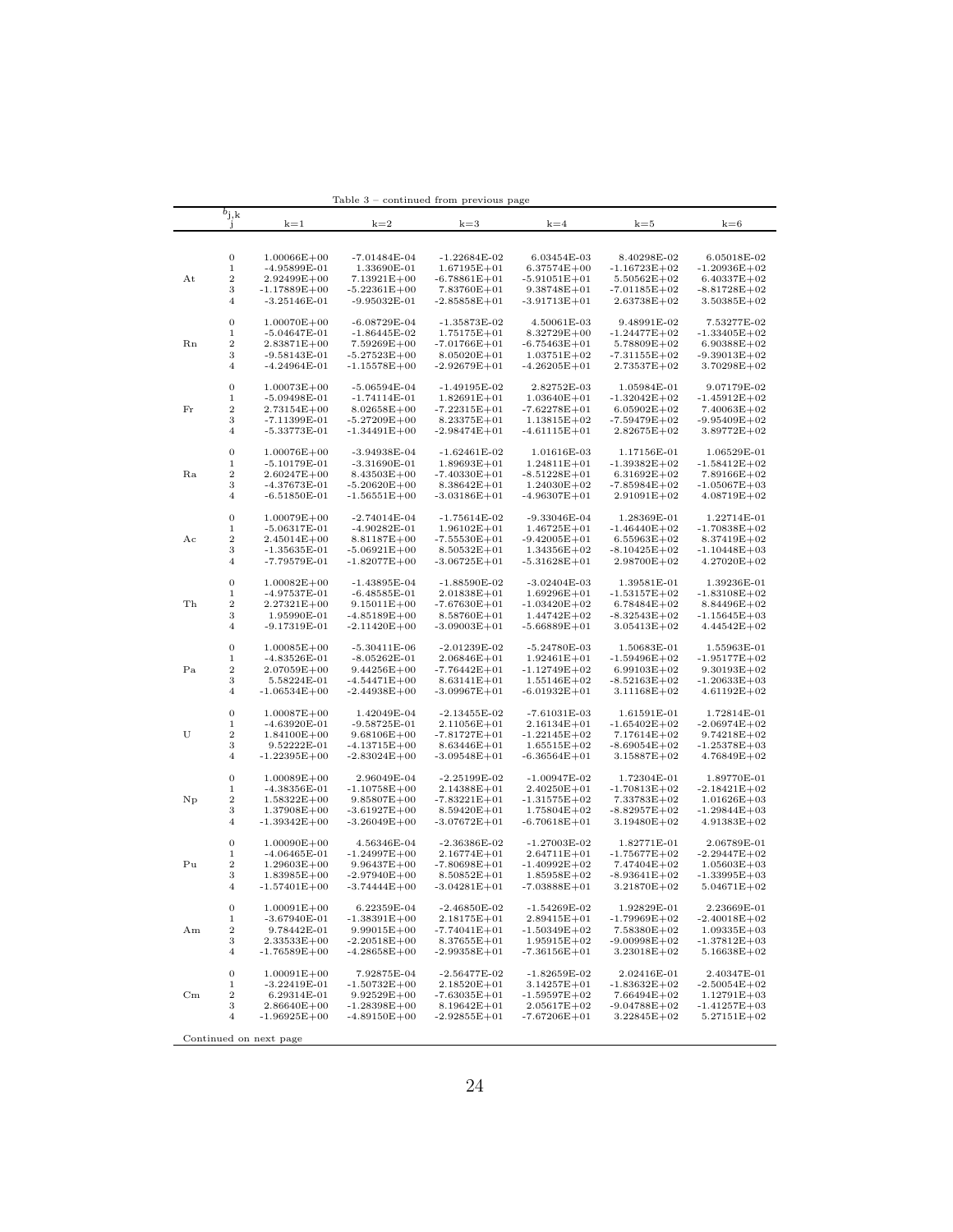|    |                  |                        | rable 3          | continued from previous page |                  |                  |                  |
|----|------------------|------------------------|------------------|------------------------------|------------------|------------------|------------------|
|    | $b_{\rm j,k}$    |                        |                  |                              |                  |                  |                  |
|    |                  | $k=1$                  | $k=2$            | $k=3$                        | $k=4$            | $k=5$            | $k=6$            |
|    |                  |                        |                  |                              |                  |                  |                  |
|    |                  |                        |                  |                              |                  |                  |                  |
|    | $\boldsymbol{0}$ | $1.00091E + 00$        | 9.66485E-04      | $-2.65182E-02$               | -2.12089E-02     | 2.11471E-01      | 2.56746E-01      |
|    | 1                | $-2.69552E-01$         | $-1.61793E+00$   | $2.17751E + 01$              | $3.39120E + 01$  | $-1.86616E+02$   | $-2.59484E + 02$ |
| Bk | $\boldsymbol{2}$ | 2.47591E-01            | $9.75896E + 00$  | -7.47505E+01                 | $-1.68681E+02$   | $7.71562E + 02$  | $1.15941E + 03$  |
|    | 3                | 3.43387E+00            | $-2.02402E-01$   | $7.96675E + 01$              | $2.14997E + 02$  | $-9.04813E+02$   | $-1.44297E+03$   |
|    | $\overline{4}$   | $-2.18422E + 00$       | $-5.56401E + 00$ | $-2.84744E + 01$             | $-7.96806E + 01$ | $3.21284E + 02$  | $5.36093E + 02$  |
|    |                  |                        |                  |                              |                  |                  |                  |
|    | $\boldsymbol{0}$ | $1.00090E + 00$        | 1.14163E-03      | $-2.72849E-02$               | $-2.42457E-02$   | 2.19912E-01      | 2.72759E-01      |
|    | 1                | $-2.08991E-01$         | -1.71333E+00     | $2.15806E + 01$              | $3.63880E + 01$  | -1.88871E+02     | $-2.68235E+02$   |
| Сf | $\boldsymbol{2}$ | -1.67743E-01           | $9.47970E + 00$  | -7.27286E+01                 | $-1.77547E+02$   | 7.73399E+02      | $1.18758E + 03$  |
|    | 3                | $4.03843E + 00$        | $1.05357E + 00$  | $7.68633E + 01$              | $2.23990E + 02$  | $-9.00876E+02$   | $-1.46897E+03$   |
|    | $\overline{4}$   | $-2.41092E + 00$       | -6.30912E+00     | $-2.75000E + 01$             | $-8.24716E + 01$ | $3.18270E + 02$  | $5.43346E + 02$  |
|    |                  |                        |                  |                              |                  |                  |                  |
|    | $\boldsymbol{0}$ | $1.00088E + 00$        | 1.31654E-03      | $-2.79362E-02$               | $-2.73643E-02$   | 2.27648E-01      | 2.88269E-01      |
|    | 1                | $-1.40385E-01$         | -1.79089E+00     | 2.12627E+01                  | $3.88400E + 01$  | -1.90344E+02     | $-2.76230E + 02$ |
| Es | $\,2$            | $-6.17665E-01$         | $9.07535E + 00$  | $-7.02219E + 01$             | $-1.86133E+02$   | 7.71818E+02      | $1.21209E + 03$  |
|    | 3                | $4.68070E + 00$        | $2.49864E + 00$  | 7.35409E+01                  | $2.32521E+02$    | -8.92777E+02     | -1.49023E+03     |
|    | $\overline{4}$   | $-2.64940E + 00$       | -7.13202E+00     | $-2.63610E + 01$             | $-8.50681E + 01$ | $3.13739E + 02$  | $5.48788E + 02$  |
|    |                  |                        |                  |                              |                  |                  |                  |
|    | $\boldsymbol{0}$ | $1.00086E + 00$        | 1.48934E-03      | $-2.84596E-02$               | $-3.05545E-02$   | 2.34591E-01      | 3.03168E-01      |
|    | 1                | $-6.33861E-02$         | $-1.84775E+00$   | $2.08152E + 01$              | $4.12512E + 01$  | -1.90978E+02     | -2.83376E+02     |
| Fm | $\,2$            | $-1.10309E + 00$       | $8.53286E + 00$  | $-6.72151E + 01$             | $-1.94369E + 02$ | $7.66617E + 02$  | $1.23259E + 03$  |
|    | 3                | $5.36119E + 00$        | $4.14839E + 00$  | $6.96913E + 01$              | $2.40511E + 02$  | -8.80309E+02     | $-1.50636E+03$   |
|    | 4                | $-2.89970E + 00$       | $-8.03816E+00$   | $-2.50563E + 01$             | $-8.74417E + 01$ | $3.07622E + 02$  | $5.52280E + 02$  |
|    |                  |                        |                  |                              |                  |                  |                  |
|    | $\boldsymbol{0}$ | $1.00083E + 00$        | 1.65771E-03      | $-2.88470E-02$               | $-3.38011E-02$   | 2.40678E-01      | 3.17362E-01      |
|    | 1                | 2.23629E-02            | -1.88091E+00     | $2.02316E + 01$              | $4.36050E + 01$  | -1.90711E+02     | $-2.89575E+02$   |
| Md | $\boldsymbol{2}$ | $-1.62493E + 00$       | 7.83872E+00      | $-6.36928E + 01$             | $-2.02185E+02$   | 7.57583E+02      | $1.24872E + 03$  |
|    | 3                | $6.08035E + 00$        | $6.01881E + 00$  | $6.53055E + 01$              | $2.47876E + 02$  | -8.63252E+02     | -1.51693E+03     |
|    | $\overline{4}$   | -3.16179E+00           | -9.03311E+00     | -2.35856E+01                 | $-8.95638E + 01$ | $2.99851E+02$    | $5.53685E + 02$  |
|    |                  |                        |                  |                              |                  |                  |                  |
|    | 0                | $1.00079E + 00$        | 1.81924E-03      | $-2.90832E-02$               | -3.70879E-02     | 2.45791E-01      | 3.30698E-01      |
|    | 1                | 1.17187E-01            | -1.88709E+00     | $1.95065E + 01$              | $4.58826E + 01$  | $-1.89486E+02$   | -2.94734E+02     |
| No | $\boldsymbol{2}$ | $-2.18391E + 00$       | $6.97844E + 00$  | $-5.96443E + 01$             | $-2.09503E + 02$ | 7.44530E+02      | $1.26012E + 03$  |
|    | 3                | $6.83839E + 00$        | $8.12682E + 00$  | $6.03812E + 01$              | $2.54528E + 02$  | -8.41421E+02     | $-1.52156E + 03$ |
|    | $\overline{4}$   | $-3.43558E + 00$       | $-1.01226E + 01$ | $-2.19506E + 01$             | $-9.14044E + 01$ | $2.90368E + 02$  | $5.52871E+02$    |
|    |                  |                        |                  |                              |                  |                  |                  |
|    | 0                | $1.00075E + 00$        | 1.97121E-03      | $-2.91599E-02$               | -4.03994E-02     | 2.49868E-01      | 3.43083E-01      |
|    | 1                | 2.21414E-01            | $-1.86285E+00$   | $1.86345E + 01$              | $4.80646E + 01$  | -1.87245E+02     | -2.98750E+02     |
| Lr | $\boldsymbol{2}$ | $-2.78070E + 00$       | 5.93700E+00      | $-5.50600E + 01$             | $-2.16243E + 02$ | 7.27260E+02      | $1.26641E + 03$  |
|    | 3                | $7.63543E + 00$        | $1.04897E + 01$  | $5.49176E + 01$              | $2.60377E + 02$  | -8.14622E+02     | -1.51985E+03     |
|    | $\overline{4}$   | $-3.72092E+00$         | $-1.13126E + 01$ | $-2.01538E + 01$             | $-9.29324E+01$   | $2.79114E + 02$  | $5.49699E + 02$  |
|    |                  |                        |                  |                              |                  |                  |                  |
|    | 0                | $1.00069E + 00$        | 2.11063E-03      | $-2.90649E-02$               | -4.37166E-02     | 2.52811E-01      | 3.54381E-01      |
|    | 1                | 3.35343E-01            | $-1.80450E + 00$ | $1.76110E + 01$              | $5.01296E + 01$  | $-1.83930E+02$   | $-3.01520E + 02$ |
| Rf | $\,2$            | $-3.41584E + 00$       | $4.69858E + 00$  | $-4.99338E + 01$             | $-2.22321E+02$   | $7.05590E + 02$  | $1.26721E + 03$  |
|    | 3                | $8.47134E + 00$        | $1.31256E + 01$  | $4.89188E + 01$              | $2.65326E + 02$  | -7.82678E+02     | $-1.51137E+03$   |
|    | $\overline{4}$   | $-4.01757E+00$         | $-1.26092E+01$   | $-1.81997E+01$               | $-9.41154E + 01$ | $2.66036E + 02$  | $5.44032E + 02$  |
|    |                  |                        |                  |                              |                  |                  |                  |
|    | $\boldsymbol{0}$ | $1.00062E + 00$        | 2.23438E-03      | $-2.87912E-02$               | $-4.70251E-02$   | 2.54570E-01      | 3.64523E-01      |
|    | 1                | 4.59241E-01            | $-1.70813E + 00$ | $1.64324E + 01$              | $5.20553E + 01$  | $-1.79492E+02$   | $-3.02947E+02$   |
| DЬ | $\,2$            | $-4.08966E + 00$       | $3.24663E + 00$  | $-4.42655E + 01$             | $-2.27646E + 02$ | $6.79364E + 02$  | $1.26217E + 03$  |
|    | 3                | $9.34577E + 00$        | $1.60530E + 01$  | $4.23955E + 01$              | 2.69276E+02      | -7.45446E+02     | -1.49575E+03     |
|    | $\overline{4}$   | $-4.32520E + 00$       | $-1.40184E + 01$ | $-1.60952E+01$               | $-9.49201E + 01$ | $2.51093E+02$    | $5.35741E + 02$  |
|    |                  |                        |                  |                              |                  |                  |                  |
|    | 0                | $1.00054E + 00$        | 2.33856E-03      | $-2.83172E-02$               | $-5.02884E-02$   | 2.54953E-01      | 3.73216E-01      |
|    | 1                | 5.93303E-01            | $-1.56969E + 00$ | $1.50988E + 01$              | $5.38223E + 01$  | $-1.73905E+02$   | $-3.02969E + 02$ |
| Sg | 2                | $-4.80218E + 00$       | $1.56424E + 00$  | $-3.80667E + 01$             | $-2.32140E + 02$ | $6.48516E + 02$  | $1.25106E + 03$  |
|    | 3                | $1.02579E + 01$        | $1.92906E + 01$  | $3.53725E + 01$              | $2.72140E + 02$  | $-7.02882E+02$   | -1.47274E+03     |
|    | 4                | $-4.64333E + 00$       | $-1.55463E+01$   | -1.38520E+01                 | $-9.53176E + 01$ | $2.34279E+02$    | $5.24749E + 02$  |
|    |                  |                        |                  |                              |                  |                  |                  |
|    | $\boldsymbol{0}$ | $1.00045E + 00$        | 2.41947E-03      | $-2.76379E-02$               | $-5.34904E-02$   | 2.53921E-01      | 3.80403E-01      |
|    | $\,1$            | 7.37729E-01            | $-1.38486E + 00$ | $1.36088E + 01$              | $5.54064E + 01$  | $-1.67129E + 02$ | $-3.01495E+02$   |
| Bh | $\,2$            | $-5.55335E+00$         | $-3.66307E-01$   | $-3.13473E + 01$             | $-2.35709E + 02$ | $6.12931E + 02$  | $1.23355E + 03$  |
|    | 3                | $1.12069E + 01$        | $2.28579E + 01$  | $2.78734E + 01$              | $2.73815E+02$    | $-6.54893E+02$   | $-1.44199E+03$   |
|    | $\overline{4}$   | $-4.97143E + 00$       | $-1.71992E + 01$ | $-1.14816E + 01$             | $-9.52743E + 01$ | $2.15573E + 02$  | $5.10941E + 02$  |
|    |                  |                        |                  |                              |                  |                  |                  |
|    | $\boldsymbol{0}$ | $1.00035E + 00$        | 2.47268E-03      | $-2.67441E-02$               | $-5.66022E-02$   | 2.51390E-01      | 3.85940E-01      |
|    | $\,1$            | 8.92647E-01            | $-1.14912E + 00$ | $1.19639E + 01$              | $5.67848E + 01$  | $-1.59141E + 02$ | $-2.98457E + 02$ |
| Hs | $\,2$            | $-6.34279E + 00$       | $-2.56322E+00$   | $-2.41272E+01$               | $-2.38265E+02$   | $5.72562E+02$    | $1.20938E + 03$  |
|    | 3                | $1.21914E + 01$        | $2.67741E + 01$  | $1.99334E + 01$              | 2.74204E+02      | $-6.01463E+02$   | $-1.40324E + 03$ |
|    | $\,4\,$          | $-5.30880E + 00$       | $-1.89832E + 01$ | $-8.99983E + 00$             | $-9.47588E + 01$ | $1.94979E + 02$  | $4.94237E + 02$  |
|    |                  |                        |                  |                              |                  |                  |                  |
|    |                  | Continued on next page |                  |                              |                  |                  |                  |

Table 3 – continued from previous page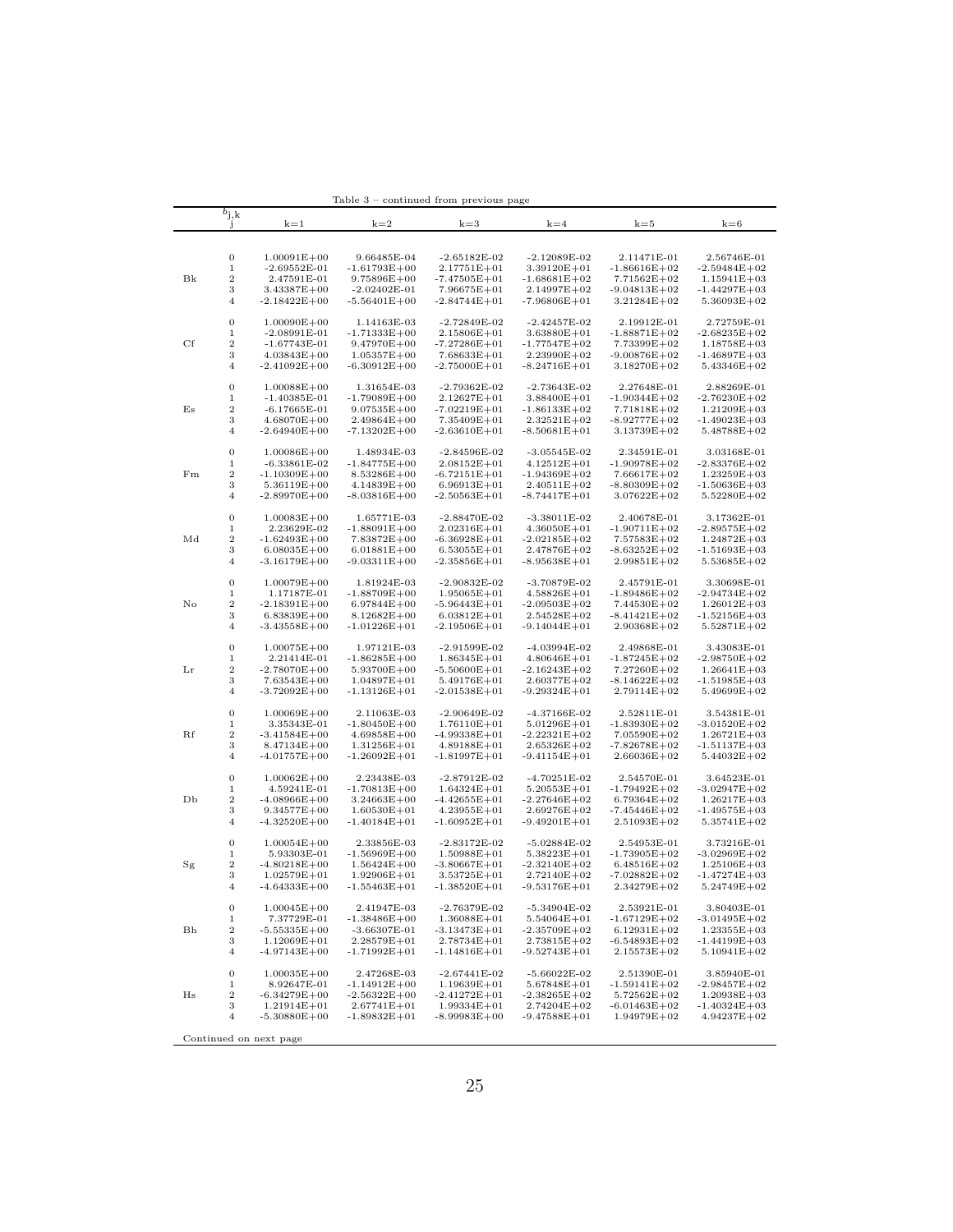|             | $b_{j,k}$<br>1        | $k=1$                               | $k=2$                               | $k=3$                               | $k=4$                               | $k=5$                               | $k=6$                             |
|-------------|-----------------------|-------------------------------------|-------------------------------------|-------------------------------------|-------------------------------------|-------------------------------------|-----------------------------------|
|             |                       |                                     |                                     |                                     |                                     |                                     |                                   |
|             |                       |                                     |                                     |                                     |                                     |                                     |                                   |
|             | 0<br>1                | $1.00024E + 00$<br>$1.05812E + 00$  | 2.49375E-03<br>$-8.57709E - 01$     | $-2.56255E-02$<br>$1.01681E + 01$   | $-5.95976E-02$<br>5.79340E+01       | 2.47266E-01<br>$-1.49935E+02$       | 3.89678E-01<br>$-2.93803E + 02$   |
| Mt          | $\boldsymbol{2}$      | $-7.16980E + 00$                    | $-5.04529E + 00$                    | $-1.64365E + 01$                    | $-2.39716E + 02$                    | $5.27420E + 02$                     | $1.17838E + 03$                   |
|             | 3                     | $1.32096E + 01$                     | $3.10591E + 01$                     | $1.15998E + 01$                     | 2.73212E+02                         | $-5.42641E+02$                      | -1.35631E+03                      |
|             | 4                     | -5.65461E+00                        | $-2.09042E + 01$                    | $-6.42647E + 00$                    | -9.37406E+01                        | $1.72527E + 02$                     | $4.74581E + 02$                   |
|             |                       |                                     |                                     |                                     |                                     |                                     |                                   |
|             | 0                     | $1.00011E + 00$                     | 2.47775E-03                         | $-2.42766E-02$                      | $-6.24493E-02$                      | 2.41487E-01                         | 3.91511E-01                       |
|             | 1                     | $1.23421E + 00$                     | $-5.05710E-01$                      | $8.22428E + 00$                     | 5.88279E+01                         | $-1.39487E + 02$                    | $-2.87452E + 02$                  |
| $_{\rm Ds}$ | 2                     | $-8.03353E + 00$                    | $-7.83160E + 00$                    | $-8.30429E + 00$                    | $-2.39965E+02$                      | $4.77471E + 02$                     | $1.14028E + 03$                   |
|             | 3                     | $1.42597E + 01$                     | $3.57324E + 01$                     | $2.91990E + 00$                     | $2.70736E + 02$                     | $-4.78440E + 02$                    | $-1.30094E + 03$                  |
|             | 4                     | $-6.00791E + 00$                    | $-2.29682E + 01$                    | $-3.78184E + 00$                    | $-9.21874E + 01$                    | $1.48234E + 02$                     | $4.51893E+02$                     |
|             | 0                     | 9.99975E-01                         | 2.41925E-03                         | $-2.26882E-02$                      | $-6.51219E-02$                      | 2.33958E-01                         | 3.91263E-01                       |
|             | 1                     | $1.42085E + 00$                     | $-8.80256E-02$                      | $6.13985E + 00$                     | 5.94426E+01                         | $-1.27806E + 02$                    | -2.79367E+02                      |
| Rg          | $\overline{2}$        | $-8.93265E + 00$                    | $-1.09415E + 01$                    | 2.24068E-01                         | $-2.38922E+02$                      | $4.22794E + 02$                     | $1.09495E + 03$                   |
|             | 3                     | $1.53388E + 01$                     | $4.08131E + 01$                     | $-6.04035E + 00$                    | $2.66685E + 02$                     | $-4.08996E+02$                      | $-1.23702E + 03$                  |
|             | 4                     | $-6.36755E + 00$                    | $-2.51806E + 01$                    | $-1.09260E + 00$                    | $-9.00713E + 01$                    | $1.22161E + 02$                     | $4.26151E + 02$                   |
|             | $\mathbf{0}$          | 9.99822E-01                         | 2.31254E-03                         | -2.08550E-02                        | $-6.75815E-02$                      | 2.24607E-01                         | 3.88796E-01                       |
|             | 1                     | $1.61799E + 00$                     | 4.00698E-01                         | $3.92095E + 00$                     | $5.97493E + 01$                     | $-1.14882E+02$                      | $-2.69475E + 02$                  |
| Uub         | 2                     | $-9.86566E + 00$                    | $-1.43946E + 01$                    | $9.10466E + 00$                     | $-2.36487E + 02$                    | $3.63422E + 02$                     | $1.04216E + 03$                   |
|             | 3                     | $1.64443E + 01$                     | $4.63204E + 01$                     | -1.52151E+01                        | $2.60954E + 02$                     | $-3.34406E + 02$                    | -1.16435E+03                      |
|             | 4                     | -6.73227E+00                        | $-2.75466E + 01$                    | $1.61430E + 00$                     | -8.73612E+01                        | $9.43594E + 01$                     | $3.97300E + 02$                   |
|             |                       |                                     |                                     |                                     |                                     |                                     |                                   |
|             | $\overline{0}$        | 9.99655E-01                         | 2.15142E-03                         | $-1.87711E-02$                      | $-6.97883E-02$                      | 2.13350E-01                         | 3.83936E-01                       |
|             | 1                     | $1.82545E + 00$                     | 9.65942E-01                         | $1.57686E + 00$                     | $5.97207E + 01$                     | $-1.00725E+02$                      | $-2.57723E + 02$                  |
| Uut         | $\boldsymbol{2}$<br>3 | $-1.08305E + 01$<br>$1.75726E + 01$ | $-1.82107E + 01$<br>$5.22723E + 01$ | 1.82808E+01<br>-2.45237E+01         | $-2.32560E + 02$<br>$2.53451E+02$   | $2.99460E + 02$<br>$-2.54850E + 02$ | $9.81786E + 02$<br>$-1.08283E+03$ |
|             | 4                     | $-7.10059E + 00$                    | $-3.00710E + 01$                    | $4.30673E + 00$                     | -8.40296E+01                        | $6.49087E + 01$                     | $3.65326E + 02$                   |
|             |                       |                                     |                                     |                                     |                                     |                                     |                                   |
|             | $\boldsymbol{0}$      | 9.99473E-01                         | 1.92924E-03                         | $-1.64318E-02$                      | $-7.17008E-02$                      | $2.00109E-01$                       | 3.76517E-01                       |
|             | 1                     | $2.04302E + 00$                     | $1.61334E + 00$                     | -8.82149E-01                        | 5.93264E+01                         | $-8.53384E + 01$                    | -2.44043E+02                      |
| Uuq         | $\overline{2}$        | -1.18250E+01                        | $-2.24092E + 01$                    | $2.76900E + 01$                     | -2.27039E+02                        | $2.31010E + 02$                     | $9.13629E + 02$                   |
|             | 3                     | $1.87198E + 01$                     | $5.86859E + 01$                     | $-3.38779E + 01$                    | $2.44074E + 02$                     | $-1.70518E + 02$                    | $-9.92335E+02$                    |
|             | 4                     | $-7.47086E + 00$                    | $-3.27576E + 01$                    | $6.94978E + 00$                     | $-8.00487E + 01$                    | $3.38953E + 01$                     | $3.30205E + 02$                   |
|             | $\mathbf{0}$          | 9.99276E-01                         | 1.63895E-03                         | $-1.38361E-02$                      | $-7.32738E-02$                      | 1.84822E-01                         | 3.66376E-01                       |
|             | 1                     | $2.27037E + 00$                     | $2.34860E + 00$                     | $-3.44417E + 00$                    | $5.85364E + 01$                     | $-6.87344E + 01$                    | $-2.28373E + 02$                  |
| Uup         | $\boldsymbol{2}$      | $-1.28460E + 01$                    | $-2.70092E + 01$                    | $3.72616E + 01$                     | -2.19825E+02                        | $1.58211E+02$                       | $8.37547E + 02$                   |
|             | 3                     | $1.98811E + 01$                     | $6.55768E + 01$                     | $-4.31793E + 01$                    | $2.32735E + 02$                     | $-8.16486E + 01$                    | $-8.92777E+02$                    |
|             | $\overline{4}$        | $-7.84119E + 00$                    | $-3.56097E + 01$                    | $9.50496E + 00$                     | $-7.53943E + 01$                    | $1.42399E + 00$                     | $2.91936E + 02$                   |
|             | $\overline{0}$        | 9.99064E-01                         | 1.27324E-03                         | $-1.09916E-02$                      | $-7.44696E-02$                      | 1.67497E-01                         | 3.53455E-01                       |
|             | 1                     | $2.50713E + 00$                     | $3.17754E + 00$                     | $-6.09661E + 00$                    | $5.73172E + 01$                     | $-5.09157E + 01$                    | $-2.10626E + 02$                  |
| Uuh         | $\boldsymbol{2}$      | -1.38905E+01                        | $-3.20289E + 01$                    | $4.69203E + 01$                     | $-2.10810E + 02$                    | $8.11857E + 01$                     | $7.53321E+02$                     |
|             | 3                     | $2.10515E + 01$                     | 7.29586E+01                         | $-5.23231E + 01$                    | $2.19337E + 02$                     | 1.15276E+01                         | -7.84022E+02                      |
|             | $\overline{4}$        | $-8.20951E + 00$                    | $-3.86295E + 01$                    | $1.19315E + 01$                     | $-7.00414E + 01$                    | $-3.23996E + 01$                    | $2.50503E + 02$                   |
|             |                       |                                     |                                     |                                     |                                     |                                     |                                   |
|             | $\overline{0}$        | 9.98836E-01                         | 8.23950E-04                         | -7.89491E-03                        | -7.52274E-02                        | 1.48028E-01                         | 3.37491E-01                       |
| Uus         | 1                     | $2.75270E + 00$<br>$-1.49543E + 01$ | $4.10593E + 00$<br>$-3.74855E + 01$ | $-8.82051E + 00$                    | $5.56392E + 01$<br>$-1.99903E + 02$ | $-3.19293E + 01$<br>2.22903E-01     | $-1.90772E+02$<br>$6.60953E + 02$ |
|             | 2<br>3                | $2.22247E + 01$                     | $8.08420E + 01$                     | $5.65661E + 01$<br>$-6.11776E + 01$ | $2.03805E + 02$                     | $1.08591E + 02$                     | $-6.66179E + 02$                  |
|             | $\overline{4}$        | $-8.57337E + 00$                    | $-4.18175E + 01$                    | $1.41794E + 01$                     | -6.39741E+01                        | $-6.74045E + 01$                    | $2.05974E + 02$                   |
|             |                       |                                     |                                     |                                     |                                     |                                     |                                   |
|             | $\mathbf{0}$          | 9.98592E-01                         | 2.82966E-04                         | $-4.55740E-03$                      | $-7.55030E-02$                      | 1.26429E-01                         | 3.18414E-01                       |
|             | 1                     | $3.00639E + 00$                     | $5.13948E + 00$                     | $-1.15960E + 01$                    | $5.34702E + 01$                     | $-1.18151E + 01$                    | $-1.68761E+02$                    |
| Uuo         | 2                     | $-1.60324E + 01$                    | $-4.33944E + 01$                    | $6.60933E + 01$                     | $-1.87010E + 02$                    | $-8.43973E + 01$                    | $5.60386E + 02$                   |
|             | 3<br>4                | $2.33936E + 01$                     | $8.92345E + 01$                     | $-6.96034E + 01$                    | $1.86068E + 02$                     | $2.09119E + 02$                     | $-5.39313E + 02$                  |
|             |                       | $-8.93007E + 00$                    | -4.51728E+01                        | $1.61962E + 01$                     | -5.71780E+01                        | $-1.03415E+02$                      | $1.58410E + 02$                   |

Table 3 – continued from previous page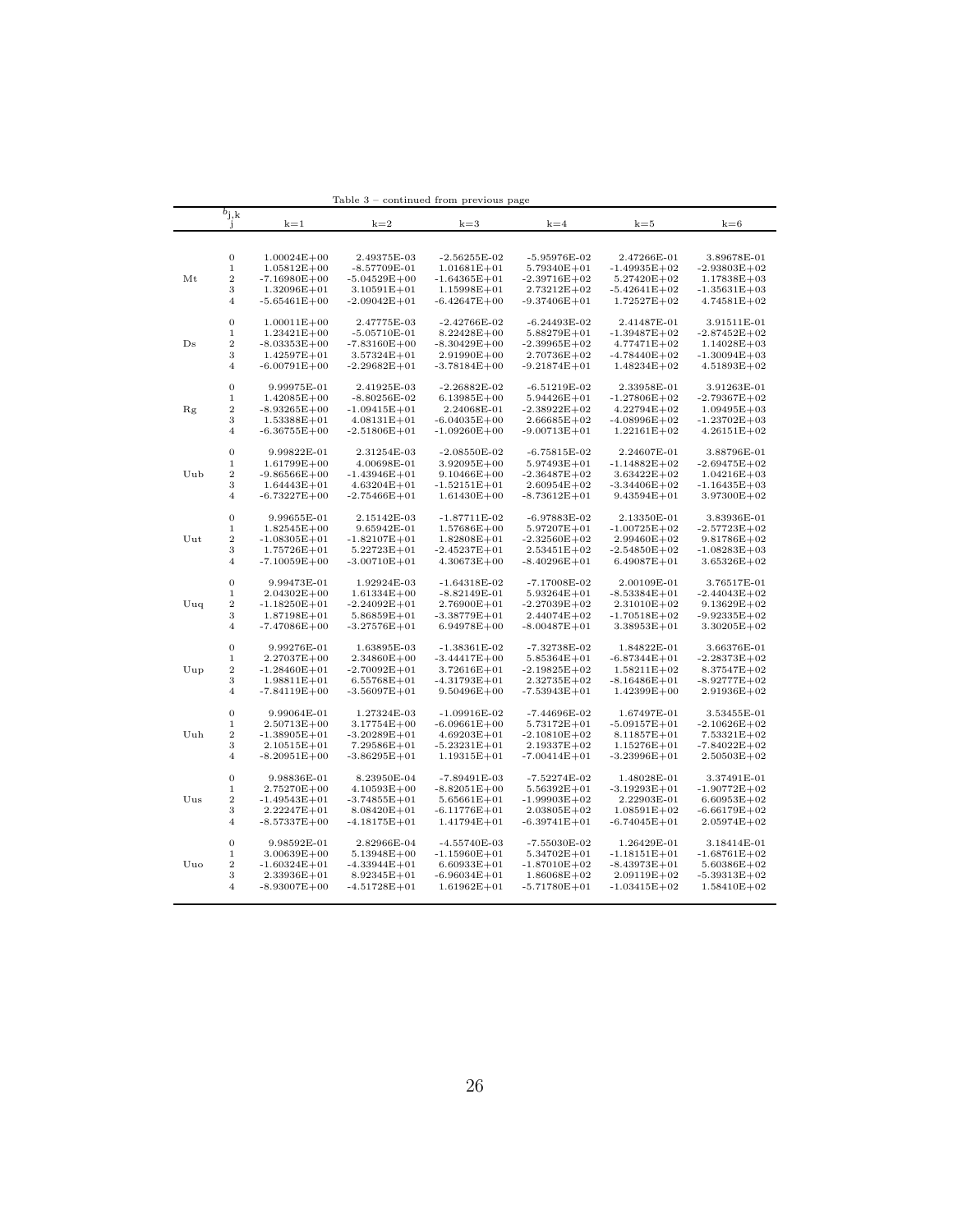<span id="page-26-0"></span>

|                                                               | $b_{\rm j,k}$<br>-1       | $k=1$                            | $k=2$                            | $k=3$                            | $k=4$                            | $k=5$                         | $k=6$                           |
|---------------------------------------------------------------|---------------------------|----------------------------------|----------------------------------|----------------------------------|----------------------------------|-------------------------------|---------------------------------|
|                                                               | $\mathbf{0}$              | $1.00000E + 00$                  | $-2.63961E-08$                   | $-1.05983E-07$                   | 6.98859E-08                      | 9.77498E-07                   | 7.22885E-07                     |
|                                                               | $\,1$                     | $-1.15697E-02$                   | $-1.62210E-02$                   | 2.56754E-05                      | 5.94651E-05                      | $-1.25966E-04$                | -4.19100E-04                    |
| Η                                                             | $\,2$                     | $-2.49475E-01$                   | -7.06540E-01                     | $-5.00006E-01$                   | $-1.93135E-04$                   | 3.28434E-04                   | 1.24240E-03                     |
| He<br>Li<br>Be<br>в<br>C<br>Ν<br>О<br>$\mathbf F$<br>Ne<br>Na | 3                         | $-2.01733E-04$                   | $-1.52457E-04$                   | $-3.45949E-05$                   | 1.75794E-04                      | $-1.53568E-04$                | $-9.52819E-04$                  |
|                                                               | $\overline{4}$            | 5.43511E-05                      | 1.80300E-05                      | $-9.61947E-06$                   | $-5.72438E-05$                   | 3.75348E-05                   | 2.95392E-04                     |
|                                                               | $\mathbf{0}$              | $1.00000E + 00$                  | $-3.71563E-08$                   | 2.54023E-07                      | 2.73203E-07                      | $-1.93946E-06$                | $-3.30422E-06$                  |
|                                                               | $\,1$                     | $-2.29788E-02$                   | $-3.24498E-02$                   | 2.27671E-04                      | 1.90496E-04                      | $-1.58887E-03$                | $-3.00192E-03$                  |
|                                                               | $\overline{2}$            | $-2.40858E-01$                   | $-6.94758E-01$                   | $-5.00597E-01$                   | $-7.88898E-04$                   | 6.37319E-03                   | 1.15722E-02                     |
|                                                               | 3                         | $-7.54571E-04$                   | $-5.41978E-04$                   | 4.55243E-04                      | 6.88365E-04                      | $-5.90329E-03$                | -1.04595E-02                    |
|                                                               | $\overline{4}$            | 2.02061E-04                      | 5.13597E-05                      | $-2.37821E-04$                   | $-2.22551E-04$                   | 1.92190E-03                   | 3.39201E-03                     |
|                                                               | $\mathbf{0}$              | $1.00000E + 00$                  | $-6.61242E-08$                   | 3.14624E-07                      | 3.78658E-07                      | $-2.45678E - 06$              | $-4.73353E-06$                  |
|                                                               | $\,1$                     | $-3.42080E - 02$                 | $-4.87208E-02$                   | 1.75679E-04                      | 1.55745E-04                      | $-6.27212E-04$                | $-2.79906E-03$                  |
|                                                               | $\,2$<br>3                | $-2.32061E-01$<br>$-1.60732E-03$ | $-6.82670E-01$<br>$-1.28113E-03$ | $-5.00715E-01$<br>4.24244E-04    | $-1.62390E-03$<br>1.48822E-03    | 9.13871E-03<br>$-8.54039E-03$ | 2.08325E-02<br>$-1.89911E-02$   |
|                                                               | $\overline{4}$            | 4.28858E-04                      | 1.40228E-04                      | $-3.39983E-04$                   | $-4.85420E-04$                   | 2.79129E-03                   | 6.17637E-03                     |
|                                                               |                           |                                  |                                  |                                  |                                  |                               |                                 |
|                                                               | $\mathbf{0}$              | $1.00000E + 00$                  | $-8.54294E-08$                   | 3.60088E-07                      | 3.06775E-07                      | $-1.60440E-06$                | $-3.89561E-06$                  |
|                                                               | $\,1$<br>$\overline{2}$   | $-4.52455E-02$                   | $-6.50181E-02$                   | $-1.35878E-04$                   | $-4.75424E-04$                   | 4.01616E-03                   | 3.49910E-03                     |
|                                                               | 3                         | $-2.23117E-01$<br>$-2.73626E-03$ | $-6.70328E-01$<br>$-2.31306E-03$ | $-5.00843E-01$<br>5.37447E-04    | $-2.03032E-03$<br>2.12418E-03    | 8.97348E-03<br>-9.99203E-03   | 2.62014E-02<br>-2.62119E-02     |
|                                                               | $\overline{4}$            | 7.29502E-04                      | 2.68752E-04                      | $-5.42321E-04$                   | -7.05686E-04                     | 3.34604E-03                   | 8.64321E-03                     |
|                                                               | $\boldsymbol{0}$          | $1.00000E + 00$                  | $-1.34641E-07$                   | $-2.19322E-07$                   | $-8.96986E-08$                   | 3.06738E-06                   | 9.15255E-07                     |
|                                                               | $\,1$                     | $-5.60680E-02$                   | $-8.13384E-02$                   | $-1.25850E-03$                   | $-2.47621E-03$                   | 1.57853E-02                   | 2.15886E-02                     |
|                                                               | $\,2$                     | $-2.14102E-01$                   | $-6.57738E-01$                   | $-4.99411E-01$                   | $-1.62861E-05$                   | $-3.08306E-03$                | 1.42231E-02                     |
|                                                               | 3                         | $-4.07182E-03$                   | $-3.63517E-03$                   | -7.11399E-04                     | 7.88606E-04                      | $-2.22086E-03$                | -2.05660E-02                    |
|                                                               | $\overline{4}$            | 1.08339E-03                      | 4.39517E-04                      | $-3.48395E-04$                   | $-2.96024E-04$                   | 9.43883E-04                   | 7.02341E-03                     |
|                                                               | $\boldsymbol{0}$          | 9.99999E-01                      | $-2.01536E-07$                   | $-2.43353E-07$                   | $-6.26168E-07$                   | 4.50746E-06                   | 3.19698E-06                     |
|                                                               | $\,1$                     | $-6.66775E-02$                   | $-9.77011E-02$                   | $-2.92288E-03$                   | $-5.72193E-03$                   | 3.38850E-02                   | 5.16453E-02                     |
|                                                               | $\overline{2}$            | $-2.05015E-01$                   | $-6.44838E-01$                   | $-4.97373E-01$                   | 3.79528E-03                      | $-2.40521E-02$                | $-1.38486E-02$                  |
|                                                               | 3<br>$\overline{4}$       | $-5.62473E-03$<br>1.49631E-03    | $-5.31084E-03$<br>6.75768E-04    | $-2.23196E-03$<br>$-1.21222E-04$ | -1.69424E-03<br>4.73516E-04      | 1.07593E-02<br>$-3.07173E-03$ | -5.15036E-03<br>2.36262E-03     |
|                                                               |                           |                                  |                                  |                                  |                                  |                               |                                 |
|                                                               | $\boldsymbol{0}$<br>$\,1$ | 9.99999E-01<br>$-7.70567E - 02$  | $-3.29166E-07$<br>$-1.14122E-01$ | $-5.33244E-07$<br>$-5.26696E-03$ | $-1.11684E-06$<br>$-1.01861E-02$ | 8.57093E-06<br>5.89303E-02    | 8.69030E-06<br>9.46008E-02      |
|                                                               | $\,2$                     | $-1.95925E-01$                   | $-6.31578E-01$                   | -4.93974E-01                     | 9.47957E-03                      | -5.87513E-02                  | -6.39687E-02                    |
|                                                               | 3                         | $-7.32710E-03$                   | $-7.39261E-03$                   | $-4.84392E-03$                   | $-5.32266E-03$                   | 3.41970E-02                   | 2.60213E-02                     |
|                                                               | $\overline{4}$            | 1.94765E-03                      | 9.97847E-04                      | 4.19732E-04                      | 1.60667E-03                      | $-1.05245E-02$                | $-7.42775E-03$                  |
|                                                               | $\boldsymbol{0}$          | 9.99999E-01                      | $-4.66583E-07$                   | $-7.22192E-07$                   | $-1.98661E-06$                   | 1.23013E-05                   | 1.47981E-05                     |
|                                                               | $\,1$                     | $-8.72102E-02$                   | $-1.30583E-01$                   | $-7.85695E-03$                   | $-1.58723E-02$                   | 8.72272E-02                   | 1.46473E-01                     |
|                                                               | $\boldsymbol{2}$          | $-1.86831E-01$                   | $-6.18034E-01$                   | $-4.90257E-01$                   | 1.75633E-02                      | -9.87667E-02                  | $-1.28102E-01$                  |
|                                                               | 3                         | $-9.18418E-03$                   | -9.79790E-03                     | $-7.53141E-03$                   | $-1.06985E-02$                   | 5.99496E-02                   | 6.51713E-02                     |
|                                                               | $\overline{4}$            | 2.44097E-03                      | 1.38055E-03                      | 9.44623E-04                      | 3.31625E-03                      | $-1.87816E-02$                | -1.98735E-02                    |
|                                                               | $\mathbf{0}$              | 9.99999E-01                      | $-6.33597E-07$                   | $-9.21708E-07$                   | $-3.04874E-06$                   | 1.68020E-05                   | 2.25753E-05                     |
|                                                               | $\,1$                     | $-9.71347E-02$                   | $-1.47092E-01$                   | $-1.04691E-02$                   | $-2.24563E-02$                   | 1.16763E-01                   | 2.04465E-01                     |
|                                                               | $\boldsymbol{2}$<br>3     | $-1.77760E-01$<br>$-1.11684E-02$ | $-6.04187E-01$<br>$-1.25461E-02$ | $-4.86471E-01$<br>$-1.01695E-02$ | 2.76011E-02<br>$-1.74501E-02$    | $-1.42274E-01$<br>8.73345E-02 | $-2.03878E - 01$<br>1.11298E-01 |
|                                                               | $\overline{4}$            | 2.96875E-03                      | 1.83334E-03                      | 1.42155E-03                      | 5.48622E-03                      | -2.77099E-02                  | -3.47727E-02                    |
|                                                               | $\mathbf{0}$              |                                  | $-8.31912E-07$                   |                                  | $-4.13450E-06$                   | 1.94766E-05                   |                                 |
|                                                               | $\,1$                     | 9.99999E-01<br>$-1.06829E-01$    | $-1.63663E-01$                   | $-8.95264E-07$<br>$-1.28280E-02$ | $-2.93936E - 02$                 | 1.44582E-01                   | 2.85275E-05<br>2.63884E-01      |
|                                                               | $\,2$                     | $-1.68734E-01$                   | $-5.90005E-01$                   | $-4.83100E-01$                   | 3.85352E-02                      | $-1.83863E-01$                | $-2.82527E-01$                  |
|                                                               | 3                         | $-1.32601E-02$                   | $-1.56645E-02$                   | $-1.23736E - 02$                 | $-2.46471E-02$                   | 1.11881E-01                   | 1.56900E-01                     |
|                                                               | $\overline{4}$            | 3.52612E-03                      | 2.36734E-03                      | 1.72495E-03                      | 7.82216E-03                      | $-3.58623E-02$                | -4.97178E-02                    |
|                                                               | $\boldsymbol{0}$          | 9.99998E-01                      | $-1.05528E-06$                   | $-6.99187E-07$                   | $-5.48613E-06$                   | 2.11682E-05                   | 3.43426E-05                     |
|                                                               | 1                         | $-1.16292E-01$                   | $-1.80299E-01$                   | $-1.46747E-02$                   | $-3.64327E-02$                   | 1.68178E-01                   | 3.21368E-01                     |
|                                                               | 2                         | $-1.59771E-01$                   | $-5.75495E-01$                   | $-4.80630E-01$                   | 5.03005E-02                      | $-2.19171E-01$                | -3.59389E-01                    |
|                                                               | 3                         | $-1.54415E-02$                   | $-1.91445E-02$                   | $-1.37650E-02$                   | $-3.24205E-02$                   | 1.30291E-01                   | 1.98954E-01                     |
|                                                               | $\overline{4}$            | 4.10873E-03                      | 2.98228E-03                      | 1.73164E-03                      | 1.03773E-02                      | -4.21798E-02                  | -6.37748E-02                    |
|                                                               | $\boldsymbol{0}$          | 9.99998E-01                      | $-1.34039E-06$                   | $-1.96569E-07$                   | $-6.23873E-06$                   | 2.01170E-05                   | 3.57585E-05                     |
|                                                               | 1                         | $-1.25521E-01$                   | $-1.97018E-01$                   | $-1.59161E-02$                   | $-4.29269E-02$                   | 1.86135E-01                   | 3.73582E-01                     |
| Mg                                                            | 2<br>3                    | $-1.50896E-01$<br>$-1.76863E-02$ | $-5.60600E-01$<br>$-2.30408E-02$ | $-4.79096E-01$<br>$-1.44138E-02$ | 6.14058E-02<br>-3.93907E-02      | $-2.46683E-01$<br>1.42116E-01 | $-4.28835E-01$<br>2.33294E-01   |
|                                                               | 4                         | 4.70933E-03                      | 3.69893E-03                      | 1.46355E-03                      | 1.26977E-02                      | $-4.65229E-02$                | -7.55944E-02                    |
|                                                               |                           | Continued on next page           |                                  |                                  |                                  |                               |                                 |

Table 4:  $b_{j,k}$  with  $j = 0, 4$  and  $k = 1, 6$  coefficients for positrons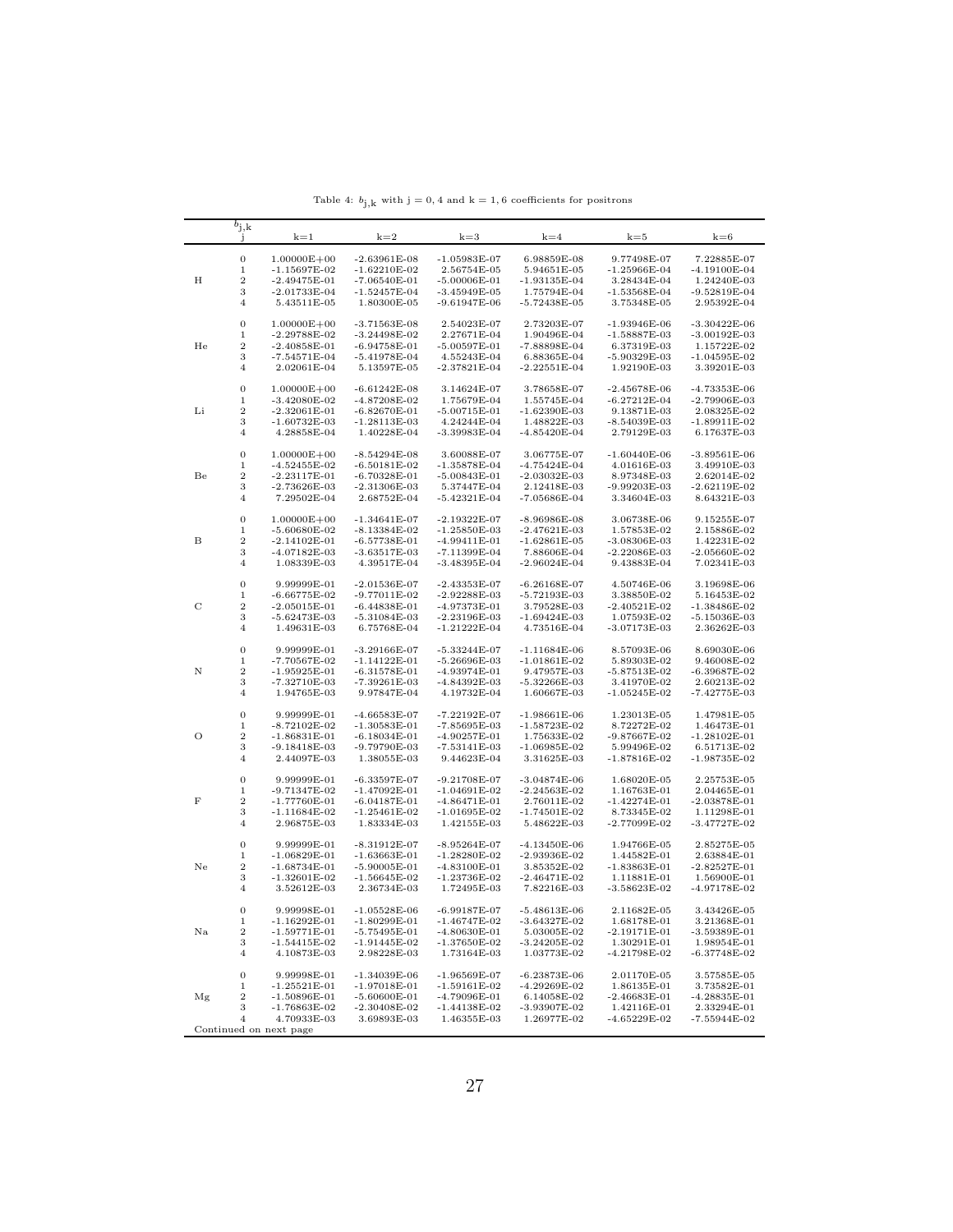|             |                                 |                                | Table 4                          | – continued from previous page   |                               |                               |                               |
|-------------|---------------------------------|--------------------------------|----------------------------------|----------------------------------|-------------------------------|-------------------------------|-------------------------------|
|             | $b_{\rm j,k}$<br>$\mathbf{J}$   | $k=1$                          | $k=2$                            | $k=3$                            | $k=4$                         | $k=5$                         | $k=6$                         |
|             |                                 |                                |                                  |                                  |                               |                               |                               |
|             |                                 |                                |                                  |                                  |                               |                               |                               |
|             | $\mathbf{0}$                    | 9.99998E-01                    | $-1.66526E-06$                   | 2.86994E-07                      | $-7.06381E-06$                | 1.99241E-05                   | 3.90205E-05                   |
|             | $\mathbf 1$                     | $-1.34513E-01$                 | $-2.13815E-01$                   | $-1.64697E-02$                   | $-4.87511E-02$                | 1.97477E-01                   | 4.19240E-01                   |
| Al          | $\boldsymbol{2}$                | $-1.42127E-01$                 | $-5.45349E-01$                   | $-4.78603E-01$                   | 7.21116E-02                   | $-2.65433E-01$                | $-4.91123E-01$                |
|             | 3<br>$\overline{4}$             | -1.99772E-02                   | $-2.73217E-02$                   | $-1.42989E-02$                   | $-4.60473E-02$                | 1.47300E-01                   | 2.61800E-01<br>$-8.58220E-02$ |
|             |                                 | 5.32352E-03                    | 4.50917E-03                      | 9.11673E-04                      | 1.49536E-02                   | -4.88699E-02                  |                               |
|             | $\boldsymbol{0}$                | 9.99998E-01                    | $-2.02835E-06$                   | 1.05777E-06                      | $-7.72567E-06$                | 1.69130E-05                   | 3.88243E-05                   |
|             | $\mathbf 1$                     | $-1.43268E-01$                 | $-2.30700E-01$                   | $-1.62160E-02$                   | $-5.33915E-02$                | 2.00710E-01                   | 4.55181E-01                   |
| Si          | $\boldsymbol{2}$                | $-1.33480E - 01$               | $-5.29716E-01$                   | $-4.79482E-01$                   | 8.12550E-02                   | $-2.71756E - 01$              | $-5.38863E-01$                |
|             | 3                               | $-2.22979E-02$                 | $-3.20101E-02$                   | $-1.31294E-02$                   | $-5.13703E-02$                | 1.42703E-01                   | 2.78031E-01                   |
|             | $\overline{4}$                  | 5.94727E-03                    | 5.42309E-03                      | $-2.46612E-05$                   | 1.68127E-02                   | $-4.81535E-02$                | $-9.23173E-02$                |
|             |                                 |                                |                                  |                                  |                               |                               |                               |
|             | $\boldsymbol{0}$                | 9.99997E-01                    | $-2.45028E-06$                   | 1.90684E-06                      | $-7.87635E-06$                | 1.26832E-05                   | 3.60947E-05                   |
|             | $\mathbf 1$                     | $-1.51781E-01$                 | $-2.47668E - 01$                 | $-1.52167E-02$                   | $-5.66269E-02$                | 1.95686E-01                   | 4.80404E-01                   |
| Ρ           | $\overline{2}$                  | $-1.24981E-01$                 | $-5.13712E-01$                   | $-4.81543E-01$                   | 8.84855E-02<br>$-5.51224E-02$ | $-2.65878E - 01$              | $-5.70906E-01$                |
|             | 3<br>$\overline{4}$             | $-2.46237E-02$<br>6.57359E-03  | -3.70970E-02<br>6.44093E-03      | $-1.11407E-02$<br>$-1.27284E-03$ | 1.81886E-02                   | 1.29134E-01<br>$-4.46216E-02$ | 2.81832E-01<br>$-9.50057E-02$ |
|             |                                 |                                |                                  |                                  |                               |                               |                               |
|             | $\boldsymbol{0}$                | 9.99997E-01                    | $-2.90852E-06$                   | 2.74924E-06                      | $-8.07366E-06$                | 8.59057E-06                   | 3.41872E-05                   |
|             | $\mathbf 1$                     | $-1.60050E-01$                 | $-2.64711E-01$                   | $-1.35619E-02$                   | $-5.84638E-02$                | 1.82876E-01                   | 4.95464E-01                   |
| S           | $\overline{2}$                  | $-1.16647E-01$                 | $-4.97365E - 01$                 | $-4.84589E - 01$                 | 9.42103E-02                   | $-2.49196E - 01$              | $-5.90241E-01$                |
|             | 3                               | $-2.69371E-02$                 | $-4.25516E-02$                   | $-8.53860E-03$                   | $-5.78939E-02$                | 1.08283E-01                   | 2.77047E-01                   |
|             | $\overline{4}$                  | 7.19786E-03                    | 7.55474E-03                      | $-2.77282E-03$                   | 1.92789E-02                   | $-3.87745E-02$                | $-9.51075E-02$                |
|             |                                 |                                |                                  |                                  |                               |                               |                               |
|             | $\boldsymbol{0}$                | 9.99997E-01                    | $-3.43342E-06$                   | 3.66943E-06                      | $-7.57715E-06$                | 3.33705E-06                   | 2.94070E-05                   |
|             | $\mathbf 1$                     | $-1.68070E - 01$               | $-2.81840E - 01$                 | $-1.13145E-02$                   | $-5.83113E-02$                | 1.62350E-01                   | 4.98702E-01                   |
| Cl          | $\boldsymbol{2}$                | -1.08498E-01                   | $-4.80624E-01$                   | $-4.88568E-01$                   | 9.66929E-02                   | $-2.21203E-01$                | $-5.91460E-01$                |
|             | 3<br>4                          | $-2.92193E-02$<br>7.81488E-03  | $-4.84272E-02$<br>8.78493E-03    | $-5.36121E-03$<br>$-4.51941E-03$ | $-5.79946E-02$<br>1.95226E-02 | 7.96746E-02<br>$-3.03955E-02$ | 2.58455E-01<br>$-9.08335E-02$ |
|             |                                 |                                |                                  |                                  |                               |                               |                               |
|             | $\boldsymbol{0}$                | 9.99997E-01                    | $-4.19813E-06$                   | 5.18039E-06                      | $-1.81063E-06$                | 2.61123E-06                   | 2.14096E-05                   |
|             | 1                               | $-1.75845E-01$                 | $-2.99065E-01$                   | $-8.45957E-03$                   | $-5.55301E-02$                | 1.35545E-01                   | 4.90797E-01                   |
| Αr          | $\boldsymbol{2}$                | $-1.00533E - 01$               | $-4.63446E-01$                   | $-4.93718E-01$                   | 9.38312E-02                   | $-1.85980E - 01$              | $-5.76684E - 01$              |
|             | 3                               | $-3.14706E-02$                 | $-5.47751E-02$                   | $-1.34067E - 03$                 | $-5.32597E-02$                | 4.77261E-02                   | 2.28681E-01                   |
|             | 4                               | 8.42573E-03                    | 1.01520E-02                      | $-6.60649E-03$                   | 1.81850E-02                   | $-2.09323E-02$                | $-8.30172E-02$                |
|             |                                 |                                |                                  |                                  |                               |                               |                               |
|             | $\mathbf{0}$                    | 9.99996E-01                    | $-4.78732E-06$                   | 6.44595E-06                      | $-8.20875E-07$                | $-5.43702E-06$                | 1.27126E-05                   |
|             | 1                               | $-1.83367E - 01$               | $-3.16296E - 01$                 | $-5.28081E-03$                   | $-5.18988E-02$                | 1.01190E-01                   | 4.72879E-01                   |
| K           | $\boldsymbol{2}$                | $-9.27851E-02$                 | $-4.46119E-01$                   | $-4.99342E-01$                   | 9.18166E-02                   | $-1.37216E-01$                | -5.48138E-01                  |
|             | 3                               | $-3.36579E-02$                 | $-6.12952E-02$                   | 2.85727E-03                      | $-5.02898E-02$                | 5.32032E-03                   | 1.89771E-01                   |
|             | 4                               | 9.02033E-03                    | 1.15589E-02                      | $-8.82479E-03$                   | 1.74522E-02                   | $-7.90938E-03$                | -7.21991E-02                  |
|             | $\boldsymbol{0}$                | 9.99996E-01                    | $-4.99651E-06$                   | 9.85067E-06                      | $-3.06013E-06$                | $-3.75834E-05$                | $-1.99197E-05$                |
|             | $\mathbf 1$                     | -1.90639E-01                   | -3.33499E-01                     | $-1.46206E-03$                   | -4.67782E-02                  | 5.67814E-02                   | 4.40289E-01                   |
| Ca          | $\boldsymbol{2}$                | $-8.52545E-02$                 | $-4.28745E-01$                   | $-5.06772E-01$                   | 8.85811E-02                   | $-6.46795E-02$                | -4.88733E-01                  |
|             | 3                               | $-3.57823E-02$                 | $-6.78790E-02$                   | 8.68379E-03                      | $-4.70307E-02$                | $-5.85800E-02$                | 1.23822E-01                   |
|             | $\overline{4}$                  | 9.59982E-03                    | 1.29714E-02                      | $-1.16619E-02$                   | 1.66507E-02                   | 1.23891E-02                   | $-5.24059E-02$                |
|             |                                 |                                |                                  |                                  |                               |                               |                               |
|             | $\mathbf{0}$                    | 9.99996E-01                    | $-5.64027E-06$                   | 1.12089E-05                      | $-1.39130E-06$                | $-4.81007E-05$                | $-3.31794E-05$                |
|             | $\mathbf 1$                     | $-1.97654E-01$                 | $-3.50787E - 01$                 | 2.15113E-03                      | $-3.92435E-02$                | 1.05595E-02                   | 4.01060E-01                   |
| $_{\rm Sc}$ | $\boldsymbol{2}$                | $-7.79716E - 02$               | $-4.10908E-01$                   | $-5.13292E-01$                   | 8.07516E-02                   | 4.25834E-03                   | $-4.25183E-01$                |
|             | 3                               | $-3.78112E-02$                 | $-7.49813E-02$                   | 1.32882E-02                      | $-3.98722E-02$                | -1.14896E-01                  | 5.93661E-02                   |
|             | $\overline{4}$                  | 1.01540E-02                    | 1.45455E-02                      | $-1.41660E-02$                   | 1.45535E-02                   | 3.02220E-02                   | $-3.31854E-02$                |
|             | $\mathbf{0}$                    | 9.99996E-01                    | $-6.18069E-06$                   | 1.16691E-05                      | $-1.56787E-06$                | $-5.44130E-05$                | $-3.81630E-05$                |
|             | $\mathbf 1$                     | $-2.04406E-01$                 | $-3.68067E-01$                   | 5.48049E-03                      | $-3.01211E-02$                | $-3.74218E-02$                | 3.56766E-01                   |
| Ti          | $\boldsymbol{2}$                | -7.09656E-02                   | $-3.92903E-01$                   | $-5.18975E - 01$                 | 7.10868E-02                   | 7.22547E-02                   | $-3.59705E-01$                |
|             | 3                               | $-3.97147E-02$                 | $-8.22933E-02$                   | 1.68611E-02                      | $-3.17533E-02$                | $-1.67420E-01$                | $-2.32943E-03$                |
|             | $\overline{4}$                  | 1.06736E-02                    | 1.61803E-02                      | $-1.64165E-02$                   | 1.21314E-02                   | 4.70242E-02                   | -1.47295E-02                  |
|             |                                 |                                |                                  |                                  |                               |                               |                               |
|             | $\boldsymbol{0}$                | 9.99996E-01                    | $-6.90601E-06$                   | 1.09846E-05                      | 2.41652E-07                   | $-5.22234E-05$                | $-3.81638E-05$                |
|             | $\mathbf 1$                     | $-2.10895E-01$                 | $-3.85368E-01$                   | 8.29726E-03                      | $-1.88946E-02$                | $-8.53325E-02$                | 3.08009E-01                   |
| V           | $\boldsymbol{2}$                | $-6.42450E-02$                 | $-3.74600E-01$                   | $-5.23304E-01$                   | 5.76144E-02                   | 1.34881E-01                   | $-2.92287E-01$                |
|             | 3                               | $-4.14842E-02$                 | $-8.99614E-02$                   | 1.89268E-02                      | $-2.05684E-02$                | $-2.11877E-01$                | $-6.16277E-02$                |
|             | $\overline{4}$                  | 1.11563E-02                    | 1.79278E-02                      | $-1.82607E-02$                   | 8.67045E-03                   | 6.14040E-02                   | 3.12672E-03                   |
|             |                                 |                                |                                  |                                  |                               |                               |                               |
|             | $\boldsymbol{0}$<br>$\mathbf 1$ | 9.99996E-01                    | $-7.61454E-06$                   | 1.17901E-05                      | 2.55920E-06                   | $-5.99752E-05$                | $-4.97952E-05$<br>2.51307E-01 |
| $_{\rm Cr}$ | $\overline{2}$                  | $-2.17141E-01$<br>-5.77524E-02 | $-4.02610E-01$<br>$-3.56238E-01$ | 1.11161E-02<br>$-5.28278E-01$    | $-6.14320E-03$<br>4.20781E-02 | $-1.37177E-01$<br>2.07581E-01 | $-2.08928E-01$                |
|             | 3                               | -4.31798E-02                   | $-9.77438E-02$                   | 2.16529E-02                      | $-8.10625E-03$                | $-2.64892E-01$                | $-1.33648E-01$                |
|             | $\overline{4}$                  | 1.16226E-02                    | 1.97110E-02                      | $-2.04207E-02$                   | 4.74691E-03                   | 7.88928E-02                   | 2.54391E-02                   |
|             |                                 |                                |                                  |                                  |                               |                               |                               |
|             |                                 | Continued on next page         |                                  |                                  |                               |                               |                               |
|             |                                 |                                |                                  |                                  |                               |                               |                               |

Table 4 – continued from previous page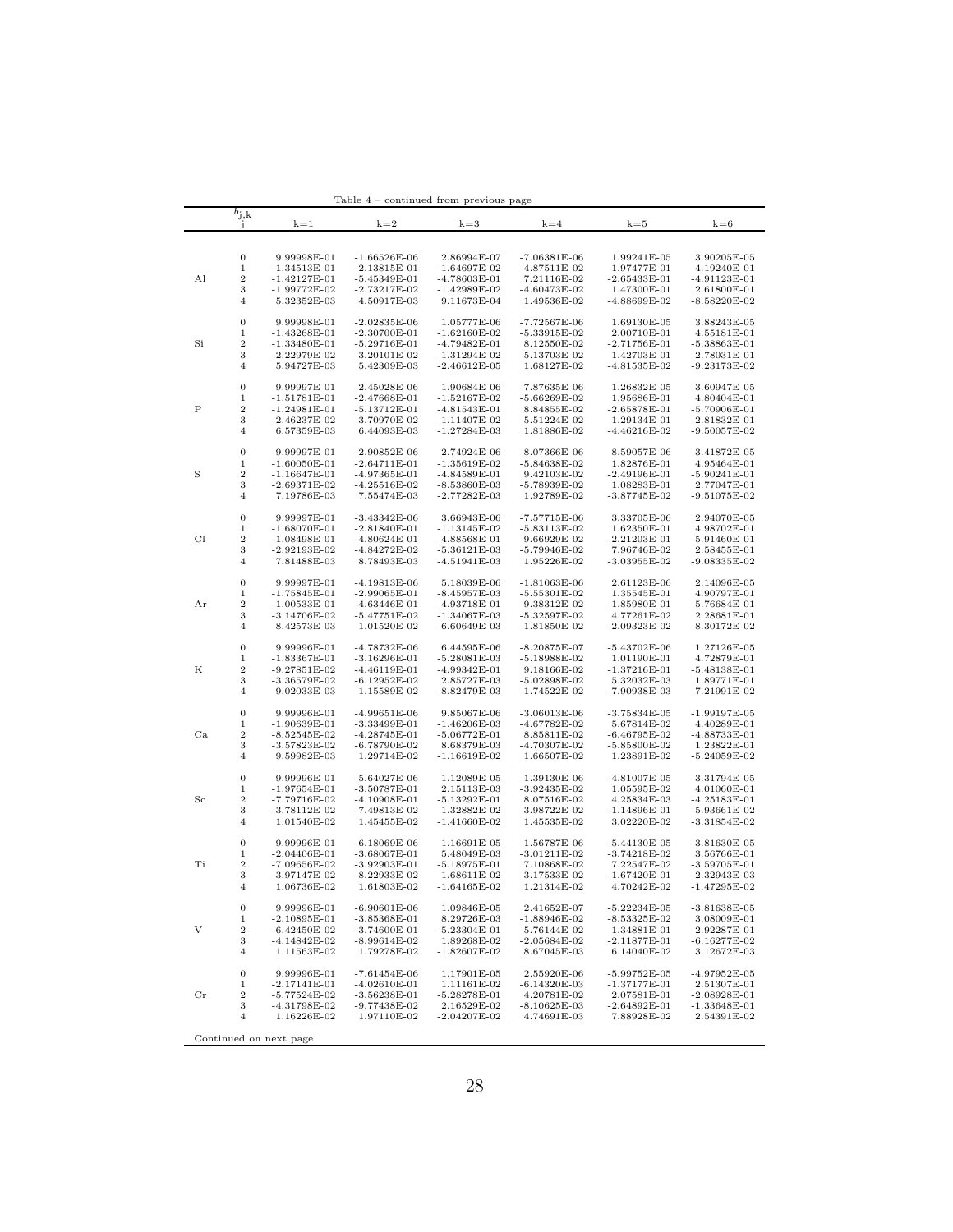|    |                                 |                                  | 1able 4                            | – continued from previous page     |                               |                                  |                                  |
|----|---------------------------------|----------------------------------|------------------------------------|------------------------------------|-------------------------------|----------------------------------|----------------------------------|
|    | $b_{\rm j,k}$<br>J.             | $k=1$                            | $k=2$                              | $k=3$                              | $k=4$                         | $k=5$                            | $k=6$                            |
|    |                                 |                                  |                                    |                                    |                               |                                  |                                  |
|    |                                 |                                  |                                    |                                    |                               |                                  |                                  |
|    | $\boldsymbol{0}$                | 9.99996E-01                      | $-8.30050E-06$                     | 1.28467E-05                        | 4.76135E-06                   | $-7.10175E-05$                   | $-6.53661E-05$                   |
|    | 1                               | $-2.23135E-01$                   | $-4.19786E - 01$                   | 1.36188E-02                        | 8.10272E-03                   | $-1.90880E-01$                   | 1.88778E-01                      |
| Мn | $\,2$                           | $-5.15229E-02$                   | $-3.37823E-01$                     | $-5.33034E-01$                     | 2.44228E-02                   | 2.85150E-01                      | -1.14661E-01                     |
|    | 3                               | $-4.47635E-02$                   | $-1.05641E-01$                     | 2.41923E-02                        | 5.67830E-03                   | $-3.21525E-01$                   | $-2.13608E-01$                   |
|    | 4                               | 1.20602E-02                      | 2.15324E-02                        | $-2.26173E-02$                     | 3.45116E-04                   | 9.78965E-02                      | 5.06733E-02                      |
|    | $\boldsymbol{0}$                | 9.99995E-01                      | $-9.07299E-06$                     | 1.22647E-05                        | 7.72193E-06                   | $-6.89733E-05$                   | $-6.83607E-05$                   |
|    | 1                               | $-2.28867E - 01$                 | $-4.36894E-01$                     | 1.50926E-02                        | 2.37363E-02                   | $-2.40614E-01$                   | 1.27076E-01                      |
| Fe | $\,2$                           | $-4.56095E-02$                   | $-3.19317E-01$                     | -5.35345E-01                       | 4.68063E-03                   | 3.49262E-01                      | -3.00149E-02                     |
|    | 3                               | $-4.61790E-02$                   | $-1.13706E-01$                     | 2.42606E-02                        | 2.08436E-02                   | $-3.62865E-01$                   | $-2.80428E - 01$                 |
|    | 4                               | 1.24508E-02                      | 2.34125E-02                        | $-2.40936E - 02$                   | -4.57624E-03                  | 1.12143E-01                      | 7.18756E-02                      |
|    |                                 |                                  |                                    |                                    |                               |                                  |                                  |
|    | $\boldsymbol{0}$                | 9.99995E-01                      | $-9.78027E-06$                     | 1.22471E-05                        | 1.00363E-05                   | $-7.20555E - 05$                 | $-7.50524E-05$                   |
|    | $\mathbf 1$                     | $-2.34348E-01$                   | $-4.53885E-01$                     | 1.58318E-02                        | 4.03231E-02                   | $-2.88712E-01$                   | 6.47722E-02                      |
| Co | $\,2$                           | $-3.99817E-02$                   | $-3.00861E-01$                     | $-5.36419E-01$                     | $-1.58753E-02$                | 4.09540E-01                      | 5.18828E-02                      |
|    | 3<br>$\overline{4}$             | $-4.74575E-02$<br>1.28049E-02    | $-1.21798E-01$<br>2.53069E-02      | 2.31934E-02<br>$-2.52955E-02$      | 3.60665E-02<br>-9.58190E-03   | $-3.99528E-01$<br>1.25184E-01    | $-3.41811E-01$<br>9.16313E-02    |
|    |                                 |                                  |                                    |                                    |                               |                                  |                                  |
|    | $\mathbf{0}$                    | 9.99995E-01                      | $-1.04899E-05$                     | 1.23373E-05                        | 1.28647E-05                   | $-7.66918E-05$                   | $-8.52106E-05$                   |
|    | $\mathbf 1$                     | $-2.39585E-01$                   | $-4.70739E - 01$                   | 1.59910E-02                        | 5.80188E-02                   | $-3.36548E-01$                   | $-7.46874E-04$                   |
| Ni | $\,2$                           | $-3.46232E-02$                   | $-2.82488E-01$                     | $-5.36952E-01$                     | $-3.81406E-02$                | 4.72111E-01                      | 1.42141E-01                      |
|    | 3                               | $-4.86143E-02$                   | $-1.29896E - 01$                   | 2.17785E-02                        | 5.23996E-02                   | $-4.38375E-01$                   | $-4.10085E - 01$                 |
|    | $\overline{4}$                  | 1.31278E-02                      | 2.72121E-02                        | $-2.64838E-02$                     | -1.50435E-02                  | 1.39303E-01                      | 1.14084E-01                      |
|    |                                 |                                  |                                    |                                    |                               |                                  |                                  |
|    | $\boldsymbol{0}$                | 9.99995E-01                      | $-1.11960E-05$                     | 1.22987E-05                        | 1.58216E-05                   | $-8.07622E - 05$                 | $-9.52147E-05$                   |
| Сu | $\mathbf 1$<br>$\,2$            | $-2.44577E-01$                   | $-4.87435E-01$                     | 1.51539E-02<br>$-5.35677E-01$      | 7.64811E-02                   | $-3.80560E-01$<br>5.26192E-01    | $-6.45690E-02$                   |
|    | 3                               | $-2.95563E-02$<br>$-4.96243E-02$ | $-2.64238E-01$<br>$-1.37968E - 01$ | 1.87361E-02                        | $-6.12348E-02$<br>6.89830E-02 | -4.68533E-01                     | 2.25957E-01<br>$-4.70288E - 01$  |
|    | $\overline{4}$                  | 1.34111E-02                      | 2.91202E-02                        | $-2.72355E-02$                     | $-2.06877E - 02$              | 1.50921E-01                      | 1.34325E-01                      |
|    |                                 |                                  |                                    |                                    |                               |                                  |                                  |
|    | $\boldsymbol{0}$                | 9.99995E-01                      | $-1.18594E-05$                     | 1.19562E-05                        | 1.84543E-05                   | $-8.33692E-05$                   | $-1.03387E-04$                   |
|    | $\mathbf 1$                     | $-2.49326E-01$                   | $-5.03959E-01$                     | 1.34275E-02                        | 9.56498E-02                   | $-4.21777E-01$                   | $-1.27967E-01$                   |
| Zn | $\,2$                           | $-2.47795E-02$                   | $-2.46127E-01$                     | $-5.33031E-01$                     | $-8.51586E-02$                | 5.75930E-01                      | 3.08568E-01                      |
|    | 3                               | $-5.04870E-02$                   | $-1.46003E-01$                     | 1.45363E-02                        | 8.58268E-02                   | $-4.94391E-01$                   | -5.27872E-01                     |
|    | $\overline{4}$                  | 1.36549E-02                      | 3.10289E-02                        | $-2.76968E-02$                     | $-2.65148E-02$                | 1.61418E-01                      | 1.54058E-01                      |
|    | $\boldsymbol{0}$                | 9.99995E-01                      | $-1.25029E - 05$                   |                                    |                               | $-7.56190E-05$                   | $-9.81458E-05$                   |
|    | $\mathbf 1$                     | $-2.53834E-01$                   | $-5.20282E-01$                     | 1.03925E-05<br>1.04736E-02         | 2.03923E-05<br>1.15144E-01    | $-4.57140E-01$                   | $-1.86638E-01$                   |
| Ga | $\boldsymbol{2}$                | $-2.03038E-02$                   | $-2.28223E-01$                     | $-5.27977E-01$                     | $-1.08978E-01$                | 6.11931E-01                      | 3.77036E-01                      |
|    | 3                               | $-5.11885E-02$                   | $-1.53946E-01$                     | 8.13661E-03                        | 1.02071E-01                   | -5.06445E-01                     | -5.69832E-01                     |
|    | $\overline{4}$                  | 1.38546E-02                      | 3.29229E-02                        | $-2.75224E-02$                     | $-3.22619E-02$                | 1.67650E-01                      | 1.69018E-01                      |
|    |                                 |                                  |                                    |                                    |                               |                                  |                                  |
|    | $\boldsymbol{0}$                | 9.99995E-01                      | $-1.32957E-05$                     | 8.54079E-06                        | 2.43056E-05                   | $-6.73005E-05$                   | -9.66759E-05                     |
|    | $\mathbf 1$                     | $-2.58106E-01$                   | $-5.36422E - 01$                   | 6.44176E-03                        | 1.35448E-01                   | $-4.87849E-01$                   | $-2.43033E-01$                   |
| Ge | $\boldsymbol{2}$                | $-1.61263E-02$                   | $-2.10432E-01$                     | $-5.21143E-01$                     | $-1.34601E-01$                | 6.39567E-01                      | 4.41608E-01                      |
|    | 3                               | $-5.17296E-02$                   | $-1.61902E-01$                     | 2.50372E-04                        | 1.19767E-01                   | $-5.10901E-01$                   | -6.07646E-01                     |
|    | $\overline{4}$                  | 1.40102E-02                      | 3.48389E-02                        | $-2.69503E-02$                     | $-3.86117E-02$                | 1.71722E-01                      | 1.83077E-01                      |
|    | $\boldsymbol{0}$                | 9.99995E-01                      | $-1.40602E-05$                     | 6.76125E-06                        | 2.82630E-05                   | $-5.97299E-05$                   | -9.63731E-05                     |
|    | $\mathbf 1$                     | $-2.62151E-01$                   | $-5.52312E-01$                     | 1.41196E-03                        | 1.55882E-01                   | $-5.14490E-01$                   | $-2.96596E-01$                   |
| As | $\boldsymbol{2}$                | $-1.22226E-02$                   | $-1.92953E-01$                     | $-5.12829E-01$                     | $-1.60006E-01$                | 6.61216E-01                      | 5.01314E-01                      |
|    | 3                               | $-5.21333E-02$                   | -1.69673E-01                       | $-8.79982E-03$                     | 1.36882E-01                   | $-5.10330E-01$                   | -6.40524E-01                     |
|    | $\overline{4}$                  | 1.41294E-02                      | 3.67137E-02                        | $-2.60802E-02$                     | $-4.49061E-02$                | 1.74437E-01                      | 1.95949E-01                      |
|    |                                 |                                  |                                    |                                    |                               |                                  |                                  |
|    | $\boldsymbol{0}$                | 9.99996E-01                      | $-1.46234E-05$                     | 5.78798E-06                        | 3.09303E-05                   | $-5.94048E-05$                   | $-1.02715E-04$                   |
|    | 1                               | $-2.65984E-01$                   | $-5.67919E-01$                     | $-4.39481E-03$                     | 1.76363E-01                   | $-5.38797E - 01$                 | $-3.49511E-01$                   |
| Se | $\boldsymbol{2}$<br>3           | $-8.56306E-03$<br>$-5.24276E-02$ | $-1.75876E - 01$<br>$-1.77175E-01$ | $-5.03813E - 01$<br>$-1.81830E-02$ | -1.85163E-01<br>1.53442E-01   | 6.83169E-01<br>$-5.11442E-01$    | 5.64370E-01<br>$-6.77238E-01$    |
|    | 4                               | 1.42214E-02                      | 3.85217E-02                        | $-2.51813E-02$                     | $-5.11578E - 02$              | 1.77976E-01                      | 2.10488E-01                      |
|    |                                 |                                  |                                    |                                    |                               |                                  |                                  |
|    | $\boldsymbol{0}$                | 9.99996E-01                      | $-1.51841E-05$                     | 1.14760E-06                        | 3.01648E-05                   | $-2.57597E-05$                   | $-5.94205E-05$                   |
|    | $\mathbf 1$                     | $-2.69584E-01$                   | $-5.83246E-01$                     | $-1.19601E-02$                     | 1.96030E-01                   | $-5.51786E-01$                   | $-3.88462E-01$                   |
| Br | $\,2$                           | $-5.22711E-03$                   | $-1.59155E-01$                     | $-4.90729E-01$                     | $-2.07367E-01$                | 6.74785E-01                      | 5.85675E-01                      |
|    | 3                               | $-5.25260E-02$                   | $-1.84466E-01$                     | $-3.14465E-02$                     | 1.66654E-01                   | $-4.81979E-01$                   | $-6.70364E-01$                   |
|    | 4                               | 1.42571E-02                      | 4.02834E-02                        | $-2.30679E-02$                     | -5.64446E-02                  | 1.71572E-01                      | 2.10893E-01                      |
|    |                                 |                                  |                                    |                                    |                               |                                  |                                  |
|    | $\boldsymbol{0}$<br>$\mathbf 1$ | 9.99996E-01<br>$-2.72984E-01$    | $-1.56599E-05$<br>$-5.98270E-01$   | $-1.00540E-06$<br>$-2.01789E-02$   | 3.20395E-05<br>2.16021E-01    | $-1.58142E-05$<br>$-5.63685E-01$ | $-5.30333E-05$<br>$-4.29326E-01$ |
| Κr | $\boldsymbol{2}$                | $-2.11870E-03$                   | $-1.42849E-01$                     | $-4.77423E-01$                     | $-2.30820E-01$                | 6.71934E-01                      | 6.21234E-01                      |
|    | 3                               | $-5.25271E-02$                   | $-1.91491E-01$                     | $-4.44960E-02$                     | 1.81047E-01                   | $-4.60173E-01$                   | $-6.79635E-01$                   |
|    | $\overline{4}$                  | 1.42694E-02                      | 4.19825E-02                        | $-2.11011E-02$                     | -6.22845E-02                  | 1.67959E-01                      | 2.17083E-01                      |
|    |                                 |                                  |                                    |                                    |                               |                                  |                                  |
|    |                                 | Continued on next page           |                                    |                                    |                               |                                  |                                  |

Table 4 – continued from previous page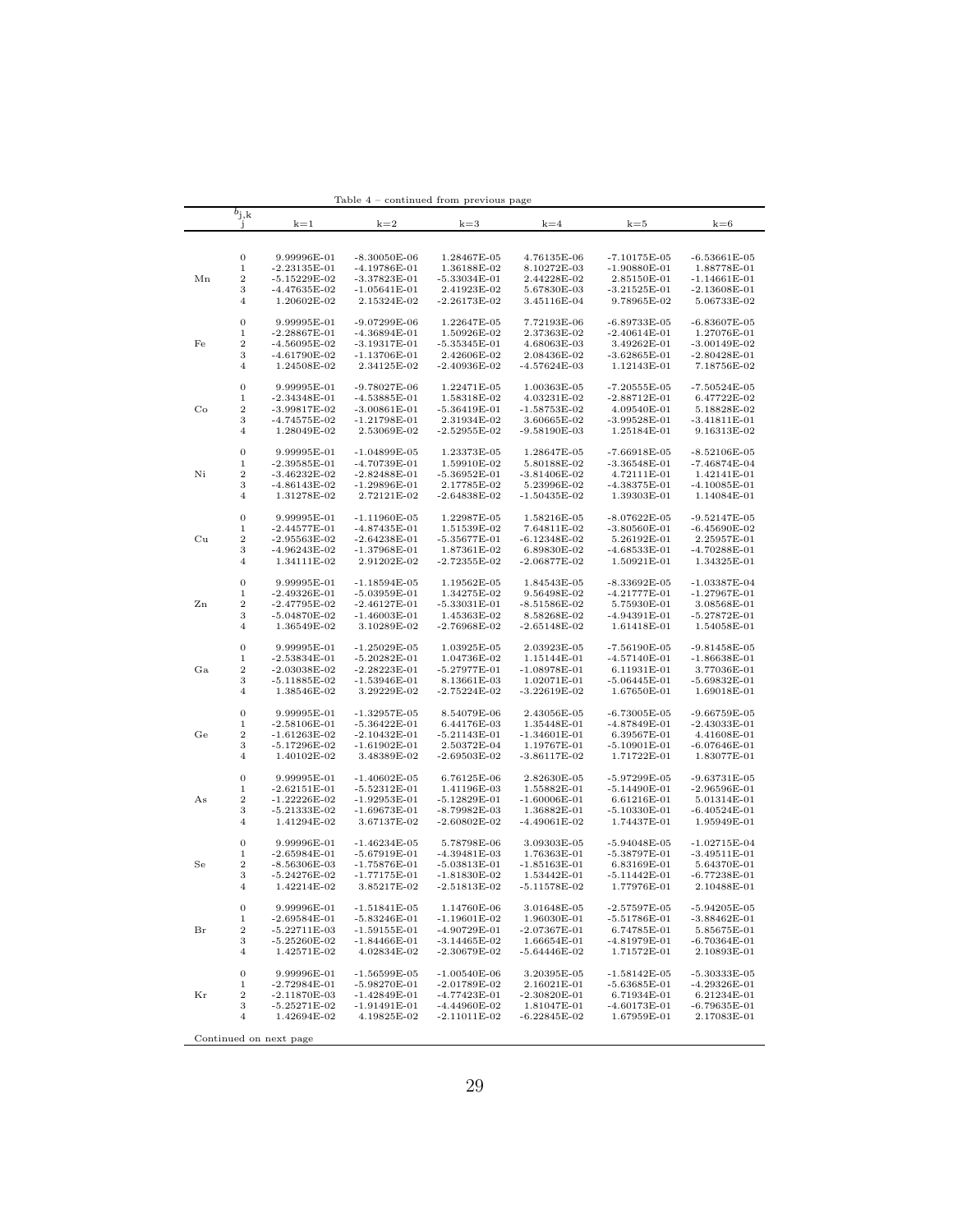|              |                                 |                                 | 1able 4                          | – continued from previous page   |                               |                               |                                  |
|--------------|---------------------------------|---------------------------------|----------------------------------|----------------------------------|-------------------------------|-------------------------------|----------------------------------|
|              | $b_{\rm j,k}$<br>J.             | $k=1$                           | $k=2$                            | $k=3$                            | $k=4$                         | $k=5$                         | $k=6$                            |
|              |                                 |                                 |                                  |                                  |                               |                               |                                  |
|              |                                 |                                 |                                  |                                  |                               |                               |                                  |
|              | $\boldsymbol{0}$                | 9.99996E-01                     | $-1.60740E-05$                   | $-2.21886E-06$                   | 3.40021E-05                   | $-1.44508E-05$                | $-5.69472E-05$                   |
|              | 1                               | $-2.76186E - 01$                | $-6.12968E-01$                   | $-2.91285E-02$                   | 2.35616E-01                   | $-5.73179E - 01$              | $-4.68306E - 01$                 |
| Rb           | $\,2$                           | 7.56429E-04                     | $-1.27008E - 01$                 | $-4.63600E-01$                   | $-2.53305E-01$                | 6.70130E-01                   | 6.58462E-01                      |
|              | 3                               | $-5.24212E-02$                  | $-1.98209E-01$                   | $-5.76436E-02$                   | 1.94359E-01                   | $-4.41348E-01$<br>1.65550E-01 | $-6.91960E-01$                   |
|              | 4                               | 1.42547E-02                     | 4.36073E-02                      | $-1.91709E-02$                   | -6.79360E-02                  |                               | 2.24687E-01                      |
|              | $\boldsymbol{0}$                | 9.99996E-01                     | $-1.64436E-05$                   | $-4.31347E-06$                   | 3.54126E-05                   | $-5.47913E-06$                | $-5.11367E-05$                   |
|              | 1                               | $-2.79184E-01$                  | $-6.27336E - 01$                 | $-3.93501E-02$                   | 2.54555E-01                   | $-5.75193E-01$                | $-4.98863E-01$                   |
| Sr           | $\,2$                           | 3.36753E-03                     | $-1.11627E-01$                   | $-4.47403E-01$                   | -2.74189E-01                  | 6.52275E-01                   | 6.75819E-01                      |
|              | 3                               | $-5.21730E-02$                  | $-2.04632E-01$                   | $-7.28294E-02$                   | 2.06008E-01                   | $-4.07720E-01$                | $-6.85082E-01$                   |
|              | 4                               | 1.42012E-02                     | 4.51633E-02                      | $-1.66308E-02$                   | -7.32148E-02                  | 1.58444E-01                   | 2.26349E-01                      |
|              | $\boldsymbol{0}$                |                                 |                                  |                                  | 3.41224E-05                   |                               |                                  |
|              | $\mathbf 1$                     | 9.99996E-01<br>$-2.81990E-01$   | $-1.66505E-05$<br>$-6.41333E-01$ | $-7.18581E-06$<br>$-5.06942E-02$ | 2.72474E-01                   | 1.15080E-05<br>$-5.70812E-01$ | $-3.00315E-05$<br>$-5.21648E-01$ |
| Υ            | $\,2$                           | 5.73305E-03                     | $-9.68200E-02$                   | $-4.29240E-01$                   | $-2.92343E-01$                | 6.21436E-01                   | 6.74903E-01                      |
|              | 3                               | $-5.17977E-02$                  | $-2.10648E - 01$                 | $-8.96697E-02$                   | 2.14804E-01                   | $-3.62155E-01$                | $-6.60187E-01$                   |
|              | $\overline{4}$                  | 1.41135E-02                     | 4.66142E-02                      | $-1.35922E-02$                   | -7.77187E-02                  | 1.47466E-01                   | 2.22290E-01                      |
|              |                                 |                                 |                                  |                                  |                               |                               |                                  |
|              | $\mathbf{0}$                    | 9.99996E-01                     | $-1.67956E-05$                   | $-8.97030E-06$                   | 3.29841E-05                   | 1.95944E-05                   | $-1.94280E-05$                   |
|              | $\mathbf 1$                     | $-2.84617E-01$                  | $-6.54968E-01$                   | $-6.26662E-02$                   | 2.89739E-01                   | $-5.64239E-01$                | $-5.42316E-01$                   |
| Zr           | $\boldsymbol{2}$<br>3           | 7.88727E-03<br>$-5.13278E-02$   | $-8.25453E-02$<br>$-2.16307E-01$ | $-4.10758E-01$<br>$-1.06433E-01$ | $-3.09242E-01$<br>2.22378E-01 | 5.92020E-01<br>$-3.19951E-01$ | 6.75568E-01<br>$-6.38486E - 01$  |
|              | $\overline{4}$                  | 1.40021E-02                     | 4.79782E-02                      | $-1.06256E-02$                   | -8.19977E-02                  | 1.37688E-01                   | 2.19570E-01                      |
|              |                                 |                                 |                                  |                                  |                               |                               |                                  |
|              | $\boldsymbol{0}$                | 9.99996E-01                     | $-1.69109E-05$                   | $-1.08484E-05$                   | 3.25312E-05                   | 2.50532E-05                   | $-1.51081E-05$                   |
|              | $\mathbf 1$                     | $-2.87068E - 01$                | $-6.68206E - 01$                 | $-7.53768E - 02$                 | 3.05977E-01                   | $-5.55654E-01$                | $-5.60855E - 01$                 |
| NЬ           | $\,2$                           | 9.82986E-03                     | $-6.88940E-02$                   | $-3.91544E-01$                   | $-3.23913E-01$                | 5.64597E-01                   | 6.78390E-01                      |
|              | 3                               | $-5.07599E-02$                  | $-2.21522E-01$                   | $-1.23543E-01$                   | 2.27827E-01                   | $-2.81795E-01$                | $-6.20957E - 01$                 |
|              | $\overline{4}$                  | 1.38657E-02                     | 4.92280E-02                      | $-7.58711E-03$                   | $-8.57699E-02$                | 1.29323E-01                   | 2.18540E-01                      |
|              | $\boldsymbol{0}$                | 9.99997E-01                     | $-1.70602E-05$                   | $-1.31470E-05$                   | 3.30741E-05                   | 3.69378E-05                   | -4.74005E-06                     |
|              | $\mathbf 1$                     | $-2.89350E-01$                  | $-6.81125E-01$                   | $-8.91796E-02$                   | 3.22195E-01                   | $-5.38594E-01$                | $-5.70742E-01$                   |
| Mo           | $\boldsymbol{2}$                | 1.15641E-02                     | $-5.55927E-02$                   | $-3.70290E - 01$                 | $-3.39787E - 01$              | 5.16721E-01                   | 6.60586E-01                      |
|              | 3                               | $-5.00932E-02$                  | $-2.26583E-01$                   | $-1.42412E-01$                   | 2.34704E-01                   | $-2.23983E-01$                | -5.83370E-01                     |
|              | $\overline{4}$                  | 1.37037E-02                     | 5.04599E-02                      | $-3.99826E-03$                   | -9.01942E-02                  | 1.14460E-01                   | 2.11065E-01                      |
|              |                                 |                                 |                                  |                                  |                               |                               |                                  |
|              | $\boldsymbol{0}$                | 9.99997E-01                     | $-1.71497E - 05$                 | $-1.47293E-05$                   | 3.39505E-05                   | 4.12114E-05                   | $-4.67233E-06$                   |
| Tс           | $\mathbf 1$<br>$\boldsymbol{2}$ | $-2.91468E - 01$<br>1.31012E-02 | $-6.93627E-01$<br>$-4.29546E-02$ | $-1.03371E-01$<br>$-3.49321E-01$ | 3.37345E-01<br>$-3.53555E-01$ | $-5.21461E-01$<br>4.76616E-01 | $-5.80338E-01$<br>6.50725E-01    |
|              | 3                               | -4.93364E-02                    | $-2.31171E-01$                   | $-1.60612E-01$                   | 2.39643E-01                   | $-1.76058E-01$                | -5.55826E-01                     |
|              | $\overline{4}$                  | 1.35187E-02                     | $5.15694E-02$                    | $-6.57013E-04$                   | -9.41718E-02                  | 1.02838E-01                   | 2.07094E-01                      |
|              |                                 |                                 |                                  |                                  |                               |                               |                                  |
|              | $\boldsymbol{0}$                | 9.99997E-01                     | $-1.71505E-05$                   | $-1.68161E-05$                   | 3.37003E-05                   | 4.99482E-05                   | 2.81614E-06                      |
|              | $\mathbf 1$                     | $-2.93422E-01$                  | $-7.05724E-01$                   | -1.18440E-01                     | 3.51330E-01                   | $-4.99397E - 01$              | $-5.83705E-01$                   |
| Ru           | $\boldsymbol{2}$                | 1.44239E-02                     | $-3.09324E-02$                   | $-3.26859E-01$                   | $-3.64987E-01$                | 4.27192E-01                   | 6.28206E-01                      |
|              | 3<br>$\overline{4}$             | $-4.84672E-02$                  | $-2.35337E-01$                   | $-1.80043E-01$                   | 2.42424E-01                   | -1.19897E-01                  | -5.16535E-01                     |
|              |                                 | 1.33028E-02                     | 5.25748E-02                      | 3.07617E-03                      | -9.76271E-02                  | 8.83904E-02                   | 1.99339E-01                      |
|              | $\boldsymbol{0}$                | 9.99997E-01                     | $-1.71432E-05$                   | $-1.87684E-05$                   | 3.43631E-05                   | 5.65598E-05                   | 5.14426E-06                      |
|              | $\mathbf 1$                     | $-2.95225E-01$                  | $-7.17422E-01$                   | $-1.34090E-01$                   | 3.64444E-01                   | $-4.74674E-01$                | $-5.83985E-01$                   |
| Rh           | $\boldsymbol{2}$                | 1.55614E-02                     | $-1.94920E-02$                   | $-3.03857E-01$                   | $-3.75242E-01$                | 3.76112E-01                   | 6.04065E-01                      |
|              | 3                               | -4.75129E-02                    | $-2.39123E-01$                   | -1.99702E-01                     | 2.44322E-01                   | -6.36892E-02                  | $-4.77415E-01$                   |
|              | $\overline{4}$                  | 1.30651E-02                     | 5.34896E-02                      | 6.87014E-03                      | $-1.00987E - 01$              | 7.38466E-02                   | 1.91787E-01                      |
|              | $\boldsymbol{0}$                | 9.99997E-01                     | $-1.70410E-05$                   | $-2.02072E-05$                   |                               | 6.00349E-05                   |                                  |
|              | 1                               | $-2.96890E - 01$                | $-7.28701E - 01$                 | $-1.50015E-01$                   | 3.43416E-05<br>3.76542E-01    | $-4.49253E-01$                | 5.10394E-06<br>$-5.83174E-01$    |
| $_{\rm{Pd}}$ | $\boldsymbol{2}$                | 1.65464E-02                     | $-8.69112E-03$                   | $-2.81232E - 01$                 | $-3.83919E-01$                | 3.29264E-01                   | 5.84405E-01                      |
|              | 3                               | $-4.65037E-02$                  | $-2.42471E-01$                   | $-2.18674E-01$                   | 2.44939E-01                   | $-1.33235E-02$                | $-4.44574E-01$                   |
|              | 4                               | 1.28151E-02                     | 5.42961E-02                      | 1.04332E-02                      | $-1.04118E - 01$              | 6.10792E-02                   | 1.86372E-01                      |
|              |                                 |                                 |                                  |                                  |                               |                               |                                  |
|              | $\boldsymbol{0}$                | 9.99997E-01                     | $-1.68703E-05$                   | $-2.19148E-05$                   | 3.36605E-05                   | 6.58777E-05                   | 9.29556E-06                      |
|              | $\mathbf 1$                     | $-2.98413E-01$                  | -7.39556E-01                     | $-1.66572E-01$                   | 3.87266E-01                   | -4.19880E-01                  | $-5.76264E-01$                   |
| Αg           | $\,2$<br>3                      | 1.73553E-02                     | 1.45800E-03                      | $-2.57648E-01$                   | $-3.89849E-01$<br>2.43047E-01 | 2.75001E-01<br>4.35941E-02    | 5.51655E-01                      |
|              | 4                               | -4.54112E-02<br>1.25429E-02     | $-2.45372E-01$<br>5.49905E-02    | $-2.38393E-01$<br>1.42497E-02    | $-1.06608E-01$                | 4.59332E-02                   | $-3.99374E-01$<br>1.76851E-01    |
|              |                                 |                                 |                                  |                                  |                               |                               |                                  |
|              | $\boldsymbol{0}$                | 9.99998E-01                     | $-1.63851E-05$                   | $-2.41130E-05$                   | 3.06863E-05                   | 7.51386E-05                   | 2.04334E-05                      |
|              | $\mathbf 1$                     | $-2.99804E-01$                  | $-7.49931E-01$                   | $-1.83831E-01$                   | 3.96114E-01                   | $-3.86250E-01$                | $-5.62334E-01$                   |
| $_{\rm Cd}$  | $\boldsymbol{2}$                | 1.80076E-02                     | 1.07684E-02                      | $-2.32847E-01$                   | $-3.91521E-01$                | 2.12426E-01                   | 5.03397E-01                      |
|              | 3<br>$\overline{4}$             | $-4.42535E-02$                  | $-2.47631E-01$                   | $-2.59102E-01$                   | 2.37167E-01                   | 1.07684E-01<br>2.82674E-02    | -3.39917E-01                     |
|              |                                 | 1.22546E-02                     | 5.55098E-02                      | 1.83927E-02                      | $-1.07983E-01$                |                               | 1.62721E-01                      |
|              |                                 | Continued on next page          |                                  |                                  |                               |                               |                                  |

Table 4 – continued from previous page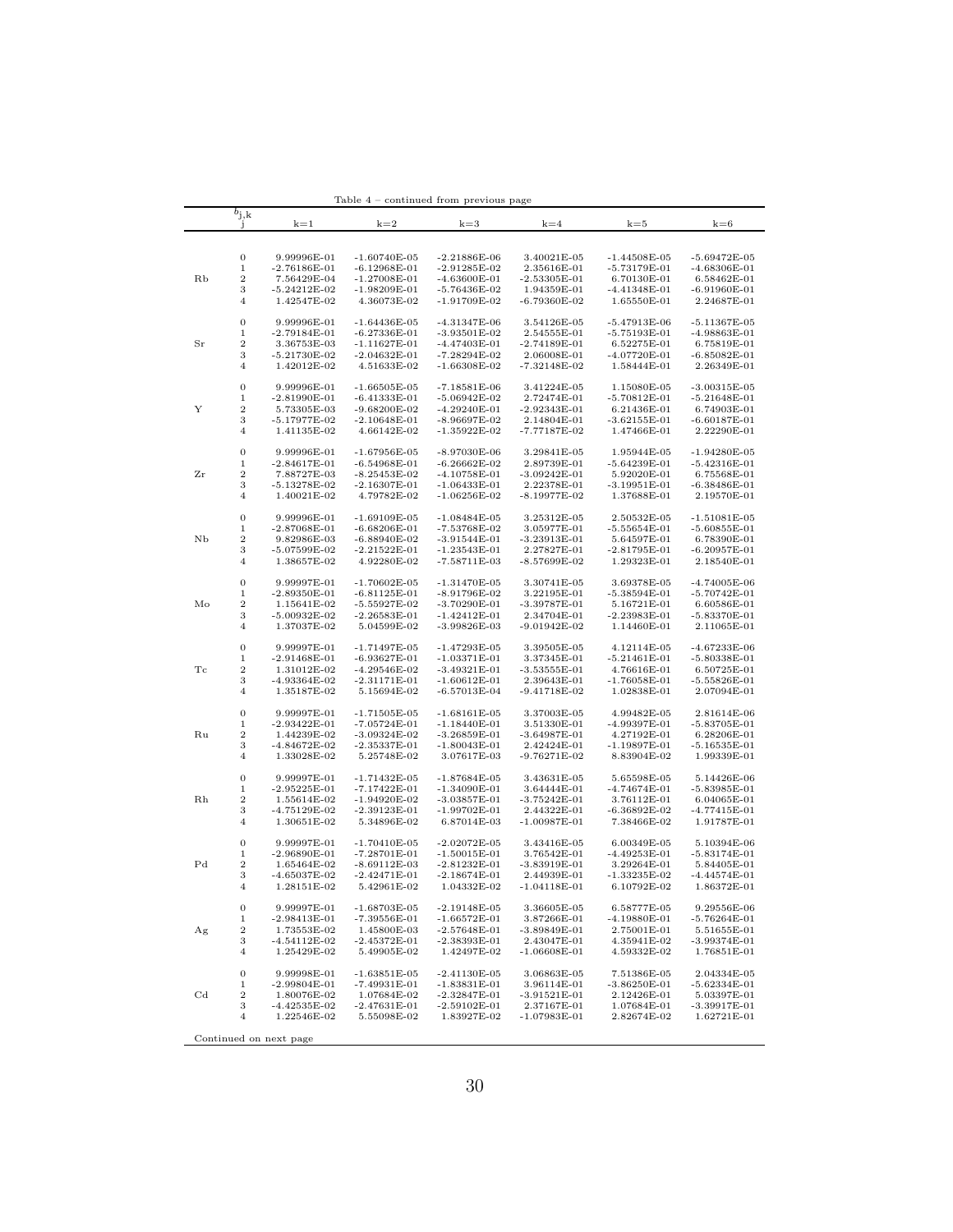|             |                      |                               | Table 4                          | continued from previous page     |                               |                                    |                                 |
|-------------|----------------------|-------------------------------|----------------------------------|----------------------------------|-------------------------------|------------------------------------|---------------------------------|
|             | $\overline{b}_{j,k}$ |                               |                                  |                                  |                               | $k=5$                              | $k=6$                           |
|             | J                    | $k=1$                         | $k=2$                            | $k=3$                            | $k=4$                         |                                    |                                 |
|             |                      |                               |                                  |                                  |                               |                                    |                                 |
|             | $\mathbf{0}$         | 9.99998E-01                   | $-1.61044E-05$                   | $-2.53291E-05$                   | 2.98967E-05                   | 7.74839E-05                        | 2.04178E-05                     |
|             | $\,1$                | $-3.01071E-01$                | -7.59936E-01                     | $-2.01146E-01$                   | 4.04409E-01                   | $-3.53023E-01$                     | $-5.49009E-01$                  |
| In          | $\overline{2}$       | 1.85178E-02                   | 1.96270E-02                      | $-2.08871E-01$                   | $-3.93442E-01$                | 1.56441E-01                        | 4.64481E-01                     |
|             | 3                    | $-4.30409E-02$                | $-2.49659E-01$                   | $-2.78724E-01$                   | 2.31999E-01                   | 1.63731E-01                        | $-2.91708E-01$                  |
|             | $\overline{4}$       | 1.19531E-02                   | 5.59897E-02                      | 2.21905E-02                      | -1.09785E-01                  | 1.30173E-02                        | 1.52276E-01                     |
|             | $\boldsymbol{0}$     |                               |                                  |                                  |                               |                                    |                                 |
|             | $\,1$                | 9.99998E-01<br>$-3.02233E-01$ | $-1.56344E-05$<br>$-7.69486E-01$ | $-2.12485E-05$<br>$-2.18133E-01$ | 2.74332E-05<br>4.10915E-01    | 4.12295E-05<br>$-3.22343E-01$      | $-1.77772E-05$<br>-5.35716E-01  |
| Sn          | $\,2$                | 1.89406E-02                   | 2.77392E-02                      | $-1.87032E-01$                   | $-3.91506E-01$                | 1.14703E-01                        | 4.33675E-01                     |
|             | 3                    | $-4.18293E-02$                | $-2.51147E-01$                   | $-2.95835E-01$                   | 2.23293E-01                   | 2.03236E-01                        | -2.54139E-01                    |
|             | $\overline{4}$       | 1.16569E-02                   | 5.63284E-02                      | 2.51602E-02                      | $-1.10618E-01$                | 3.10746E-03                        | 1.45469E-01                     |
|             |                      |                               |                                  |                                  |                               |                                    |                                 |
|             | $\boldsymbol{0}$     | 9.99998E-01                   | $-1.52486E - 05$                 | $-2.18685E - 05$                 | 2.63797E-05                   | 3.96735E-05                        | $-2.19621E-05$                  |
|             | 1                    | $-3.03266E-01$                | $-7.78634E - 01$                 | $-2.35957E-01$                   | 4.16585E-01                   | $-2.86177E - 01$                   | $-5.16301E-01$                  |
| SЬ          | $\overline{2}$       | 1.91815E-02                   | 3.52883E-02                      | $-1.63056E - 01$                 | $-3.88945E - 01$              | 5.77365E-02                        | 3.87668E-01                     |
|             | 3<br>$\overline{4}$  | $-4.05134E-02$<br>1.13302E-02 | $-2.52287E-01$<br>5.65893E-02    | $-3.15080E-01$<br>2.88772E-02    | 2.14402E-01<br>$-1.11575E-01$ | 2.58325E-01<br>$-1.23904E-02$      | $-2.01326E-01$<br>1.33369E-01   |
|             |                      |                               |                                  |                                  |                               |                                    |                                 |
|             | $\boldsymbol{0}$     | 9.99998E-01                   | $-1.49384E-05$                   | $-1.85668E-05$                   | 2.64379E-05                   | 9.32927E-06                        | -5.90939E-05                    |
|             | $\,1$                | $-3.04204E-01$                | $-7.87379E - 01$                 | $-2.53267E-01$                   | 4.21300E-01                   | $-2.54104E-01$                     | $-5.00591E-01$                  |
| Te          | $\,2$                | 1.93435E-02                   | 4.22782E-02                      | $-1.41547E-01$                   | $-3.85439E-01$                | 1.84081E-02                        | 3.60351E-01                     |
|             | 3                    | $-3.91987E-02$                | $-2.53089E-01$                   | $-3.31589E-01$                   | 2.05043E-01                   | 2.94128E-01                        | -1.69326E-01                    |
| I           | $\overline{4}$       | 1.10080E-02                   | 5.67762E-02                      | 3.17179E-02                      | $-1.12568E-01$                | $-2.18340E-02$                     | 1.28031E-01                     |
|             |                      |                               |                                  |                                  |                               |                                    |                                 |
|             | $\boldsymbol{0}$     | 9.99998E-01<br>$-3.05013E-01$ | $-1.42427E-05$                   | $-2.49446E-05$                   | 1.53930E-05                   | 6.24366E-05<br>$-2.07694E - 01$    | 3.34028E-05                     |
|             | 1<br>$\,2$           | 1.92976E-02                   | $-7.95643E-01$<br>4.84288E-02    | $-2.72262E-01$<br>-1.14760E-01   | 4.22919E-01<br>-3.73536E-01   | $-6.77231E-02$                     | $-4.61381E-01$<br>$2.56912E-01$ |
|             | 3                    | $-3.77449E-02$                | $-2.53251E-01$                   | $-3.53610E-01$                   | 1.87283E-01                   | 3.79081E-01                        | $-5.75145E-02$                  |
|             | 4                    | 1.06430E-02                   | 5.67874E-02                      | 3.64408E-02                      | $-1.10941E-01$                | -4.80690E-02                       | 9.58647E-02                     |
|             |                      |                               |                                  |                                  |                               |                                    |                                 |
|             | $\boldsymbol{0}$     | 9.99998E-01                   | $-1.32027E - 05$                 | $-2.33027E-05$                   | 9.14491E-06                   | 4.56416E-05                        | 2.27780E-05                     |
|             | 1                    | $-3.05759E-01$                | $-8.03445E-01$                   | $-2.90033E-01$                   | 4.24185E-01                   | $-1.72116E-01$                     | $-4.37185E-01$                  |
| Xe          | $\,2$                | 1.92652E-02                   | 5.38043E-02                      | $-9.27549E-02$                   | $-3.62839E-01$                | $-1.13336E-01$                     | 2.11304E-01                     |
|             | 3                    | $-3.63847E-02$                | $-2.52841E-01$                   | $-3.70455E-01$                   | 1.71365E-01                   | 4.20403E-01                        | $-8.30644E-03$                  |
|             | $\overline{4}$       | 1.03130E-02                   | 5.66457E-02                      | 3.94761E-02                      | $-1.10117E-01$                | $-6.01102E-02$                     | 8.44433E-02                     |
|             | $\boldsymbol{0}$     | 9.99999E-01                   | $-1.26179E-05$                   | $-2.37033E-05$                   | 6.58973E-06                   | 4.50540E-05                        | 2.42166E-05                     |
|             | 1                    | $-3.06397E-01$                | $-8.10913E-01$                   | $-3.08160E-01$                   | 4.24872E-01                   | $-1.33622E-01$                     | $-4.09408E-01$                  |
| $_{\rm Cs}$ | $\,2$                | 1.90768E-02                   | 5.88503E-02                      | -6.98798E-02                     | $-3.52526E-01$                | -1.67197E-01                       | 1.57681E-01                     |
|             | 3                    | $-3.49340E-02$                | $-2.52333E-01$                   | $-3.88188E-01$                   | 1.56384E-01                   | 4.70278E-01                        | 4.87572E-02                     |
|             | $\overline{4}$       | 9.95585E-03                   | 5.65088E-02                      | 4.28601E-02                      | $-1.09783E-01$                | $-7.54609E-02$                     | 7.01232E-02                     |
|             |                      |                               |                                  |                                  |                               |                                    |                                 |
|             | $\boldsymbol{0}$     | 9.99999E-01                   | $-1.20077E-05$                   | $-2.38736E - 05$                 | 4.05730E-06                   | 4.32277E-05                        | 2.42538E-05                     |
| Ba          | $\,1$<br>$\,2$       | $-3.06948E-01$<br>1.87960E-02 | $-8.17977E-01$<br>6.33103E-02    | $-3.26242E-01$<br>-4.74766E-02   | 4.24366E-01<br>$-3.40500E-01$ | $-9.49814E-02$<br>$-2.19769E - 01$ | $-3.79922E-01$<br>1.02759E-01   |
|             | 3                    | $-3.34577E-02$                | $-2.51452E-01$                   | $-4.05385E - 01$                 | 1.40143E-01                   | 5.18458E-01                        | 1.06260E-01                     |
|             | $\overline{4}$       | 9.59321E-03                   | 5.62848E-02                      | 4.61175E-02                      | -1.09209E-01                  | -9.06716E-02                       | 5.54358E-02                     |
|             |                      |                               |                                  |                                  |                               |                                    |                                 |
|             | $\mathbf{0}$         | 9.99999E-01                   | $-1.07481E-05$                   | $-1.92539E-05$                   | $-2.25080E-06$                | 4.42593E-06                        | $-1.23825E-05$                  |
|             | $\,1$                | $-3.07451E-01$                | $-8.24542E-01$                   | $-3.43245E-01$                   | 4.22445E-01                   | $-6.46015E-02$                     | $-3.58740E-01$                  |
| La          | $\,2$                | 1.85472E-02                   | 6.68500E-02                      | $-2.90780E-02$                   | $-3.25947E-01$                | $-2.42061E-01$                     | 8.10462E-02                     |
|             | 3                    | $-3.20856E-02$                | $-2.49840E-01$<br>5.58535E-02    | $-4.18293E-01$                   | 1.21766E-01                   | 5.34064E-01                        | 1.27455E-01<br>5.26817E-02      |
|             | $\overline{4}$       | 9.26834E-03                   |                                  | 4.79916E-02                      | $-1.08095E-01$                | $-9.54003E-02$                     |                                 |
|             | $\mathbf{0}$         | 9.99999E-01                   | $-1.00541E-05$                   | $-1.86994E-05$                   | $-4.85810E-06$                | $-2.16427E-06$                     | $-1.77696E-05$                  |
|             | $\,1$                | $-3.07844E-01$                | $-8.30789E - 01$                 | $-3.61171E-01$                   | 4.19383E-01                   | $-2.56881E-02$                     | $-3.25272E-01$                  |
| Сe          | $\,2$                | 1.81087E-02                   | 7.01009E-02                      | $-7.58517E-03$                   | $-3.09910E - 01$              | $-2.93182E-01$                     | 2.04700E-02                     |
|             | 3                    | $-3.05781E-02$                | $-2.48171E-01$                   | $-4.34502E-01$                   | 1.02408E-01                   | 5.80158E-01                        | 1.89068E-01                     |
|             | $\overline{4}$       | 8.90064E-03                   | 5.54399E-02                      | 5.10269E-02                      | $-1.06835E-01$                | $-1.10754E-01$                     | 3.62068E-02                     |
|             |                      |                               |                                  |                                  |                               |                                    |                                 |
|             | 0                    | 9.99999E-01                   | $-9.79122E-06$                   | $-1.69151E-05$                   | -3.50937E-06                  | $-1.68765E-05$                     | $-3.82375E-05$                  |
|             | $\,1$<br>$\,2$       | $-3.08169E-01$                | $-8.36725E - 01$<br>7.30739E-02  | $-3.78369E-01$                   | 4.16165E-01<br>$-2.95652E-01$ | 8.30956E-03                        | $-2.97683E-01$                  |
| Pr          | 3                    | 1.76086E-02<br>$-2.90664E-02$ | $-2.46452E-01$                   | 1.14792E-02<br>-4.48258E-01      | 8.54517E-02                   | $-3.27931E-01$<br>6.09592E-01      | -1.78743E-02<br>2.27377E-01     |
|             | $\overline{4}$       | 8.53336E-03                   | 5.50463E-02                      | 5.33261E-02                      | $-1.06535E-01$                | $-1.21188E-01$                     | 2.70114E-02                     |
|             |                      |                               |                                  |                                  |                               |                                    |                                 |
|             | $\boldsymbol{0}$     | 9.99999E-01                   | $-9.13937E-06$                   | $-1.80755E-05$                   | $-5.16470E-06$                | $-1.01788E-05$                     | $-3.14865E-05$                  |
|             | $\,1$                | $-3.08424E-01$                | $-8.42217E-01$                   | $-3.95809E-01$                   | 4.11420E-01                   | 4.50191E-02                        | $-2.65066E-01$                  |
| Nd          | $\boldsymbol{2}$     | 1.70401E-02                   | 7.52877E-02                      | 3.14236E-02                      | -2.78353E-01                  | $-3.71788E-01$                     | -7.05787E-02                    |
|             | 3<br>$\overline{4}$  | $-2.75426E-02$                | $-2.44164E-01$<br>5.44970E-02    | $-4.62996E - 01$                 | 6.57591E-02                   | 6.48570E-01                        | 2.80179E-01                     |
|             |                      | 8.16401E-03                   |                                  | 5.60168E-02                      | $-1.05473E-01$                | $-1.35245E-01$                     | 1.27240E-02                     |
|             |                      | Continued on next page        |                                  |                                  |                               |                                    |                                 |

Table 4 – continued from previous page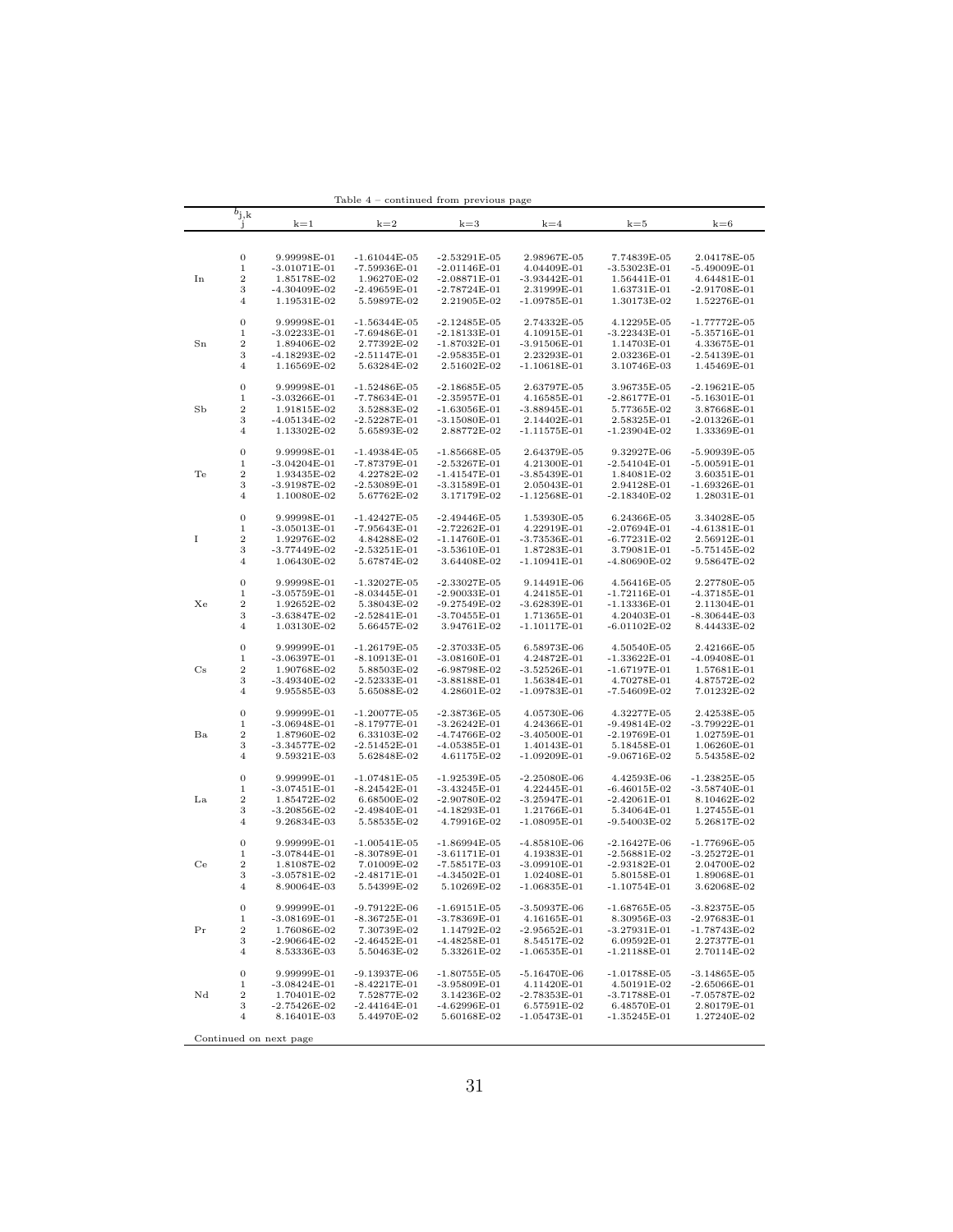|             | $b_{j,k}$<br>J.                 | $k=1$                             | $k=2$                            | $k=3$                            | $k=4$                            | $k = 5$                       | $k = 6$                        |
|-------------|---------------------------------|-----------------------------------|----------------------------------|----------------------------------|----------------------------------|-------------------------------|--------------------------------|
|             |                                 |                                   |                                  |                                  |                                  |                               |                                |
|             |                                 |                                   |                                  |                                  |                                  |                               |                                |
|             | $\boldsymbol{0}$<br>$\mathbf 1$ | 9.99999E-01                       | -8.98752E-06                     | $-2.55104E-05$                   | $-8.43805E-06$                   | 5.28526E-05                   | 5.37052E-05                    |
| Pm          | $\overline{2}$                  | $-3.08578E-01$<br>1.62819E-02     | $-8.47428E-01$<br>7.73058E-02    | $-4.14251E-01$<br>5.49978E-02    | 4.05335E-01<br>$-2.58700E - 01$  | 9.19151E-02<br>$-4.51624E-01$ | $-2.16792E-01$<br>-1.75559E-01 |
|             | 3                               | -2.58749E-02                      | -2.41906E-01                     | -4.81676E-01                     | 4.40975E-02                      | 7.26016E-01                   | 3.88156E-01                    |
|             | $\overline{4}$                  | 7.74836E-03                       | 5.39922E-02                      | 6.00930E-02                      | $-1.03912E-01$                   | $-1.62654E-01$                | $-2.03163E-02$                 |
|             |                                 |                                   |                                  |                                  |                                  |                               |                                |
|             | $\boldsymbol{0}$                | $1.00000E + 00$                   | -8.26662E-06                     | -2.52336E-05                     | $-1.12133E-05$                   | 5.14447E-05                   | 5.60973E-05                    |
|             | $\mathbf 1$                     | $-3.08718E-01$                    | $-8.52175E-01$                   | $-4.30815E-01$                   | 3.98540E-01                      | 1.24188E-01                   | $-1.86131E-01$                 |
| Sm          | $\overline{2}$                  | 1.56265E-02                       | 7.84801E-02                      | 7.23642E-02                      | $-2.38748E - 01$                 | -4.82373E-01                  | $-2.18764E-01$                 |
|             | 3                               | -2.43703E-02                      | $-2.38986E - 01$                 | -4.93934E-01                     | 2.25767E-02                      | 7.52214E-01                   | 4.31084E-01                    |
|             | $\overline{4}$                  | 7.38841E-03                       | 5.33001E-02                      | 6.21117E-02                      | $-1.02536E-01$                   | $-1.73599E - 01$              | $-3.21800E-02$                 |
|             |                                 |                                   |                                  |                                  |                                  |                               |                                |
|             | $\boldsymbol{0}$<br>1           | $1.00000E + 00$                   | $-8.34060E-06$                   | $-2.98627E-05$                   | $-8.01232E-06$                   | 8.76510E-05                   | 9.03860E-05                    |
| Eu          | $\boldsymbol{2}$                | -3.08763E-01<br>1.47872E-02       | -8.56707E-01<br>7.96639E-02      | -4.48077E-01<br>9.24568E-02      | 3.91822E-01<br>$-2.21201E-01$    | 1.63120E-01<br>-5.37350E-01   | -1.48303E-01<br>$-2.85347E-01$ |
|             | 3                               | $-2.27224E-02$                    | $-2.36305E-01$                   | $-5.09218E-01$                   | 4.07278E-03                      | 8.04499E-01                   | 4.98644E-01                    |
|             | 4                               | 6.98190E-03                       | 5.27206E-02                      | 6.52177E-02                      | -1.02305E-01                     | $-1.93777E-01$                | $-5.26367E-02$                 |
|             |                                 |                                   |                                  |                                  |                                  |                               |                                |
|             | $\boldsymbol{0}$                | $1.00000E + 00$                   | -7.64510E-06                     | $-2.92089E-05$                   | $-1.00617E-05$                   | 8.41945E-05                   | 8.89495E-05                    |
|             | 1                               | $-3.08800E-01$                    | $-8.60757E-01$                   | $-4.63789E-01$                   | 3.83454E-01                      | 1.91718E-01                   | -1.19542E-01                   |
| Gd          | $\boldsymbol{2}$                | 1.40560E-02                       | 7.99159E-02                      | 1.07549E-01                      | $-2.00082E-01$                   | -5.57994E-01                  | $-3.19260E-01$                 |
|             | 3                               | $-2.12387E-02$                    | $-2.32861E-01$                   | $-5.19348E-01$                   | $-1.77338E-02$                   | 8.20853E-01                   | 5.31391E-01                    |
|             | $\overline{4}$                  | 6.63116E-03                       | 5.19186E-02                      | 6.66840E-02                      | -1.01113E-01                     | $-2.02513E-01$                | $-6.18592E-02$                 |
|             |                                 |                                   | $-6.94044E-06$                   |                                  |                                  | 8.45092E-05                   |                                |
|             | $\boldsymbol{0}$<br>1           | $1.00000E + 00$<br>$-3.08782E-01$ | $-8.64460E-01$                   | $-2.89150E-05$<br>-4.79407E-01   | $-1.25627E-05$<br>3.73899E-01    | 2.21408E-01                   | 9.35270E-05<br>$-8.71143E-02$  |
| TЬ          | $\boldsymbol{2}$                | 1.32660E-02                       | 7.96962E-02                      | 1.22757E-01                      | $-1.76859E - 01$                 | -5.84303E-01                  | $-3.65358E-01$                 |
|             | 3                               | $-1.97397E-02$                    | $-2.29136E-01$                   | $-5.29774E-01$                   | $-4.13492E-02$                   | 8.43816E-01                   | 5.77210E-01                    |
|             | $\overline{4}$                  | 6.27617E-03                       | 5.10544E-02                      | 6.83314E-02                      | -9.94423E-02                     | $-2.14011E-01$                | $-7.58764E-02$                 |
|             |                                 |                                   |                                  |                                  |                                  |                               |                                |
|             | 0                               | $1.00000E + 00$                   | $-6.24640E-06$                   | $-2.40805E-05$                   | $-1.21487E-05$                   | 4.68365E-05                   | 4.79931E-05                    |
|             | $\mathbf 1$                     | $-3.08744E-01$                    | -8.67831E-01                     | $-4.93405E-01$                   | 3.64221E-01                      | 2.39391E-01                   | $-6.84646E-02$                 |
| $_{\rm Dy}$ | $\boldsymbol{2}$                | 1.25298E-02                       | 7.90388E-02                      | 1.32891E-01                      | $-1.55210E-01$                   | $-5.72399E-01$                | $-3.63560E-01$                 |
|             | 3<br>$\overline{4}$             | -1.83419E-02                      | $-2.25166E-01$                   | $-5.35025E-01$                   | -6.28541E-02<br>$-9.86030E - 02$ | 8.27047E-01                   | 5.72471E-01                    |
|             |                                 | 5.95549E-03                       | 5.01387E-02                      | 6.83405E-02                      |                                  | -2.12849E-01                  | -7.34822E-02                   |
|             | 0                               | $1.00000E + 00$                   | $-5.50393E-06$                   | $-2.52916E-05$                   | $-1.48554E-05$                   | 5.96989E-05                   | 6.70725E-05                    |
|             | $\mathbf 1$                     | -3.08636E-01                      | -8.70881E-01                     | $-5.08584E-01$                   | 3.53063E-01                      | 2.70240E-01                   | $-3.13652E-02$                 |
| Ho          | $\boldsymbol{2}$                | 1.16653E-02                       | 7.79734E-02                      | 1.47649E-01                      | $-1.30344E-01$                   | $-6.06926E-01$                | $-4.24928E-01$                 |
|             | 3                               | -1.68508E-02                      | -2.20974E-01                     | -5.45358E-01                     | -8.73598E-02                     | 8.59865E-01                   | 6.34420E-01                    |
|             | $\overline{4}$                  | 5.60415E-03                       | 4.91784E-02                      | 7.01237E-02                      | -9.68821E-02                     | $-2.28707E-01$                | $-9.36510E-02$                 |
|             |                                 |                                   |                                  |                                  |                                  |                               |                                |
|             | 0<br>$\mathbf 1$                | $1.00000E + 00$                   | $-4.85819E-06$                   | $-2.31489E-05$                   | $-1.50494E-05$                   | 4.56408E-05                   | 4.90092E-05                    |
| Εr          | $\boldsymbol{2}$                | -3.08515E-01<br>1.08639E-02       | -8.73647E-01<br>7.66037E-02      | $-5.22017E-01$<br>1.57097E-01    | 3.42249E-01<br>$-1.08398E-01$    | 2.87970E-01<br>$-5.99682E-01$ | -1.14362E-02<br>$-4.28645E-01$ |
|             | 3                               | -1.54650E-02                      | $-2.16664E-01$                   | -5.50347E-01                     | -1.08454E-01                     | 8.49779E-01                   | 6.36435E-01                    |
|             | $\overline{4}$                  | 5.28790E-03                       | 4.82073E-02                      | 7.02259E-02                      | -9.63966E-02                     | $-2.30958E-01$                | $-9.44806E-02$                 |
|             |                                 |                                   |                                  |                                  |                                  |                               |                                |
|             | $\boldsymbol{0}$                | $1.00000E + 00$                   | -4.20134E-06                     | $-2.16789E-05$                   | $-1.60894E-05$                   | 3.80435E-05                   | 4.12939E-05                    |
|             | $\mathbf 1$                     | -3.08352E-01                      | $-8.76114E-01$                   | $-5.35381E-01$                   | 3.30437E-01                      | 3.07894E-01                   | 1.37055E-02                    |
| Tm          | $\overline{2}$                  | 1.00202E-02                       | 7.48660E-02                      | 1.66956E-01                      | $-8.46903E-02$                   | $-6.02531E-01$                | $-4.50663E-01$                 |
|             | 3                               | -1.40726E-02                      | -2.12164E-01                     | -5.55986E-01                     | $-1.31086E-01$                   | 8.50981E-01                   | 6.57958E-01                    |
|             | $\overline{4}$                  | 4.96956E-03                       | 4.71995E-02                      | 7.06296E-02                      | -9.54982E-02                     | $-2.37492E - 01$              | $-1.02212E-01$                 |
|             | $\boldsymbol{0}$                | $1.00000E + 00$                   | $-3.56688E-06$                   | $-2.00685E-05$                   | $-1.67957E-05$                   | 2.98774E-05                   | 3.24015E-05                    |
|             | 1                               | $-3.08156E-01$                    | $-8.78296E-01$                   | $-5.48324E-01$                   | 3.17992E-01                      | 3.26759E-01                   | 3.89863E-02                    |
| YЬ          | $\overline{2}$                  | 9.15883E-03                       | 7.27945E-02                      | 1.76059E-01                      | -6.04885E-02                     | $-6.04528E-01$                | -4.73749E-01                   |
|             | 3                               | $-1.26976E-02$                    | $-2.07506E - 01$                 | -5.61052E-01                     | -1.53887E-01                     | 8.52004E-01                   | 6.80843E-01                    |
|             | 4                               | 4.65698E-03                       | 4.61659E-02                      | 7.09273E-02                      | $-9.46480E - 02$                 | $-2.44507E-01$                | $-1.10820E-01$                 |
|             |                                 |                                   |                                  |                                  |                                  |                               |                                |
|             | 0<br>1                          | $1.00000E + 00$<br>$-3.07933E-01$ | $-2.96667E-06$<br>$-8.80219E-01$ | $-1.87695E-05$<br>$-5.60632E-01$ | $-1.74281E-05$<br>3.05337E-01    | 2.49741E-05<br>3.42808E-01    | 2.73867E-05<br>6.12281E-02     |
|             | $\boldsymbol{2}$                | 8.29085E-03                       | 7.04640E-02                      | 1.83875E-01                      | $-3.70395E-02$                   | $-6.01099E-01$                | -4.89035E-01                   |
| Lu          | 3                               | $-1.13475E-02$                    | $-2.02764E-01$                   | $-5.65099E-01$                   | $-1.75647E-01$                   | 8.48873E-01                   | 6.96932E-01                    |
|             | $\overline{4}$                  | 4.35207E-03                       | 4.51294E-02                      | 7.09953E-02                      | $-9.42244E-02$                   | $-2.50865E-01$                | $-1.17856E-01$                 |
|             |                                 |                                   |                                  |                                  |                                  |                               |                                |
|             | 0                               | $1.00000E + 00$                   | $-2.38117E-06$                   | $-1.71196E-05$                   | $-1.76206E-05$                   | 1.75818E-05                   | 1.86146E-05                    |
|             | $\mathbf 1$                     | $-3.07688E - 01$                  | $-8.81871E-01$                   | $-5.72312E-01$                   | 2.92226E-01                      | 3.56380E-01                   | 8.18537E-02                    |
| Hf          | $\,2$<br>3                      | 7.43188E-03<br>$-1.00390E-02$     | 6.78190E-02<br>$-1.97874E-01$    | 1.90320E-01<br>$-5.67945E-01$    | $-1.35192E-02$<br>$-1.97188E-01$ | $-5.92277E-01$<br>8.40799E-01 | $-4.99818E-01$                 |
|             | 4                               | 4.06067E-03                       | 4.40685E-02                      | 7.07499E-02                      | $-9.39650E-02$                   | $-2.56104E-01$                | 7.08540E-01<br>$-1.23813E-01$  |
|             |                                 |                                   |                                  |                                  |                                  |                               |                                |
|             |                                 | Continued on next page            |                                  |                                  |                                  |                               |                                |

Table 4 – continued from previous page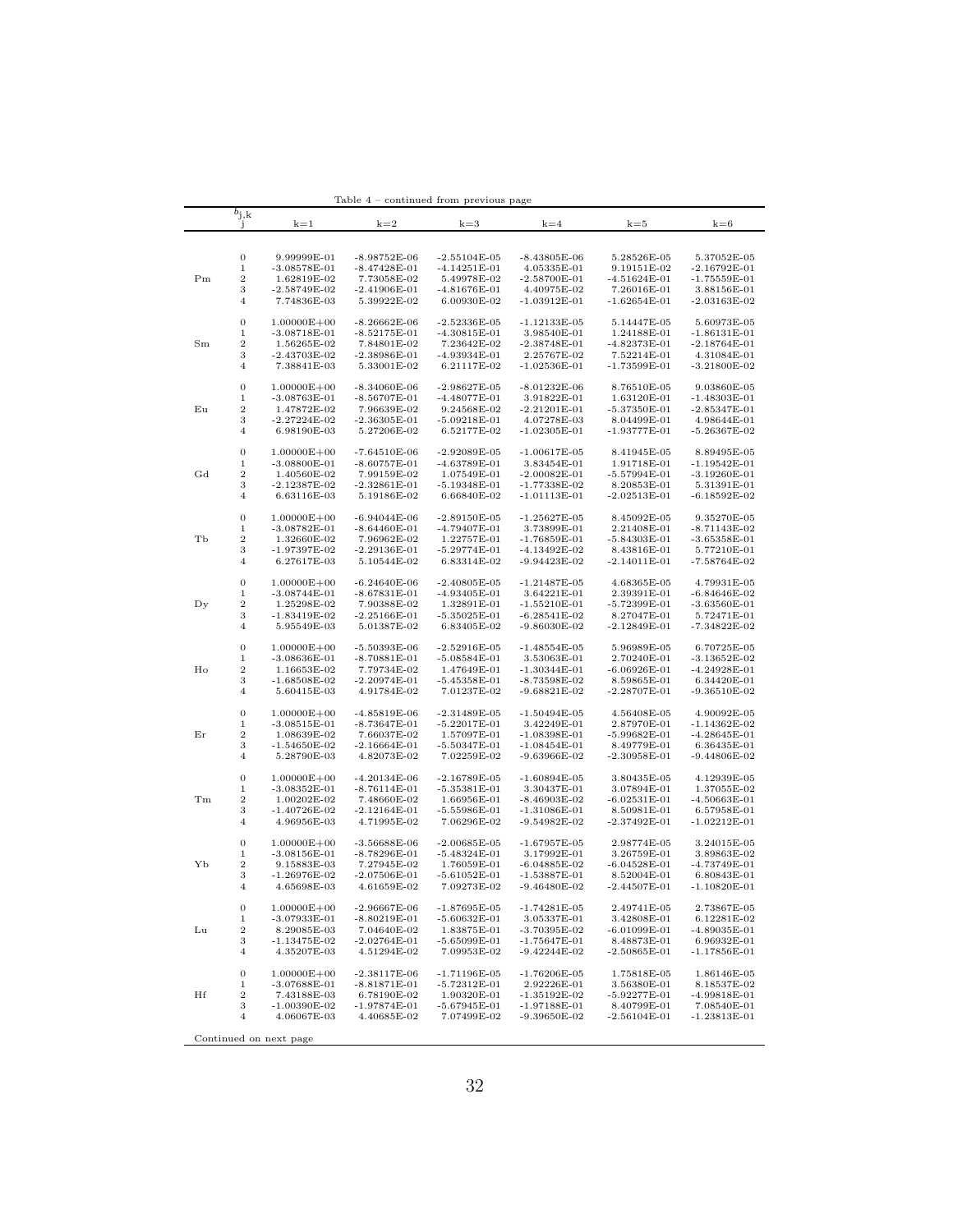|                     | $b_{j,k}$<br>$\mathbf{J}$ | $k=1$                               | $k=2$                            | $k=3$                            | $k=4$                              | $k=5$                           | $k=6$                         |
|---------------------|---------------------------|-------------------------------------|----------------------------------|----------------------------------|------------------------------------|---------------------------------|-------------------------------|
|                     |                           |                                     |                                  |                                  |                                    |                                 |                               |
|                     |                           |                                     |                                  |                                  |                                    |                                 |                               |
|                     | $\boldsymbol{0}$<br>$\,1$ | $1.00000E + 00$<br>$-3.07422E-01$   | $-1.64094E-06$<br>$-8.83241E-01$ | $-1.55193E-05$<br>$-5.83531E-01$ | $-1.89774E-05$<br>2.78552E-01      | 1.04852E-05<br>3.68475E-01      | 1.16829E-05<br>1.01668E-01    |
| Ta                  | $\,2$                     | 6.57878E-03                         | 6.47988E-02                      | 1.95926E-01                      | 1.05680E-02                        | $-5.81061E-01$                  | $-5.08678E-01$                |
| W<br>Re<br>Os<br>Ir | 3                         | -8.76825E-03                        | -1.92764E-01                     | $-5.70119E-01$                   | -2.19093E-01                       | 8.30673E-01                     | 7.18276E-01                   |
|                     | $\overline{4}$            | 3.78161E-03                         | 4.29575E-02                      | 7.03587E-02                      | -9.36606E-02                       | $-2.61130E-01$                  | $-1.29544E-01$                |
|                     |                           |                                     |                                  |                                  |                                    |                                 |                               |
|                     | $\boldsymbol{0}$          | $1.00000E + 00$                     | $-9.06217E-07$                   | -1.75273E-05                     | $-2.63276E-05$                     | 3.91616E-05                     | 7.05587E-05                   |
|                     | $\mathbf{1}$              | $-3.07119E-01$                      | -8.84377E-01                     | -5.94807E-01                     | 2.63602E-01                        | 3.84677E-01                     | 1.31208E-01                   |
|                     | $\,2$<br>3                | 5.67301E-03<br>-7.46868E-03         | 6.15609E-02<br>-1.87597E-01      | 2.02707E-01<br>-5.73876E-01      | 3.78304E-02<br>-2.44177E-01        | $-5.88336E - 01$<br>8.41510E-01 | $-5.53948E-01$<br>7.67774E-01 |
|                     | $\overline{4}$            | 3.49199E-03                         | 4.18500E-02                      | 7.05980E-02                      | $-9.23631E-02$                     | $-2.73795E-01$                  | $-1.49135E-01$                |
|                     |                           |                                     |                                  |                                  |                                    |                                 |                               |
|                     | $\boldsymbol{0}$          | $1.00000E + 00$                     | $-3.58948E-07$                   | $-1.62823E-05$                   | $-2.71290E-05$                     | 3.72118E-05                     | 7.14444E-05                   |
|                     | $\mathbf{1}$              | $-3.06807E - 01$                    | $-8.85301E-01$                   | $-6.05065E-01$                   | 2.49307E-01                        | 3.94729E-01                     | 1.51179E-01                   |
|                     | $\,2$<br>3                | 4.80860E-03<br>-6.24053E-03         | 5.81619E-02<br>$-1.82429E-01$    | 2.06801E-01                      | 6.15127E-02<br>$-2.65216E-01$      | $-5.77208E - 01$<br>8.33338E-01 | $-5.66864E-01$<br>7.82915E-01 |
|                     | 4                         | 3.22560E-03                         | 4.07640E-02                      | -5.75024E-01<br>7.00473E-02      | $-9.24940E-02$                     | $-2.80574E-01$                  | $-1.57600E-01$                |
|                     |                           |                                     |                                  |                                  |                                    |                                 |                               |
|                     | $\boldsymbol{0}$          | $1.00000E + 00$                     | 2.73211E-07                      | -1.17490E-05                     | $-2.58038E-05$                     | 6.36158E-06                     | 3.32743E-05                   |
|                     | $\,1$                     | $-3.06487E-01$                      | $-8.86009E-01$                   | $-6.14422E-01$                   | 2.35359E-01                        | 3.99566E-01                     | 1.64284E-01                   |
|                     | $\,2$                     | 3.97998E-03                         | 5.45694E-02                      | 2.08689E-01                      | 8.29080E-02                        | $-5.51489E-01$                  | $-5.58007E-01$                |
|                     | 3<br>$\overline{4}$       | -5.07592E-03<br>2.97963E-03         | -1.77216E-01<br>3.96831E-02      | -5.74108E-01<br>6.88939E-02      | $-2.83686E - 01$<br>$-9.35395E-02$ | 8.10490E-01<br>$-2.82965E-01$   | 7.75556E-01<br>$-1.59015E-01$ |
|                     |                           |                                     |                                  |                                  |                                    |                                 |                               |
|                     | $\boldsymbol{0}$          | $1.00000E + 00$                     | 7.63461E-07                      | $-1.03728E-05$                   | $-2.61459E-05$                     | 3.81382E-06                     | 3.27945E-05                   |
|                     | $\mathbf{1}$              | $-3.06146E - 01$                    | $-8.86511E-01$                   | $-6.23541E-01$                   | 2.20869E-01                        | 4.05684E-01                     | 1.80618E-01                   |
|                     | $\,2$                     | 3.13512E-03                         | 5.08041E-02                      | 2.10764E-01                      | 1.05164E-01                        | -5.34247E-01                    | -5.62996E-01                  |
|                     | 3                         | $-3.91682E-03$                      | -1.71979E-01                     | -5.73714E-01                     | $-3.02939E-01$                     | 7.97776E-01                     | 7.83848E-01                   |
|                     | 4                         | 2.73430E-03                         | 3.86138E-02                      | 6.80101E-02                      | $-9.43784E-02$                     | $-2.89324E-01$                  | $-1.66201E-01$                |
|                     | $\boldsymbol{0}$          | $1.00000E + 00$                     | 1.51657E-06                      | -7.09538E-06                     | $-2.84408E-05$                     | $-1.27698E-05$                  | 2.01646E-05                   |
|                     | 1                         | $-3.05804E - 01$                    | $-8.86765E-01$                   | $-6.31784E-01$                   | 2.05913E-01                        | 4.07649E-01                     | 1.93502E-01                   |
| Pt                  | $\,2$                     | 2.34793E-03                         | 4.67022E-02                      | 2.10764E-01                      | 1.28101E-01                        | -5.06111E-01                    | $-5.58114E-01$                |
|                     | 3                         | $-2.84140E-03$                      | $-1.66534E-01$                   | $-5.71402E-01$                   | $-3.22806E - 01$                   | 7.74285E-01                     | 7.82225E-01                   |
|                     | 4                         | 2.51586E-03                         | 3.74936E-02                      | 6.65720E-02                      | $-9.50616E - 02$                   | $-2.92587E - 01$                | $-1.70530E - 01$              |
|                     | $\boldsymbol{0}$          | $1.00000E + 00$                     | 1.98683E-06                      | $-6.48918E-06$                   | $-2.96293E-05$                     | -7.69468E-06                    | 3.13394E-05                   |
|                     | 1                         | $-3.05435E - 01$                    | $-8.86882E-01$                   | $-6.40039E-01$                   | 1.91062E-01                        | 4.12813E-01                     | 2.10658E-01                   |
| Αu                  | $\,2$                     | 1.51474E-03                         | 4.26317E-02                      | 2.11891E-01                      | 1.49893E-01                        | -4.93374E-01                    | -5.71304E-01                  |
|                     | 3                         | $-1.73665E-03$                      | $-1.61267E-01$                   | $-5.70637E-01$                   | $-3.41415E-01$                     | 7.68388E-01                     | 8.00987E-01                   |
|                     | $\overline{4}$            | 2.28617E-03                         | 3.64503E-02                      | 6.57491E-02                      | $-9.62013E-02$                     | $-3.02313E-01$                  | $-1.82243E-01$                |
|                     | $\boldsymbol{0}$          | $1.00000E + 00$                     | 2.39732E-06                      | $-5.11645E-06$                   | $-2.96111E-05$                     | $-9.22427E-06$                  | 3.19320E-05                   |
|                     | 1                         | $-3.05062E-01$                      | $-8.86831E-01$                   | -6.47453E-01                     | 1.76573E-01                        | 4.13633E-01                     | 2.22198E-01                   |
| Hg                  | $\,2$                     | 7.17189E-04                         | 3.84725E-02                      | 2.11135E-01                      | 1.69653E-01                        | -4.69442E-01                    | -5.67717E-01                  |
|                     | 3                         | $-6.88895E-04$                      | $-1.56047E-01$                   | $-5.68178E-01$                   | $-3.57792E-01$                     | 7.51537E-01                     | 8.02701E-01                   |
|                     | $\overline{4}$            | 2.07418E-03                         | 3.54391E-02                      | 6.44469E-02                      | -9.81311E-02                       | -3.08896E-01                    | -1.88736E-01                  |
|                     | $\boldsymbol{0}$          | $1.00000E + 00$                     | 2.78244E-06                      | $-3.64471E-06$                   | $-2.95014E-05$                     | $-1.12274E-05$                  | 3.20414E-05                   |
|                     | $\,1$                     | $-3.04686E - 01$                    | $-8.86615E-01$                   | $-6.54170E-01$                   | 1.62242E-01                        | 4.11585E-01                     | 2.30563E-01                   |
| Tl                  | $\boldsymbol{2}$          | $-5.16907E-05$                      | 3.42119E-02                      | 2.09082E-01                      | 1.88283E-01                        | $-4.40015E-01$                  | $-5.56825E-01$                |
|                     | 3                         | 3.11515E-04                         | $-1.50852E-01$                   | $-5.64706E-01$                   | $-3.72992E-01$                     | 7.30202E-01                     | 7.98110E-01                   |
|                     | $\overline{4}$            | 1.87637E-03                         | 3.44517E-02                      | 6.29055E-02                      | -1.00477E-01                       | -3.14592E-01                    | -1.93758E-01                  |
|                     | $\boldsymbol{0}$          | $1.00000E + 00$                     | 3.11912E-06                      | $-2.09434E-06$                   | $-2.88816E-05$                     | $-1.39980E-05$                  | 2.99387E-05                   |
|                     | $\,1$                     | $-3.04309E-01$                      | $-8.86252E-01$                   | $-6.60070E-01$                   | 1.48310E-01                        | 4.05729E-01                     | 2.33997E-01                   |
| РЬ                  | $\boldsymbol{2}$          | $-7.79204E-04$                      | 2.98994E-02                      | 2.05239E-01                      | 2.04916E-01                        | $-4.00938E-01$                  | $-5.31269E - 01$              |
|                     | 3                         | 1.25147E-03                         | $-1.45730E-01$                   | $-5.59635E-01$                   | $-3.86047E - 01$                   | 6.99409E-01                     | 7.78559E-01                   |
|                     | $\overline{4}$            | 1.69719E-03                         | 3.35036E-02                      | 6.09158E-02                      | $-1.03573E-01$                     | -3.17614E-01                    | $-1.94234E-01$                |
|                     | 0                         | $1.00000E + 00$                     | 3.35749E-06                      | 3.97719E-06                      | -2.34572E-05                       | -5.63032E-05                    | $-3.28419E-05$                |
|                     | 1                         | $-3.03936E - 01$                    | $-8.85747E-01$                   | $-6.65065E-01$                   | 1.34864E-01                        | 3.95346E-01                     | 2.31317E-01                   |
| Bi                  | $\,2$                     | $-1.45687E-03$                      | 2.55398E-02                      | 1.99275E-01                      | 2.19322E-01                        | $-3.49457E-01$                  | $-4.86677E - 01$              |
|                     | 3                         | 2.12267E-03                         | $-1.40682E-01$                   | $-5.52596E-01$                   | $-3.96718E-01$                     | 6.56053E-01                     | 7.39183E-01                   |
|                     | $\,4\,$                   | 1.53950E-03                         | 3.25940E-02                      | 5.83474E-02                      | $-1.07501E-01$                     | $-3.16870E - 01$                | $-1.88461E-01$                |
|                     | $\boldsymbol{0}$          |                                     |                                  |                                  |                                    |                                 | $-6.55183E-05$                |
|                     | $\,1$                     | $1.00000E + 00$<br>$-3.03544E - 01$ | 3.37161E-06<br>$-8.85146E-01$    | 6.41700E-06<br>$-6.70190E-01$    | $-1.65495E-05$<br>1.21911E-01      | $-7.10841E-05$<br>3.88427E-01   | 2.32509E-01                   |
| P <sub>O</sub>      | $\,2$                     | $-2.16580E-03$                      | 2.12729E-02                      | 1.94779E-01                      | 2.31585E-01                        | $-3.13173E-01$                  | $-4.57701E-01$                |
|                     | 3                         | 3.01211E-03                         | $-1.35849E-01$                   | $-5.47388E - 01$                 | $-4.05136E-01$                     | 6.29372E-01                     | 7.16760E-01                   |
|                     | $\overline{4}$            | 1.37421E-03                         | $3.17686{\rm E}\mbox{-}02$       | 5.64658E-02                      | $-1.12206E-01$                     | $-3.22112E-01$                  | $-1.88731E-01$                |
|                     |                           | Continued on next page              |                                  |                                  |                                    |                                 |                               |
|                     |                           |                                     |                                  |                                  |                                    |                                 |                               |

Table 4 – continued from previous page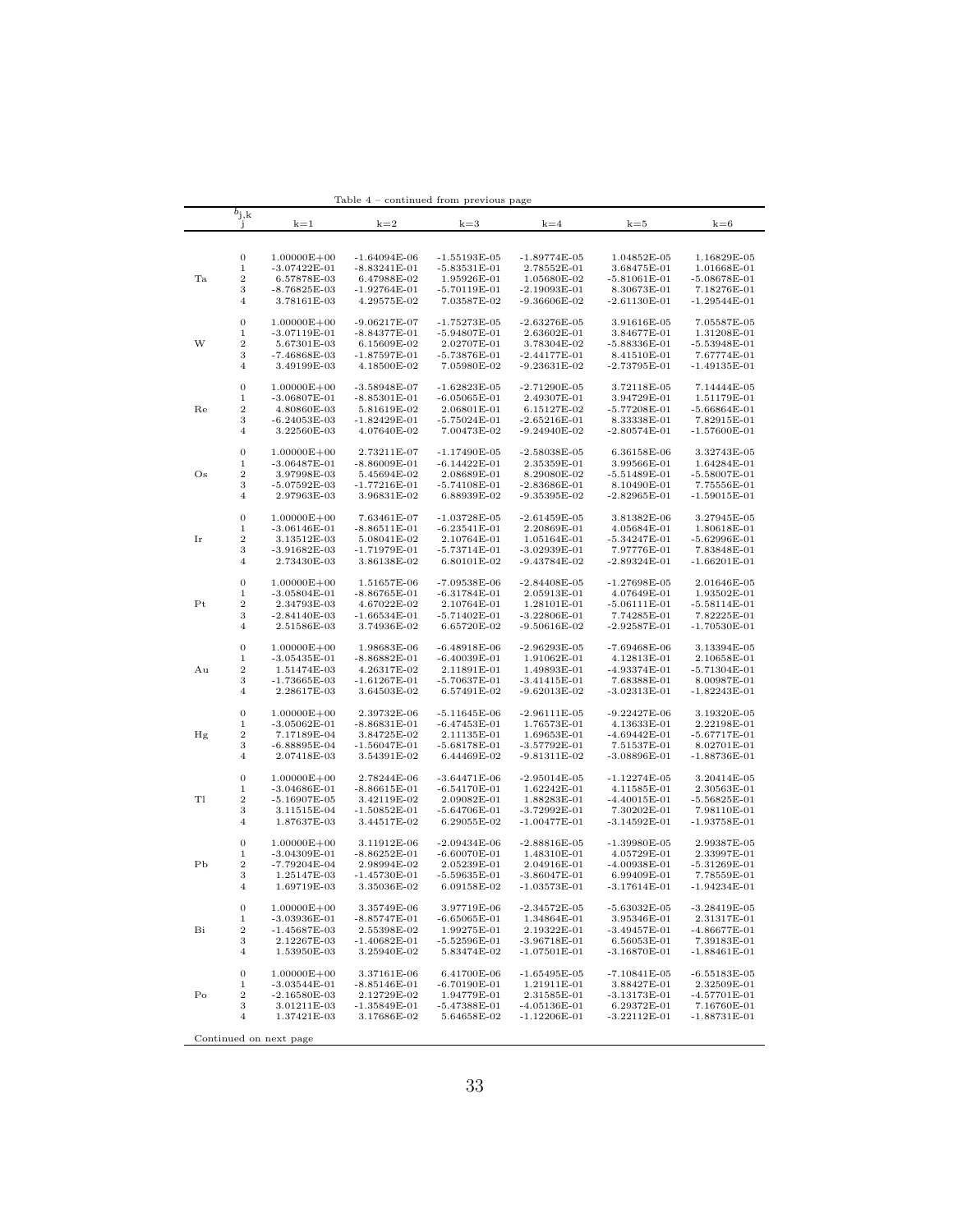|             |                     |                                   | lable 4                         | - continued from previous page |                                  |                                 |                               |
|-------------|---------------------|-----------------------------------|---------------------------------|--------------------------------|----------------------------------|---------------------------------|-------------------------------|
|             | $b_{\rm j,k}$<br>J  | $k=1$                             | $k=2$                           | $k=3$                          | $k=4$                            | $k=5$                           | $k=6$                         |
|             |                     |                                   |                                 |                                |                                  |                                 |                               |
|             |                     |                                   |                                 |                                |                                  |                                 |                               |
|             | $\boldsymbol{0}$    | $1.00000E + 00$                   | 3.59419E-06                     | 8.62223E-06                    | $-1.48197E-05$                   | $-7.92650E-05$                  | $-7.68342E - 05$              |
|             | 1                   | $-3.03155E-01$                    | $-8.84379E-01$                  | $-6.74772E-01$                 | 1.08333E-01                      | 3.80917E-01                     | 2.35349E-01                   |
| At          | $\,2$               | $-2.83453E-03$                    | 1.68369E-02                     | 1.89414E-01                    | 2.45715E-01                      | $-2.77890E-01$                  | -4.36776E-01                  |
|             | 3<br>4              | 3.84532E-03<br>1.22604E-03        | $-1.30946E - 01$<br>3.09317E-02 | $-5.41534E-01$<br>5.44454E-02  | -4.15613E-01<br>$-1.16240E-01$   | 6.04263E-01<br>$-3.28295E-01$   | 7.03374E-01<br>$-1.92431E-01$ |
|             |                     |                                   |                                 |                                |                                  |                                 |                               |
|             | $\boldsymbol{0}$    | $1.00000E + 00$                   | 3.87146E-06                     | 4.80070E-06                    | $-1.93015E-05$                   | $-3.42929E-05$                  | $-5.92706E-06$                |
|             | 1                   | $-3.02743E-01$                    | $-8.83477E-01$                  | $-6.79905E-01$                 | 9.38015E-02                      | 3.81334E-01                     | 2.51330E-01                   |
| Rn          | $\,2$               | $-3.55395E-03$                    | 1.23259E-02                     | 1.87105E-01                    | 2.62907E-01                      | $-2.74237E-01$                  | $-4.65042E-01$                |
|             | 3                   | 4.72067E-03                       | $-1.26071E-01$                  | $-5.39258E-01$                 | -4.29411E-01                     | 6.13810E-01                     | 7.43311E-01                   |
|             | 4                   | 1.06194E-03                       | 3.01154E-02                     | 5.37051E-02                    | $-1.19185E-01$                   | $-3.46564E-01$                  | $-2.14447E - 01$              |
|             | $\boldsymbol{0}$    | $1.00000E + 00$                   | 4.01379E-06                     | 5.49499E-06                    | $-1.80611E-05$                   | $-3.07892E-05$                  | $-1.66001E-06$                |
|             | $\,1$               | $-3.02339E - 01$                  | $-8.82490E-01$                  | $-6.83951E-01$                 | 8.05148E-02                      | 3.74652E-01                     | 2.55883E-01                   |
| Fr          | $\,2$               | $-4.22029E-03$                    | 7.90066E-03                     | 1.82095E-01                    | 2.75606E-01                      | -2.49450E-01                    | -4.56602E-01                  |
|             | 3                   | 5.52838E-03                       | $-1.21388E-01$                  | $-5.34417E-01$                 | $-4.38535E-01$                   | 6.01732E-01                     | 7.45118E-01                   |
|             | $\overline{4}$      | 9.18625E-04                       | 2.93730E-02                     | 5.21879E-02                    | -1.23704E-01                     | -3.58082E-01                    | -2.24204E-01                  |
|             |                     |                                   |                                 |                                |                                  |                                 |                               |
|             | $\boldsymbol{0}$    | $1.00000E + 00$                   | 3.92136E-06                     | 6.47993E-06                    | $-1.22539E-05$                   | $-3.36111E-05$                  | $-1.60510E-05$                |
|             | $\,1\,$             | $-3.01948E-01$                    | $-8.81444E-01$                  | $-6.86996E-01$                 | 6.86217E-02                      | 3.62375E-01                     | 2.51482E-01                   |
| Ra          | $\,2$<br>3          | -4.81937E-03                      | 3.63292E-03                     | 1.74815E-01                    | 2.83496E-01<br>-4.42744E-01      | $-2.09497E-01$<br>5.74838E-01   | -4.21244E-01<br>7.19912E-01   |
|             | $\overline{4}$      | 6.25635E-03<br>7.99621E-04        | -1.16966E-01<br>2.87267E-02     | -5.27541E-01<br>5.00857E-02    | $-1.29858E-01$                   | -3.65227E-01                    | -2.25574E-01                  |
|             |                     |                                   |                                 |                                |                                  |                                 |                               |
|             | $\mathbf{0}$        | $1.00000E + 00$                   | 3.99266E-06                     | 6.47777E-06                    | $-1.12429E-05$                   | $-2.38328E-05$                  | $-2.96736E-06$                |
|             | $\,1$               | $-3.01550E-01$                    | $-8.80274E-01$                  | $-6.90202E-01$                 | 5.59307E-02                      | 3.55180E-01                     | 2.56033E-01                   |
| Aс          | $\,2$               | $-5.42427E-03$                    | $-7.21339E-04$                  | 1.69071E-01                    | 2.94138E-01                      | $-1.89681E-01$                  | $-4.18927E-01$                |
|             | 3                   | 6.98019E-03                       | $-1.12541E-01$                  | $-5.22534E-01$                 | $-4.50001E-01$                   | 5.69554E-01                     | 7.29976E-01                   |
|             | $\overline{4}$      | 6.80286E-04                       | 2.80878E-02                     | 4.86714E-02                    | $-1.35006E - 01$                 | -3.79924E-01                    | $-2.39042E-01$                |
|             | $\boldsymbol{0}$    |                                   | 4.05101E-06                     |                                |                                  | $-3.80760E-05$                  |                               |
|             | $\,1$               | $1.00000E + 00$<br>$-3.01180E-01$ | $-8.79037E-01$                  | 1.00604E-05<br>$-6.92166E-01$  | -8.55053E-06<br>4.44478E-02      | 3.41177E-01                     | $-1.96756E-05$<br>2.50586E-01 |
| Th          | $\,2$               | $-5.91516E-03$                    | -4.97546E-03                    | 1.60075E-01                    | 3.00765E-01                      | $-1.49408E-01$                  | $-3.85113E-01$                |
|             | 3                   | 7.57436E-03                       | $-1.08305E-01$                  | $-5.14356E - 01$               | -4.53218E-01                     | 5.43200E-01                     | 7.07528E-01                   |
|             | $\overline{4}$      | 6.02309E-04                       | 2.75190E-02                     | 4.62704E-02                    | $-1.41493E-01$                   | $-3.88012E-01$                  | $-2.42136E-01$                |
|             |                     |                                   |                                 |                                |                                  |                                 |                               |
|             | $\boldsymbol{0}$    | $1.00000E + 00$                   | 4.03802E-06                     | 1.22961E-05                    | $-5.22107E-06$                   | $-4.92913E-05$                  | $-3.72393E-05$                |
|             | $\,1$               | $-3.00797E-01$                    | $-8.77717E-01$                  | $-6.93950E-01$                 | 3.31074E-02                      | 3.26970E-01                     | 2.44923E-01                   |
| Pa          | $\boldsymbol{2}$    | $-6.43446E-03$                    | -9.20205E-03                    | 1.51488E-01                    | 3.06993E-01                      | $-1.11177E-01$                  | -3.52850E-01                  |
|             | 3<br>$\overline{4}$ | 8.19071E-03                       | $-1.04178E-01$<br>2.69938E-02   | -5.06875E-01                   | -4.56147E-01                     | 5.19430E-01                     | 6.87083E-01                   |
|             |                     | 5.14989E-04                       |                                 | 4.41697E-02                    | -1.48089E-01                     | -3.97338E-01                    | $-2.46248E-01$                |
|             | $\boldsymbol{0}$    | $1.00000E + 00$                   | 3.98480E-06                     | 1.30067E-05                    | $-2.91293E-06$                   | $-4.64269E-05$                  | -3.57834E-05                  |
|             | $\,1$               | $-3.00419E-01$                    | $-8.76338E-01$                  | $-6.95427E-01$                 | 2.20192E-02                      | 3.13702E-01                     | 2.40846E-01                   |
| U           | $\,2$               | $-6.92027E-03$                    | $-1.33345E-02$                  | 1.42861E-01                    | 3.12565E-01                      | $-7.88611E-02$                  | $-3.28521E-01$                |
|             | 3                   | 8.76448E-03                       | $-1.00225E-01$                  | $-4.99621E-01$                 | -4.58571E-01                     | 5.02398E-01                     | 6.75598E-01                   |
|             | $\overline{4}$      | 4.39843E-04                       | 2.65321E-02                     | 4.22136E-02                    | $-1.54855E-01$                   | -4.09309E-01                    | $-2.53760E-01$                |
|             | $\boldsymbol{0}$    | $1.00000E + 00$                   | 3.94823E-06                     | 1.35143E-05                    | -1.28843E-06                     | $-4.26710E-05$                  | $-3.21558E-05$                |
|             | $\,1$               | $-3.00039E-01$                    | $-8.74873E-01$                  | $-6.96826E-01$                 | 1.08115E-02                      | 3.02127E-01                     | 2.39645E-01                   |
| $_{\rm Np}$ | $\boldsymbol{2}$    | $-7.40220E-03$                    | -1.74666E-02                    | 1.34916E-01                    | 3.18716E-01                      | -5.45344E-02                    | $-3.15813E-01$                |
|             | 3                   | 9.32695E-03                       | -9.63453E-02                    | -4.93297E-01                   | -4.61732E-01                     | 4.93897E-01                     | 6.76357E-01                   |
|             | $\overline{4}$      | 3.66650E-04                       | 2.61010E-02                     | 4.06208E-02                    | $-1.61393E-01$                   | $-4.24410E-01$                  | $-2.65594E-01$                |
|             |                     |                                   |                                 |                                |                                  |                                 |                               |
|             | $\boldsymbol{0}$    | $1.00000E + 00$                   | 3.85274E-06                     | 1.67850E-05                    | 3.33082E-06                      | $-6.43261E-05$                  | -6.78587E-05                  |
|             | 1                   | $-2.99678E - 01$                  | $-8.73363E-01$                  | $-6.97176E-01$                 | 7.68305E-04                      | 2.84062E-01                     | 2.28542E-01                   |
| Pu          | $\,2$               | $-7.81242E-03$                    | $-2.14852E-02$                  | 1.24401E-01                    | 3.21238E-01                      | $-1.07947E-02$                  | -2.72085E-01                  |
|             | 3<br>$\overline{4}$ | 9.80818E-03<br>3.18398E-04        | $-9.26511E-02$<br>2.57363E-02   | -4.84534E-01<br>3.82849E-02    | $-4.61294E-01$<br>$-1.69124E-01$ | 4.65541E-01<br>$-4.33328E - 01$ | 6.45226E-01<br>$-2.67276E-01$ |
|             |                     |                                   |                                 |                                |                                  |                                 |                               |
|             | $\boldsymbol{0}$    | $1.00000E + 00$                   | 3.49119E-06                     | 1.77989E-05                    | 8.54007E-06                      | $-5.94406E-05$                  | $-6.78762E-05$                |
|             | 1                   | $-2.99325E-01$                    | $-8.71876E-01$                  | $-6.97466E-01$                 | -8.34232E-03                     | 2.69771E-01                     | 2.21876E-01                   |
| Αm          | $\,2$               | $-8.18361E-03$                    | $-2.51618E-02$                  | 1.14723E-01                    | 3.21013E-01                      | 1.72141E-02                     | $-2.46552E-01$                |
|             | 3                   | 1.02437E-02                       | -8.93779E-02                    | -4.76932E-01                   | $-4.58213E-01$                   | 4.54434E-01                     | 6.34192E-01                   |
|             | $\overline{4}$      | 2.83157E-04                       | 2.55154E-02                     | 3.64039E-02                    | -1.77726E-01                     | -4.48417E-01                    | $-2.76123E-01$                |
|             | $\boldsymbol{0}$    |                                   |                                 |                                |                                  |                                 | $-7.62514E-05$                |
|             | $\,1$               | $1.00000E + 00$<br>$-2.98982E-01$ | 3.13119E-06<br>$-8.70370E-01$   | 2.04848E-05<br>-6.97309E-01    | 1.36397E-05<br>-1.67516E-02      | -6.54463E-05<br>2.56138E-01     | 2.16214E-01                   |
| $_{\rm Cm}$ | $\,2$               | $-8.51482E-03$                    | $-2.86591E-02$                  | 1.04405E-01                    | 3.18798E-01                      | 4.13936E-02                     | -2.25977E-01                  |
|             | 3                   | 1.06317E-02                       | $-8.63510E-02$                  | $-4.68845E-01$                 | $-4.53229E-01$                   | 4.47295E-01                     | 6.28363E-01                   |
|             | $\overline{4}$      | 2.61843E-04                       | 2.53800E-02                     | 3.44113E-02                    | -1.86967E-01                     | -4.65095E-01                    | $-2.86964E-01$                |
|             |                     |                                   |                                 |                                |                                  |                                 |                               |
|             |                     | Continued on next page            |                                 |                                |                                  |                                 |                               |

Table 4 – continued from previous page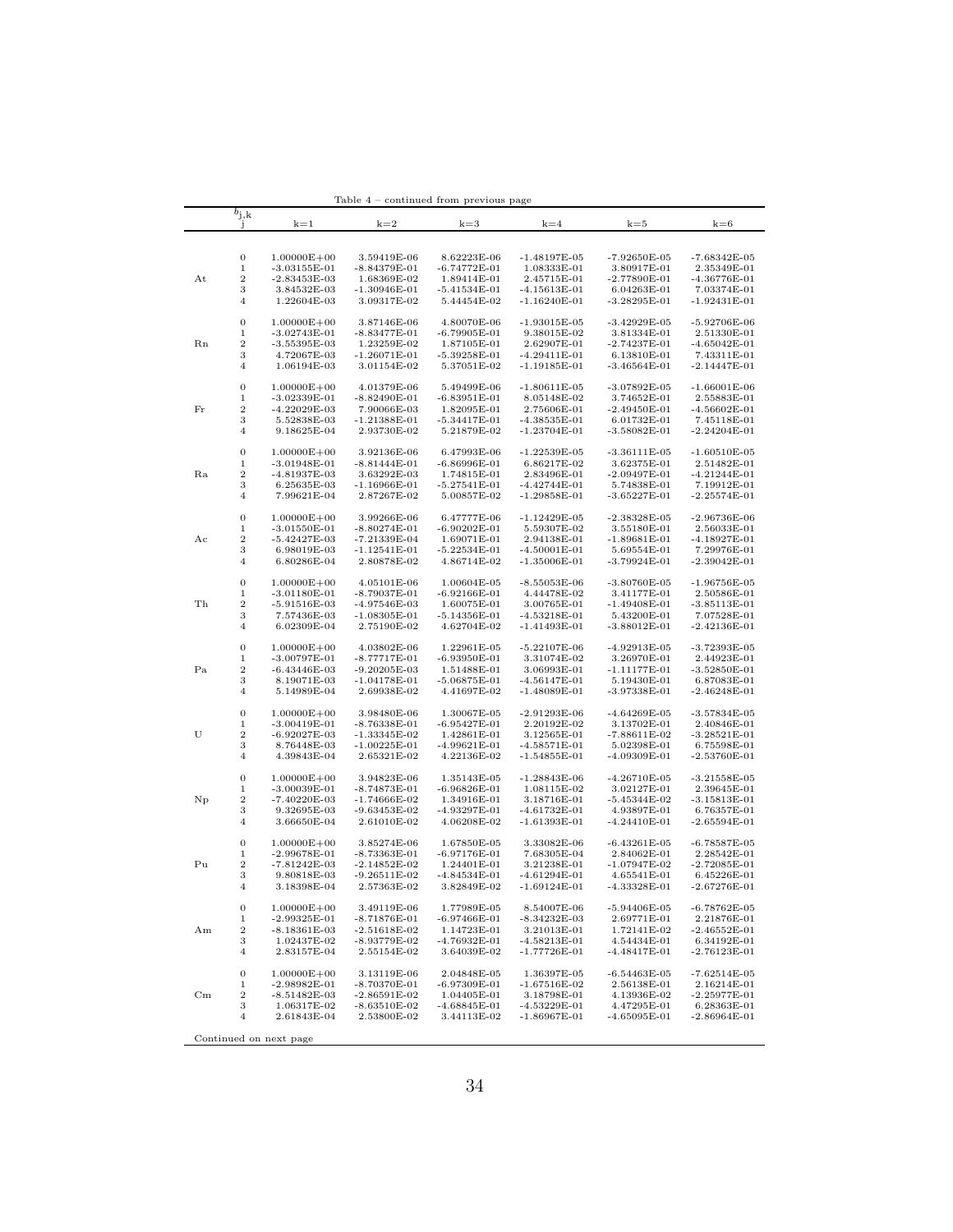|           |                                 |                                     | 1able 4                          | – continued from previous page |                                |                                 |                               |
|-----------|---------------------------------|-------------------------------------|----------------------------------|--------------------------------|--------------------------------|---------------------------------|-------------------------------|
|           | $b_{\rm j,k}$<br>J              | $k=1$                               | $k=2$                            | $k=3$                          | $k=4$                          | $k=5$                           | $k=6$                         |
|           |                                 |                                     |                                  |                                |                                |                                 |                               |
|           |                                 |                                     |                                  |                                |                                |                                 |                               |
|           | $\boldsymbol{0}$                | $1.00000E + 00$                     | 2.68238E-06                      | 1.95022E-05                    | 1.79662E-05                    | $-4.64560E-05$                  | $-5.83468E-05$                |
|           | 1                               | $-2.98635E-01$                      | $-8.68822E-01$                   | $-6.97267E-01$                 | $-2.50651E-02$                 | 2.43906E-01                     | 2.11454E-01                   |
| Bk        | $\,2$                           | $-8.85891E-03$                      | $-3.20692E-02$                   | 9.55507E-02                    | 3.16895E-01                    | 5.76849E-02                     | $-2.12199E-01$                |
|           | 3                               | 1.10308E-02<br>2.34384E-04          | $-8.34676E-02$                   | $-4.62600E-01$<br>3.31036E-02  | $-4.48895E-01$                 | 4.49398E-01<br>$-4.85340E - 01$ | 6.31098E-01                   |
|           | 4                               |                                     | 2.52948E-02                      |                                | $-1.95975E-01$                 |                                 | $-3.01238E-01$                |
|           | $\boldsymbol{0}$                | $1.00000E + 00$                     | 2.19243E-06                      | 1.83802E-05                    | 2.25939E-05                    | $-2.74383E-05$                  | $-4.14375E-05$                |
|           | 1                               | $-2.98291E-01$                      | $-8.67262E-01$                   | $-6.97067E-01$                 | $-3.27556E-02$                 | 2.32469E-01                     | 2.06983E-01                   |
| Cf        | $\,2$                           | $-9.18726E - 03$                    | $-3.52986E - 02$                 | 8.70894E-02                    | 3.13464E-01                    | 6.93485E-02                     | -2.01573E-01                  |
|           | 3                               | 1.14097E-02                         | $-8.08214E-02$                   | $-4.56981E-01$                 | $-4.43207E-01$                 | 4.56556E-01                     | 6.37500E-01                   |
|           | 4                               | 2.11626E-04                         | 2.52905E-02                      | 3.20551E-02                    | $-2.05432E - 01$               | $-5.07586E - 01$                | $-3.17064E-01$                |
|           |                                 |                                     |                                  |                                |                                |                                 |                               |
|           | $\boldsymbol{0}$<br>$\mathbf 1$ | $1.00000E + 00$<br>$-2.97948E - 01$ | 1.90824E-06<br>$-8.65640E-01$    | 1.75337E-05<br>$-6.96905E-01$  | 2.40067E-05<br>$-4.09559E-02$  | $-1.39157E-05$<br>2.23681E-01   | $-2.42798E-05$<br>2.08110E-01 |
| Es        | $\,2$                           | $-9.51279E-03$                      | $-3.85358E-02$                   | 7.96190E-02                    | 3.12379E-01                    | 7.07528E-02                     | $-2.11292E-01$                |
|           | 3                               | 1.17820E-02                         | $-7.82100E-02$                   | $-4.52580E - 01$               | $-4.40225E - 01$               | 4.74385E-01                     | 6.65212E-01                   |
|           | $\overline{4}$                  | 1.89125E-04                         | 2.52991E-02                      | 3.14559E-02                    | -2.13995E-01                   | -5.33639E-01                    | -3.40216E-01                  |
|           |                                 |                                     |                                  |                                |                                |                                 |                               |
|           | $\boldsymbol{0}$                | $1.00000E + 00$                     | 1.77000E-06                      | 2.62720E-05                    | 2.94930E-05                    | $-1.05066E-04$                  | $-1.57983E-04$                |
|           | $\mathbf 1$                     | $-2.97652E-01$                      | $-8.63999E-01$                   | $-6.94236E-01$                 | -4.71299E-02                   | 1.91590E-01                     | 1.74221E-01                   |
| $\rm{Fm}$ | $\boldsymbol{2}$<br>3           | $-9.67101E-03$<br>1.19749E-02       | $-4.16520E-02$<br>$-7.57620E-02$ | 6.44187E-02<br>$-4.40210E-01$  | 3.05069E-01<br>-4.30966E-01    | 1.50955E-01                     | $-1.02197E-01$<br>5.67673E-01 |
|           | $\overline{4}$                  | 2.24241E-04                         | 2.53622E-02                      | 2.82552E-02                    | $-2.24641E-01$                 | 4.09045E-01<br>-5.32340E-01     | -3.22038E-01                  |
|           |                                 |                                     |                                  |                                |                                |                                 |                               |
|           | $\boldsymbol{0}$                | $1.00000E + 00$                     | 1.65023E-06                      | 1.70022E-05                    | 2.09197E-05                    | $-1.78077E-05$                  | $-2.46650E-05$                |
|           | $\mathbf 1$                     | $-2.97304E-01$                      | $-8.62336E-01$                   | $-6.94643E-01$                 | $-5.55534E-02$                 | 1.92543E-01                     | 1.89792E-01                   |
| Md        | $\,2$                           | $-1.00167E-02$                      | $-4.46503E-02$                   | 6.08485E-02                    | 3.06312E-01                    | 1.14504E-01                     | $-1.67135E-01$                |
|           | 3                               | 1.23657E-02                         | -7.34762E-02                     | $-4.40401E-01$                 | $-4.31040E - 01$               | 4.67813E-01                     | 6.55299E-01                   |
|           | $\overline{4}$                  | 1.91018E-04                         | 2.54799E-02                      | 2.92965E-02                    | $-2.32178E-01$                 | $-5.72806E - 01$                | -3.66007E-01                  |
|           | $\boldsymbol{0}$                | $1.00000E + 00$                     | 1.34186E-06                      | 1.69432E-05                    | 2.26628E-05                    | $-1.33520E-05$                  | $-2.05400E-05$                |
|           | $\mathbf 1$                     | $-2.96996E-01$                      | $-8.60705E-01$                   | -6.93244E-01                   | $-6.16582E-02$                 | 1.79649E-01                     | 1.83194E-01                   |
| No        | $\,2$                           | $-1.02234E-02$                      | $-4.73718E-02$                   | 5.18512E-02                    | 3.00343E-01                    | 1.25119E-01                     | $-1.56522E-01$                |
|           | 3                               | 1.26071E-02                         | $-7.15120E-02$                   | -4.34991E-01                   | -4.23759E-01                   | 4.76525E-01                     | 6.62845E-01                   |
|           | $\overline{4}$                  | 2.05633E-04                         | 2.57040E-02                      | 2.85086E-02                    | $-2.42168E-01$                 | $-5.96848E-01$                  | $-3.83555E-01$                |
|           |                                 |                                     |                                  |                                |                                |                                 |                               |
|           | $\boldsymbol{0}$                | $1.00000E + 00$                     | 9.68943E-07                      | 1.51050E-05                    | 2.42782E-05                    | 4.87913E-06                     | $-1.13536E-06$                |
| Lr        | $\mathbf 1$<br>$\boldsymbol{2}$ | $-2.96688E-01$<br>$-1.04339E-02$    | -8.59095E-01<br>-4.98599E-02     | $-6.92020E-01$<br>4.42687E-02  | $-6.72349E-02$<br>2.93348E-01  | 1.70148E-01<br>1.23251E-01      | 1.80030E-01<br>-1.58755E-01   |
|           | 3                               | 1.28507E-02                         | -6.98228E-02                     | $-4.31219E-01$                 | -4.15631E-01                   | 4.98219E-01                     | 6.83791E-01                   |
|           | $\overline{4}$                  | 2.17532E-04                         | 2.60191E-02                      | 2.83012E-02                    | $-2.52454E-01$                 | $-6.25465E-01$                  | -4.05797E-01                  |
|           |                                 |                                     |                                  |                                |                                |                                 |                               |
|           | $\boldsymbol{0}$                | $1.00000E + 00$                     | 6.18000E-07                      | 1.58714E-05                    | 2.65990E-05                    | 9.51773E-07                     | $-8.30010E-06$                |
|           | $\mathbf 1$                     | $-2.96402E-01$                      | $-8.57482E-01$                   | $-6.90151E-01$                 | $-7.21231E-02$                 | 1.57438E-01                     | 1.72358E-01                   |
| Rf        | $\overline{2}$                  | $-1.05703E-02$                      | $-5.22097E-02$                   | 3.52232E-02                    | 2.84934E-01                    | 1.32021E-01                     | $-1.46479E-01$                |
|           | 3<br>$\overline{4}$             | 1.30147E-02<br>2.54008E-04          | $-6.83011E-02$<br>2.63882E-02    | $-4.26016E-01$<br>2.76472E-02  | -4.06312E-01<br>$-2.63140E-01$ | 5.08292E-01<br>$-6.50438E-01$   | 6.89268E-01<br>$-4.23135E-01$ |
|           |                                 |                                     |                                  |                                |                                |                                 |                               |
|           | $\boldsymbol{0}$                | 9.99999E-01                         | 2.59474E-07                      | 1.66304E-05                    | 2.92739E-05                    | $-4.13596E-06$                  | $-2.16221E-05$                |
|           | $\mathbf 1$                     | $-2.96127E-01$                      | $-8.55900E-01$                   | $-6.87860E-01$                 | -7.59673E-02                   | 1.42366E-01                     | 1.59392E-01                   |
| Db        | $\boldsymbol{2}$                | $-1.06769E-02$                      | $-5.43151E-02$                   | 2.57506E-02                    | 2.74014E-01                    | 1.46148E-01                     | $-1.20052E-01$                |
|           | 3                               | 1.31494E-02                         | -6.70578E-02                     | -4.20650E-01                   | -3.94725E-01                   | 5.13897E-01                     | 6.81679E-01                   |
|           | $\overline{4}$                  | 2.97517E-04                         | 2.68481E-02                      | 2.70054E-02                    | $-2.74569E - 01$               | $-6.74499E-01$                  | $-4.36824E-01$                |
|           | $\boldsymbol{0}$                | 9.99999E-01                         | $-1.77820E-07$                   | 1.81066E-05                    | 3.31456E-05                    | $-1.69397E-05$                  | $-4.28294E-05$                |
|           | 1                               | $-2.95860E-01$                      | $-8.54345E - 01$                 | $-6.85493E-01$                 | -7.93655E-02                   | 1.28453E-01                     | 1.48394E-01                   |
| Sg        | $\boldsymbol{2}$                | $-1.07632E-02$                      | -5.61996E-02                     | 1.67417E-02                    | 2.62468E-01                    | 1.56187E-01                     | -1.00805E-01                  |
|           | 3                               | 1.32617E-02                         | $-6.60643E-02$                   | $-4.15868E - 01$               | $-3.82710E-01$                 | 5.23344E-01                     | 6.81217E-01                   |
|           | 4                               | 3.46640E-04                         | 2.73888E-02                      | 2.65816E-02                    | $-2.86163E-01$                 | $-7.00045E-01$                  | $-4.53062E-01$                |
|           |                                 | 9.99999E-01                         |                                  |                                | 3.53367E-05                    |                                 | $-4.12248E-05$                |
|           | $\boldsymbol{0}$<br>$\mathbf 1$ | $-2.95596E-01$                      | $-6.09064E-07$<br>$-8.52825E-01$ | 1.75501E-05<br>$-6.83326E-01$  | -8.23009E-02                   | $-1.26999E-05$<br>1.17972E-01   | 1.40826E-01                   |
| Bh        | $\,2$                           | $-1.08459E-02$                      | -5.78446E-02                     | 9.15935E-03                    | 2.50321E-01                    | 1.54102E-01                     | $-9.42181E-02$                |
|           | 3                               | 1.33702E-02                         | $-6.53381E-02$                   | $-4.12705E-01$                 | $-3.70314E-01$                 | 5.45369E-01                     | 6.94045E-01                   |
|           | 4                               | 3.95007E-04                         | 2.80161E-02                      | 2.67250E-02                    | $-2.97907E-01$                 | $-7.30050E-01$                  | -4.73991E-01                  |
|           |                                 |                                     |                                  |                                |                                |                                 |                               |
|           | $\boldsymbol{0}$                | 9.99999E-01                         | $-9.42759E-07$                   | 1.72958E-05                    | 3.54784E-05                    | $-9.69148E-06$                  | $-3.67223E-05$                |
|           | $\mathbf 1$                     | $-2.95349E-01$                      | $-8.51305E-01$                   | $-6.80689E-01$                 | $-8.49368E-02$                 | 1.04962E-01                     | 1.29792E-01                   |
| Hs        | $\boldsymbol{2}$<br>3           | $-1.08770E-02$<br>1.34244E-02       | $-5.93862E-02$<br>$-6.47286E-02$ | 7.36858E-04<br>$-4.08794E-01$  | 2.38278E-01<br>$-3.58341E-01$  | 1.59850E-01<br>5.59306E-01      | -7.75931E-02<br>6.96865E-01   |
|           | $\overline{4}$                  | 4.59416E-04                         | 2.86787E-02                      | 2.66533E-02                    | $-3.09522E-01$                 | -7.57739E-01                    | -4.92019E-01                  |
|           |                                 |                                     |                                  |                                |                                |                                 |                               |
|           |                                 | Continued on next page              |                                  |                                |                                |                                 |                               |

Table 4 – continued from previous page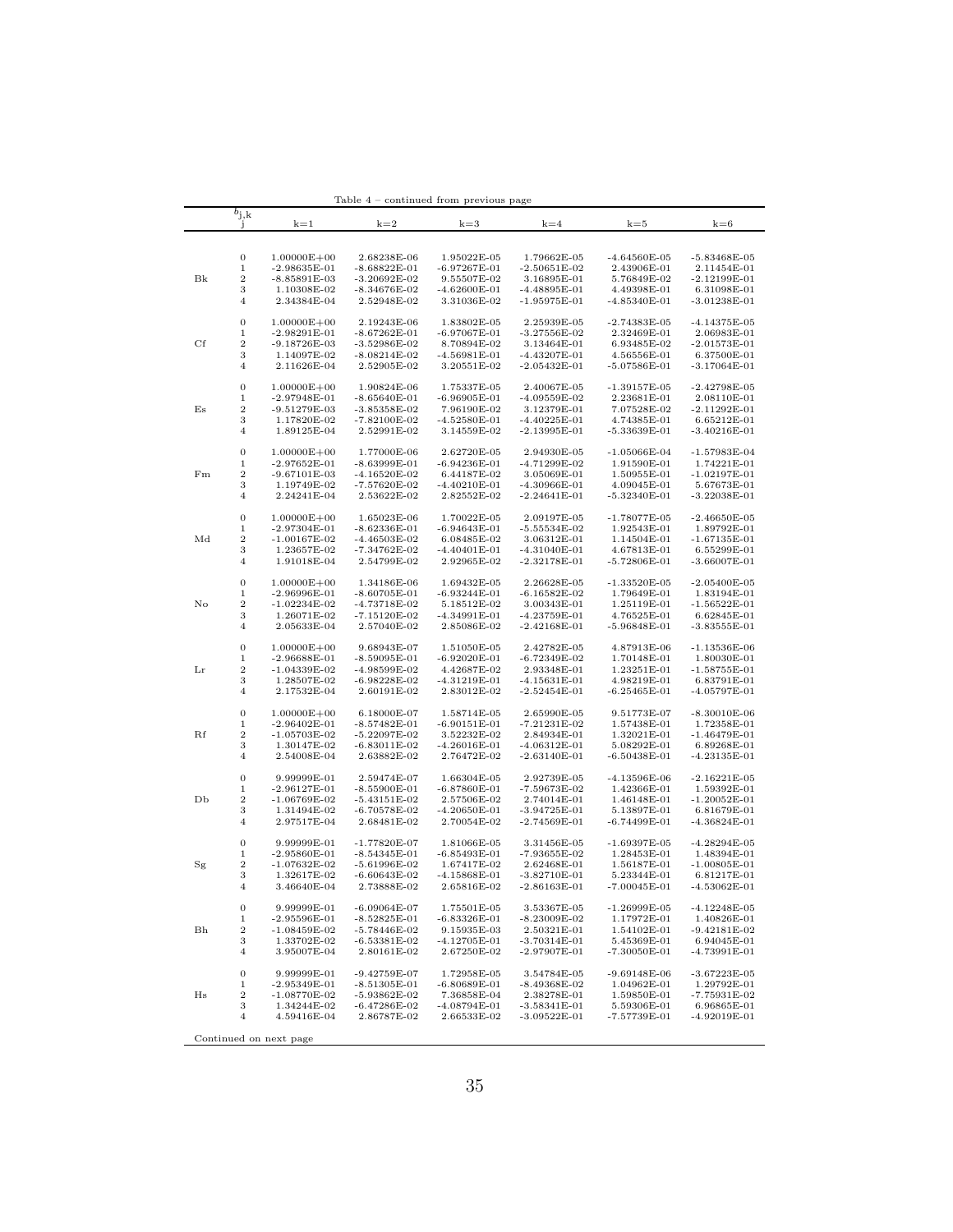|                                                    | $b_{j,k}$<br>Ĵ      | $k=1$                              | $k=2$                              | $k=3$                            | $k=4$                         | $k=5$                      | $k=6$                         |
|----------------------------------------------------|---------------------|------------------------------------|------------------------------------|----------------------------------|-------------------------------|----------------------------|-------------------------------|
|                                                    |                     |                                    |                                    |                                  |                               |                            |                               |
|                                                    |                     |                                    |                                    |                                  |                               |                            |                               |
|                                                    | $\mathbf{0}$        | 9.99999E-01                        | $-1.32996E-06$                     | 1.59234E-05                      | 3.56739E-05                   | 1.06523E-06                | $-2.25545E-05$                |
|                                                    | $\,1$               | $-2.95093E-01$                     | $-8.49826E - 01$                   | $-6.78848E - 01$                 | $-8.76834E-02$                | 1.00610E-01                | 1.30813E-01                   |
| Mt                                                 | $\overline{2}$      | $-1.09452E-02$                     | $-6.06841E-02$                     | $-4.28195E-03$                   | 2.27644E-01                   | 1.36241E-01                | $-1.02336E-01$                |
|                                                    | 3                   | 1.35182E-02                        | $-6.43838E-02$                     | $-4.08551E-01$                   | $-3.48083E-01$                | 6.03706E-01                | 7.42793E-01                   |
| Ds<br>Rg<br>Uub<br>Uut<br>Uuq<br>Uup<br>Uuh<br>Uus | $\overline{4}$      | 5.08688E-04                        | 2.94262E-02                        | 2.78212E-02                      | $-3.20603E-01$                | $-7.95775E-01$             | $-5.24547E-01$                |
|                                                    |                     |                                    |                                    |                                  |                               |                            |                               |
|                                                    | $\overline{0}$      | 9.99999E-01                        | $-1.74682E-06$                     | 1.57522E-05                      | 3.70429E-05                   | 4.12689E-07                | $-2.56009E-05$                |
|                                                    | $\mathbf 1$         | $-2.94861E-01$                     | $-8.48397E-01$                     | $-6.76273E-01$                   | $-8.91408E-02$                | 9.10447E-02                | 1.22779E-01                   |
|                                                    | $\,2$               | $-1.09426E-02$                     | $-6.17213E-02$                     | $-1.11190E-02$                   | 2.13700E-01                   | 1.30378E-01                | $-9.69320E-02$                |
|                                                    | 3                   | 1.35383E-02                        | -6.43198E-02                       | $-4.06479E-01$                   | $-3.34582E - 01$              | 6.29188E-01                | 7.56942E-01                   |
|                                                    | $\overline{4}$      | 5.80460E-04                        | 3.02636E-02                        | 2.84016E-02                      | $-3.32795E - 01$              | $-8.27810E-01$             | $-5.46804E-01$                |
|                                                    |                     |                                    |                                    |                                  |                               |                            |                               |
|                                                    | $\mathbf 0$         | 9.99999E-01                        | $-2.09294E-06$                     | 1.43230E-05                      | 3.60782E-05                   | 1.07266E-05                | $-1.00341E-05$                |
|                                                    | $\,1$               | $-2.94623E-01$                     | $-8.46987E-01$                     | $-6.74321E-01$                   | $-9.10068E - 02$              | 8.80040E-02                | 1.24304E-01                   |
|                                                    | $\,2$               | $-1.09695E-02$                     | $-6.26224E-02$                     | $-1.52018E-02$                   | 2.02357E-01                   | 1.02583E-01                | $-1.24641E-01$                |
|                                                    | 3                   | 1.35892E-02                        | $-6.43956E - 02$                   | $-4.07369E - 01$                 | $-3.24105E - 01$              | 6.77431E-01                | 8.05852E-01                   |
|                                                    | $\overline{4}$      | 6.40288E-04                        | 3.11424E-02                        | 2.99826E-02                      | $-3.44011E-01$                | $-8.67690E-01$             | $-5.80897E-01$                |
|                                                    |                     |                                    |                                    |                                  |                               |                            |                               |
|                                                    | $\mathbf{0}$        | 9.99999E-01                        | $-2.48040E-06$                     | 1.34856E-05                      | 3.60818E-05                   | 1.43319E-05                | $-5.39346E-06$                |
|                                                    | $\mathbf{1}$        | $-2.94407E - 01$                   | $-8.45597E - 01$                   | $-6.71717E-01$                   | $-9.23030E - 02$              | 7.97576E-02                | 1.18247E-01                   |
|                                                    | $\overline{2}$      | $-1.09308E - 02$                   | $-6.33722E-02$                     | $-2.07559E-02$                   | 1.90204E-01                   | 9.18095E-02                | $-1.28190E-01$                |
|                                                    | 3<br>$\overline{4}$ | 1.35744E-02                        | $-6.46357E-02$                     | $-4.06846E - 01$                 | $-3.12984E-01$                | 7.08165E-01                | 8.30043E-01                   |
|                                                    |                     | 7.19579E-04                        | 3.20730E-02                        | 3.11270E-02                      | $-3.55492E-01$                | $-9.02203E-01$             | $-6.07246E-01$                |
|                                                    | $\overline{0}$      | 9.99999E-01                        | $-2.85883E-06$                     | 1.25526E-05                      | 3.58006E-05                   | 1.83547E-05                | 3.68727E-07                   |
|                                                    | $\,1$               | $-2.94193E-01$                     | $-8.44281E-01$                     | $-6.69393E-01$                   | $-9.28313E-02$                | 7.52932E-02                | 1.15795E-01                   |
|                                                    | $\overline{2}$      | $-1.08961E-02$                     | $-6.38078E-02$                     | $-2.47799E-02$                   | 1.76646E-01                   | 6.89388E-02                | $-1.43931E-01$                |
|                                                    | 3                   | 1.35640E-02                        | -6.51987E-02                       | -4.07959E-01                     | $-3.00617E-01$                | 7.51084E-01                | 8.66622E-01                   |
|                                                    | $\overline{4}$      | 7.95784E-04                        | 3.31054E-02                        | 3.28208E-02                      | $-3.67433E-01$                | $-9.40998E - 01$           | $-6.37918E - 01$              |
|                                                    |                     |                                    |                                    |                                  |                               |                            |                               |
|                                                    | $\mathbf 0$         | 9.99999E-01                        | $-3.23089E-06$                     | 1.14643E-05                      | 3.52274E-05                   | 2.27972E-05                | 6.85460E-06                   |
|                                                    | $\,1$               | $-2.93995E-01$                     | $-8.43015E-01$                     | $-6.66747E-01$                   | $-9.27084E-02$                | 6.89020E-02                | 1.09788E-01                   |
|                                                    | $\,2$               | $-1.08216E-02$                     | $-6.40252E-02$                     | $-2.91655E-02$                   | 1.62218E-01                   | 5.20261E-02                | $-1.49534E-01$                |
|                                                    | 3                   | 1.35150E-02                        | $-6.59834E-02$                     | $-4.08823E-01$                   | $-2.87623E - 01$              | 7.88225E-01                | 8.93534E-01                   |
|                                                    | $\overline{4}$      | 8.82523E-04                        | 3.42062E-02                        | 3.44636E-02                      | $-3.79623E - 01$              | $-9.78363E - 01$           | $-6.65926E-01$                |
|                                                    |                     |                                    |                                    |                                  |                               |                            |                               |
|                                                    | $\mathbf 0$         | 9.99999E-01                        | $-3.59368E-06$                     | 1.03465E-05                      | 3.44987E-05                   | 2.66691E-05                | 1.28457E-05                   |
|                                                    | $\,1\,$             | $-2.93801E - 01$                   | $-8.41801E-01$                     | $-6.64287E-01$                   | $-9.22542E-02$                | 6.46779E-02                | 1.06102E-01                   |
|                                                    | $\overline{2}$      | $-1.07421E-02$                     | $-6.40140E-02$                     | $-3.23716E-02$                   | 1.47883E-01                   | 2.86703E-02                | $-1.62837E-01$                |
|                                                    | 3                   | 1.34620E-02                        | $-6.69992E-02$                     | $-4.10941E-01$                   | $-2.74897E - 01$              | 8.31710E-01                | 9.28176E-01                   |
|                                                    | $\overline{4}$      | 9.68854E-04                        | 3.53788E-02                        | 3.65264E-02                      | $-3.91796E - 01$              | $-1.01812E + 00$           | $-6.96738E-01$                |
|                                                    |                     |                                    |                                    |                                  |                               |                            |                               |
|                                                    | $\overline{0}$      | 9.99999E-01                        | $-4.00634E-06$                     | 1.34332E-05                      | 3.78284E-05                   | $-7.14545E-06$             | $-3.82071E-05$                |
|                                                    | $\,1$               | $-2.93636E - 01$                   | $-8.40634E-01$                     | $-6.60935E-01$                   | $-9.08644E-02$                | 5.35291E-02                | 9.20857E-02                   |
|                                                    | $\overline{2}$      | $-1.05766E - 02$                   | $-6.37990E-02$                     | $-3.80644E-02$                   | 1.31539E-01                   | 2.97590E-02                | $-1.40756E-01$                |
|                                                    | 3                   | 1.33207E-02                        | $-6.82218E-02$                     | $-4.10470E-01$                   | $-2.60169E-01$                | 8.49243E-01                | 9.25370E-01                   |
|                                                    | $\overline{4}$      | 1.08257E-03                        | 3.66156E-02                        | 3.77369E-02                      | $-4.04722E-01$                | $-1.04961E + 00$           | $-7.15408E-01$                |
|                                                    | $\overline{0}$      |                                    | $-4.45767E-06$                     |                                  |                               |                            | $-5.33269E-05$                |
|                                                    | $\mathbf{1}$        | 9.99999E-01                        |                                    | 1.33605E-05                      | 3.96345E-05                   | $-1.55937E-05$             |                               |
|                                                    | $\overline{2}$      | $-2.93460E - 01$<br>$-1.04585E-02$ | $-8.39537E - 01$<br>$-6.33154E-02$ | $-6.58549E-01$<br>$-4.00660E-02$ | $-8.94432E-02$<br>1.16361E-01 | 5.07890E-02<br>4.17181E-03 | 8.85956E-02<br>$-1.53315E-01$ |
|                                                    | 3                   | 1.32292E-02                        | $-6.97106E-02$                     | $-4.13806E - 01$                 | $-2.46814E-01$                | 8.93960E-01                | 9.58183E-01                   |
|                                                    | $\overline{4}$      | 1.17843E-03                        | 3.79349E-02                        | 4.01968E-02                      | $-4.17279E - 01$              | $-1.09035E + 00$           | $-7.46081E-01$                |
|                                                    |                     |                                    |                                    |                                  |                               |                            |                               |
|                                                    | $\mathbf{0}$        | 9.99999E-01                        | $-4.73699E-06$                     | 1.33242E-05                      | 3.73673E-05                   | $-2.10149E-05$             | $-5.46306E-05$                |
|                                                    | $\,1$               | $-2.93297E-01$                     | $-8.38473E-01$                     | $-6.56026E-01$                   | $-8.84640E-02$                | 4.84392E-02                | 8.76520E-02                   |
| Uuo                                                | $\sqrt{2}$          | $-1.03082E - 02$                   | $-6.26988E-02$                     | $-4.19114E-02$                   | 1.04068E-01                   | $-2.26331E-02$             | $-1.75588E-01$                |
|                                                    | 3                   | 1.31073E-02                        | $-7.13217E-02$                     | $-4.17369E - 01$                 | $-2.36640E - 01$              | 9.40258E-01                | $1.00169E + 00$               |
|                                                    | $\overline{4}$      | 1.28237E-03                        | 3.92889E-02                        | 4.27449E-02                      | $-4.28876E - 01$              | $-1.13208E + 00$           | $-7.80735E-01$                |
|                                                    |                     |                                    |                                    |                                  |                               |                            |                               |

Table 4 – continued from previous page

## 5. Conclusion

In the present work, an improved numerical approach for determining the ratio, $\mathcal{R}^{\text{Mott}}$ , of the unscreened MDCS with respect to Rutherford's formula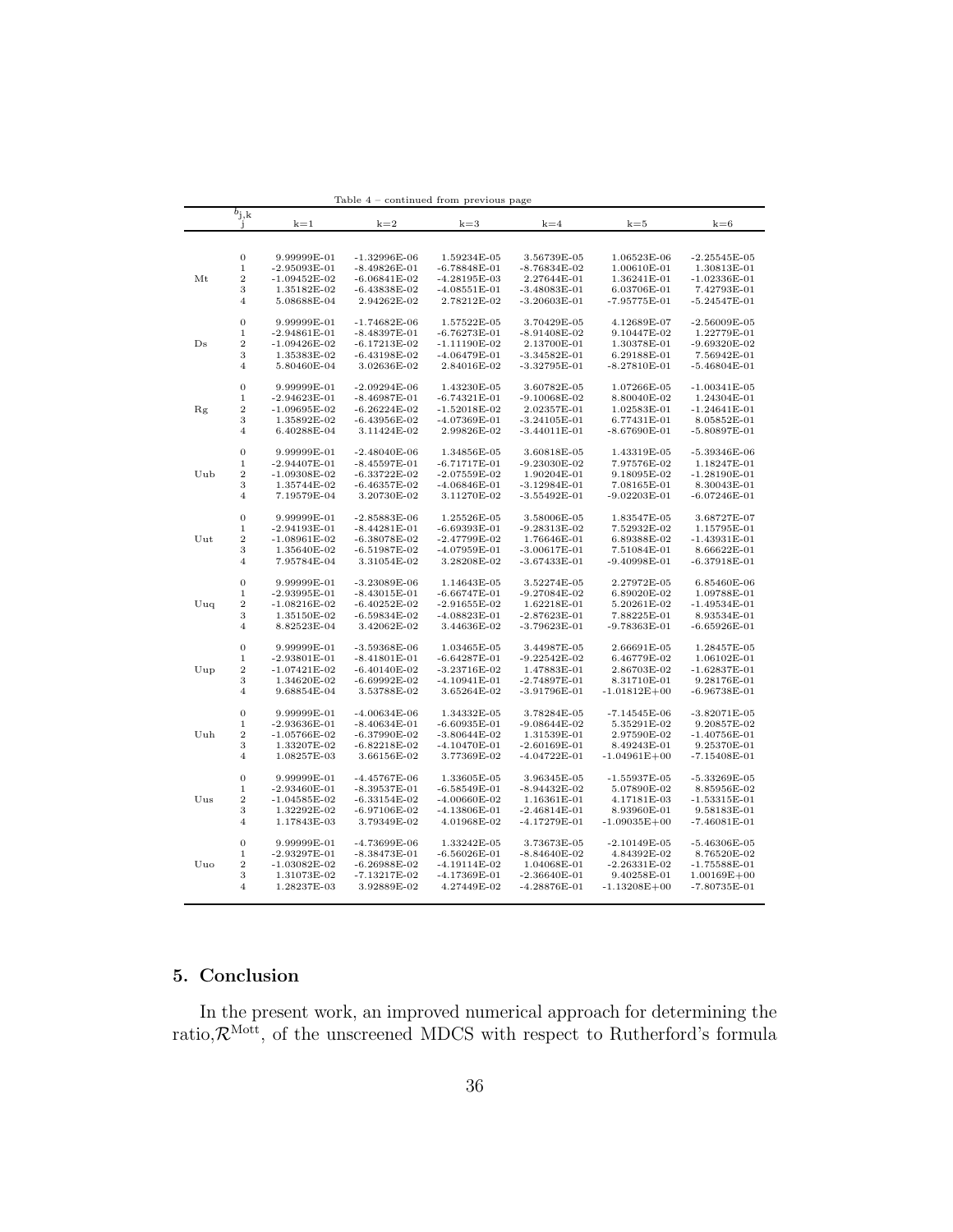was discussed, compared with that from Idoeta and Legarda (1992) up to 10 MeV and, finally, found to agree at least up to the 3rd digit (occurring in the 0.1% of the cases) or more, e.g., up to the 6th digit in the 73% of the cases.

For both electrons and positrons scattering on nuclei with  $1 \leq Z \leq 118$  in the energy range from 1 keV up to 900 MeV, the calculated numerical values of  $\mathcal{R}^{\text{Mott}}$  from the current improved numerical solution were used to provide an interpolated practical expression. The latter function was shown to be in good agreement with the numerical solution. In addition, this interpolated expression was also compared with that found previously - when available and usable - only for electrons (on nuclei with  $1 \leq Z \leq 90$ ) by Lijian, Quing and Zhengming (1995). The two expressions exhibit differences not exceeding 10<sup>−</sup><sup>3</sup> for low-Z nuclei and 10<sup>−</sup><sup>2</sup> for high-Z nuclei.

## Acknowledges

The work is supported by ASI (Italian Space Agency) under contract ASI-INFN 075/09/0 and ESA (European Space Agency) under ESTEC contract 4000103268.

## References

- <span id="page-36-0"></span>[Agostinelli et al. 2003] Agostinelli, S. et al., 2003, Geant4 a simulation toolkit, Nucl. Instr. and Meth. in Phys. Res. A 506, 250–303. See also the web site:<http://geant4.web.cern.ch/geant4/>
- <span id="page-36-3"></span>[Bartlett and Watson 1940] Bartlett, J.H. and Watson, R.E., 1940, The Elastic Scattering of Fast Electrons by Heavy Elements, Proc. Am. Acad. Arts Sci. 74, 53.
- <span id="page-36-1"></span>[Berger 1963] Berger, M.J., 1963, Monte Carlo Calculation of the Penetretion and Diffusion of Fast Charged Particles, in Methods in Computational Physics vol. 1, B. Alder, S. Fernbach and M. Rotenberg Editors, Acdemic Press, New York, 135–215.
- <span id="page-36-2"></span>[Berger et al. 1988] Berger, M.J., Wang, R. and Seltzer, S.M., 1988, Monte Carlo Transport of Electrons and Photons, Plenum Press, New York.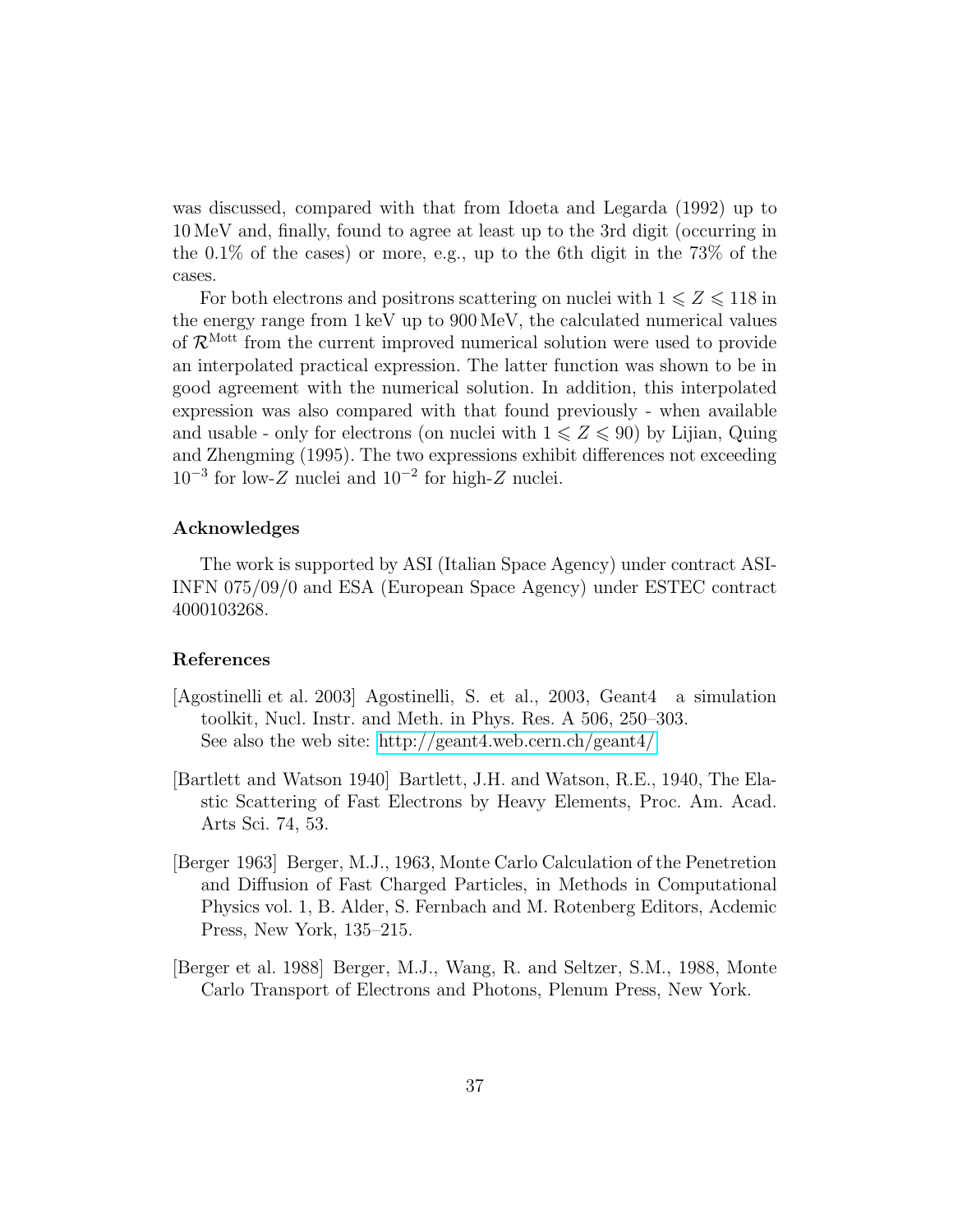- <span id="page-37-7"></span>[Bertulani 2007] Bertulani, C.A., 2007, Probing nuclear skins and halos with elastic electron scattering, J. Phys. G: Nucl. Part. Phys. 34, 315-333, doi: 10.1088/0954-3899/34/2/011.
- <span id="page-37-4"></span>[Bethe 1956] Bethe, H.A., Molière's Theory of Multiple Scattering, 1953, Phys. Rev. 89, 1256–1266.
- <span id="page-37-0"></span>[Born 1926] Born, M., 1926 , Z. Phys. 38, 803.
- <span id="page-37-5"></span>[Boschini et al. 2010] Boschini, M. et al., 2010, Geant4-based application development for NIEL calculation in the Space Radiation Environment, Proc. of the 11th ICATPP, October 5–9 2009, Villa Olmo, Como, Italy, Leroy, C., Rancoita, P.G., Barone, M., Gaddi, E., Price, L. and Ruchti, R., Editors, World Scientific, Singapore, 698–708, IBSN: 10-981-4307-51- 3.
- <span id="page-37-6"></span>[Boschini et al. 2011] Boschini, M. et al., 2011, Nuclear and Non-Ionizing Energy-Loss for Coulomb Scattered Particles from Low Energy up to Relativistic Regime in Space Radiation Environment, Proc. of the 12th ICATPP, October 7–8 2010, Villa Olmo, Como, Italy, Giani, S., Leroy, C. and Rancoita, P.G., Editors, World Scientific, Singapore, 9–23, IBSN: 978-981-4329-02-6.
- <span id="page-37-1"></span>[Boschini et al. 2012] Boschini, M.J., Consolandi, C., Gervasi, M., Giani, S., Grandi, D., Ivanchenko, V., Nieminem, P., Pensotti, S., Rancoita, P.G. and Tacconi, M., 2012, Nuclear and Non-Ionizing Energy-Loss of Electrons with Low and Relativistic Energies in Materials and Space Environment, Proc. of the 13th ICATPP, October 3–7 2011, Villa Olmo, Como, Italy, Giani, S., Leroy, C., Price, L., Rancoita, P.G. and Ruchti, R., Editors, World Scientific, Singapore, 961–982, ISBN: 978-981-4405-06-5. See also the website:<http://arxiv.org/abs/1111.4042>
- <span id="page-37-3"></span>[Butkevick et al. 2002] Butkevick, A.V. et al., 2002, Comments on multiple scattering of high.energy muons in thick layers, Nucl. Instr. and Meth. in Phys. Res. A 488, 282–294.
- <span id="page-37-2"></span>[Cahn 1956] Cahn, J.H., 1959, Irradiation Damage in Germanium and Silicon due to Electrons and Gamma Rays, J. of Appl. Phys. 30, 1310–1316.
- <span id="page-37-8"></span>[Curr 1955] Curr, R.M., 1955, The Coulumb Scattering of High-Energy Electrons and Positrons by Nuclei, Proc. Phys. Soc.(London) A68, 156–164.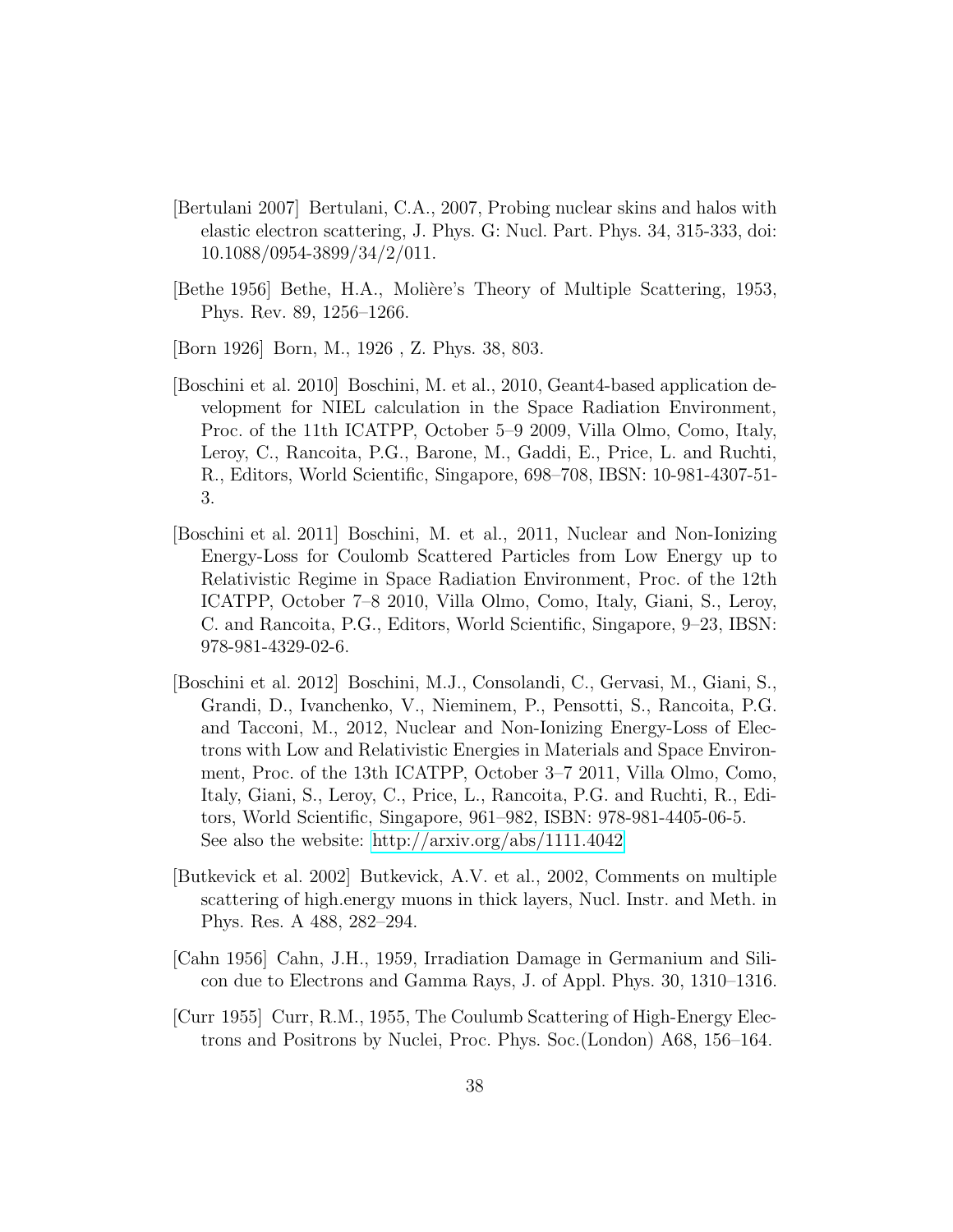- <span id="page-38-6"></span>[De Vries et al. 1987] De Vries, H., De Jager, C.W. and De Vries, C., 1987, Nuclear charge-density-distribution parameters from eleastic electrons scattering, Atomic Data and Nuclear Data Tables 36, 495.
- <span id="page-38-9"></span>[Doggett and Spencer 1956] Doggett, J.A. and Spencer, L.V., 1956, Elastic Scattering of Electrons and Positrons by Point Nuclei, Phys. Rev. 103, 1597-1601.
- <span id="page-38-7"></span>[Duda et al. 2007] Duda, G., Kemper, A. and Gondolo, P., 2007, Model Independent Form Factors for Spin Independent Neutralino-Nucleon Scattering from Elastic Electron Scattering Data, J. Cosm. Astrop. Phys. 04, 012, doi:10.1088/1475-7516/2007/04/012
- <span id="page-38-1"></span>[Fernandez-Varea et al. 1993a] Fernandez-Varea, J.M., Mayol, R. and Salvat, F., 1993 (a), On the theory and simulation of multipe elastic scattering of electrons, Nucl. Instr. and Meth. in Phys. Res. B 82, 39–45.
- <span id="page-38-3"></span>[Fernandez-Varea et al. 1993b] Fernandez-Varea, J.M., Mayol, R., Baró, J. and Salvat, F., 1993 (b), Cross sections for elastic scattering of fast electrons and positrons by atoms, Nucl. Instr. and Meth. in Phys. Res. B 73, 447–473.
- <span id="page-38-8"></span>[Feshbach 1952] Feshbach, H., 1952, The Coulomb Scattering of Relativistic Electrons and Positrons by Nuclei, Phys. Rev. 88, 295–297.
- <span id="page-38-4"></span>[Helm 1956] Helm, R.H., 1956, Inelastic and Elastic Scattering of 187-MeV Electrons from Selected Even-Even Nuclei, Phys. Rev. 104, 1466-1475.
- <span id="page-38-5"></span>[Hofstadter 1956; 1957] Hofstadter, R., 1956, Electron Scattering and Nuclear Structure, Rev. Mod. Phys. 28, 214–254; 1957, Nuclear and Nucleon Scattering of High-Energy Electrons, Ann. Rev. Nucl. Sci. 7, 231–316.
- <span id="page-38-0"></span>[Idoeta and Legarda 1992] Idoeta, R. and Legarda, F., 1992, Review and calculation of Mott scattering cross section by unscreened point nuclei, Nucl. Instr. and Meth. in Phys. Res. B 71, 116–125.
- <span id="page-38-2"></span>[Jun et al. 2009] Jun, I., Kim, W. and Evans, R., 2009, Electron non-ionizing energy loss for device applications, IEEE Trans. on Nucl. Sci. vol. 56, 3229–3235.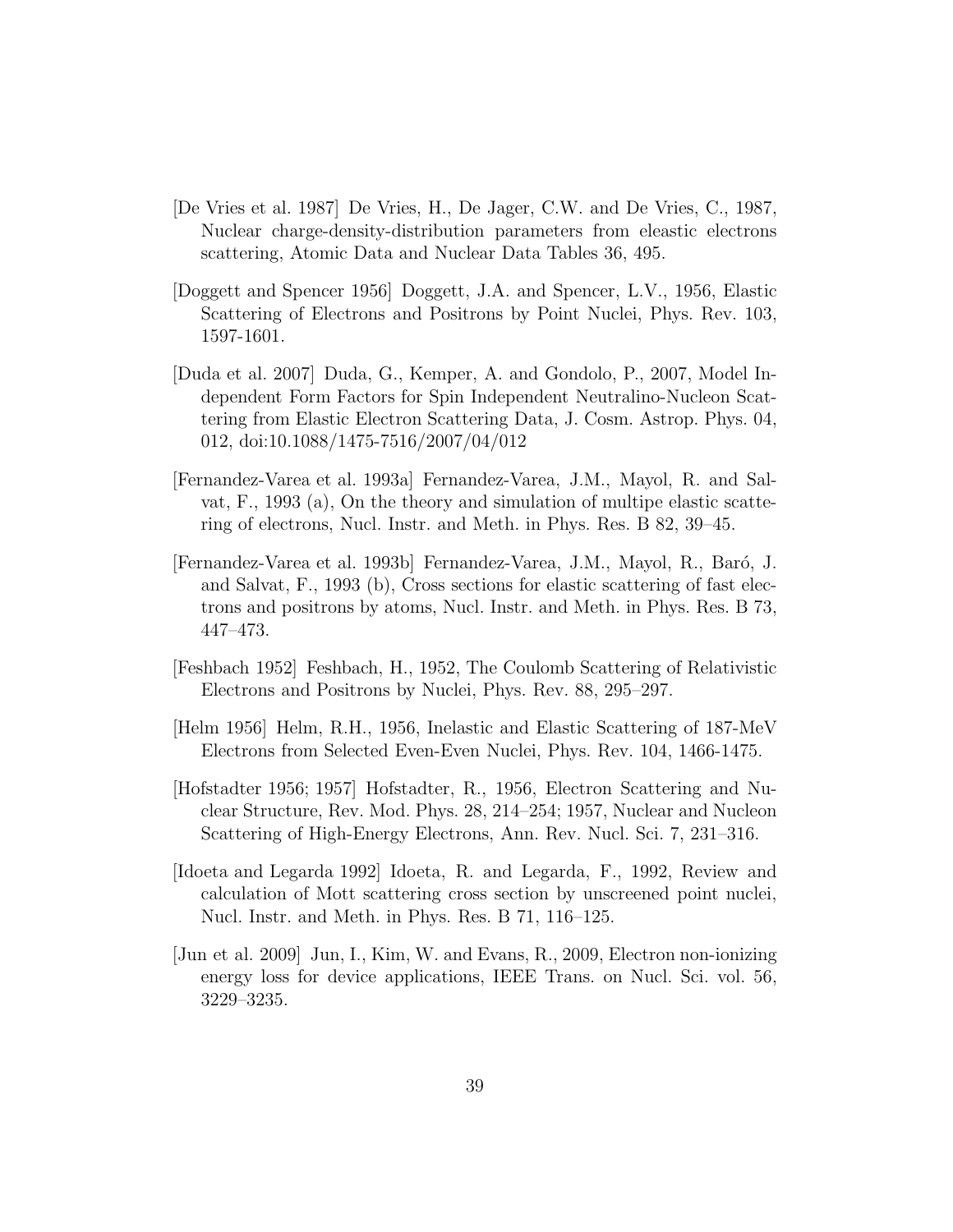- <span id="page-39-6"></span>[Jentschura and Serbo 2009] Jentschura, U.D. and Serbo, V.G., 2009, Nuclear form factor, validity of the equivalent photon approximation and Coulomb corrections to muon pair production in photon-nucleus and nucleus-nucleus collisions, E. Phys. J. C 64, 309–317.
- <span id="page-39-8"></span>[Knopp 1951] Knopp, K., 1951, Theory and Application of Infinite Series, Blackie & Son (London).
- <span id="page-39-2"></span>[Leroy and Rancoita 2007] Leroy, C. and Rancoita, P.G., 2007, Particle Interaction and Displacement Damage in Silicon Devices operated in Radiation Environments, Rep. Prog. in Phys. 70 (no. 4), 403–625, doi: 10.1088/0034-4885/70/4/R01.
- <span id="page-39-3"></span>[Leroy and Rancoita 2011] Leroy, C. and Rancoita, P.G., 2011, Principles of Radiation Interaction in Matter and Detection, 3rd Edition, World Scientific (Singapore), ISBN: 978-981-4360-51-7.
- <span id="page-39-4"></span>[Leroy and Rancoita 2012] Leroy, C. and Rancoita, P.G., 2012, Silicon Solid State Devices and Radiation Detection, World Scientific (Singapore, ISBN: 978-981-4390-04-0.
- <span id="page-39-1"></span>[Lijian et al. 1995] Lijian, T., Quing, H. and Zhengming, L., 1995, Analytic fitting to the Mott cross section of electrons, Radiat. Phys. Chem. 45, 235–245.
- <span id="page-39-7"></span>[McKinley and Feshbach 1948] McKinley, A.Jr. and Feshbach, H., 1948, The Coulomb Scattering of Relativistic Electrons by Nuclei, Phys. Rev. 74, 1759–1763.
- <span id="page-39-5"></span>[Molière 1947; 1948] Molière, von G., Theorie der Streuung scheller geladener Teilchen I, 1947, Z. Naturforsh. A2, 133–145; 1948, Theorie der Streuung scheller geladener Teilchen II, Z. Naturforsh. A3, 78–97.
- [Mott 1929; 1932] Mott, N.F., 1929, The Scattering of Fast Electrons by Atomic Nuclei, Proc. Roy. Soc. A 124, 425–442; The Polarization of Electrons by Double Scattering 1932, A 135, 429–458.
- <span id="page-39-0"></span>[Mott and Massey 1965] Mott, N.F. and Massey, H.S.W., 1965 , The Theory of Atomic Collisions - 3rd Edition-, Oxford University Press, London.